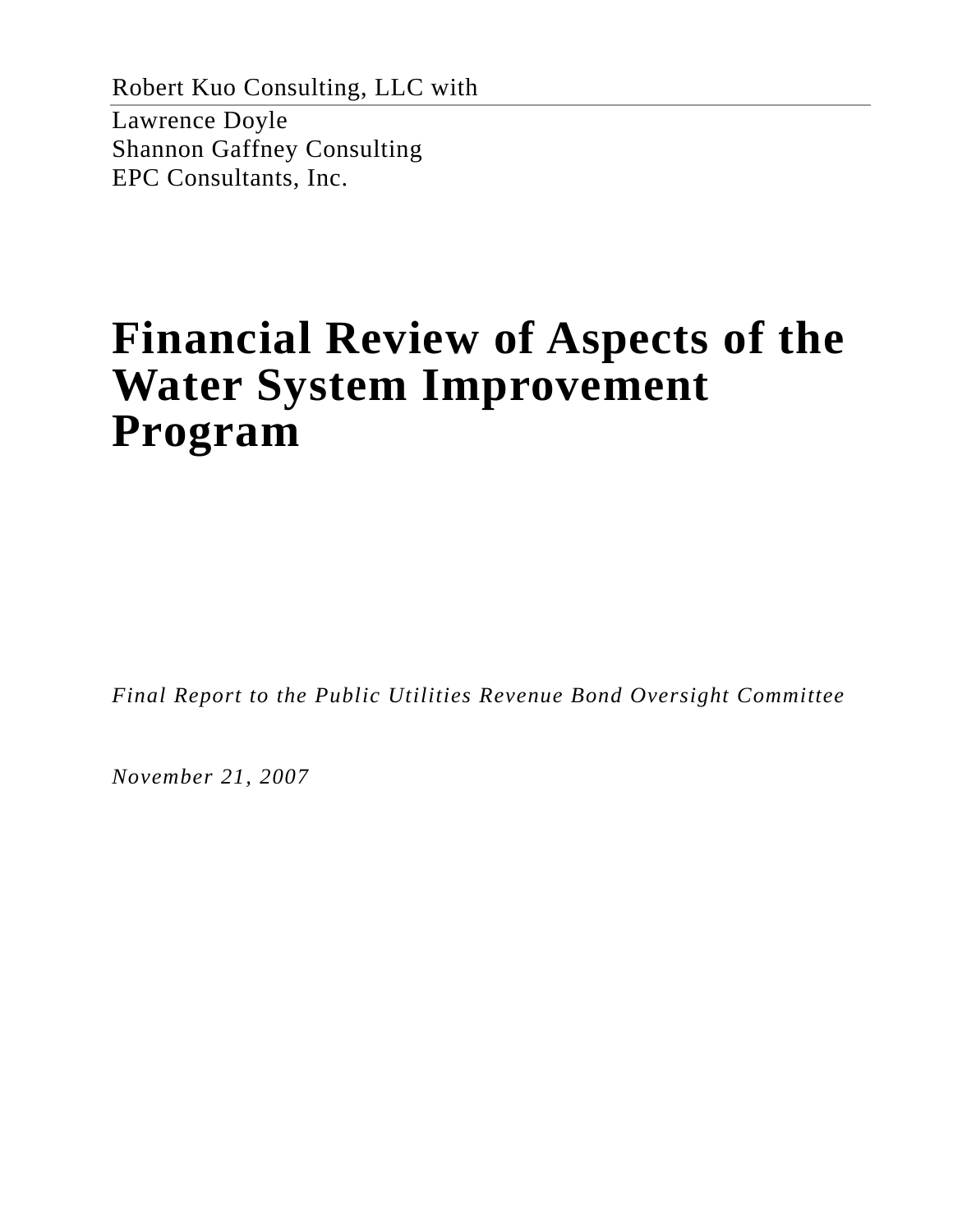# **Table of Contents**

| EXPLANATION OF WSIP PROJECT SCOPE AND BUDGET CHANGES FROM            |  |
|----------------------------------------------------------------------|--|
|                                                                      |  |
| Recommendations on Tracking Future Project Scope and Budget Changes3 |  |
|                                                                      |  |
|                                                                      |  |
|                                                                      |  |
|                                                                      |  |
|                                                                      |  |
|                                                                      |  |
|                                                                      |  |
|                                                                      |  |
|                                                                      |  |
|                                                                      |  |
|                                                                      |  |
|                                                                      |  |
|                                                                      |  |
| <b>CHAPTER 2: OVERVIEW OF 15 WSIP PROJECTS - CHANGES IN SCOPE</b>    |  |
|                                                                      |  |
|                                                                      |  |
|                                                                      |  |
|                                                                      |  |
| PROJECT BUDGETS - COST CATEGORIES AND DEVELOPMENT23                  |  |
|                                                                      |  |
|                                                                      |  |
|                                                                      |  |
|                                                                      |  |
|                                                                      |  |
|                                                                      |  |
|                                                                      |  |
|                                                                      |  |
|                                                                      |  |
|                                                                      |  |
|                                                                      |  |
|                                                                      |  |
|                                                                      |  |
|                                                                      |  |
|                                                                      |  |
|                                                                      |  |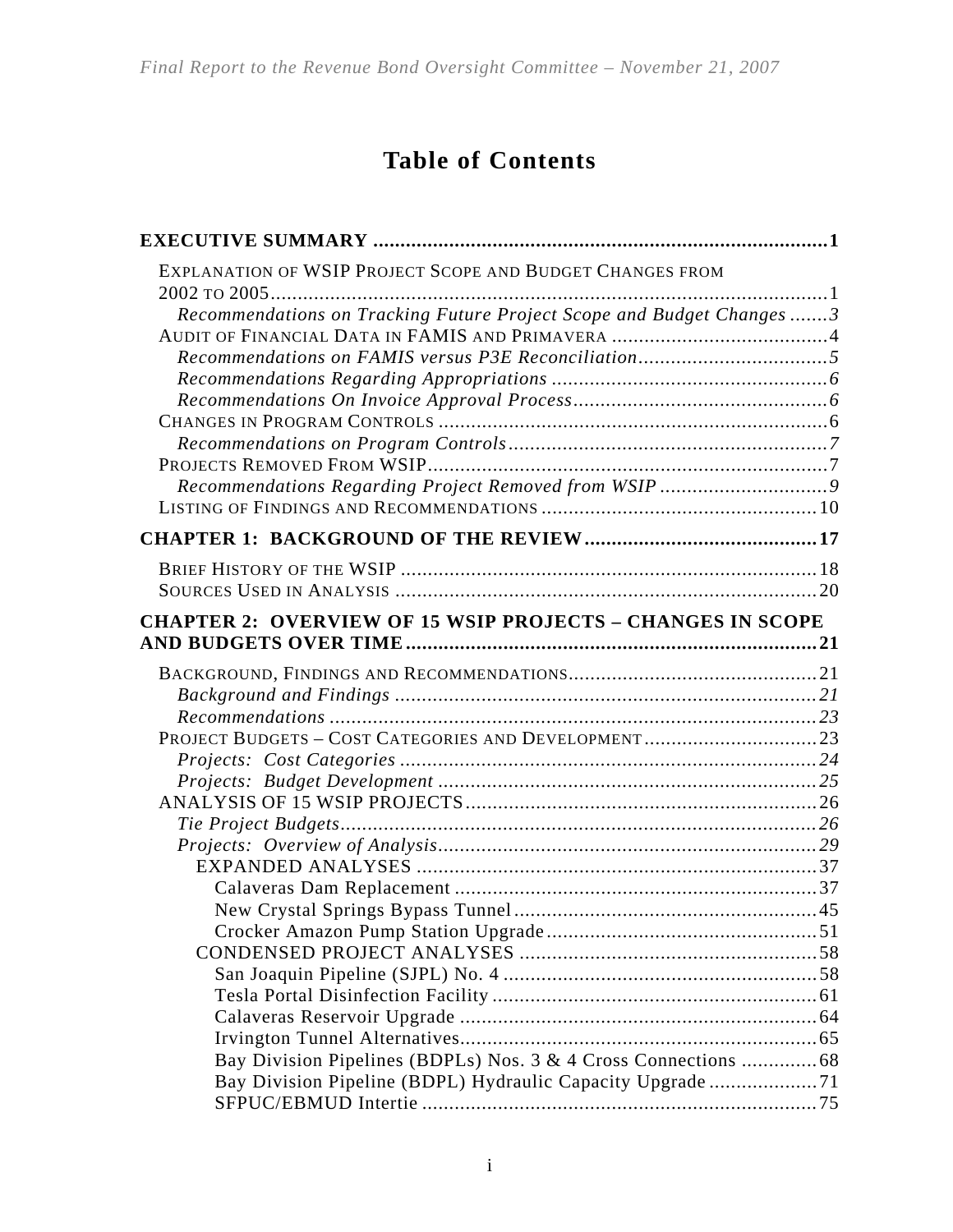| <b>CHAPTER 3: RECONCILIATION AND VOUCHING OF 15 PROJECTS92</b>                                                                                   |  |
|--------------------------------------------------------------------------------------------------------------------------------------------------|--|
|                                                                                                                                                  |  |
| RECONCILIATION OF PROJECT BUDGETS & EXPENDITURES BETWEEN PRIMAVERA                                                                               |  |
|                                                                                                                                                  |  |
| CHANGES FROM NOVEMBER 2005 APPROVED PROJECTS BUDGETS TO PROJECT                                                                                  |  |
|                                                                                                                                                  |  |
| Changes to P3E Expenditure Reporting Since 2006 Report99                                                                                         |  |
|                                                                                                                                                  |  |
| Reconciliation of Project Expenditure Data between Primavera and FAMIS 99<br>San Joaquin Pipeline – Corrections Required to Pre-CIP Funding $\&$ |  |
|                                                                                                                                                  |  |
|                                                                                                                                                  |  |
| Calaveras Dam and Calaveras Reservoir Upgrades  102                                                                                              |  |
|                                                                                                                                                  |  |
|                                                                                                                                                  |  |
|                                                                                                                                                  |  |
| Recommendations Regarding Reconciliation of P3E and FAMIS 106                                                                                    |  |
| RECONCILIATION OF APPROPRIATIONS IN FAMIS TO BOARD OF SUPERVISORS                                                                                |  |
|                                                                                                                                                  |  |
|                                                                                                                                                  |  |
|                                                                                                                                                  |  |
|                                                                                                                                                  |  |
|                                                                                                                                                  |  |
|                                                                                                                                                  |  |
|                                                                                                                                                  |  |
| VERIFY NO PROPOSITION A FUNDS SPENT BEFORE NOVEMBER 2002  117                                                                                    |  |
| <b>IDENTIFY ANY MATERIAL DIFFERENCES NOTED AND PROVIDE EXPLANATIONS 117</b>                                                                      |  |
| <b>CHAPTER 4 - REVIEW OF PROGRAM CONTROLS AND INTERNAL</b>                                                                                       |  |
|                                                                                                                                                  |  |
|                                                                                                                                                  |  |
| CHANGE ORDER PROCEDURES AS OF THE RBOC 2006 FINANCIAL REVIEW  118                                                                                |  |
| HIGHLIGHTS OF THE CURRENT CHANGE CONTROL PROCEDURES  119                                                                                         |  |
| Approval Path for Project Budget and Schedule Changes  120                                                                                       |  |
|                                                                                                                                                  |  |
|                                                                                                                                                  |  |
| <b>CHAPTER 5: PROJECTS REMOVED FROM THE WSIP  125</b>                                                                                            |  |
|                                                                                                                                                  |  |
|                                                                                                                                                  |  |
|                                                                                                                                                  |  |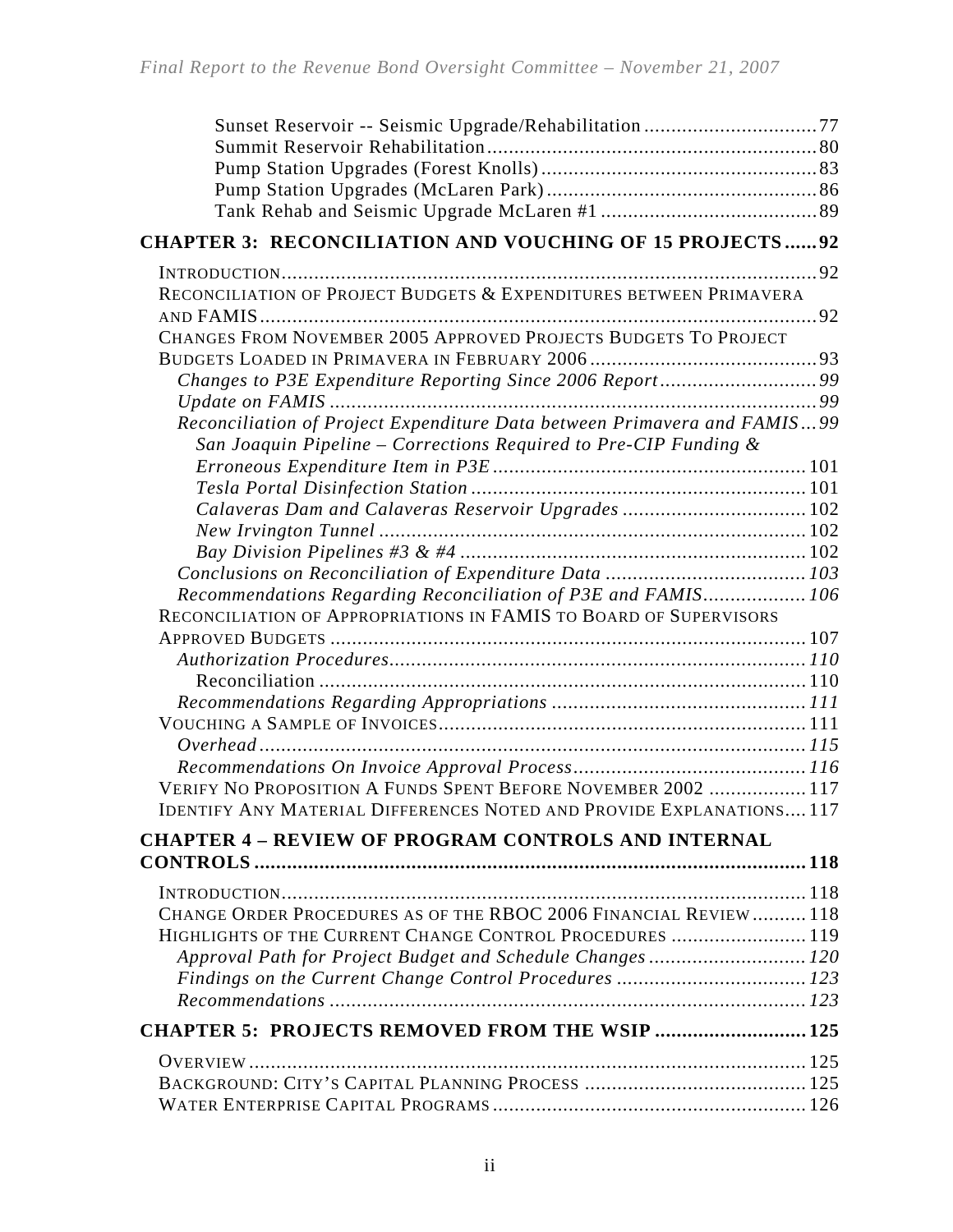| Finding Regarding Rationale for Decisions to Remove Projects From WSIP. 129 |  |
|-----------------------------------------------------------------------------|--|
| REMOVED AND REASSIGNED PROJECTS: PROJECT SPECIFIC INFORMATION  132          |  |
|                                                                             |  |
| Bay Division Pipeline (BDPL) Nos. 1 & 2 Repair of Caisson                   |  |
|                                                                             |  |
|                                                                             |  |
| Early Intake Reservoir Resurface Dam (Hetch Hetchy)  132                    |  |
| Early Intake Reservoir - Lower Spillway & Adjustable Weir Project 133       |  |
|                                                                             |  |
|                                                                             |  |
|                                                                             |  |
| BDPL Nos. 3&4 Crossover/Isolation Valve at Hayward Fault 134                |  |
|                                                                             |  |
|                                                                             |  |
|                                                                             |  |
|                                                                             |  |
|                                                                             |  |
|                                                                             |  |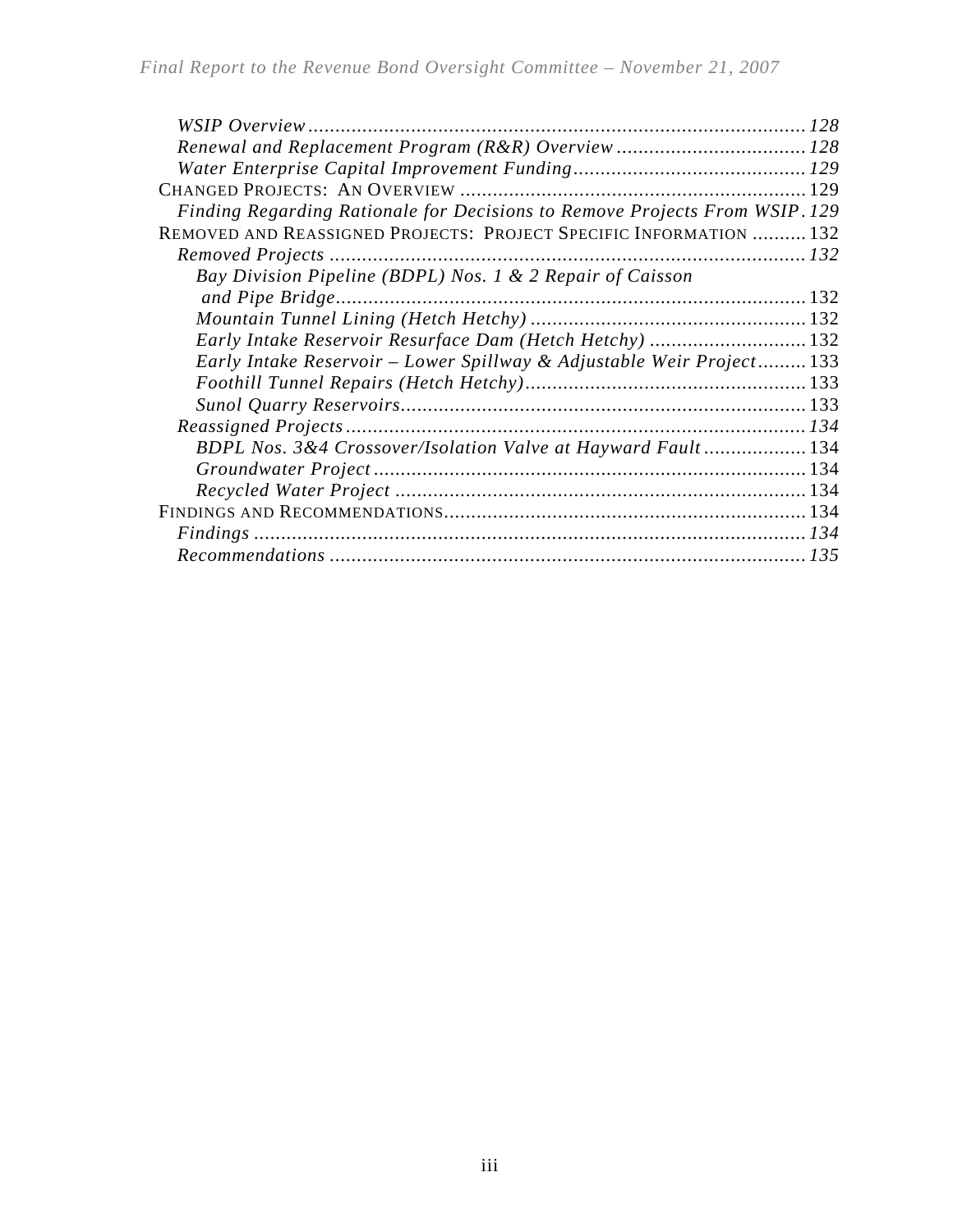### **Table Of Figures**

| FIGURE 2. TIE INITIAL MAY 2002 PROJECT BUDGETS TO AUGUST 2003 CIP TO NOVEMBER |  |
|-------------------------------------------------------------------------------|--|
|                                                                               |  |
| FIGURE 3. SUMMARY OF CHANGES IN 15 WSIP PROJECT BUDGETS (PHASE-LEVEL          |  |
|                                                                               |  |
| FIGURE 4. CALAVERAS DAM REPLACEMENT - MAY 2002 PROJECT BUDGET 38              |  |
| FIGURE 5. CALAVERAS DAM REPLACEMENT - PROJECT BUDGET CHANGES FROM MAY         |  |
|                                                                               |  |
| FIGURE 6. CALAVERAS DAM REPLACEMENT - PROJECT BUDGET CHANGES FROM             |  |
|                                                                               |  |
| FIGURE 7. CALAVERAS DAM REPLACEMENT - SUMMARY OF PROJECT SCOPE AND            |  |
| COST CHANGES FROM MAY 2002 TO AUGUST 2003 TO NOVEMBER 2005 44                 |  |
| FIGURE 8. NEW CRYSTAL SPRINGS BYPASS TUNNEL - MAY 2002 PROJECT BUDGET. 46     |  |
| FIGURE 9. NEW CRYSTAL SPRINGS BYPASS TUNNEL - PROJECT BUDGET CHANGES  47      |  |
| FIGURE 10. CRYSTAL SPRINGS BYPASS TUNNEL - CONSTRUCTION COST ESTIMATE         |  |
|                                                                               |  |
| FIGURE 11. NEW CRYSTAL SPRINGS BYPASS TUNNEL - PROJECT BUDGET CHANGES         |  |
|                                                                               |  |
| FIGURE 12. NEW CRYSTAL SPRINGS BYPASS TUNNEL - SUMMARY OF PROJECT SCOPE       |  |
| AND COST CHANGES FROM MAY 2002 TO AUGUST 2003 TO NOVEMBER                     |  |
|                                                                               |  |
|                                                                               |  |
| FIGURE 14. CROCKER AMAZON PUMP STATION UPGRADE - PROJECT BUDGET               |  |
|                                                                               |  |
| FIGURE 15. CROCKER AMAZON PUMP STATION UPGRADE - PROJECT BUDGET IMPACT        |  |
|                                                                               |  |
| FIGURE 16. CROCKER AMAZON PUMP STATION UPGRADE - PROJECT BUDGET               |  |
|                                                                               |  |
| FIGURE 17. CROCKER AMAZON PUMP STATION UPGRADE - SUMMARY OF PROJECT           |  |
| SCOPE CHANGES FROM MAY 2002 TO AUGUST 2003 TO                                 |  |
|                                                                               |  |
|                                                                               |  |
|                                                                               |  |
| FIGURE 21. TESLA PORTAL DISINFECTION FACILITY - MAY 2002 PROJECT BUDGET  62   |  |
| FIGURE 22. TESLA PORTAL DISINFECTION FACILITY - PROJECT BUDGET CHANGES 62     |  |
| FIGURE 23. TESLA PORTAL DISINFECTION FACILITY - PROJECT BUDGET CHANGES 63     |  |
| FIGURE 24. CALAVERAS RESERVOIR UPGRADE - NOVEMBER 2005 PROJECT BUDGET. 64     |  |
| FIGURE 25. IRVINGTON TUNNEL ALTERNATIVES - MAY 2002 PROJECT BUDGET  66        |  |
| FIGURE 26. IRVINGTON TUNNEL ALTERNATIVES - PROJECT BUDGET CHANGES66           |  |
| FIGURE 27. IRVINGTON TUNNEL ALTERNATIVES - PROJECT BUDGET CHANGES 67          |  |
| FIGURE 28. BDPL Nos. 3 & 4 CROSS CONNECTIONS - MAY 2002 PROJECT BUDGET 68     |  |
| FIGURE 29. BDPL Nos. 3 & 4 CROSS CONNECTIONS - PROJECT BUDGET CHANGES  69     |  |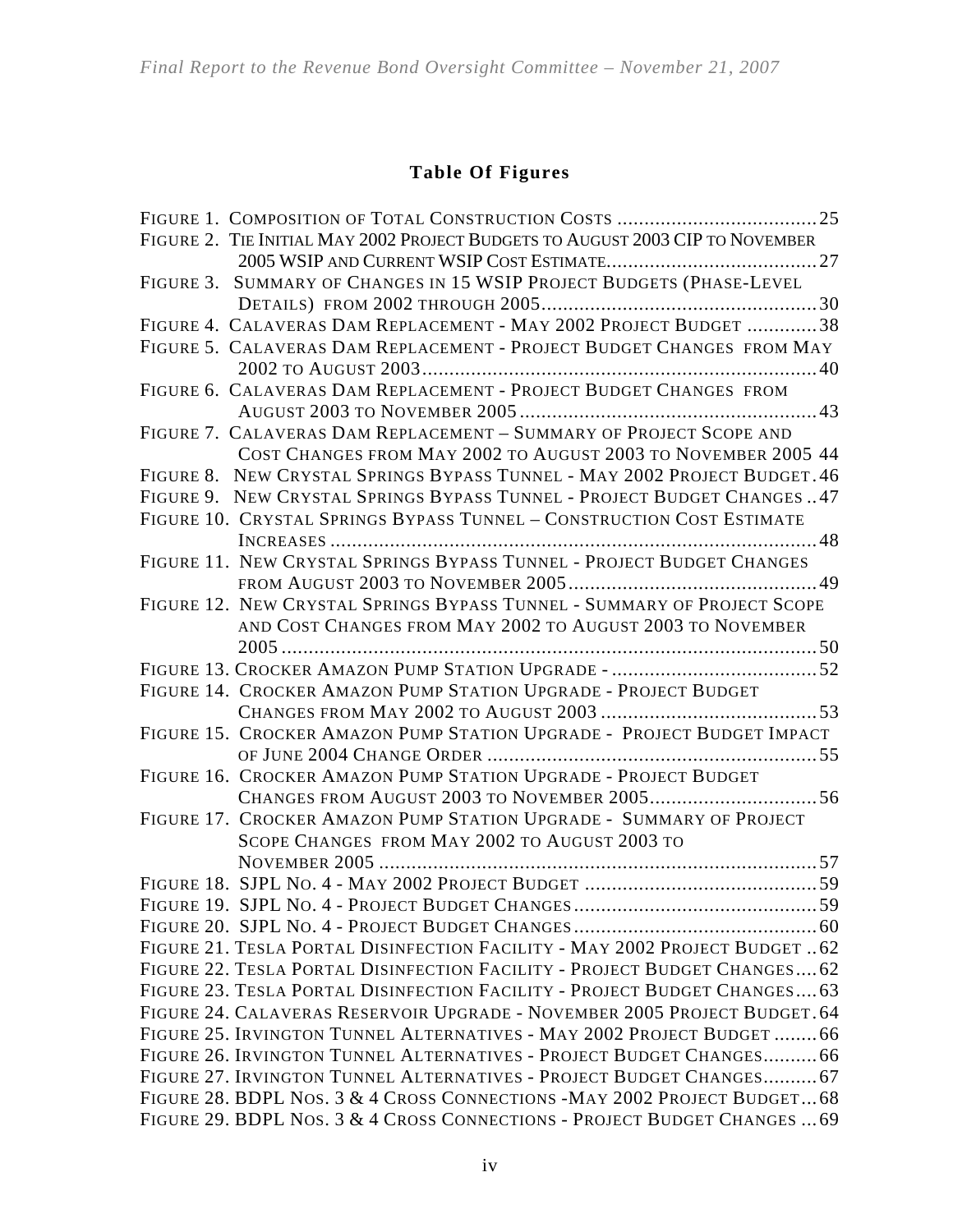| FIGURE 30. BDPL NOS. 3 & 4 CROSS CONNECTIONS - PROJECT BUDGET CHANGES  70 |
|---------------------------------------------------------------------------|
| FIGURE 31. BDPL - HYDRAULIC CAPACITY UPGRADE - MAY 2002 PROJECT BUDGET72  |
| FIGURE 32. BDPL - HYDRAULIC CAPACITY UPGRADE - PROJECT BUDGET CHANGES     |
|                                                                           |
| FIGURE 33. BDPL - HYDRAULIC CAPACITY UPGRADE - PROJECT BUDGET CHANGES     |
|                                                                           |
| FIGURE 34. SFPUC/EBMUD INTERTIE - AUGUST 2003 PROJECT BUDGET 76           |
| FIGURE 35. SFPUC/EBMUD INTERTIE - PROJECT BUDGET CHANGES FROM AUGUST      |
|                                                                           |
| FIGURE 36. SUNSET RESERVOIR - SEISMIC UPGRADE/REHAB MAY 2002 PROJECT      |
|                                                                           |
| FIGURE 37. SUNSET RESERVOIR - SEISMIC UPGRADE/REHAB PROJECT BUDGET        |
|                                                                           |
| FIGURE 38. SUNSET RESERVOIR - SEISMIC UPGRADE/REHAB PROJECT BUDGET        |
|                                                                           |
| FIGURE 39. SUMMIT RESERVOIR REHABILITATION - MAY 2002 PROJECT BUDGET  80  |
| FIGURE 40. SUMMIT RESERVOIR REHABILITATION - PROJECT BUDGET CHANGES 81    |
| FIGURE 41. SUMMIT RESERVOIR REHABILITATION - PROJECT BUDGET CHANGES 82    |
| FIGURE 42. PUMP STATION UPGRADES (FOREST KNOLLS) - MAY 2002 PROJECT       |
|                                                                           |
| FIGURE 43. PUMP STATION UPGRADES (FOREST KNOLLS) - PROJECT BUDGET         |
|                                                                           |
| FIGURE 44. PUMP STATION UPGRADES (FOREST KNOLLS) - PROJECT BUDGET CHANGES |
|                                                                           |
|                                                                           |
| FIGURE 46. PUMP STATION UPGRADES (MCLAREN PARK) - PROJECT BUDGET CHANGES  |
|                                                                           |
| FIGURE 47. PUMP STATION UPGRADES (MCLAREN PARK) PROJECT BUDGET CHANGES    |
|                                                                           |
|                                                                           |
| FIGURE 49. TANK REHAB AND SEISMIC UPGRADE MCLAREN #1 - PROJECT BUDGET     |
|                                                                           |
| FIGURE 50. TANK REHAB AND SEISMIC UPGRADE MCLAREN #1 - PROJECT BUDGET     |
|                                                                           |
| FIGURE 51. PHASE-LEVEL PROJECT BUDGET CHANGES FROM NOVEMBER 2005 TO       |
|                                                                           |
|                                                                           |
| FIGURE 53. DEVIATIONS BETWEEN P3E AND FAMIS IF RECONCILIATIONS GO         |
|                                                                           |
|                                                                           |
|                                                                           |
|                                                                           |
| FIGURE 57. SUMMARY OF DRAFT VS. FINAL CHANGE ORDER PROCESS: ROLES OF KEY  |
|                                                                           |
| FIGURE 58. PROPOSED PUC FY2007-08 ANNUAL CAPITAL BUDGET FOR R&R AND       |
| FIGURE 59. CHANGES IN THE WSIP PROGRAM: 2002 VERSUS 2005  130             |
|                                                                           |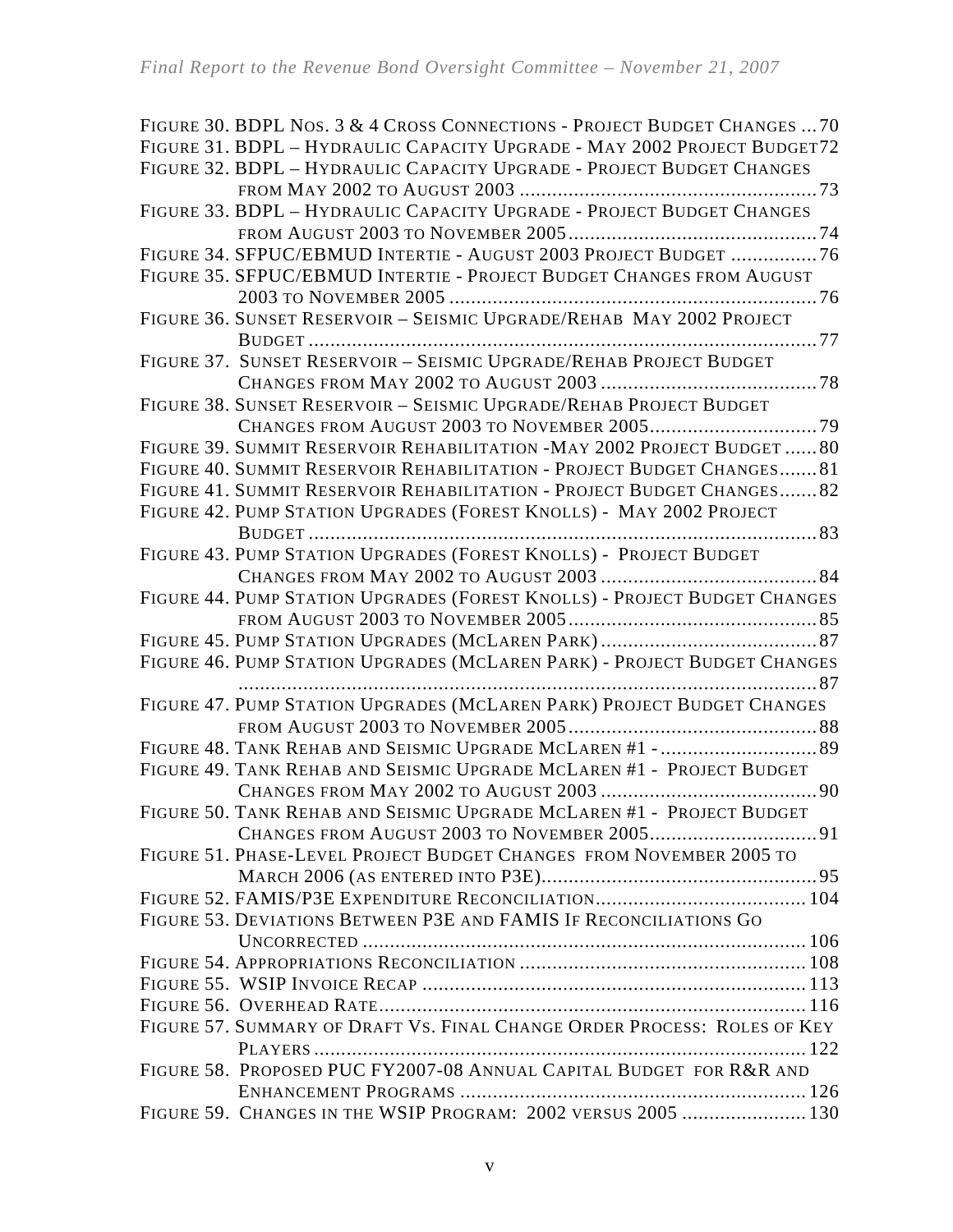# **EXECUTIVE SUMMARY**

On March 19, 2007, the Revenue Bond Oversight Committee (RBOC) awarded a consultant contract to Robert Kuo Consulting, LLC, and a small team of financial and construction management consultants for the purpose of reviewing certain aspects of the Water System Improvement Program (WSIP). Specifically, the RBOC asked our team to focus on 15 WSIP projects that were selected by the RBOC as a representative sample of the WSIP program. In addition, the team was asked to review changes in program controls and projects removed from the WSIP.

This document represents the final draft, produced after review and discussion with the RBOC, the public, and PUC staff.

### **Explanation of WSIP Project Scope and Budget Changes from 2002 to 2005**

The original intent of the analysis, as envisioned by the RBOC, was to build upon the Committee's 2006 Financial Review, which included a brief examination of the changes over time in four WSIP project budgets, by including a wider range of 15 projects, coupled with an in-depth examination of, in as much detail as possible, the changes from the initial May 2002 project budget to the current adopted November 2005 WSIP budget. The 15 projects are:

|                | Project |                                                                  | Regional    |
|----------------|---------|------------------------------------------------------------------|-------------|
| #              |         | # CUW Project Name                                               | or Local    |
| $\mathbf{1}$   |         | 37301 San Joaquin Pipeline (SJPL)                                | R           |
| 2              | 38701   | <b>Tesla Portal Disinfection</b>                                 | $\mathbf R$ |
| 3              |         | 37401 Calaveras Dam Replacement                                  | $\mathbf R$ |
| $\overline{4}$ |         | 37402 Calaveras Reservoir Upgrade                                | $\mathbf R$ |
| 5              | 35901   | New Irvington Tunnel                                             | $\mathbf R$ |
| 6              | 35301   | Bay Division Pipeline (BDPL) Nos. 3&4 Crossover Isolation Valves | $\mathbf R$ |
| $\tau$         | 36801   | <b>BDPL Reliability Upgrades</b>                                 | $\mathbf R$ |
| 8              | 38901   | <b>East Bay Municipal Utility District (EBMUD) Intertie</b>      | $\mathbf R$ |
| 9              | 35601   | New Crystal Springs Bypass Tunnel                                | $\mathbf R$ |
| 10             | 35801   | <b>Sunset Reservoir Upgrades</b>                                 | $\mathbf R$ |
| 11             | 30701   | Summit Reservoir Rehabilitation                                  | L           |
| 12             | 30601   | Crocker Amazon Pump Station Upgrade                              | L           |
| 13             | 32101   | <b>Forrest Knolls Pump Station</b>                               | L           |
| 14             | 32301   | <b>McLaren Park Pump Station</b>                                 | L           |
| 15             |         | 32801 McLaren Park Tank Rehab Seismic Upgrade                    |             |

The consulting team began its approach to this assignment by examining three "sample" projects: Calaveras Dam Replacement, Crystal Springs Bypass Tunnel, and Crocker Amazon Pump Station Upgrade. This examination led us to identify several overall themes and conclusions: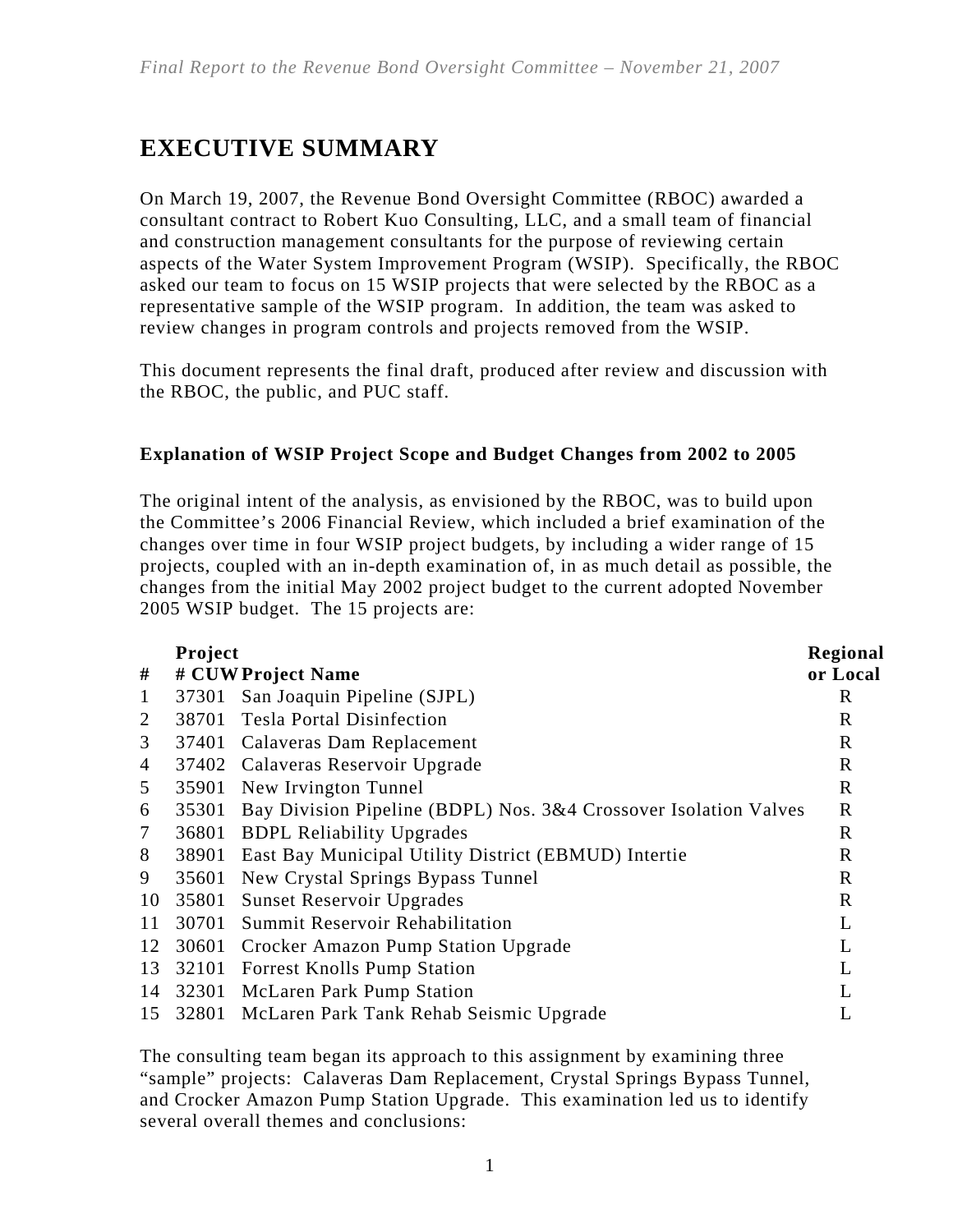- There were significant changes in the scope and budgets for several WSIP projects between 2002 and 2005, including many of the 15 projects that were selected for review by the RBOC, with the vast majority of the changes occurring between 2003 and 2005.
- In addition, the project budget development methodology changed dramatically from 2002 to 2005. Project budget development methodology is often driven by the agency's Program Management consultant team. From 2002 to 2005, the PUC utilized three different Program Management teams. As a result, there were significant changes in budget development methodology. The most significant changes occurred between August 2003 and November 2005, when the cost categories found in earlier project summaries were compressed to four: Project Planning, Environmental Review, Design/Bid & Award, and Construction/Closeout. In 2005 a new methodology for contingencies and escalation was introduced.
- In order to build and maintain its credibility with stakeholders and the public, a public agency that is undertaking a major capital improvement program must have the ability to clearly describe what significant changes have occurred over the life of a capital program, explain the rationale for those changes, and summarize the financial impact of those changes. This information should be readily available to the public. We learned that there are many design and engineering documents available from PUC project managers that address elements of the changes in project scope and cost between 2002 and 2005. However, perhaps due in part to changes in Program Management teams during this period, PUC did not develop its own comprehensive tracking system and summary analysis of all of the changes in WSIP project scopes and project budgets that occurred from 2002 to November 2005.
- Our team attempted to develop its own detailed analysis of the changes that occurred in the three sample projects listed above. We found that it was nearly impossible to make "apples to apples" budget comparisons across the three time frames, given the information that was available.
	- <sup>o</sup> Although PUC staff was helpful and responsive to our requests for information, many current PUC project managers do not have long histories with their projects, and therefore could not provide us this type of historical analysis. Even those project managers with long institutional histories were not able to provide us with enough information to develop full and complete explanations of all budget changes that have occurred.
	- <sup>o</sup> In addition, there was no PUC central unit that developed this type of information for the 2002 to 2005 period. The PUC's Program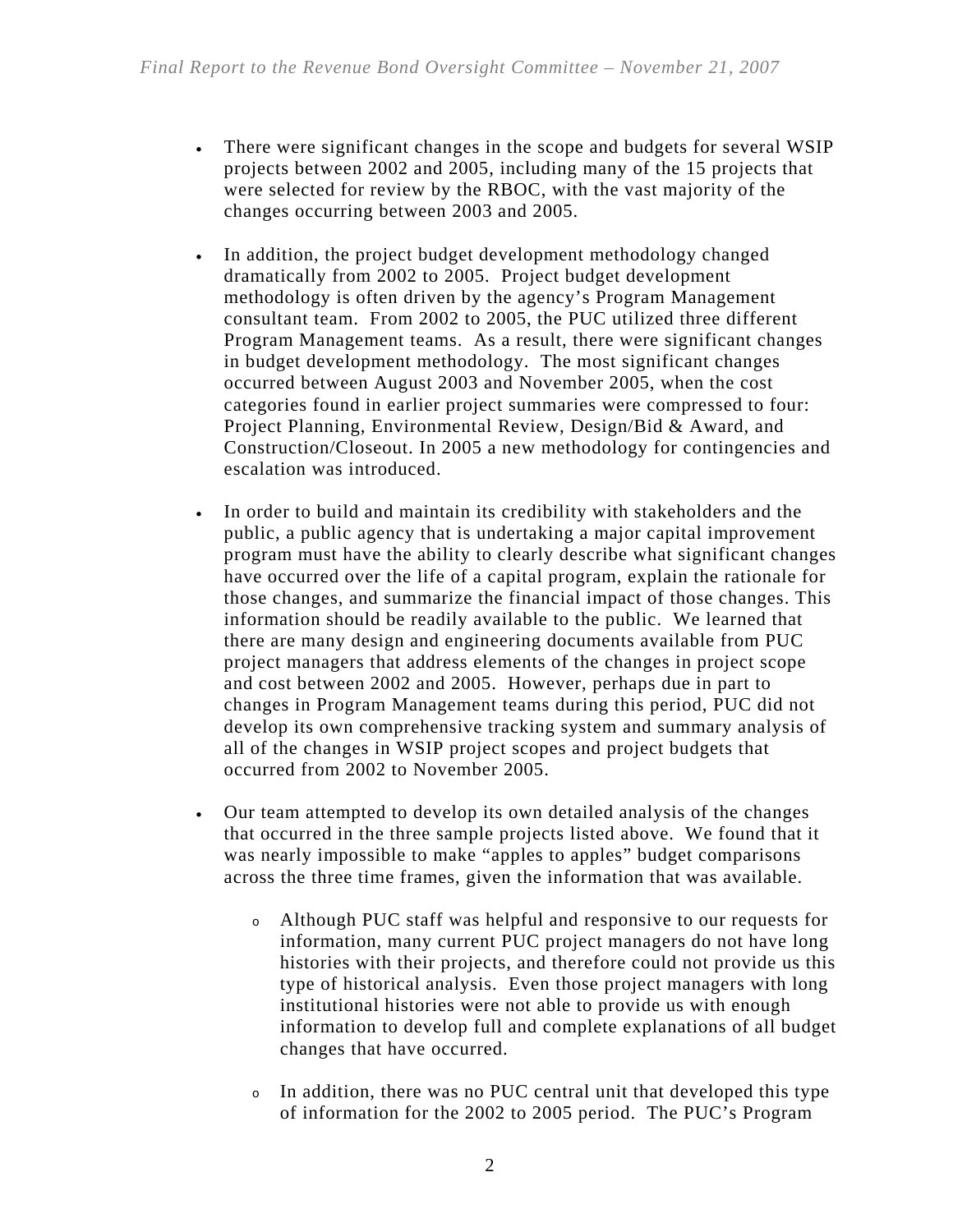Controls and Support function is relatively new, and did not exist when the 2002 and 2003 budgets were developed. Their focus has been on managing project budgets from November 2005 going forward.

- At the phase-level (e.g. design, construction), the WSIP project budgets loaded into Primavera (P3E) in early 2006 are not identical to the phaselevel budgets that were developed by Parsons/CH2MHill, and presented to the Commission in November 2005. PUC Program Development staff has indicated that this is because the Commission only adopted "bottom line" budget amounts for each WSIP project in November 2005, and that after the Commission approved those project budgets, PUC staff subsequently identified necessary changes to the phase-level budgets, a rationale that strikes us as reasonable. More information on this topic can be found in Chapter 3 of this Report.
- The consulting team devoted considerable time and effort to its expanded examination of the three "sample" projects, more effort than was reasonably anticipated, or warranted given the Committee's interest and goals for this engagement.

After discussing the findings and conclusions from the three "sample" project reviews with the Committee, it was apparent that the current work scope would require significant changes if the Committee wished to pursue an expanded review of the remaining twelve projects, while also achieving the remaining auditing tasks set forth under this engagement. As a result, the RBOC weighed the benefits of devoting more consulting resources toward a further detailed analysis, which was not guaranteed to achieve any measurable difference in results than that already undertaken, against the need to complete the remaining tasks within the scheduled work scope. The RBOC opted not to pursue an expanded analysis of the remaining twelve projects in order to complete the current engagement in a timely manner.

#### **Recommendations on Tracking Future Project Scope and Budget Changes**

Several recommendations flow from our findings regarding the analyses of Calaveras Dam, Crystal Springs Bypass Tunnel, and Crocker Amazon Pump Station Upgrade project scope and budget changes from 2002 to 2005:

• Going forward, we recommend that the PUC ensures it always has the ability to track and explain any budget and scope changes made from the November 2005 approved budget, and to provide those explanations in a clear, concise format that is available to the public. This function should be the responsibility of the PUC's Program Controls and Support Bureau. This information should appear in the WSIP Quarterly Report.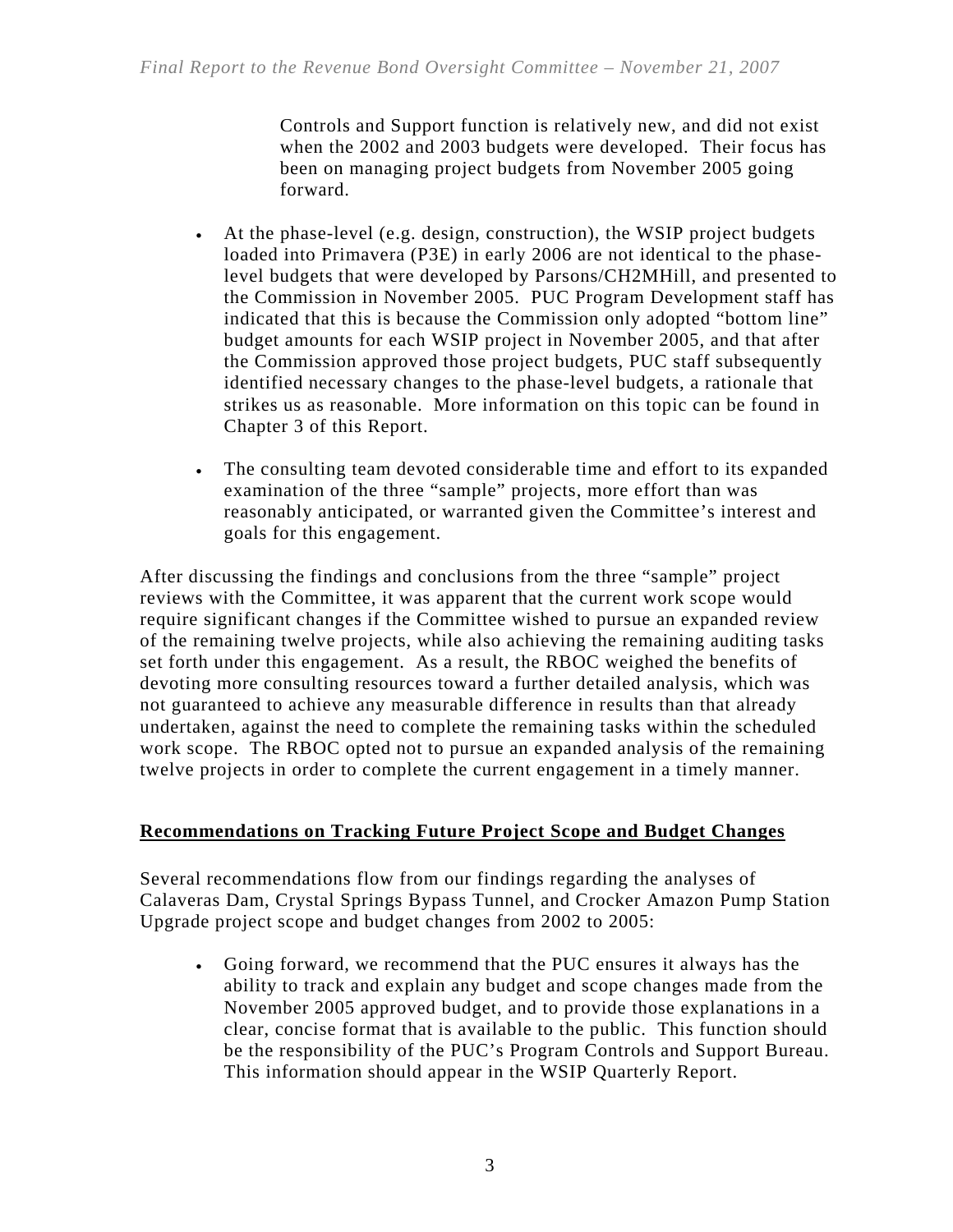- If project budget development methodologies change again in the future, the PUC should ensure that they provide a public document that tracks the impact of the methodology changes on project budgets from November 2005 baseline. Again, this information should be included in the WSIP Quarterly Report, and the PUC's Program Controls and Support Bureau should have this responsibility.
- Strong communication between Program Controls staff and project managers is essential to ensuring that accurate information is updated, shared, and disseminated. This is a commonsense recommendation geared towards ensuring that Program Controls staff always has the most up-todate information available from each project manager to incorporate into their analyses of the WSIP program's overall schedule adherence and financial condition. However, it is a recommendation that can be difficult to implement in practice. PUC senior management (e.g. the Deputy General Manager, the Assistant General Manager for Infrastructure) and WSIP Senior Project Managers (who are responsible for all projects within a particular region) must emphasize the ongoing importance of sharing project status information on a regular and timely basis with the Program Controls and Support Bureau.

### **Audit of Financial Data in FAMIS and Primavera**

For the 15 projects, the consulting team also undertook an extensive reconciliation of financial data concerning budgets and expenditures in FAMIS and Primavera (P3E). Our findings are summarized as follows:

- All budgetary data in FAMIS reconciles with the actual appropriations approved to date by the Board of Supervisors.
- The expenditure data in FAMIS and P3E for all 15 projects reconciled to within one percent as of December 31, 2006. We have identified six projects where reconciling entries are required in either FAMIS or P3E. We have discussed these items with PUC staff, and have recommended that they regularly address reconciliation items as they arise, in order to keep the data in FAMIS and P3E "in sync." Based on a recent discussion with PUC staff, they believe that they are now reconciling P3E to FAMIS, without necessarily identifying the source of the discrepancy.
- No Proposition A funds were expended prior to November 2002.
- We undertook a review of 93 invoices totaling approximately \$15 million, representing 10 percent of the invoices and 27 percent of the non-personal services expenditures associated with the 15 projects under review. All but two expenditures had the proper "encumbrance" documents, and all payments were for the appropriate time period, for the proper amount, to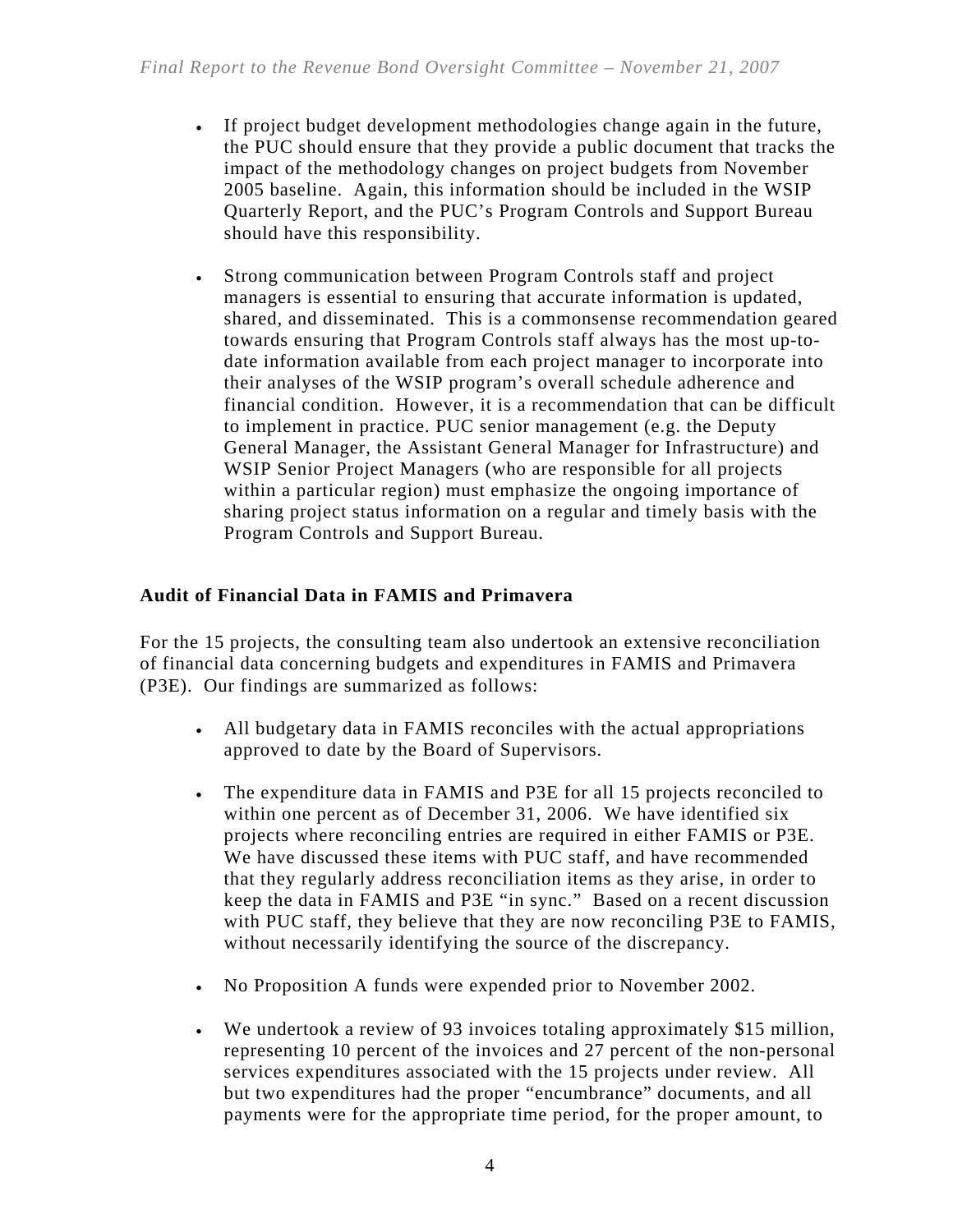the correct vendor, and for the appropriate goods and services. The two expenditures that lacked encumbrance documents were direct charges by the City's Department of Public Works (DPW). We understand that this issue can be resolved through the issuance of invoices by DPW to PUC.

• During the discussions of our Report findings with the RBOC, the issue of Overhead expenses was raised. We did not undertake a detailed examination of overhead in 2007, but we did review the issue in detail in our 2006 Report. At that time, we determined that the methodology for calculating the overhead rate was appropriate, and has been consistently applied over the last several years. The FY2007 overhead rate of 204% (comprised of a 174% overhead rate and a 30% fringe benefit rate) appears high, but that is because of the small base to which it was applied, rather than any inappropriateness of the costs included. Only the direct labor costs of the Department are used as the denominator in the rate calculation. Originally, our understanding was that the overhead rate was used to recover indirect costs from several PUC bureaus, and possibly from other City Departments. However, PUC staff has informed us that the overhead rate is used to recover the indirect costs of the Infrastructure Division only, and no other PUC divisions or other City Departments.

### **Recommendations on FAMIS versus P3E Reconciliation**

- An individual staff person within the PUC Program Controls and Support Bureau should be made responsible and accountable for correcting the reconciling errors as quickly as possible. The longer that reconciling entries languish and accumulate, the harder it becomes to bring two systems back into balance. Eventually this could harm the credibility of the expense data presented in P3E. In follow up discussions, PUC staff has indicated that they believe they are reconciling P3E to FAMIS, without necessarily identifying the source of each discrepancy. Further, PUC staff said that, in the case of a discrepancy, the presumption is that FAMIS is correct, not P3E because FAMIS is the official accounting system. They indicated that P3E is used as a planning tool, rather than as an additional source of accounting data.
- The accrual entries for both labor and contractual services should be reversed at the start of the next month.
- The June 30, 2007, reconciliation should be reviewed to determine if prior year problematic areas have been corrected.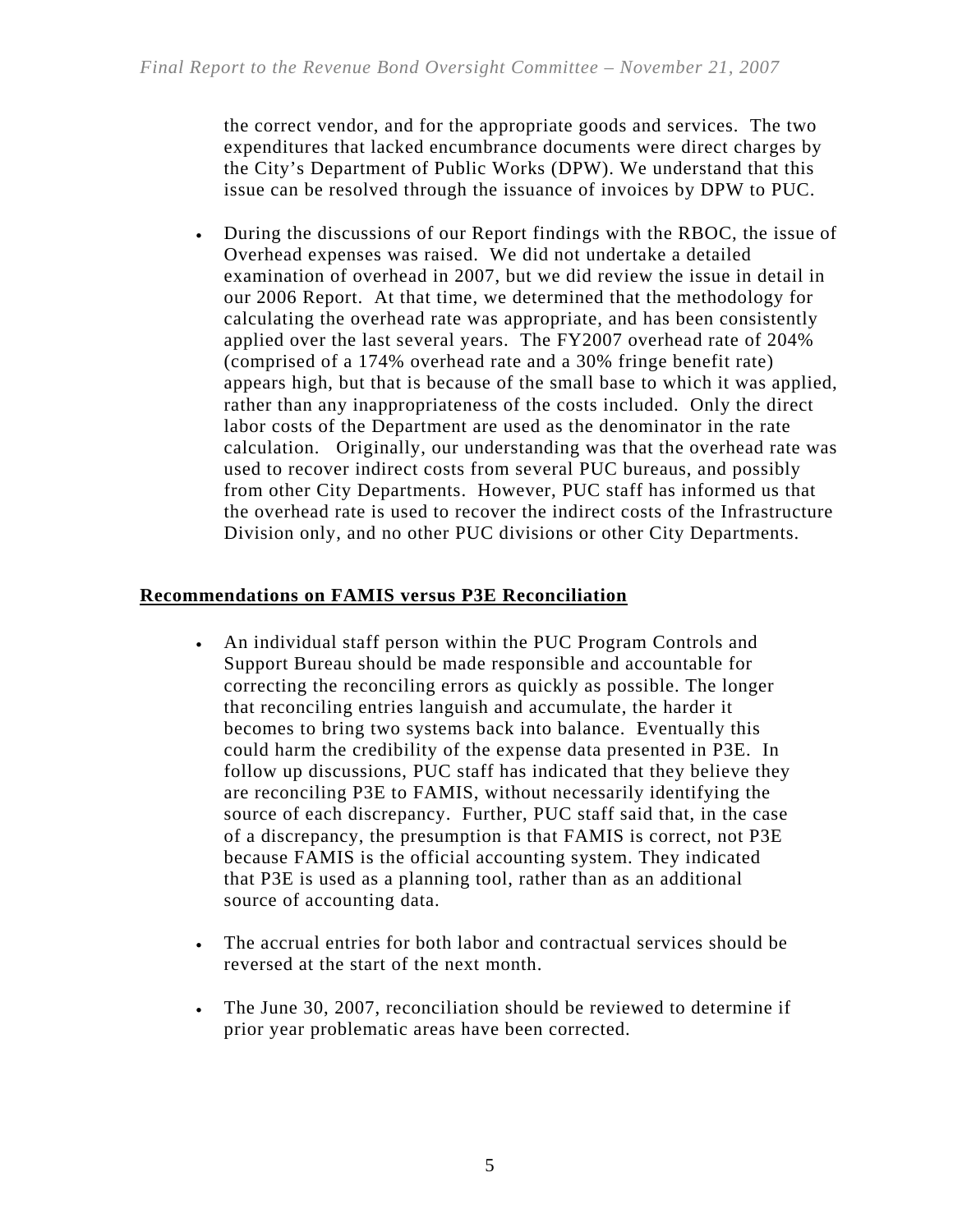### **Recommendations Regarding Appropriations**

PUC staff should be applauded for combining both "pre-CIP" funds and Proposition A Bond funds into one project appropriation while maintaining the integrity of each source. However, PUC Finance staff and the Controller should consider adopting a simpler method of determining whether someone is viewing appropriations data for entire project at the "01" project in FAMIS, or data for one of several subprojects. An "01" project can be either/or right now, depending on which FAMIS screen is being viewed. We believe using "00" for the total project and then "01", "02", etc… for the subprojects would be better instead of using "01" for both project and subproject. PUC staff has indicated, and we acknowledge, that this is currently not possible with FAMIS. However, we continue to believe that discussing this possibility with the Controller's Office, and other options for simplifying the appropriations reporting in FAMIS, could be beneficial.

### **Recommendations On Invoice Approval Process**

- As noted in our 2006 Report, the invoice approval process, with its many required signatures, appears cumbersome. We recommend that PUC Financial Services investigate the use of electronic signature approvals as a means of streamlining and expediting the process.
- There are vacancies in the Accounting unit, which is part of PUC Financial Services. We recommend that these positions be filled as quickly as possible to ensure the quality of the document review and approval process.
- There needs to be more accountability for direct charges from other City Departments, such as the Department of Public Works, at the conclusion of the required work. PUC Project Managers should request invoices from other City Departments for services provided in connection with the WSIP in order to properly document those expenses. PUC Financial Services should follow-up with Project Managers in those cases when invoices are not received in a timely manner.

### **Changes in Program Controls**

WSIP project budgets range from under \$5 million to well over \$500 million. Because of the wide variation in the budget and contingency amounts involved, it is challenging to develop single set of "Change Order" approval thresholds that can be applied to all WSIP projects.

• PUC has implemented a set of Change Order approval procedures that are triggered when a proposed project budget increase is above a certain percentage of a project's contingency funds. While we are more accustomed to seeing fixed dollar thresholds used in change control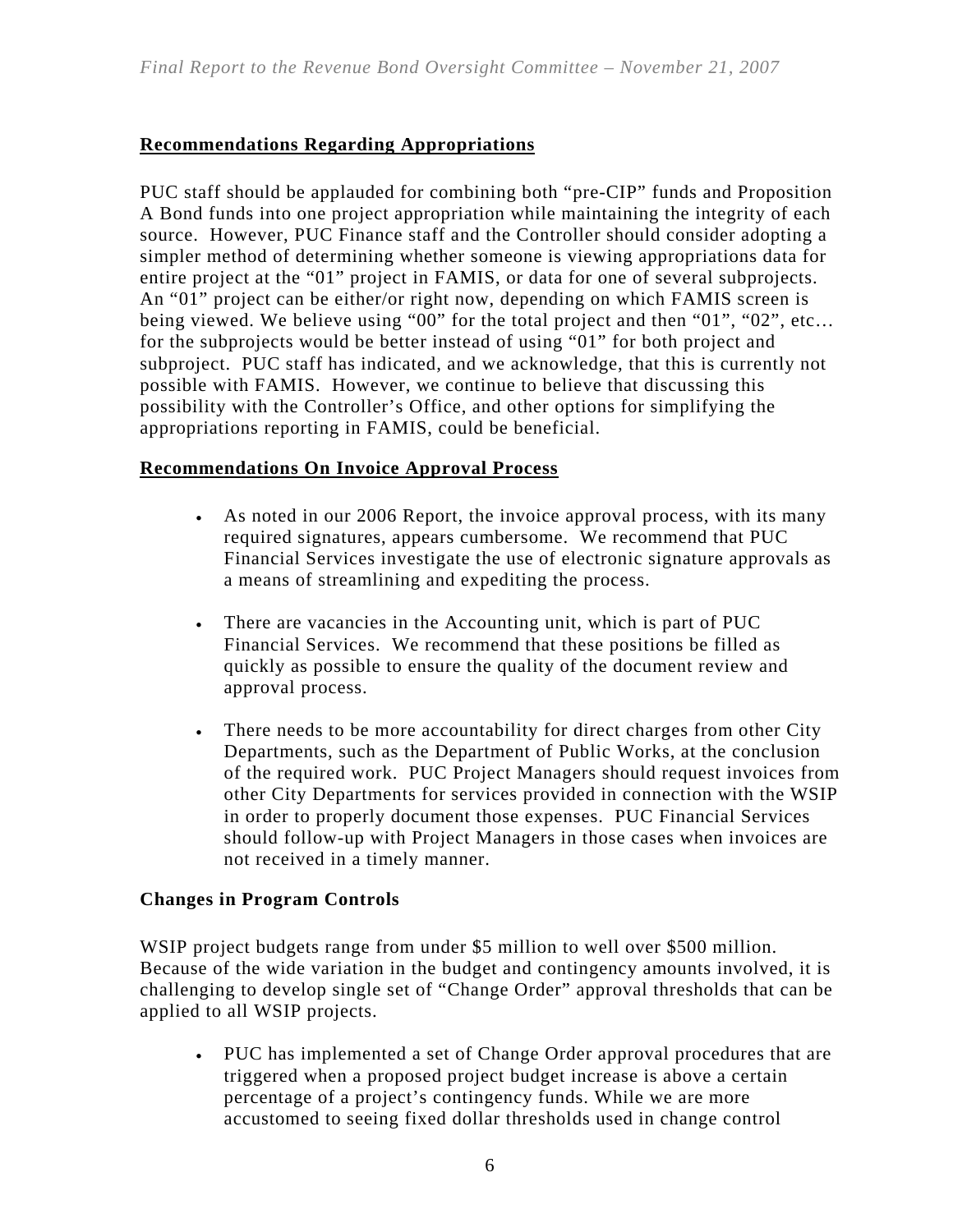approval procedures, we are interested in learning whether the PUC finds the percentage of contingency thresholds to be an effective measure for balancing the needs of oversight versus minimizing the number of small, non-controversial changes that require review.

- As required in the current Change Control procedures, it is prudent to require that the AGM for Infrastructure and the Deputy General Manager be required to approve any change order over \$500,000, regardless of whether it can be funded within a project's existing contingencies.
- As required in the current Change Control procedures, requiring the General Manager's approval for any increase in a project's total budget, and any change in phase-level schedules (which often drive budgetary changes) is also a prudent way of ensuring there is adequate senior management scrutiny and oversight over the WSIP's budget and schedule.
- As required in the current Change Control procedures, reporting changes in total budget and phase-level schedules to the Commission is prudent, and adds an element of transparency to the management of the Program.

#### **Recommendations on Program Controls**

- The authority of Project Managers and Regional Project Managers to reallocate funds already budgeted at the phase level (e.g. their budgets for planning, design, construction, etc.) should be clearly stated in the Change Control Procedures. We recommend that they have the ability to manage these funds, with appropriate reporting requirements (i.e. at a minimum, reallocations of these funds should be identified and reported in the WSIP Quarterly Project Status Reports).
- Over time, the PUC should review the effectiveness of the "Percentage of Contingency" approval threshold levels for project managers and regional project managers, in order to determine whether senior managers with authority over the WSIP (e.g. Capital Programs Manager, Assistant General Manager, Deputy General Manager) are reviewing all significant project changes before they are implemented, and whether senior managers are becoming overwhelmed by the volume of approval requests that rise to their level.

### **Projects Removed From WSIP**

• Approximately \$50 million in projects were removed from the WSIP. After accounting for the elimination of the BDPL #1  $\&$  #2 project, the cost of the projects that were moved from the WSIP to another PUC program is approximately \$26 million. Of these remaining projects, the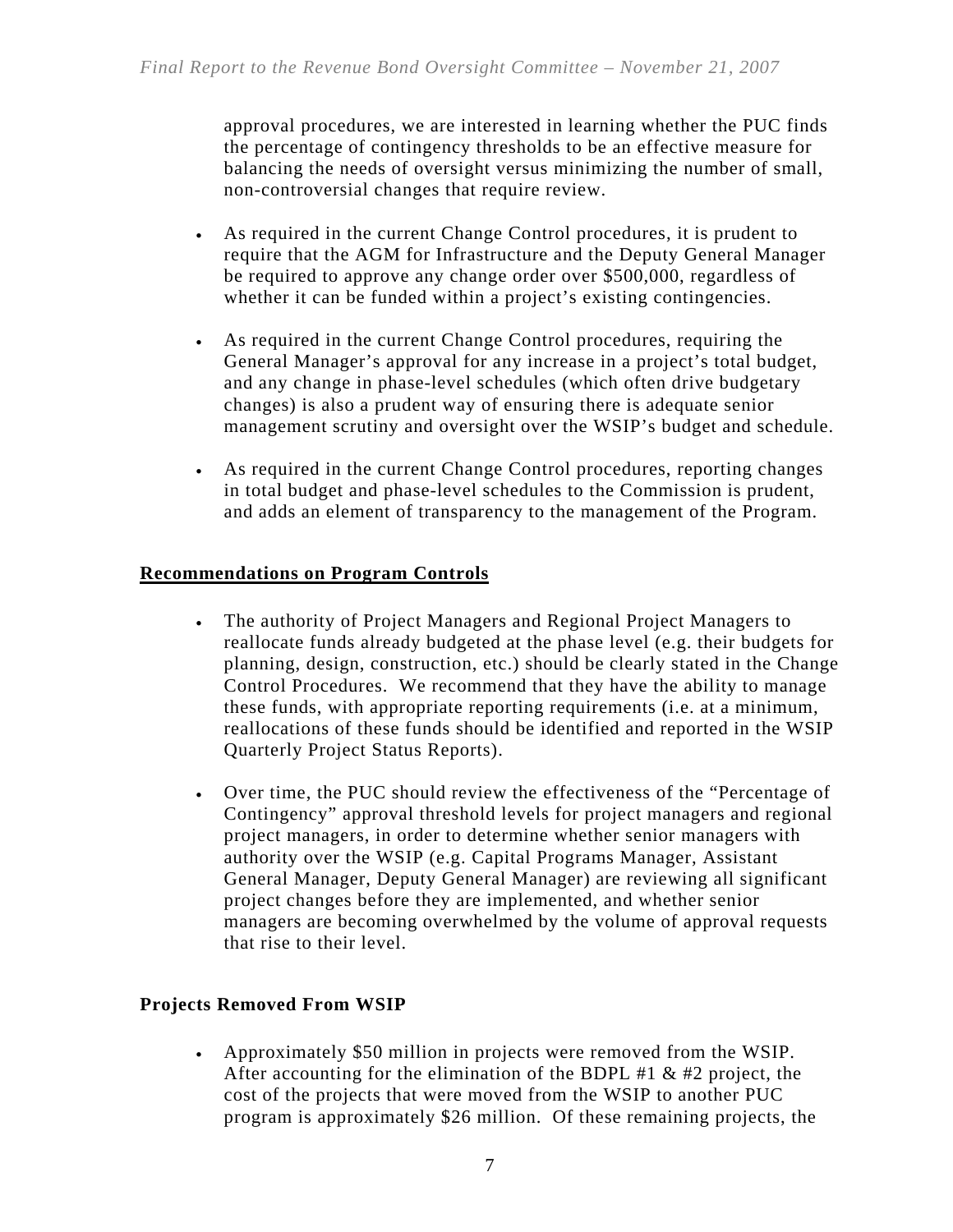largest one, the Sunol Quarry Reservoirs (\$12.1 million) was moved to the "Enhancement Program," and other projects were either placed into "inspection only" mode, or moved to the R&R program. PUC staff has indicated that they consider the Sunol Quarry project to be inactive. From discussions with PUC staff, it appears likely that the term "Enhancement Program" was developed as part of the City-wide capital budget development process, but that the term is not widely used or understood within the PUC.

- Projects were pulled from the WSIP because they did not meet Level of Service goals, or were deemed to be less critical than other projects that are at risk of failure or could not be taken out of service in order to be repaired because of a lack of redundant systems.
- In recent years, the funding for the R&R program has been in the range of \$25 million to \$30 million per year. However, fully funding the R&R program would require \$60 million to \$70 million per year. Thus, moving projects to the R&R program almost certainly delays their implementation.
- Within the capital program, the identification of which projects are included in the WSIP, which projects are included in the R&R program, and which projects are included in the Enhancement program can be confusing. This is exacerbated by the overlap in funding sources utilized by each of these programs.

After reviewing an earlier draft of this report, PUC staff defined R&R projects as being funded by enterprise revenues, and WSIP projects as being funded by bonds. While this is generally accurate, this definition focuses solely on the funding source for a particular project, rather than the criteria for placing a project in one program versus another. And this general rule has not always held true, since there were projects that were removed from the WSIP (bond-funded) and placed in the R&R program (operating revenue-funded). The criteria that are, or should be, used to identify whether specific projects should be funded from the R&R, WSIP, or Enhancement programs could use clearer definition.

- Moving a project from the WSIP to either the R&R program or the Enhancement program simply shifts the cost of the improvement from one PUC Water Enterprise program to another.
	- o If a project is moved to the R&R program, then its capital cost is paid for directly from annual water system operating revenues, i.e. water rates.
	- o If a project is moved to the Enhancement Program, and the project proceeds, then we assume that its capital cost likely would be paid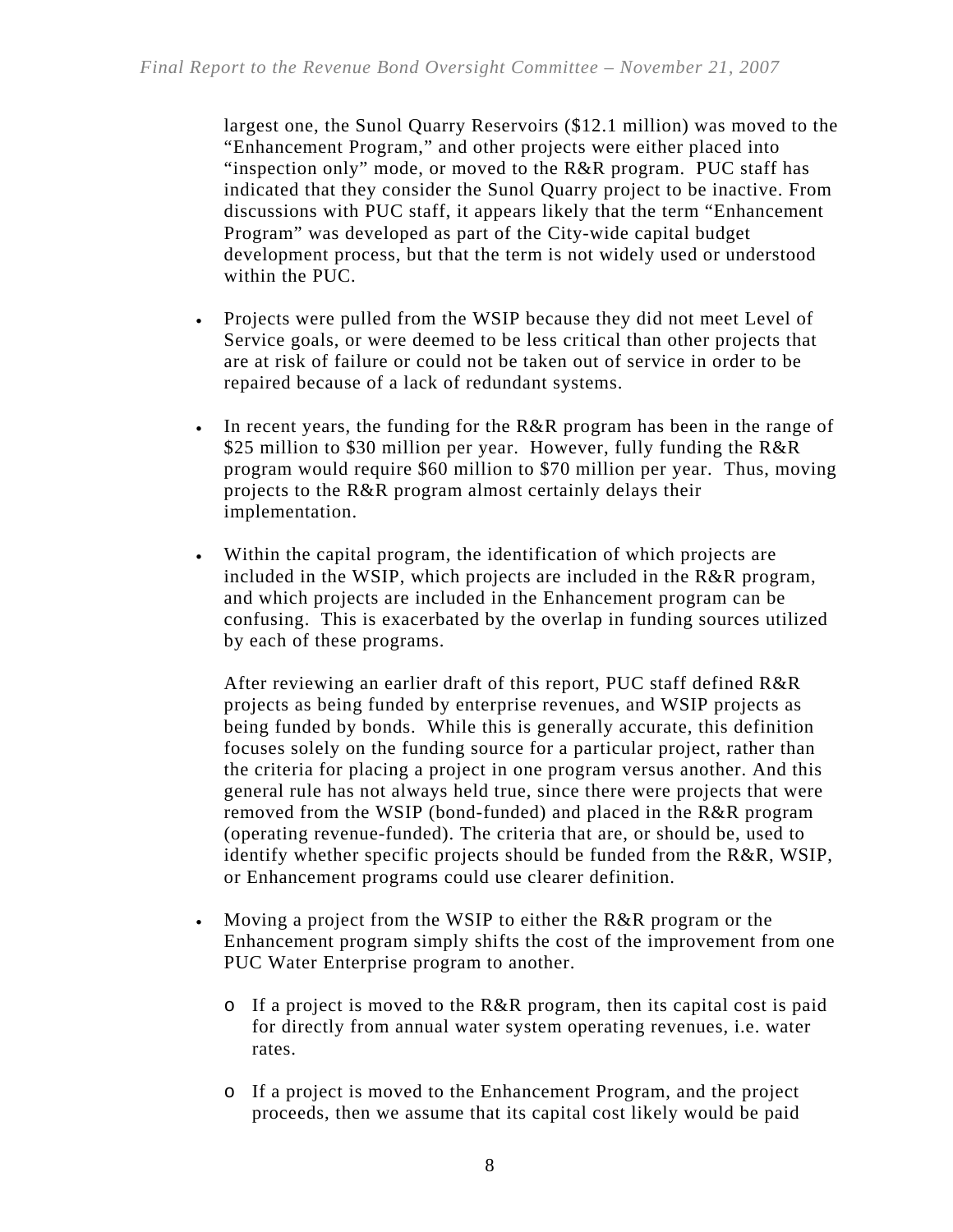from bond funds, which would result in an increase in annual debt service costs. The net effect on PUC's finances would be the same as issuing additional debt for the WSIP.

#### **Recommendations Regarding Project Removed from WSIP**

Given that the Commission approved a dramatic increase in the estimated cost of the WSIP in November 2005, the PUC may be reluctant to increase the total cost of the program in the future, if program's cost estimate rises. This is directly linked to the issue of "affordability" that was identified in the Committee's 2006 Financial Review.

In the 2006 Financial Review Report, we identified a number of reasons why the cost, scope and/or schedule of WSIP projects could change over time, many of which were discussed in detail in the October 2005 Parsons/CH2MHill Report to the Commission on the WSIP. Reasons for scope, schedule and cost changes could include:

- <sup>o</sup> Changes in policy that affect the WSIP's Level of Service Goals;
- <sup>o</sup> Changes in cost estimates determined during the project design process;
- <sup>o</sup> Changes in schedule driven by the environmental review process;
- <sup>o</sup> Changes in schedule and cost driven by right of way acquisition requirements; and
- <sup>o</sup> Changes in schedule, scope and cost driven by weather-related delays and unforeseen conditions.

We noted that early on in the life of the WSIP, proposed budget changes will be funded from on each project's own contingency reserves, leaving the rest of the Program's budget unaffected. Over time, however, increases in a project's budget may be above and beyond a project's own contingency reserves. That raises the question of how such budget changes would be funded, raising the issue of "affordability." As we noted last year:

> <sup>o</sup> PUC may face the choice of whether to scale back the scope of one or more projects, or to increase the overall budget of the WSIP program. And that raises the question of how PUC will determine what level of changes are affordable, and how to set priorities.

If the PUC is intent upon keeping the "bottom line" of the WSIP unchanged, then one way they may seek to manage the WSIP program is to delay certain "less essential" projects, or to shift projects out of the WSIP to another Water Enterprise program. As a result:

• We recommend that the RBOC review the AB1823 Report, and all future reports in order to stay abreast of the changes to the WSIP. The 2006-07 AB1823 Annual Report was recently issued by PUC, and is available on PUC's website.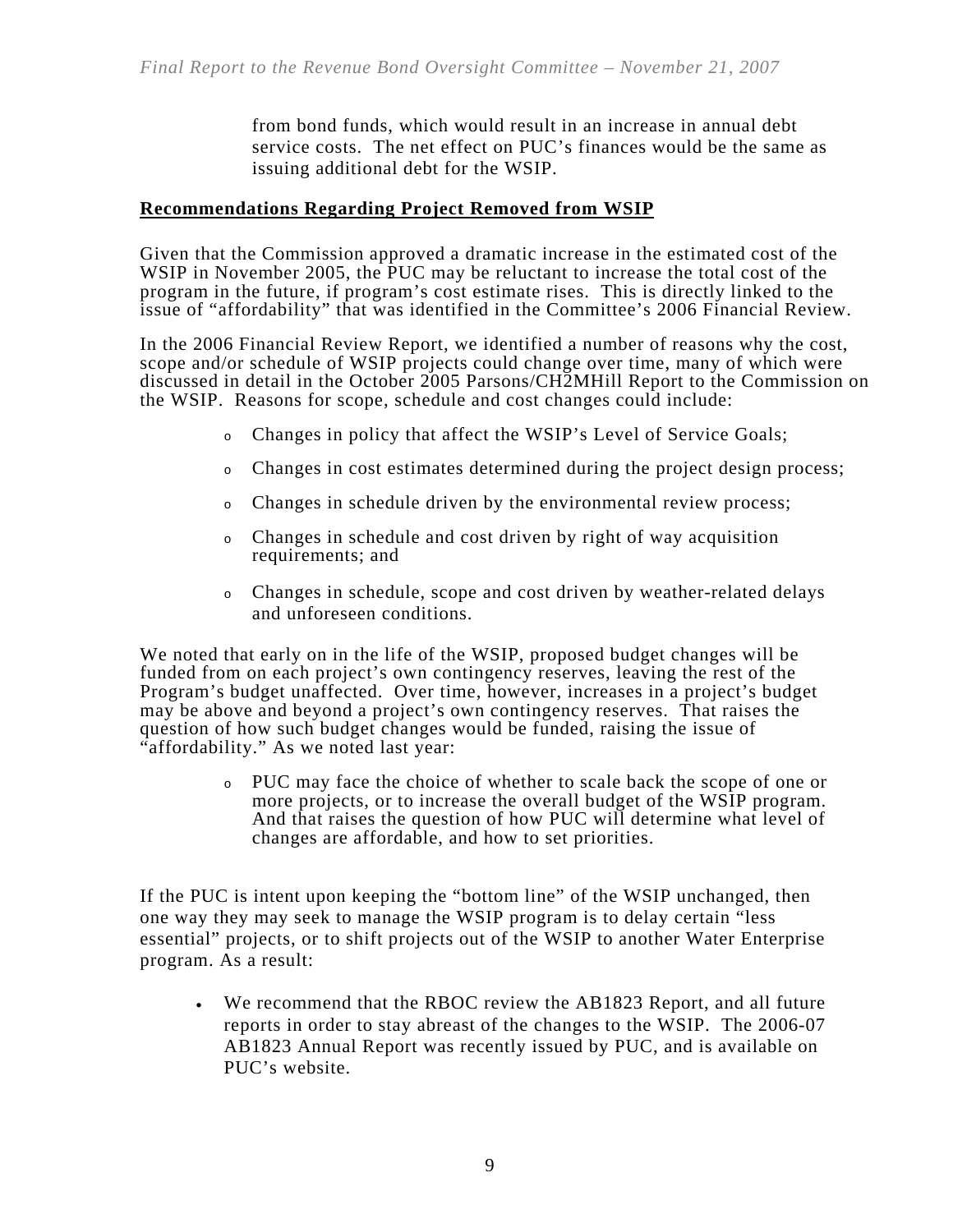- We recommend that the RBOC request the PUC to provide an explanation regarding any project that is removed from the WSIP in the future, including why the project was removed, its disposition, and PUC's revised plans for the project. This explanation should be included in the quarterly WSIP report. The request should be made of PUC senior management, and its implementation would involve WSIP and other PUC Capital Programs staff.
- We recommend that the RBOC ask for a presentation from PUC staff on the capital program and how its different components (WSIP, R&R, and Enhancement) relate to each other. This could come from the PUC's Deputy General Manager or others with an understanding of the full range of PUC's capital programs. PUC staff has begun this discussion with the RBOC.

### **Listing of Findings and Recommendations**

What follows is a listing of all of the findings and recommendations in the report. They are numbered based upon the chapter in which the finding or recommendation is found, and the order in which they appear within the chapter. For example, R2.2 represents the recommendation from chapter two, item number 2.

- F2.1 There were significant changes in the scope and budgets for several WSIP projects between 2002 and 2005, including many of the 15 projects that were selected for review in this engagement, with the vast majority of the changes occurring between 2003 and 2005.
- F2.2 In addition, the project budget development methodology changed dramatically from 2002 to 2005. Project budget development methodology is often driven by the agency's Program Management consultant team. From 2002 to 2005, the PUC utilized three different Program Management teams. As a result, there were significant changes in budget development methodology. The most significant changes occurred between August 2003 and November 2005, when the cost categories found in earlier project summaries were compressed to four: Project Planning, Environmental Review, Design/Bid & Award, and Construction/Closeout. For example, in May 2002, one category is called "Bid." However, by August 2003, that category became "Bid & Award." In 2005 a new methodology for contingencies and escalation was introduced
- F2.3 There were many design and engineering documents that were provided to us by PUC project managers that address elements of the changes in project scope and cost between 2002 and 2005. However, perhaps due in part to changes in Program Management teams during this period, PUC did not develop its own comprehensive tracking system and analysis of all of the changes in WSIP project scopes and project budgets that occurred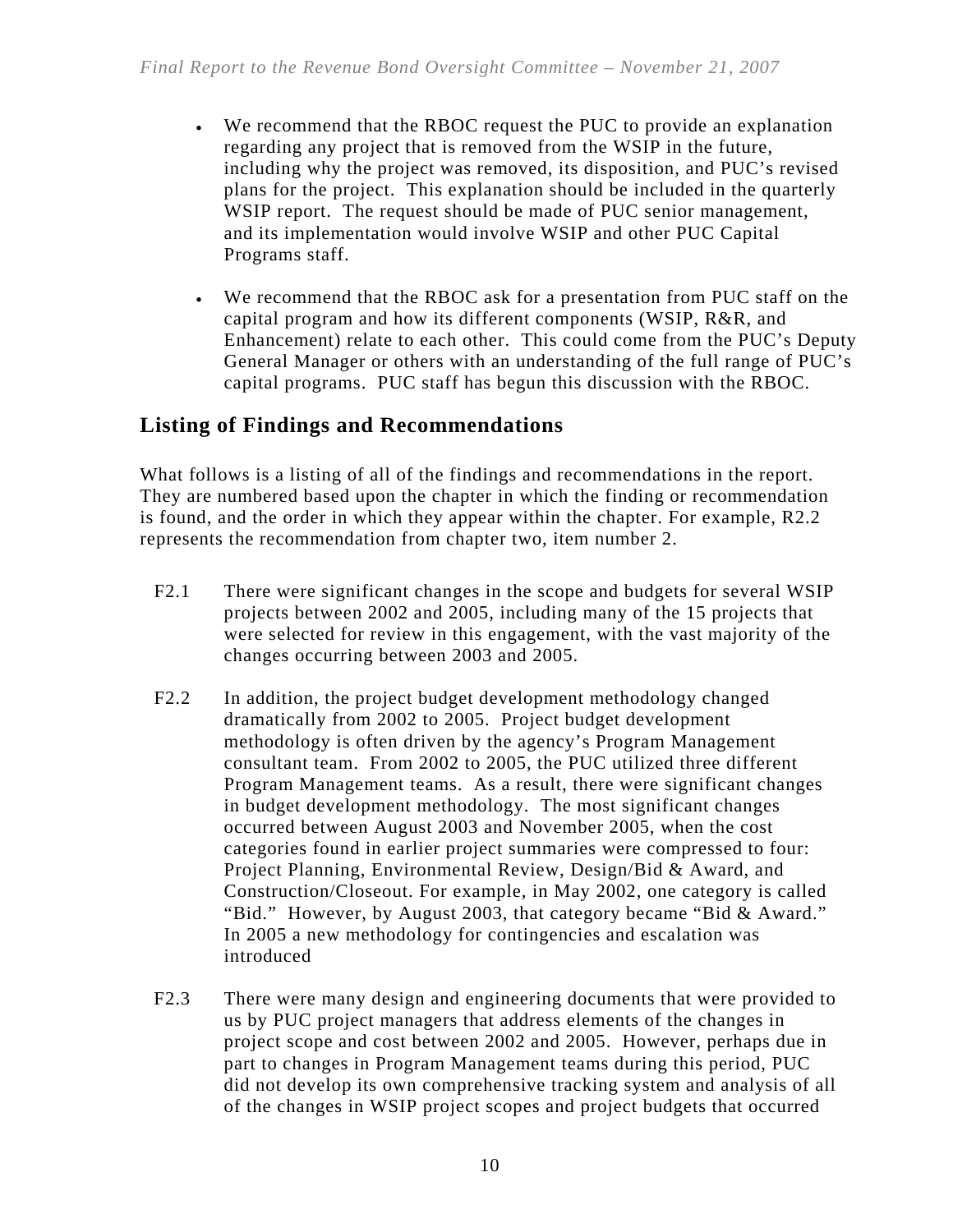from 2002 to November 2005.

- F2.4 Because PUC could not provide an in-house analysis for our review, our team attempted to develop its own detailed analysis of the changes that occurred in the three sample projects listed above. Unfortunately, we found that it was nearly impossible to make "apples to apples" budget comparisons across the three time frames, given the information that was available.
	- <sup>o</sup> Although PUC staff did their best to be helpful, many current PUC project managers do not have long histories with their projects, and therefore could not provide us this type of historical analysis. Even those project managers with long institutional histories were not able to provide us with enough information to develop full and complete explanations of all budget changes that have occurred.
	- <sup>o</sup> In addition, there was no PUC central unit that developed this type of information for the 2002 to 2005 period. The PUC's Program Controls and Support function is relatively new, and did not exist when the 2002 and 2003 budgets were developed. Their focus has been on managing project budgets from November 2005 going forward.
- F2.5 At the phase-level (e.g. design, construction), the WSIP project budgets loaded into Primavera (P3E) in early 2006 are not identical to the phaselevel budgets that were developed by Parsons/CH2MHill, and presented to the Commission in November 2005. PUC Program Controls and Support staff has indicated that this is because the Commission only adopted "bottom line" budget amounts for each WSIP project in November 2005, and that after the Commission approved those project budgets, PUC staff subsequently identified required changes to the phase-level budgets. More information on this can be found in Chapter 3 of this Report.
- R2.1 Going forward, we recommend that the RBOC request that PUC senior management develop and maintain the ability to track and explain any budget and scope changes made from the November 2005 approved budget. The tracking and explanations should be included in each quarterly report, both in the summary materials and within each project description. In order to accomplish this, a new category should be added in the summary write up and in the project descriptions. The PUC Program Controls and Support Bureau should be responsible for this effort.
- R2.2 Related to recommendation 2.1, the RBOC should request of PUC management that if project budget development methodologies change again in the future, the PUC provide a public document that tracks the impact of the methodology changes on project budgets from November 2005. Again, this information should be included in the WSIP Quarterly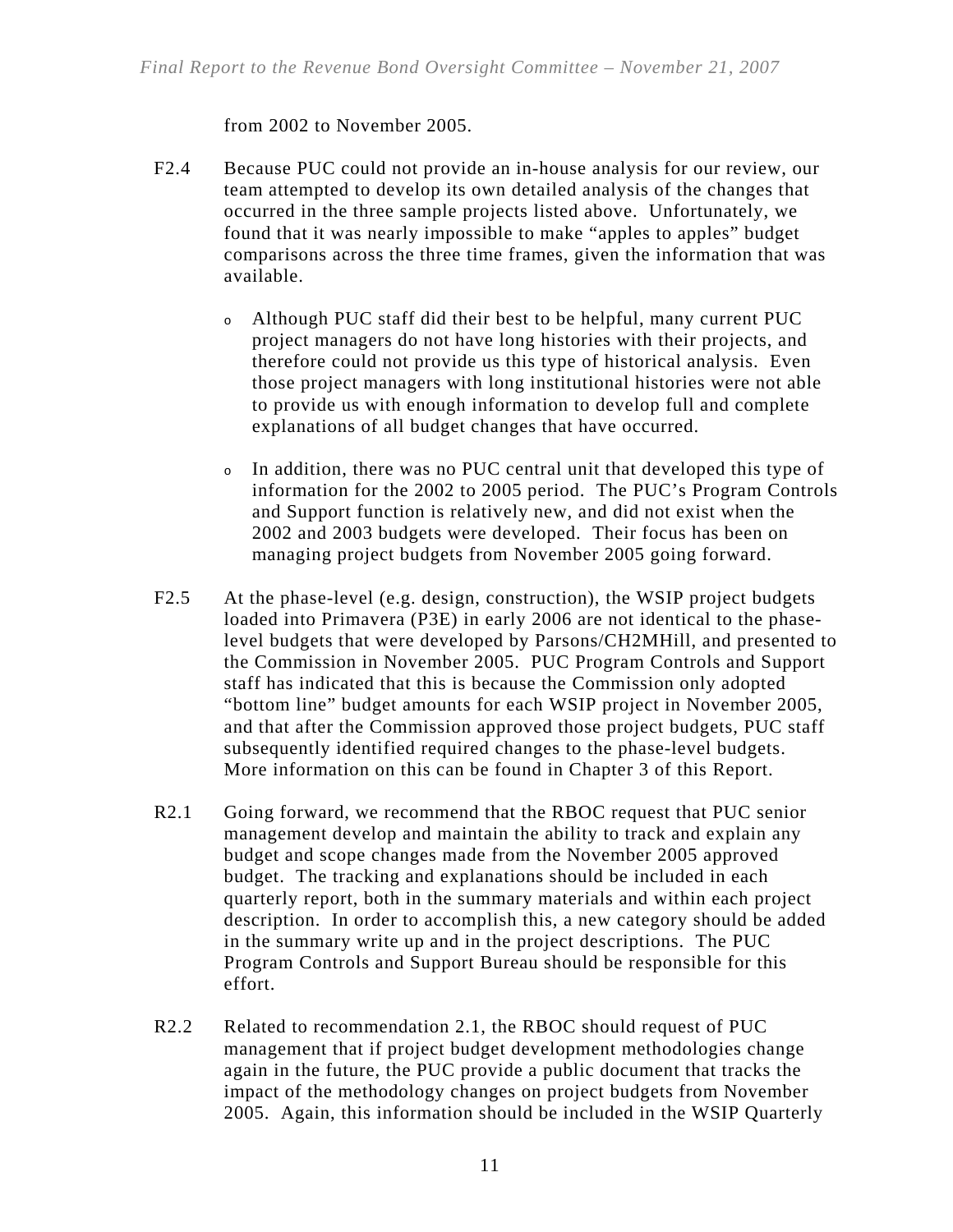Report, and the responsibility for leading this effort would fall to the PUC Program Controls and Support Bureau.

- R2.3 Strong communication between project controls staff and project managers is essential to ensuring that accurate information is updated, shared, and disseminated.This is a common sense recommendation geared towards ensuring that Program Controls staff always has the most up to date information available from each project manager to incorporate into their analyses of the WSIP program's overall schedule adherence and financial condition. However, it is a recommendation that can be difficult to implement in practice. PUC senior management (e.g. Deputy General Manager, Assistant General Manager for Infrastructure) and WSIP Senior Project Managers (who are responsible for all projects within a particular region) must emphasize the ongoing importance of sharing project status information on a regular and timely basis with the Program Controls and Support Bureau.
- F3.1 All budgetary data in FAMIS reconciles with the actual appropriations approved to date by the Board of Supervisors.
- F3.2 The expenditure data in FAMIS and P3E for all 15 projects reconciled to within one percent as of December 31, 2006. We have identified six projects where reconciling entries are required in either FAMIS or P3E. We have discussed these items with PUC staff, and have recommended that they regularly address reconciliation items as they arise, in order to keep the data in FAMIS and P3E "in sync."
- F3.3 No Proposition A funds were expended prior to November 2002.
- F3.4 We undertook a review of 93 invoices totaling approximately \$15 million, representing 10 percent of the invoices and 27 percent of the non-personal services expenditures associated with the 15 projects under review. All but two expenditures had the proper "encumbrance" documents, and all payments were for the appropriate time period, for the proper amount, to the correct vendor, and for the appropriate goods and services. The two expenditures that lacked encumbrance documents were direct charges by the City's Department of Public Works (DPW). We understand that this issue can be resolved through the issuance of invoices by DPW to PUC.
- F3.5 The FY2007 overhead rate of 204% (comprised of a 174% overhead rate and a 30% fringe benefit rate) appears high, but that is because of the small base to which it was applied, rather than any inappropriateness of the costs included. Only the direct labor costs of the Department are used as the denominator in the rate calculation. Originally, our understanding was that the overhead rate was used to recover indirect costs from several PUC bureaus, and possibly from other City Departments. However, PUC staff has informed us that the overhead rate is used to recover the indirect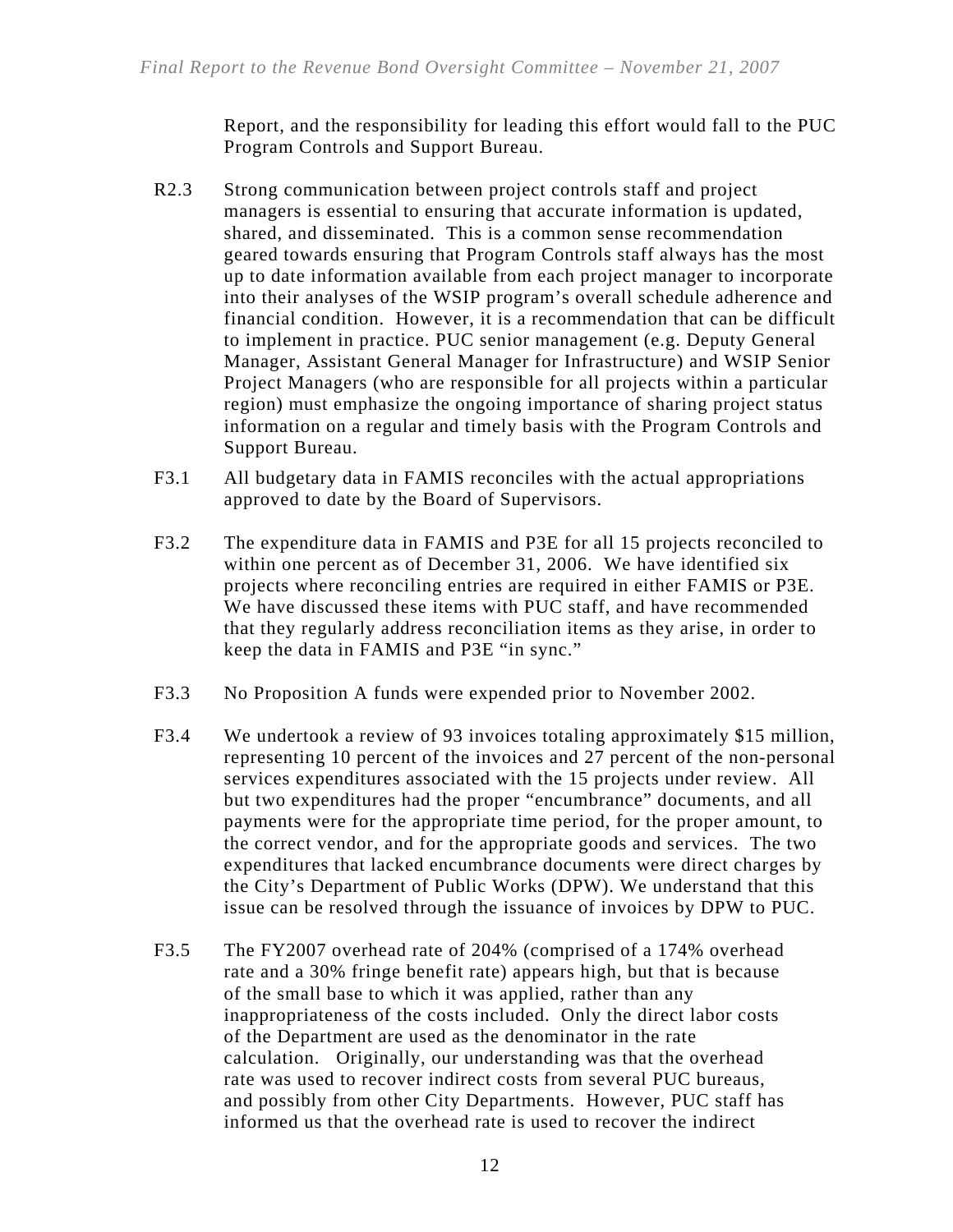costs of the Infrastructure Division only, and no other PUC divisions or other City Departments.

- R3.1 The RBOC should recommend that the Program Controls and Support Bureau designate an individual staff person to be responsible and accountable for correcting the reconciling errors as quickly as possible, in coordination with PUC Accounting staff. These responsibilities should be explicitly included in the staff persons' job duties. The longer that reconciling entries languish and accumulate, the harder it becomes to bring two systems back into balance. Eventually this could harm the credibility of the expense data presented in P3E. In follow up discussions, PUC staff has indicated that it believes it is reconciling P3E to FAMIS, without necessarily identifying the source of each discrepancy. Further, PUC staff said that, in the case of discrepancy, the presumption is that FAMIS is correct, not P3E because FAMIS is the official accounting system.
- R3.2 The RBOC should recommend that the PUC Program Controls and Support Bureau designate a P3E staff person who would be responsible for reversing the accrual entries for both labor and contractual services at the start of the next month. These responsibilities should be explicitly included in the staff persons' job duties.
- R3.3 The RBOC should ensure that the June 30, 2007, reconciliation be reviewed by an audit team to determine if prior year problematic areas have been corrected.
- R3.4 PUC staff should be applauded for combining pre-CIP funds and Proposition A bond funds into one project appropriation while maintaining the integrity of each funding source. However, PUC Finance staff and the Controller should consider adopting a simpler system to help determine whether someone who is looking at appropriations data is reviewing appropriations for the entire project, or looking at one of several subprojects when reviewing the "01" project in FAMIS. An "01" project can be either/or right now, depending on which FAMIS screen is being viewed. We believe using "00" for the total project and then "01", "02", etc… for the subprojects would be better instead of using "01" for both project and subproject. We recommend that PUC's Finance Director, or his designee, discuss the implementation of this recommendation with the Controller's Office. PUC staff has indicated, and we acknowledge, that this is currently not possible with FAMIS. However, we continue to believe that discussing this possibility with the Controller's Office, and other options for simplifying the appropriations reporting in FAMIS, could be beneficial.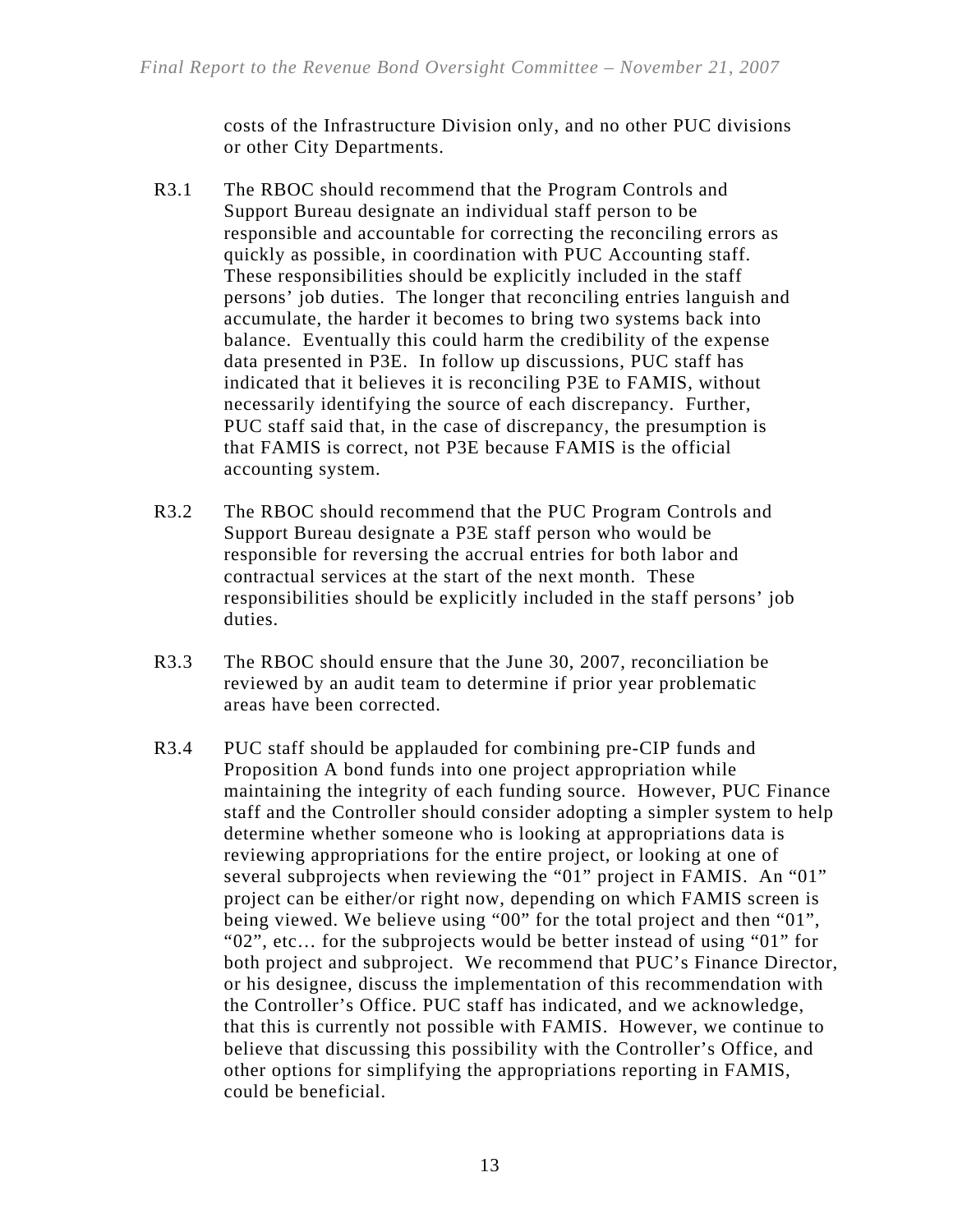- R3.5 The invoice approval process, with its many required signatures, appears cumbersome. We recommend that PUC Financial Services investigate the utilization of electronic signature approvals as a means of streamlining and expediting the process.
- R3.6 There are vacancies in the PUC Accounting unit. These positions should be filled as quickly as possible to ensure the quality of the document review and approval process.
- R3.7 There needs to be more accountability for direct charges from other City Departments at the conclusion of the required work. In the case of DPW, which is cited above, invoices should be issued by DPW to PUC to provide the proper audit trail for those expenditures. We recommend that PUC Project Managers request such invoices from other City Departments, and that PUC's Finance Director instruct his Accounting staff to follow-up with Project Managers when invoices are not received on a timely basis.
- F4.1 WSIP projects range from under \$5 million to well over \$500 million. Because of the wide variation in the budget and contingency amounts involved, it is challenging to develop a single set of approval thresholds that can be applied to all WSIP projects, and difficult to determine whether it is better to base those thresholds on fixed dollar amounts or a percentage of each project's budget or contingency amount.
- F4.2 While we are more accustomed to seeing fixed dollar thresholds used in change control approval procedures, we would be interested in learning whether the PUC finds the percentage of contingency thresholds to be an effective measure for balancing the needs of oversight vs. minimizing the number of small, non-controversial changes that require review.
- F4.3 Larger WSIP projects have multi-million contingency budgets. So it is prudent to require that the AGM for Infrastructure and Deputy General Manager be required to approve any change order over  $$500,000$ , regardless of whether it can be funded within a project's existing contingencies.
- F4.4 Requiring the General Manager's approval for any increase in a project's total budget, and any change in phase-level schedules (which often drive budgetary changes) is also a prudent way of ensuring there is adequate senior management scrutiny and oversight over the WSIP's budget and schedule.
- F4.5 Reporting changes in total budget and phase-level schedule to the Commission is prudent, and adds an element of transparency to the management of the Program.
- R4.1 The authority of Project Managers and Regional Project Managers to reallocate funds already budgeted at the phase level (e.g. their budgets for planning, design, construction, etc.) should be clearly stated in the Change Control Procedures. We recommend that they have the ability to manage these funds, with appropriate reporting requirements (i.e. at a minimum, reallocations of these funds should be identified and reported in the WSIP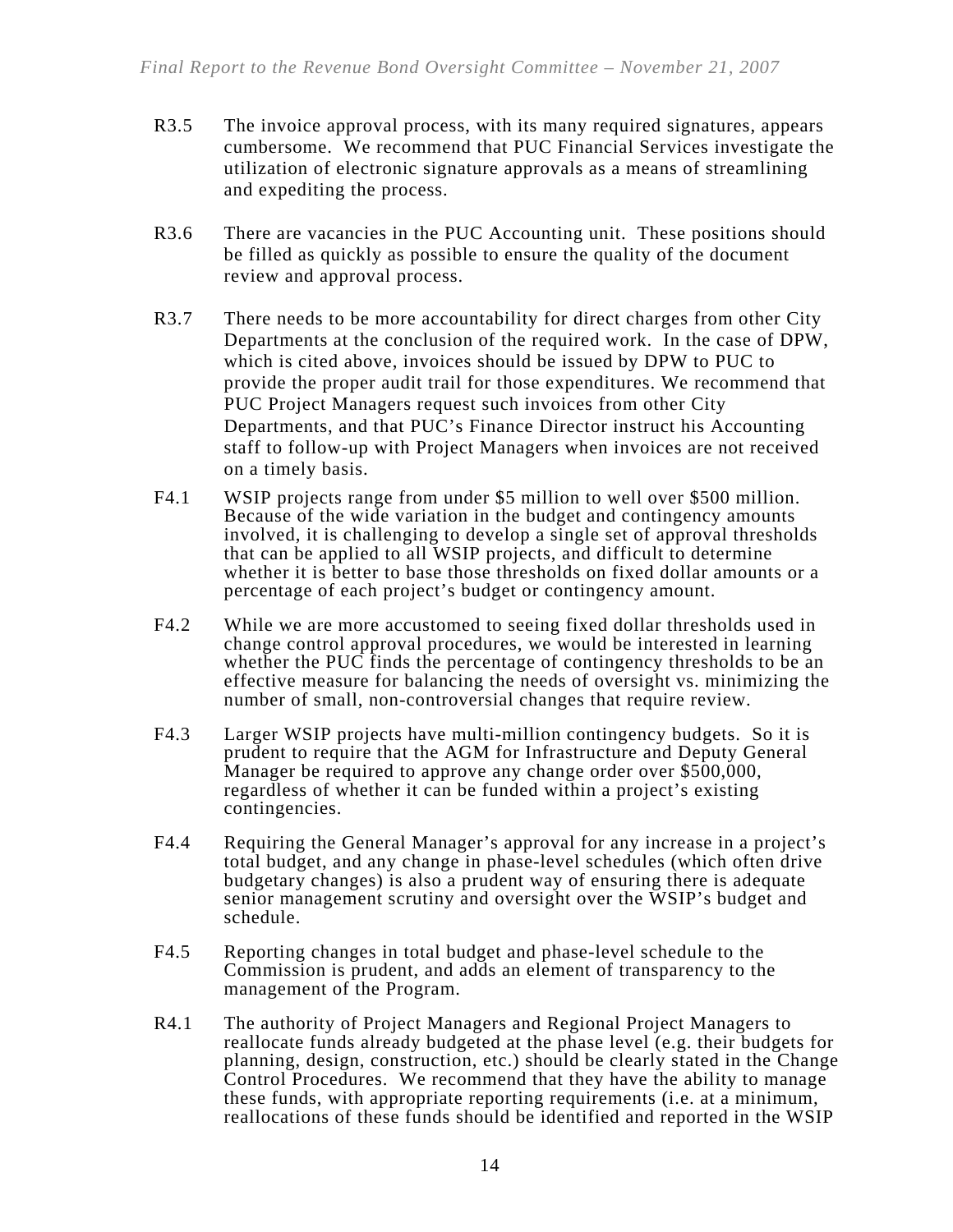Quarterly Project Status Reports). This recommendation was reviewed by a representative of the Program Controls Bureau, who indicated that this would represent a significant procedural change that would require overall changes in how allocations are tracked in P3E.

- R4.2 Over time, the PUC should review the effectiveness of the "Percentage of Contingency" approval threshold levels for project managers and regional project managers, in order to determine whether senior managers with authority over the WSIP (e.g. Capital Programs Manager, Assistant General Manager, Deputy General Manager) are reviewing all significant project changes before they are implemented, and whether senior managers are becoming overwhelmed by the volume of approval requests that rise to their level.
	- F5.1 Projects that did not meet or further LOS were removed from the WSIP.
	- F5.2 In addition, facilities that were functioning but in need of repairs (for example, the tunnel projects), were removed from the WSIP in favor of projects that were at risk of failure or could not go out of service in order to be repaired because of a lack of redundant systems.
	- F5.3 Approximately \$50 million in projects were removed from the WSIP. After accounting for the elimination of the BDPL #1  $\&$  #2 project, the cost of the projects that were moved from the WSIP to another PUC program is approximately \$26 million. Of these remaining projects, the largest one, the Sunol Quarry Reservoirs (\$12.1 million) was moved to the Enhancement Program, and other projects were either placed into "inspection only" mode, or moved to the R&R program. PUC staff has indicated that they consider the Sunol Quarry project to be inactive.
	- F5.4 Projects were pulled from the WSIP because they did not meet Level of Service goals, or were deemed to be less critical than other projects that are at risk of failure or could not go out of service in order to be repaired because of a lack of redundant systems.
	- F5.5 In recent years, the funding for the R&R program has been in the range of \$25 million to \$30 million per year. However, fully funding the R&R program would require \$60 million to \$70 million per year. This is in contrast to the WSIP program, which is currently fully funded. Thus, moving projects to the R&R program can delay their implementation due to a lack of funding. However, each project is assessed separately.
	- F5.6 Within the capital program, the identification of which projects are included in the WSIP, which projects are included in the R&R program, and which projects are included in the Enhancement program can be confusing. This is exacerbated by the overlap in funding sources utilized by each of these programs.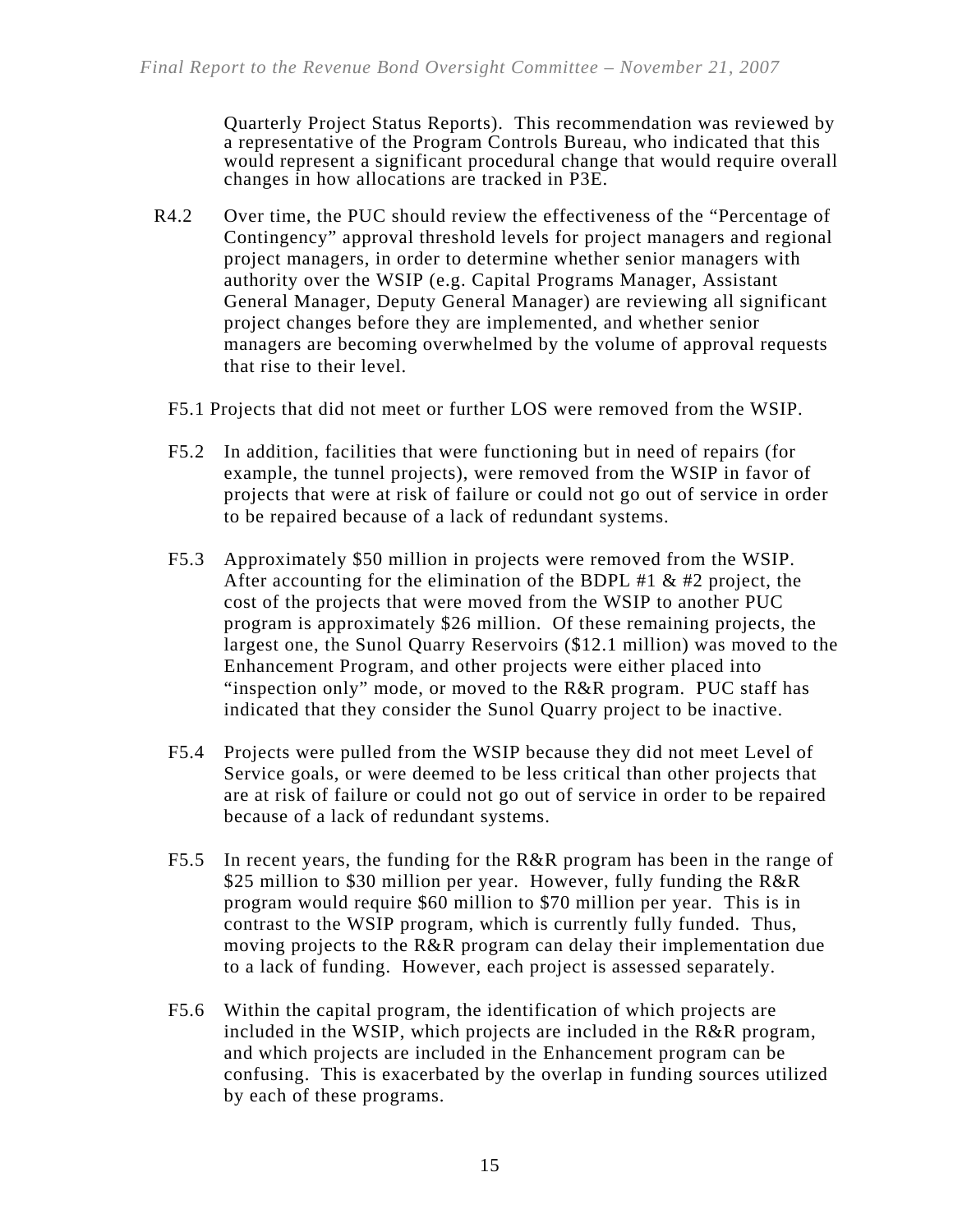After reviewing an earlier draft of this report, PUC staff defined R&R While this is generally accurate, this definition focuses solely on the funding source for a particular project, rather than the criteria for placing a project in one program versus another. And this general rule has not always held true, since there were projects that were removed from the WSIP (bond-funded) and placed in the R&R program (operating revenuefunded). The criteria that are, or should be, used to identify whether specific projects should be funded from the R&R, WSIP, or Enhancement programs could use clearer definition.

- F5.7 Moving a project from the WSIP to either the R&R program or the Enhancement program simply shifts the cost of the improvement from one PUC Water Enterprise program to another.
	- o If a project is moved to the R&R program, then its capital cost is paid for directly from annual water system operating revenues, i.e. water rates.
	- o If a project is moved to the Enhancement Program, and the project proceeds, then we assume that its capital cost likely would be paid from bond funds, which would result in an increase in annual debt service costs. The net effect on PUC's finances would be the same as issuing additional debt for the WSIP.
- R5.1 We recommend that the RBOC review a copy of the current AB1823 report (now available on PUC's website), and all future reports in order to stay abreast of the changes to the WSIP program.
- R5.2 We recommend that the RBOC request that PUC management commit to include an explanation in its quarterly WSIP reports regarding any project that are removed from the WSIP in the future, including a discussion of why the project was removed, and its disposition (e.g. moved to R&R program as a funded project, or delayed indefinitely, etc…).
- R5.3 We recommend that the RBOC ask for a presentation from the PUC Deputy General Manager, or other appropriate staff, on the capital program and how its different components (WSIP, R&R, and Enhancement) relate to each other. PUC staff has begun this discussion with the RBOC.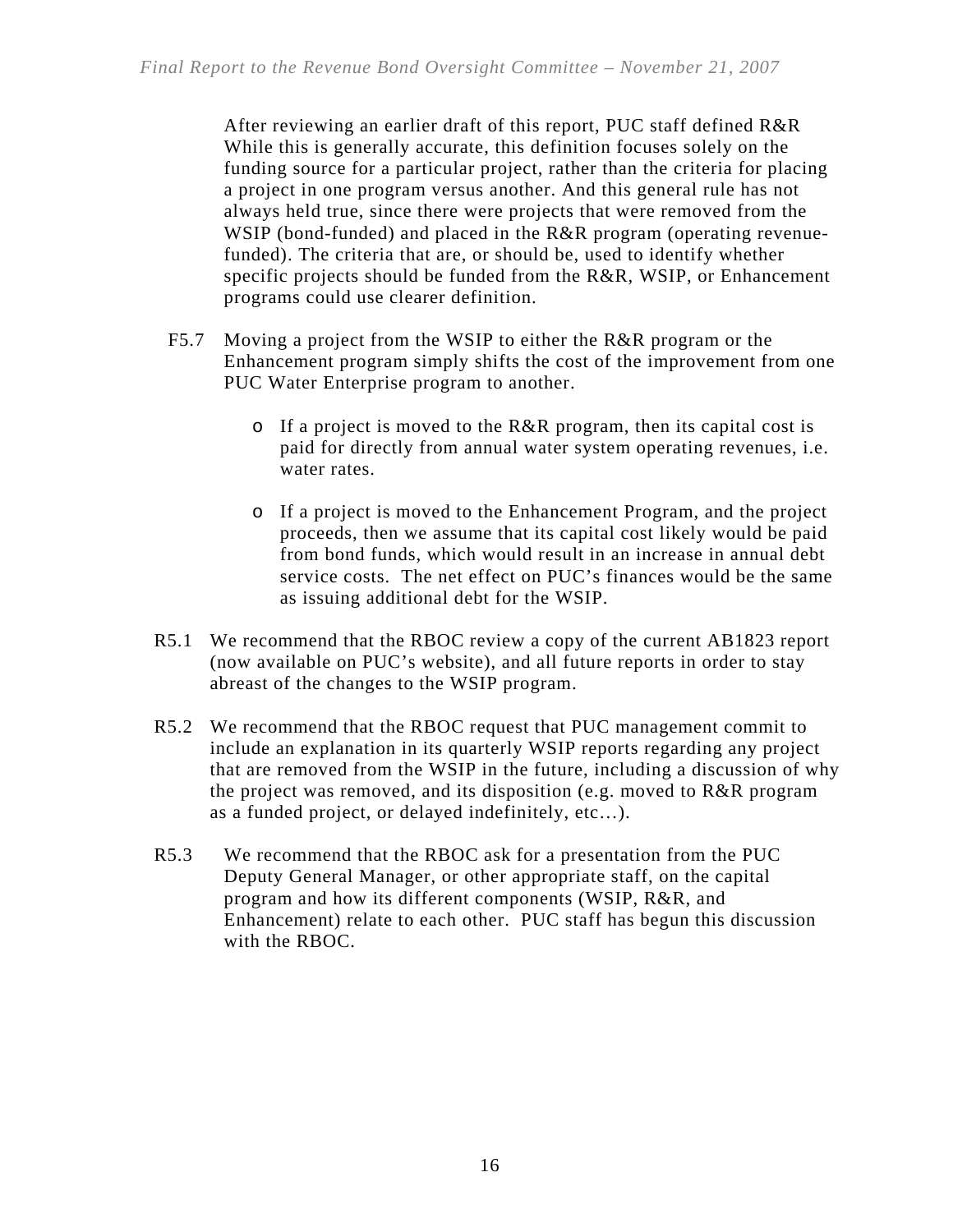## **Chapter 1: Background of the Review**

On March 19, 2007, the Revenue Bond Oversight Committee (RBOC) awarded a financial consultant contract to Robert Kuo Consulting, LLC, for the purpose of reviewing certain financial aspects of the Water System Improvement Program (WSIP). The WSIP contains both regional and local capital improvement projects, and is being funded through bond proceeds. Specifically, RBOC asked for the following projects to be examined:

|                | Project |                                                                  | Regional    |
|----------------|---------|------------------------------------------------------------------|-------------|
| #              |         | # CUW Project Name                                               | or Local    |
| $\mathbf{1}$   | 37301   | San Joaquin Pipeline (SJPL)                                      | R           |
| 2              | 38701   | <b>Tesla Portal Disinfection</b>                                 | $\mathbf R$ |
| 3              | 37401   | Calaveras Dam Replacement                                        | $\mathbf R$ |
| $\overline{4}$ |         | 37402 Calaveras Reservoir Upgrade                                | $\mathbf R$ |
| 5              | 35901   | New Irvington Tunnel                                             | $\mathbf R$ |
| 6              | 35301   | Bay Division Pipeline (BDPL) Nos. 3&4 Crossover Isolation Valves | $\mathbf R$ |
| 7              | 36801   | <b>BDPL Reliability Upgrades</b>                                 | $\mathbf R$ |
| 8              | 38901   | East Bay Municipal Utility District (EBMUD) Intertie             | $\mathbf R$ |
| 9              | 35601   | New Crystal Springs Bypass Tunnel                                | $\mathbf R$ |
| 10             | 35801   | <b>Sunset Reservoir Upgrades</b>                                 | $\mathbf R$ |
| 11             | 30701   | <b>Summit Reservoir Rehabilitation</b>                           | L           |
| 12             | 30601   | Crocker Amazon Pump Station Upgrade                              | L           |
| 13             | 32101   | <b>Forrest Knolls Pump Station</b>                               | L           |
| 14             | 32301   | <b>McLaren Park Pump Station</b>                                 | L           |
| 15             | 32801   | McLaren Park Tank Rehab Seismic Upgrade                          |             |

The RBOC selected a representative cross-section of projects from the WSIP for this engagement. This list of 15 projects includes projects that:

- Are from both regional and local programs;
- Range in cost from the millions to the hundreds of millions of dollars; and
- Are at various stages of completion.

Robert Kuo assembled a team of consultants, (Larry Doyle, Shannon Gaffney, and Gary Katcher of EPC Consultants, Inc.), to assist in the engagement. The engagement had multiple objectives. The details are below, pulled from the scope of the engagement:

• For the 15 projects selected by the RBOC, the team is to tie current project budgets to those of November 2005, August 2003, and May 2002. Changes in project scope and budgets along the way are to be identified and explained, ideally by relying on published documents and discussions with project managers. In addition, project budgets are to be looked at through the lens of specific cost categories, including cost contingency,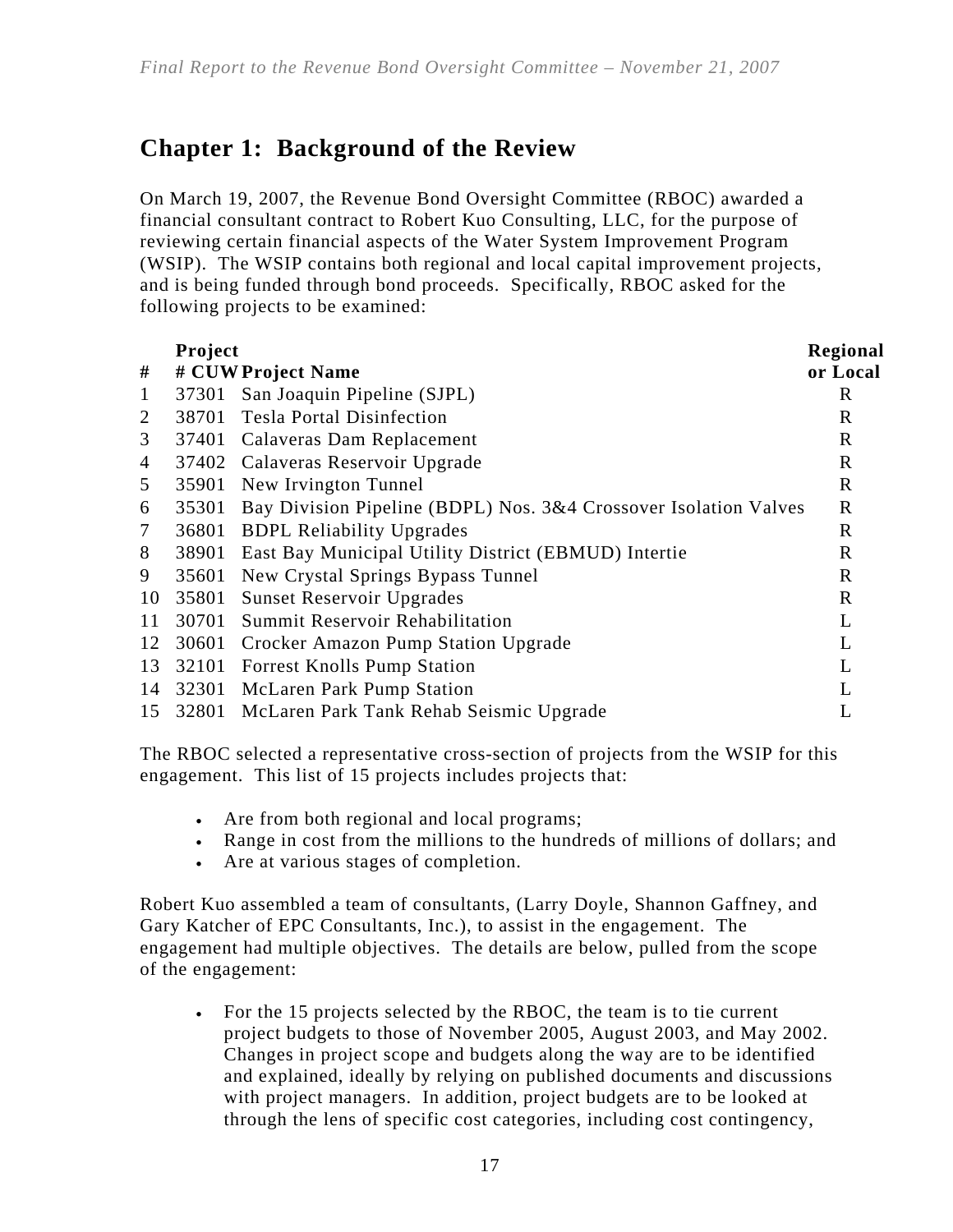management reserve, and cost escalation. Finally, other factors, such as "better cost estimating," should be identified, quantified and incorporated into the budget analyses where significant. (Task 1a through all of Tasks 1b.)

- For the 15 projects, tie project budget and actual expenditures to Primavera, and obtain a reconciliation of budgets and actual expenditures from Primavera to FAMIS. Appropriations are to be tied to FAMIS and to authorizing budgetary documents adopted by the Board of Supervisors. (Tasks 1c through 1f.)
- For the 15 projects, conduct a vouching of sample expenditures to invoices, contracts, and other supporting documentation. Verify that no expenditures from Proposition A funds were incurred prior to November 2002. (Tasks 1g through 1h).
- For tying, reconciliation, and vouching, list any material differences noted and provide explanations. (Task 1i.)
- Identify changes since March 2006 to the PUC's program controls system (Primavera) and internal control procedures for accounting of capital projects. Evaluate reasonableness and effectiveness of such changes. Provide recommendations for areas of improvement. (Task 2.)
- Identify those projects that were originally part of WSIP and subsequently removed. Report on the decision-making process for moving projects out of the WSIP and what the source of funding will be for them in the future. In addition, examine and report on the implications of moving projects out of the WSIP. (Task 3.)
- Prepare a written report that addresses the above items. (Task 4.)

Each chapter in the document represents a major analytical task. This is the consulting team's final report. Earlier drafts have been reviewed, and comments from the RBOC, PUC staff and the public have been incorporated into the document.

### **Brief History of the WSIP**

The current WSIP began in 1995 with a Facility Vulnerability Study, Phase I – Facility Assessment. Phase II of the reliability evaluation program continued throughout the rest of the 1990s, addressing hazards such as earthquakes, landslides, flood, fire, and general wear and tear. During this same period, the PUC initiated a water supply planning effort that resulted in the Water Supply Master Plan (WSMP), issued in April 2000.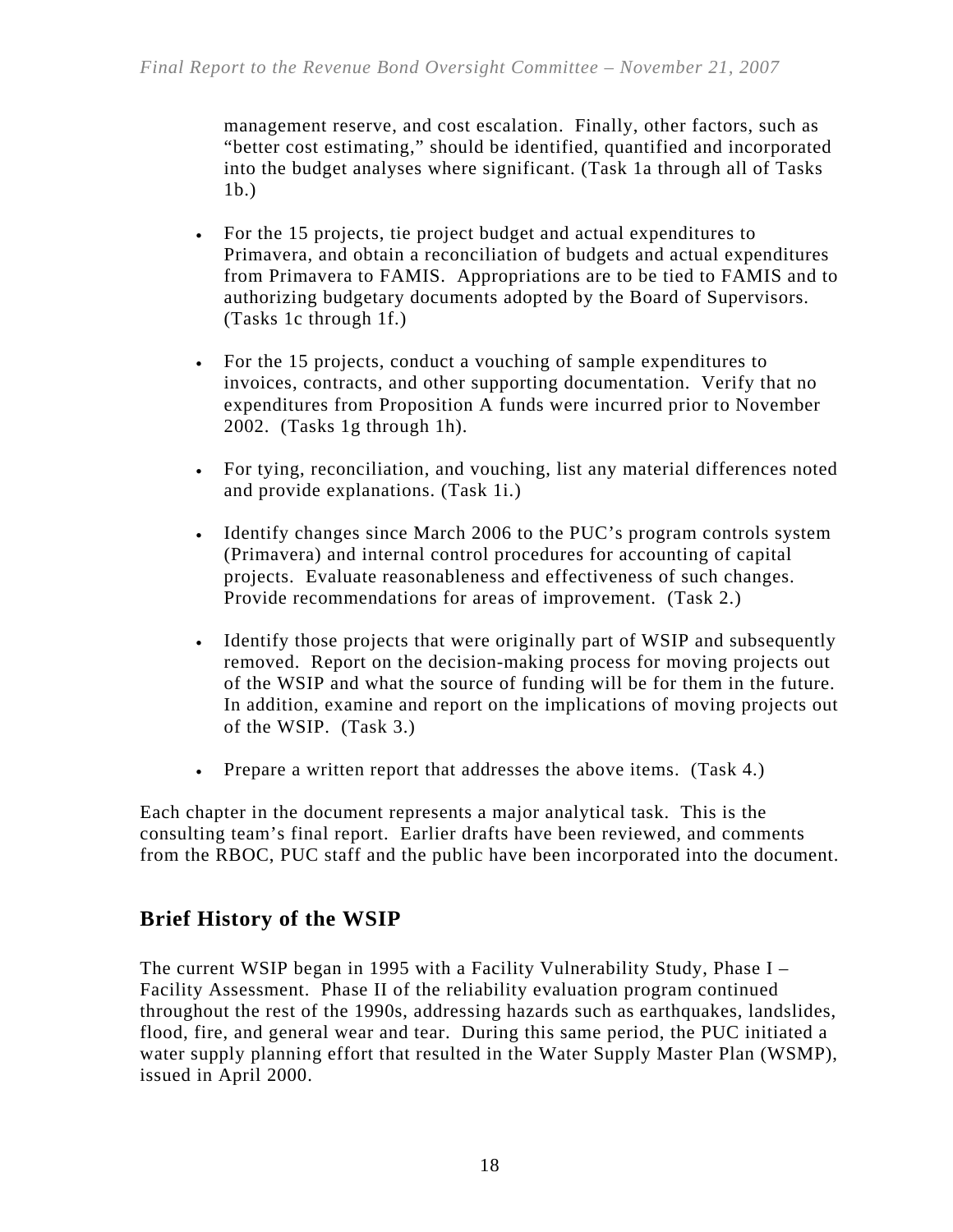These two sets of initiatives led to the preparation of a Long-term Strategic Plan for Capital Improvements, a Long-range Financial Plan, and a Capital Improvement Plan (CIP), which was adopted by the PUC on May 28, 2002 (Resolution No. 02- 0101). The May 2002 CIP identified 37 regional water system projects and 40 local (in-City) projects.

Propositions A and E, regarding the financing for water system improvements and long-term stewardship of the public utilities, were approved by San Francisco voters in November 2002. That year, the state legislature also approved three bills reflecting wholesale customer concerns over risk of failure of the water system in a major earthquake, including Assembly Bill No. 1823, the Wholesale Regional Water System Security and Reliability Act.

In August 2003, the PUC produced the first annual status report and update on the implementation of the Regional Water System CIP, as required by the Wholesale Regional Water System Security and Reliability Act (AB1823), San Francisco Bay Area Regional Water System Financing Authority (SB1870), and Proposition E.

At one of a series of workshops held in 2004 and 2005, the PUC established level of service goals (i.e. performance requirements for different operating scenarios or "LOS") for the program. Based upon the LOS goals, the scope, schedule, and budget of the program were refined. The PUC adopted a revised Water System Improvement Program on November 29, 2005.

Throughout this period, the PUC has experienced a number of changes in senior management, in project managers, and in the Program Management consultants who were used to support the development of the WSIP. Initially, the PUC worked with the San Francisco Water Alliance, which was a joint venture between the PUC and Bechtel, as the lead consultant (along with Sverdrup and the Jefferson Company). This arrangement lasted until 2004, when the Alliance was replaced by the Water Infrastructure Partners, a joint venture in which Jacobs Engineering was the lead consultant. Finally, the team of Parsons and CH2MHill (Parsons/CH2MHill) was brought in for project management and consulting services.

Parsons/CH2MHill produced a document, "Water System Improvement Program Assessment Report," dated October 21, 2005, which is a review of the appropriateness of the assumptions, cost, and schedule of the WSIP's regional projects and the overall WSIP program to meet PUC Level of Service (LOS) goals (the report did not review the local program). As a part of this review, the document examined 20 projects that were identified as major or critical, and 14 that were identified as minor projects. They also developed the raw construction cost estimates for these major projects in the document entitled "Water System Improvement Program Assessment Cost Details," dated November 2005. These documents formed the basis for the "bottom-line" project budgets amounts that were adopted by the Commission in November 2005. These two documents were used extensively by the team in our analysis.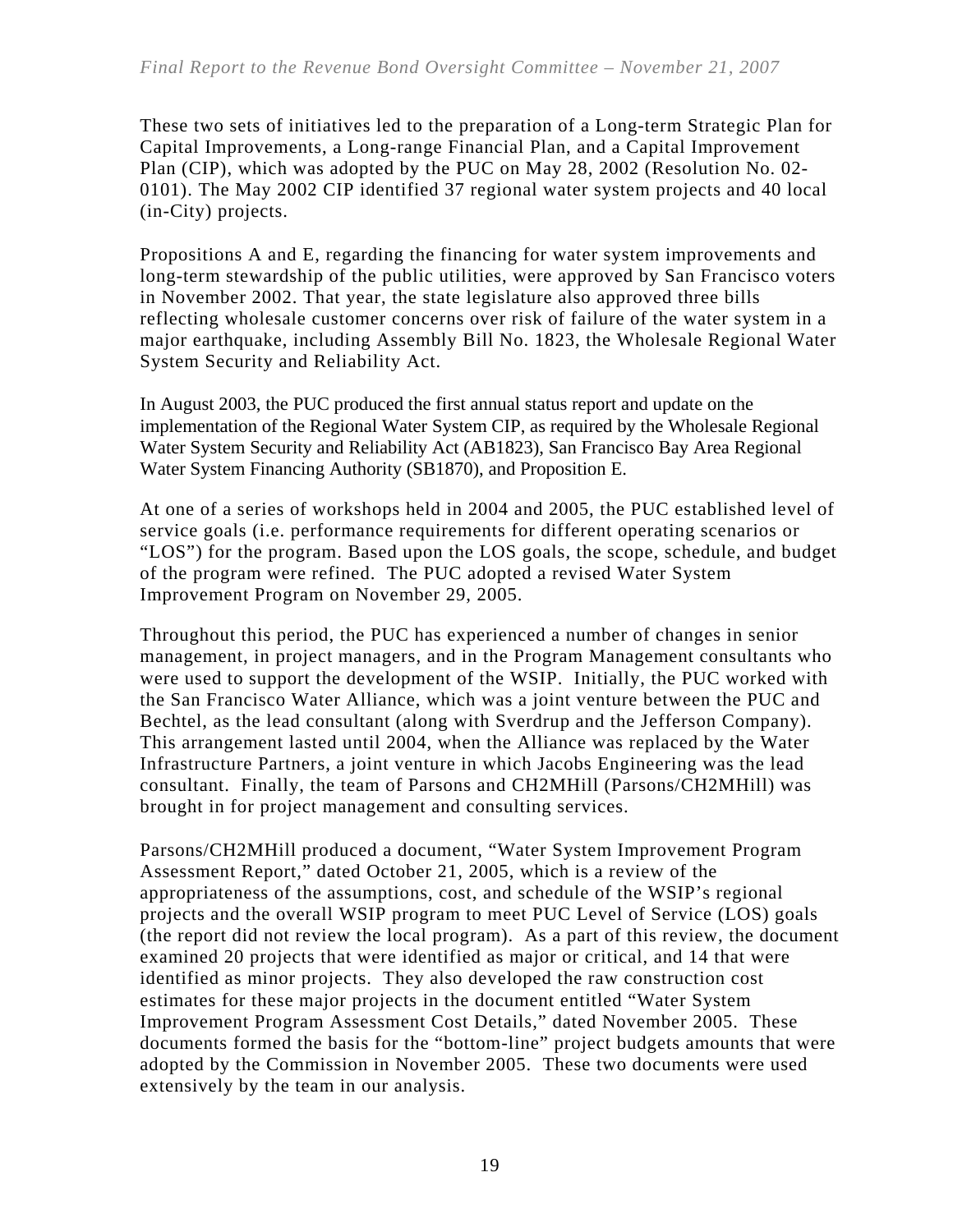### **Sources Used in Analysis**

In order to complete the analyses in this report, multiple sources were consulted. Major sources are listed below.

- PUC "Capital Improvement Program, Project Summary and Cost Estimate" Project Sheets, dated May 28, 2002
- PUC, "Capital Improvement Program Status Report and Update 2003," Project Data Sheets, dated August 21, 2003.
- y "December 2005 WSIP Quarterly Project Status Reports," Project Sheets, dated February 10, 2006.
- "March 2006 WSIP Quarterly Project Status Reports," Project Sheets, dated May 19, 2006.
- "Review of Water System Improvement Program Expenditures Under PUC's Commercial Paper Program," dated July 10, 2006.
- Meetings and discussions with Project Managers, the Manager of Program Controls at the PUC, and the Manager of Projects for the Infrastructure Program Management Bureau.
- "Water System Improvement Program Assessment Report," by Parsons/CH2MHill, dated October 21, 2005.
- "Water System Improvement Program Assessment Cost Details," by Parsons/CH2MHill, dated November 2005.
- "Table D-2 Rev. PUC, WSIP Costs Program Alternative 1, WSIP Cost Breakdown (by sub-regional project group), Program Management Cost as a Separate Project," December 2005, updated date January 17, 2006.
- "AB1823: Notice of Changes to Water System Improvement Program (Clarifications requested by CSSC)," March 8, 2006, San Francisco Public Utilities Commission, dated January 2006.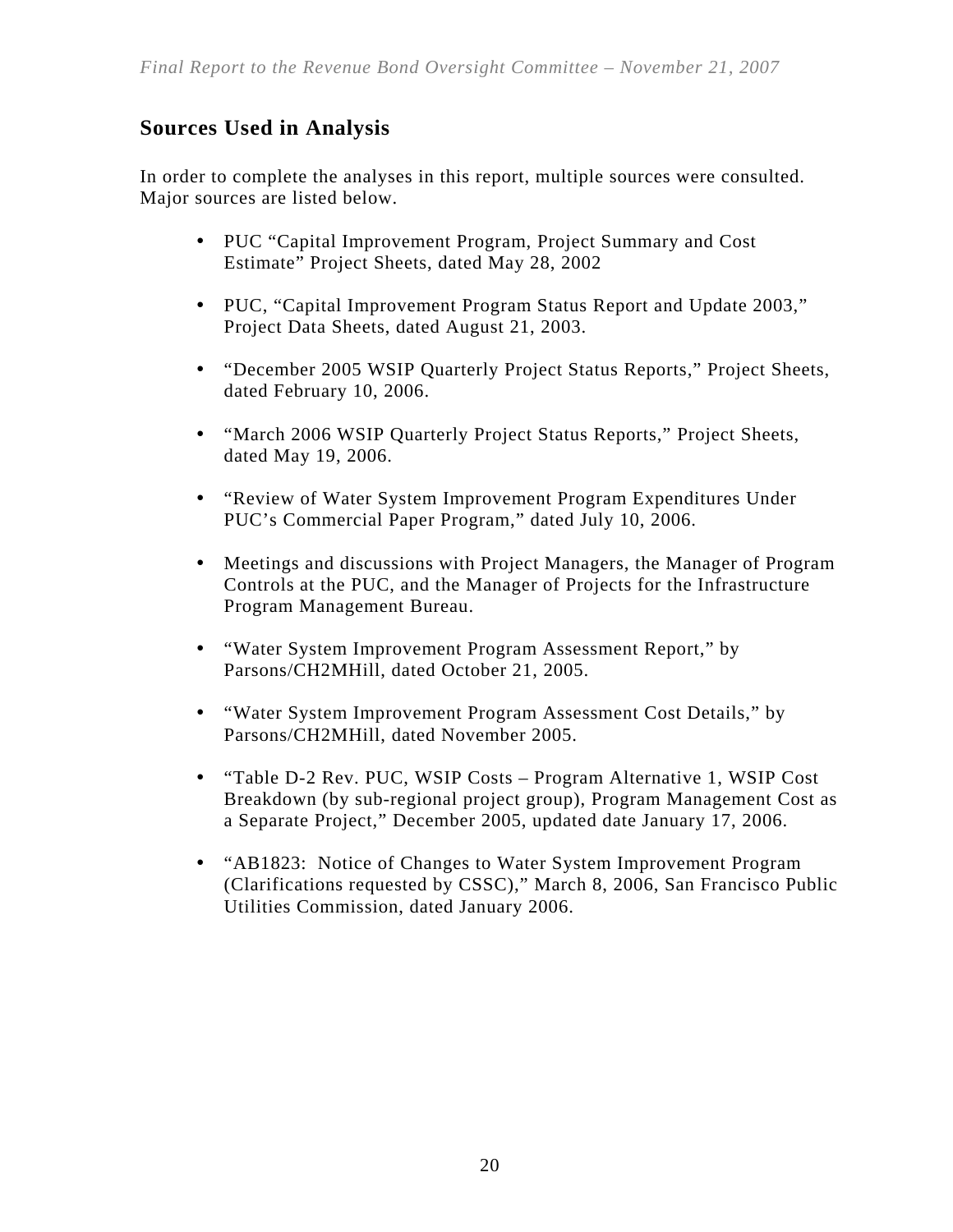## **Chapter 2: Overview of 15 WSIP Projects – Changes in Scope and Budgets Over Time**

This chapter presents an analysis of the scope and budget of the 15 WSIP projects at three different points in time. These "snapshots" are May 2002, August 2003, and November 2005. At each of these points in time, the analysis identifies the scope of work and the associated budget for each project. It should be noted that each snapshot is accurate for that time period only. Changes in project scopes or budgets, which occurred after that time, would not be reflected. For the two later dates, the analysis compares the scope and budget to the May 2002 scope and budget.

### **Background, Findings and Recommendations**

### **Background and Findings**

The original intent of the analysis, as envisioned by the RBOC, was to provide detailed information regarding changes in budget and scope over time for all 15 of the projects identified in our scope of work. To that end, the team began its approach to this assignment by examining three "sample" projects: Calaveras Dam Replacement, Crystal Springs Bypass Tunnel, and Crocker Amazon Pump Station Upgrade. These examinations resulted in Deliverable 1, and then in a revision of Deliverable 1. This initial effort was undertaken to determine whether we could obtain the information necessary to explain changes in budget and scope across time in a complete manner, and to provide the RBOC with an opportunity to comment on our initial approach and analysis.

This expanded analysis of the three projects led us to identify some overall themes:

- F2.1 There were significant changes in the scope and budgets for several WSIP projects between 2002 and 2005, including many of the 15 projects that were selected for review in this engagement, with the vast majority of the changes occurring between 2003 and 2005.
- F2.2 In addition, the project budget development methodology changed dramatically from 2002 to 2005. Project budget development methodology is often driven by an agency's Program Management consultant team. From 2002 to 2005, the PUC utilized three different Program Management teams. As a result, there were significant changes in budget development methodology. The most significant changes occurred between August 2003 and November 2005, when the cost categories found in earlier project summaries were compressed to four: Project Planning, Environmental Review, Design/Bid & Award, and Construction/Closeout. For example, in May 2002, one category is called "Bid." However, by August 2003, that category became "Bid & Award." In 2005 a new methodology for contingencies and escalation was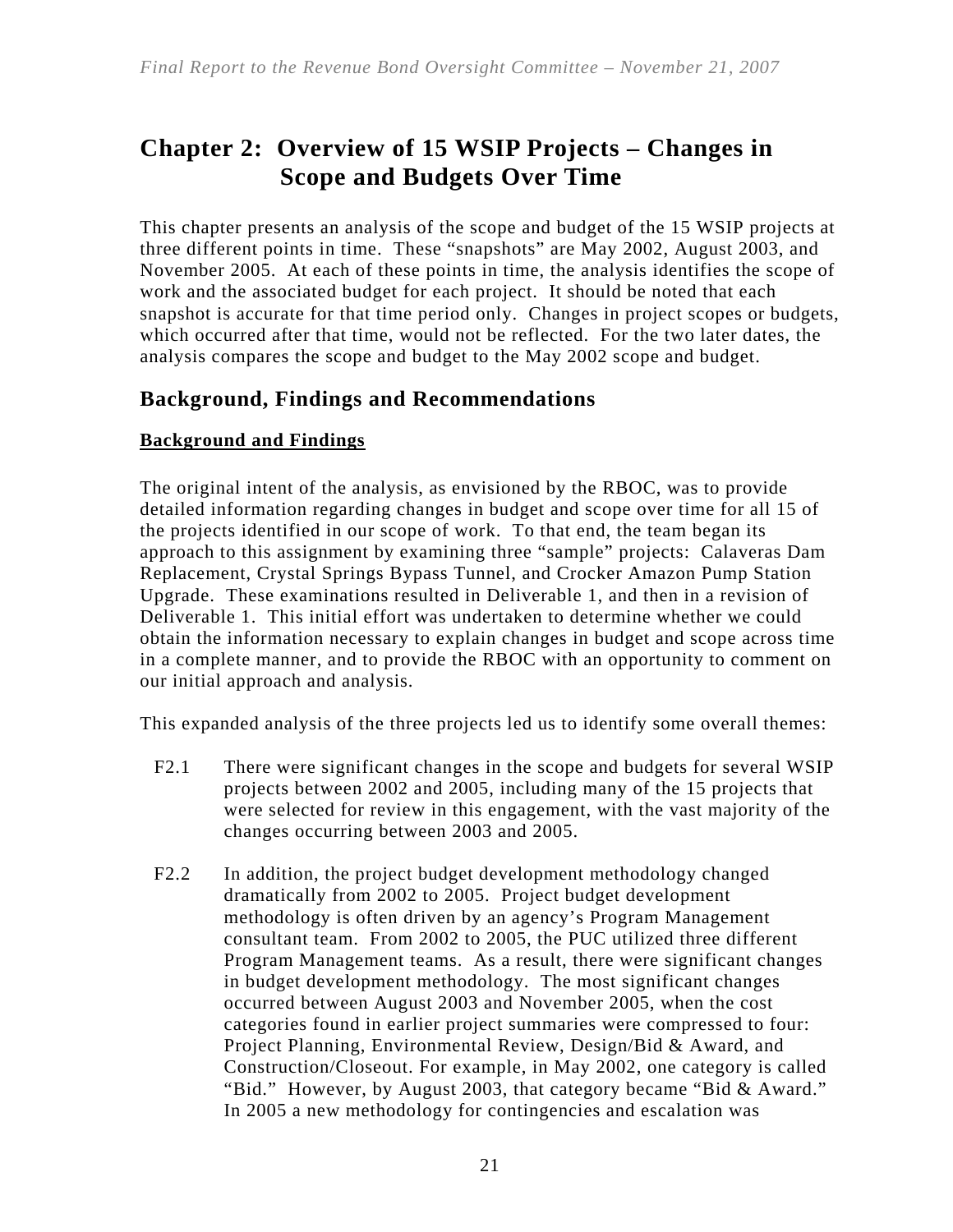### introduced

- F2.3 There were many design and engineering documents that were provided to us by PUC project managers that address elements of the changes in project scope and cost between 2002 and 2005. However, perhaps due in part to changes in Program Management teams during this period, PUC did not develop its own comprehensive tracking system and analysis of all of the changes in WSIP project scopes and project budgets that occurred from 2002 to November 2005.
- F2.4 Because PUC could not provide an in-house analysis for our review, our team attempted to develop its own detailed analysis of the changes that occurred in the three sample projects listed above. Unfortunately, we found that it was nearly impossible to make "apples to apples" budget comparisons across the three time frames, given the information that was available.
	- <sup>o</sup> Although PUC staff did their best to be helpful, many current PUC project managers do not have long histories with their projects, and therefore could not provide us this type of historical analysis. Even those project managers with long institutional histories were not able to provide us with enough information to develop full and complete explanations of all budget changes that have occurred.
	- <sup>o</sup> In addition, there was no PUC central unit that developed this type of information for the 2002 to 2005 period. The PUC's Program Controls and Support function is relatively new, and did not exist when the 2002 and 2003 budgets were developed. Their focus has been on managing project budgets from November 2005 going forward.
- F2.5 At the phase-level (e.g. design, construction), the WSIP project budgets loaded into Primavera (P3E) in early 2006 are not identical to the phaselevel budgets that were developed by Parsons/CH2MHill, and presented to the Commission in November 2005. PUC Program Development staff has indicated that this is because the Commission only adopted "bottom line" budget amounts for each WSIP project in November 2005, and that after the Commission approved those project budgets, PUC staff subsequently identified required changes to the phase-level budgets. More information on this can be found in Chapter 3 of this Report.

Because of the uncertainty that an expanded review of the remaining twelve projects would produce any substantial difference in the overall themes and conclusions already identified, the RBOC opted not to pursue an expanded effort at this time, but instead conduct a condensed examination of the remaining identified projects.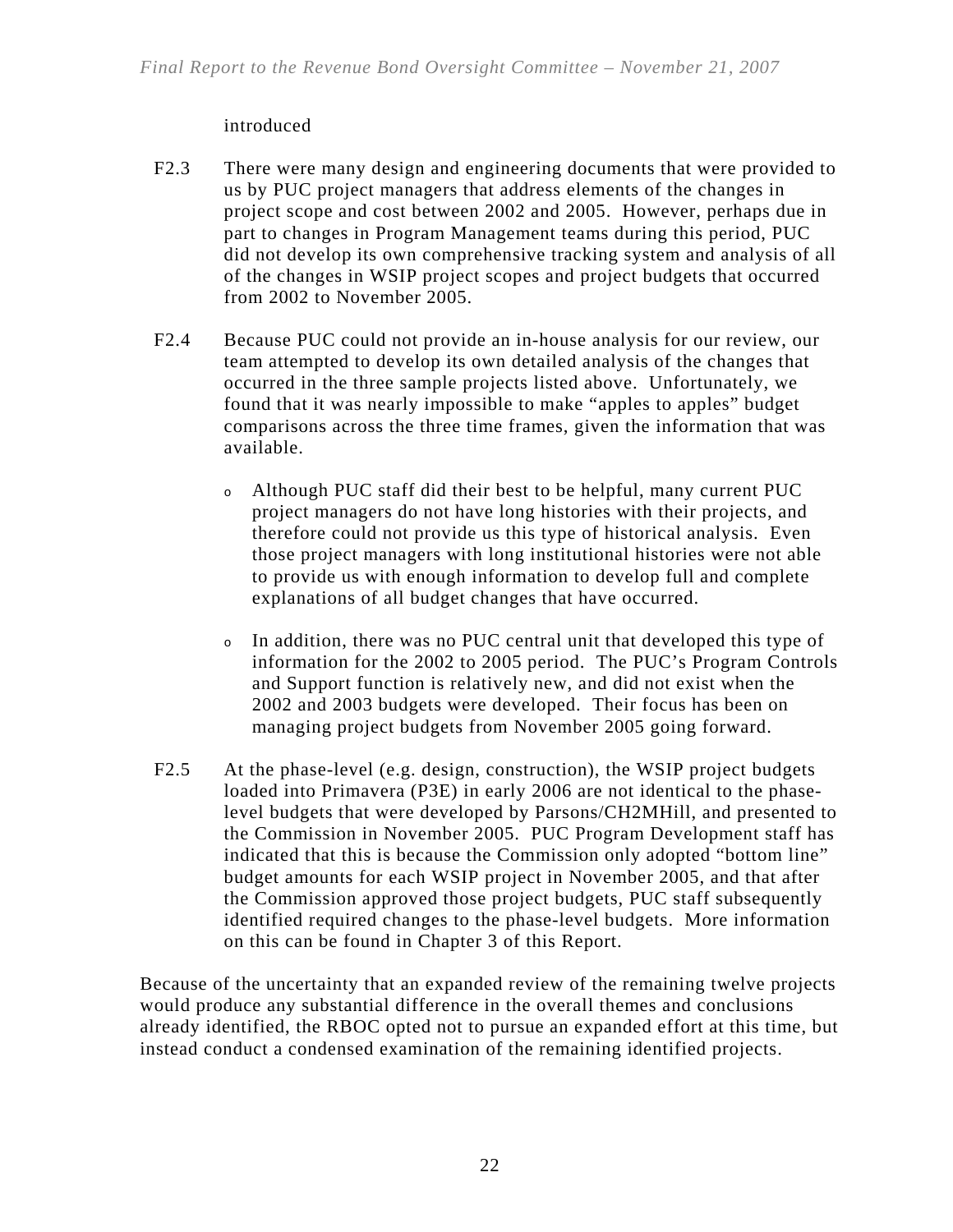### **Recommendations**

Several recommendations flow from our findings regarding the analyses of Calaveras Dam, Crystal Springs Bypass Tunnel, and Crocker Amazon Pump Station Upgrade project scope and budget changes from 2002 to 2005:

- R2.1 Going forward, we recommend that the RBOC request that PUC senior management develop and maintain the ability to track and explain any budget and scope changes made from the November 2005 approved budget. The tracking and explanations should be included in each quarterly report, both in the summary materials and within each project description. In order to accomplish this, a new category should be added in the summary write up and in the project descriptions. The PUC Program Controls and Support Bureau should be responsible for this effort.
- R2.2 Related to recommendation 2.1, the RBOC should request of PUC management that if project budget development methodologies change again in the future, the PUC provide a public document that tracks the impact of the methodology changes on project budgets from November 2005. Again, this information should be included in the WSIP Quarterly Report, and the responsibility for leading this effort would fall to the PUC Program Controls and Support Bureau.
- R2.3 Strong communication between project controls staff and project managers is essential to ensuring that accurate information is updated, shared, and disseminated.This is a commonsense recommendation geared towards ensuring that Program Controls staff always has the most up-to-date information available from each project manager to incorporate into their analyses of the WSIP program's overall schedule adherence and financial condition. However, it is a recommendation that can be difficult to implement in practice. PUC senior management (e.g. the Deputy General Manager, the Assistant General Manager for Infrastructure) and WSIP Senior Project Managers (who are responsible for all projects within a particular region) must emphasize the ongoing importance of sharing project status information on a regular and timely basis with the Program Controls and Support Bureau.

### **Project Budgets – Cost Categories and Development**

Part of the challenge in creating an "apples to apples" comparison was that the cost categories contained in project budgets shifted over time. In part, this reflected a philosophical shift in how project budgets were developed. Both are discussed in greater detail below.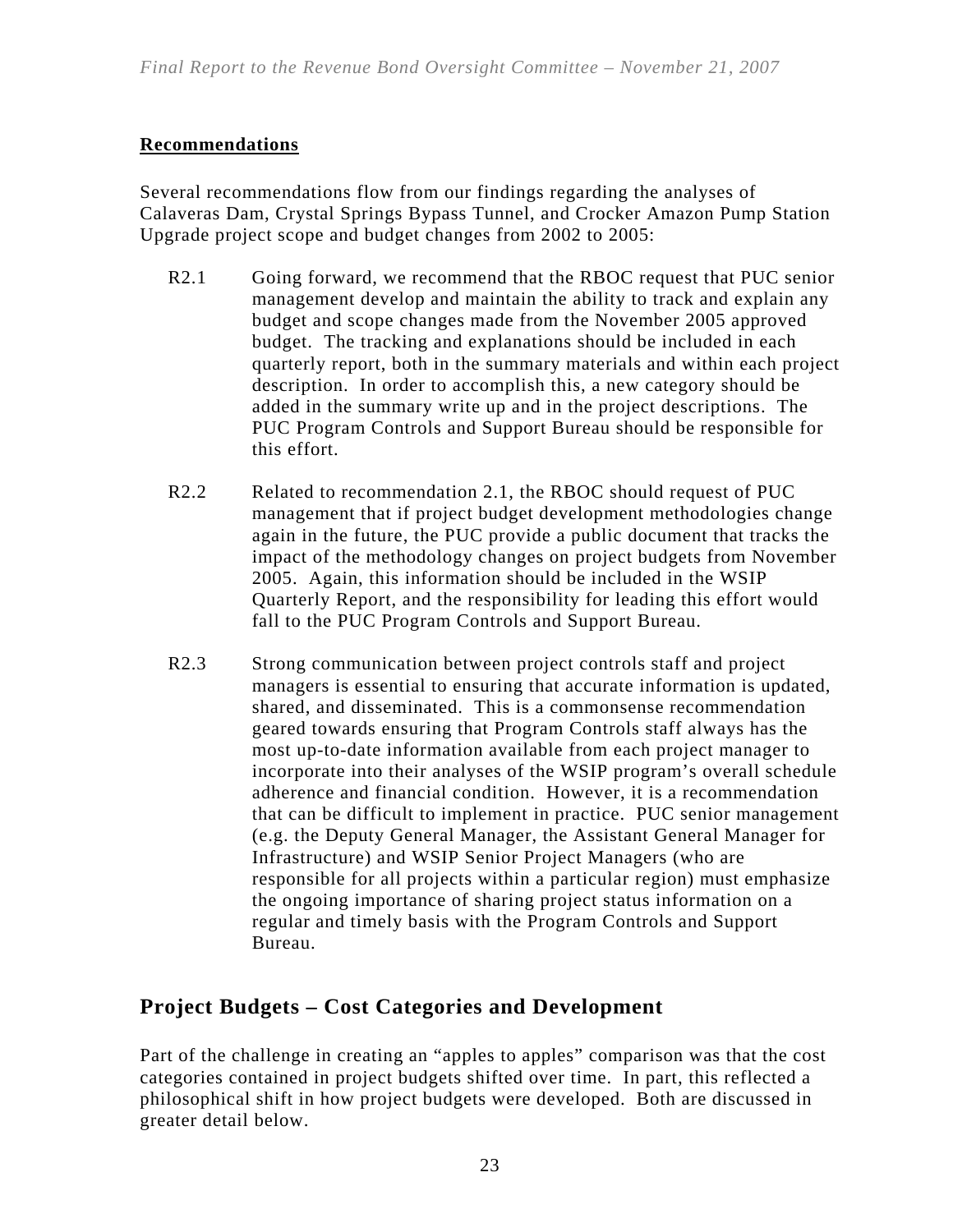### **Projects: Cost Categories**

An understanding of cost categories is critical to understanding the project discussions. As mentioned earlier, the cost categories used in the development of the WSIP have not been static across time. For 2002 and 2003, the project summaries include the following cost categories:

- Planning
- Environmental
- Design
- Bid/Bid & Award
- Construction
- Construction Management
- Project Management
- Program Management
- Subtotal
- Escalation
- Total

In November 2005 the cost categories found in the project summaries were compressed to four:

- Project Planning
- Environmental Review
- Design, Bid & Award
- Construction/Closeout
	- The "Design" and "Bid & Award" categories were consolidated into a single cost category.
	- The "Construction Management" budget was rolled into "Construction."
	- The "Project Management" budget associated with each project was eliminated as a separate category, and amounts that had been budgeted for this purpose were incorporated into the remaining categories.
	- The "Program Management" budget associated with each project was eliminated, and an overall WSIP Program Management cost category was created.
	- The "Escalation" cost category was eliminated as a stand-alone line item, and the costs were incorporated into other cost categories.

Finally, the November 2005 figures have incorporated pre-CIP (i.e., non-Proposition A) funding to give a more complete picture of the total costs of a project.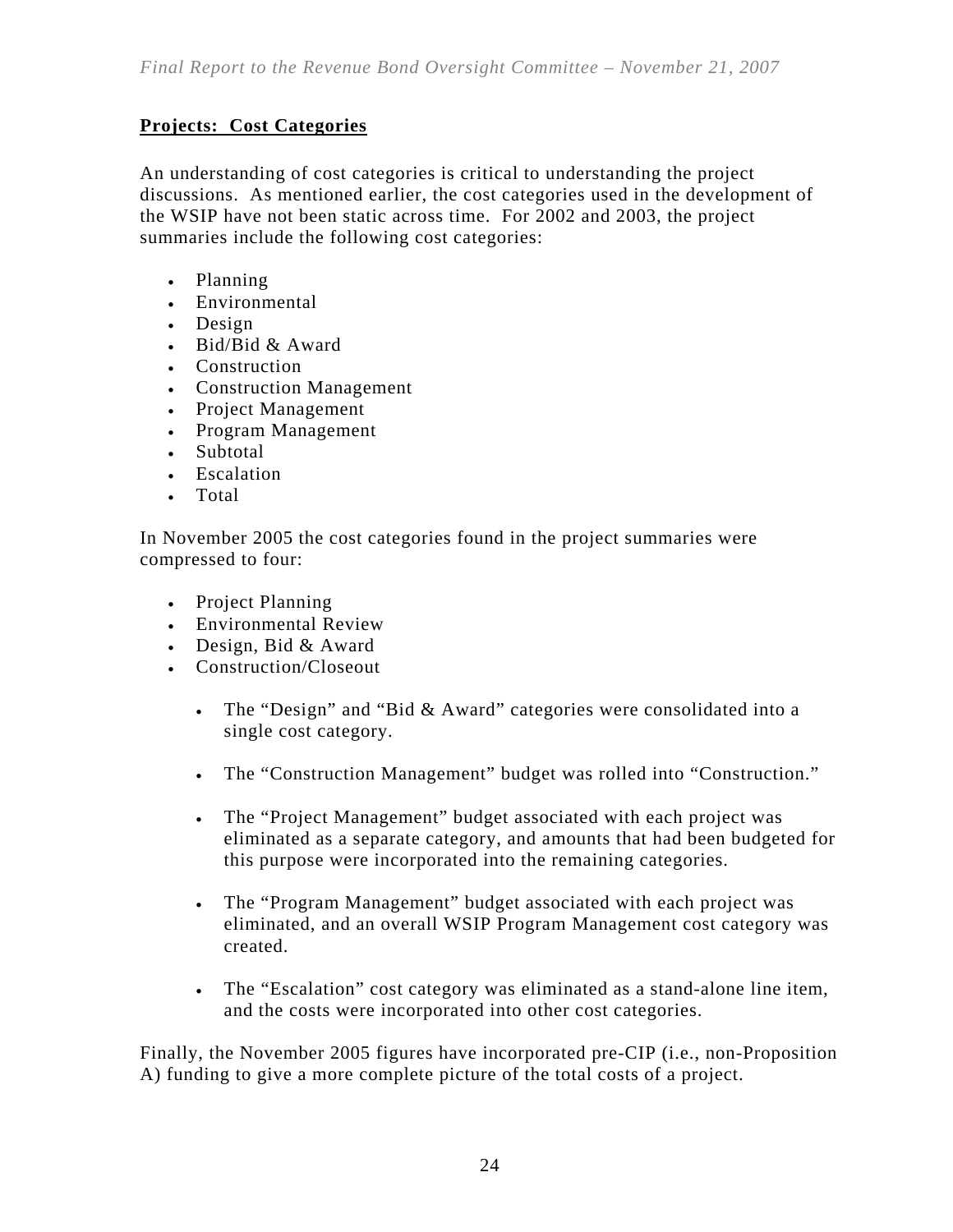The source to use for November 2005 information was also a challenge. The December 2005 WSIP Quarterly Summary project sheets contain little detail, compared to other project summaries. Thus project information has been supplemented with the March 2006 WSIP Quarterly Summary project sheets.

### **Projects: Budget Development**

The October 2005 Parsons/CH2MHill Report indicates that the original budget estimates had varying levels of accuracy, depending on how much investigation had been performed on the project. Historically, cost estimates were developed within the PUC engineering bureau, or in combination with consultants. The estimates were developed using a variety of methods, including a cost database from other major programs and actual project development by the PUC departments and consultants.

Generally, costs can be placed into two groups: construction and program delivery (or soft costs). The estimated cost of construction is the basis from which all other project costs are developed. Due to the fact that the projects are in various stages of development, the construction cost estimates vary in level of detail. The PUC accounts for this uncertainty in costs by multiplying the base construction costs by a multiplier to create an estimate of contingency costs. The multiplier depends on what stage the project is in. For example, for a project in pre-planning stages, the multiplier ranged from 25 to 40 percent, while for a project at mid-point of design, the multiplier ranged from 10 to 20 percent. Parsons/CH2MHill recommended that the high end of the multipliers be used for tunnel, dams, and process/treatment system projects, and the lower end for other projects.

The base and the estimate of contingency costs are added together to create a construction cost estimate, with contingencies. This number is then escalated to reflect costs at the mid-point of construction. This number is added to the other two figures to create a base construction cost. Finally, this base construction cost is multiplied by a number to create a construction contingency cost. This figure is included in the final construction costs, as are costs associated with environmental mitigation and art commission fees. This is detailed in the table below. (The information in this section comes from Chapter 8 of the 2005 Parsons/CH2MHill report and "Table D-2 Rev. PUC WSIP Costs", with WSIP cost breakdowns.)

| Component                              | Comment                               |
|----------------------------------------|---------------------------------------|
| Construction Cost Estimate (A)         | Created by PUC staff and consultants  |
| Estimate Contingency Costs (B)         | Percentage of construction cost       |
|                                        | estimate (A times $X\%$ )             |
| <b>Construction Cost Estimate with</b> | Sum of construction cost estimate and |
| Contingency $(C)$                      | estimate contingency costs $(A+B)$    |
| Construction Escalation Cost (D)       | Percentage of Construction Cost       |
|                                        | Estimate with Contingency (C times    |

### **Figure 1. Composition of Total Construction Costs**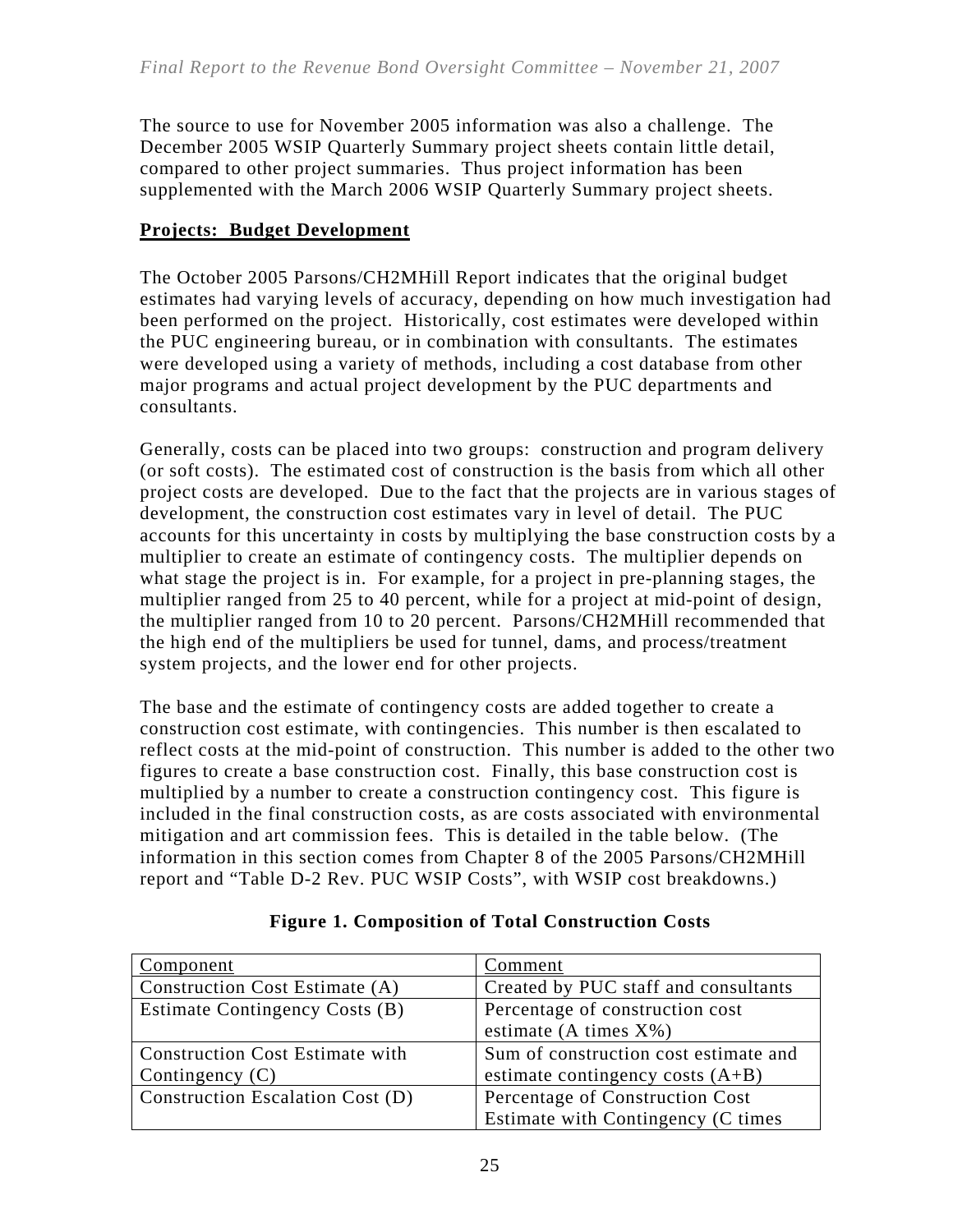|                                   | $X\%$ )                                    |  |  |  |
|-----------------------------------|--------------------------------------------|--|--|--|
| Base Construction Cost (E)        | <b>Sum of Construction Cost Estimate</b>   |  |  |  |
|                                   | with Contingency and Construction          |  |  |  |
|                                   | Escalation Cost $(C+D)$                    |  |  |  |
| Construction Contingency Cost (F) | Percentage of Base Construction Cost       |  |  |  |
|                                   | (E times X%)                               |  |  |  |
| Environmental Mitigation Cost (G) |                                            |  |  |  |
| Arts Commission Cost (H)          |                                            |  |  |  |
| Total Construction Cost (I)       | Sum of Base Construction Cost plus         |  |  |  |
|                                   | <b>Construction Contingency Cost plus</b>  |  |  |  |
|                                   | <b>Environmental Mitigation Costs plus</b> |  |  |  |
|                                   | Arts Commission Cost $(E+F+G+H+I)$         |  |  |  |

In the above table, the Base Construction Cost is the amount that can be compared against the award of a bid for a construction contract.

The other costs associated with projects are considered program delivery costs, as opposed to construction costs. Based on the revised "Program Delivery Cost" factors developed by Parsons/CH2MHill, detailed "soft costs" for the November 2005 cost estimate were estimated as follows:

- Program Management = a percentage of "raw escalated construction cost and construction phase contingency."
- Project Management = a percentage of "raw escalated construction cost and construction phase contingency."
- Pre-design planning  $=$  a percentage of "raw escalated construction cost and construction phase contingency."
- Environmental Planning and review  $=$  a percentage of "raw escalated" construction cost and construction phase contingency."
- Design = a percentage of "raw escalated construction cost and construction phase contingency."
- Construction Management = a percentage of "raw escalated construction cost and construction phase contingency."
- Department and Agency Fees = a percentage of "raw escalated construction" cost and construction phase contingency."

### **ANALYSIS OF 15 WSIP PROJECTS**

### **Tie Project Budgets**

For each of 15 projects the Team was asked to tie the initial project budget to the CIP initially adopted by the PUC in May 2002, the budget amended in August 2003 and the budget adopted in November 2005, and the current project budget to the current WSIP.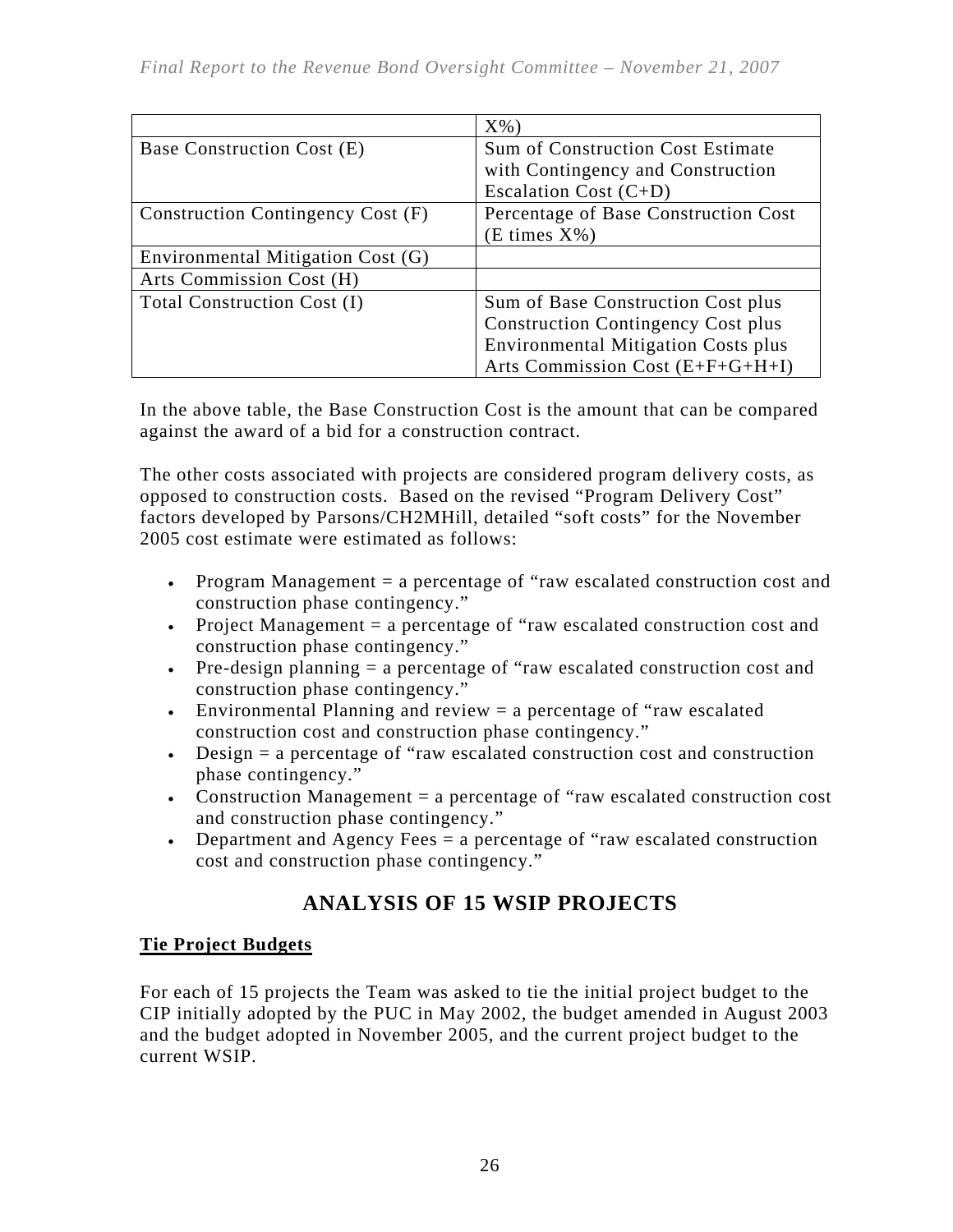| Figure 2. The Initial May 2002 Project Budgets to August 2003 CIP to November 2005 WSIP and Current WSIP Cost Estimate<br><b>Change</b><br>Project |                                                                                             |                                                                        |                                                     |                                                      |                                                                 |                                                       |                                                            |                                                       |  |
|----------------------------------------------------------------------------------------------------------------------------------------------------|---------------------------------------------------------------------------------------------|------------------------------------------------------------------------|-----------------------------------------------------|------------------------------------------------------|-----------------------------------------------------------------|-------------------------------------------------------|------------------------------------------------------------|-------------------------------------------------------|--|
| <b>Project Title</b>                                                                                                                               | Project<br>Number/<br>(Control<br>Number)                                                   | Project<br><b>Budget</b> [1]As<br><b>Of May 2002</b><br>(escalated \$) | <b>From May</b><br>2002<br><b>To August</b><br>2003 | Budget [2]<br>As Of<br>August 2003<br>(escalated \$) | <b>Change From</b><br>August 2003<br><b>To November</b><br>2005 | Project<br><b>Budget</b> [3] As<br><b>Of Nov 2005</b> | <b>Change</b><br><b>From Nov</b><br>2005 to<br>to December | Project<br><b>Budget</b> [3] As<br><b>Of Dec 2006</b> |  |
| <b>REGIONAL PROGRAM</b>                                                                                                                            |                                                                                             |                                                                        |                                                     |                                                      |                                                                 | (escalated \$)                                        | 2006                                                       | (escalated \$)                                        |  |
| San Joaquin Sub Regional Program                                                                                                                   |                                                                                             |                                                                        |                                                     |                                                      |                                                                 |                                                       |                                                            |                                                       |  |
| <b>Tesla Portal Disinfection</b><br>Station [4]                                                                                                    | <b>CUW38701</b><br>(202535)                                                                 | \$11,882,668                                                           | (\$102,668)                                         | \$11,780,000                                         | \$8,951,000                                                     | \$20,731,000                                          | (\$19,109,000)                                             | \$1,622,000                                           |  |
| SJPL System, Alternative<br>A                                                                                                                      | CUW37301<br>(202035)                                                                        | \$477,324,266                                                          | (\$4,896,266)                                       | \$472,428,000                                        | (\$119,696,000)                                                 | \$352,732,000                                         | \$0                                                        | \$352,732,000                                         |  |
| <b>Sunol Valley Sub Regional Program</b>                                                                                                           |                                                                                             |                                                                        |                                                     |                                                      |                                                                 |                                                       |                                                            |                                                       |  |
| Calaveras Dam<br>Replacement                                                                                                                       | <b>CUW37401</b><br>(202135)                                                                 | \$170,796,686                                                          | $(\$3,017,686)$                                     | \$167,779,000                                        | \$89,057,000                                                    | \$256,836,000                                         | $(\$324,000)$                                              | \$256,512,000                                         |  |
| Calaveras Reservoir                                                                                                                                | CUW37402                                                                                    | N/A                                                                    | N/A                                                 | N/A                                                  | \$1,787,000                                                     | \$1,787,000                                           | $(\$47,000)$                                               | \$1,740,000                                           |  |
| Upgrade<br><b>Irvington Tunnel</b>                                                                                                                 | CUW35901<br>(9970)                                                                          | \$165,796,083                                                          | (\$1,435,083)                                       | \$164,361,000                                        | \$50,289,000                                                    | \$214,650,000                                         | \$0                                                        | \$214,650,000                                         |  |
| <b>Bay Division Sub Regional Program</b>                                                                                                           |                                                                                             |                                                                        |                                                     |                                                      |                                                                 |                                                       |                                                            |                                                       |  |
| <b>BDPL Nos. 3 &amp; 4</b><br>Crossover/Isolation<br>Valves                                                                                        | CUW35301<br>(202339)                                                                        | \$13,247,542                                                           | $(\$338,542)$                                       | \$12,909,000                                         | \$14,691,000                                                    | \$27,600,000                                          | \$0                                                        | \$27,600,000                                          |  |
| <b>Bay Division Pipeline</b>                                                                                                                       | CUW36801                                                                                    | \$317,398,638                                                          | (\$1,299,638)                                       | \$316,099,000                                        | \$255,924,000                                                   | \$572,023,000                                         | \$0                                                        | \$572,023,000                                         |  |
| Reliability<br>SFPUC/EBMUD Intertie                                                                                                                | (201441)<br>CUW38901<br>(23040)                                                             | N/A                                                                    | \$9,150,000                                         | \$9,150,000                                          | $(\$551,000)$                                                   | \$8,599,000                                           | \$0                                                        | \$8,599,000                                           |  |
| Peninsula Sub Regional Program                                                                                                                     |                                                                                             |                                                                        |                                                     |                                                      |                                                                 |                                                       |                                                            |                                                       |  |
| New Crystal Springs<br><b>Bypass Tunnel</b>                                                                                                        | CUW35601<br>(9891)                                                                          | \$57,233,823                                                           | \$1,904,177                                         | \$59,138,000                                         | \$24,085,000                                                    | \$83,223,000                                          | \$10,000                                                   | \$83,233,000                                          |  |
| <b>San Francisco Sub Regional Program</b>                                                                                                          |                                                                                             |                                                                        |                                                     |                                                      |                                                                 |                                                       |                                                            |                                                       |  |
| <b>Sunset Reservoir</b>                                                                                                                            | <b>CUW35801</b><br>(9960)                                                                   | \$60,812,929                                                           | (\$11,784,929)                                      | \$49,028,000                                         | \$12,948,000                                                    | \$61,976,000                                          | \$5,000,000                                                | \$66,976,000                                          |  |
|                                                                                                                                                    | <b>SUBTOTAL - REGIONAL PROGRAM</b><br>\$3,326,004,000<br>$(\$9,999,000)$<br>\$3,316,005,000 |                                                                        |                                                     |                                                      |                                                                 |                                                       |                                                            |                                                       |  |

#### **Figure 2. Tie Initial May 2002 Project Budgets to August 2003 CIP to November 2005 WSIP and Current WSIP Cost Estimate**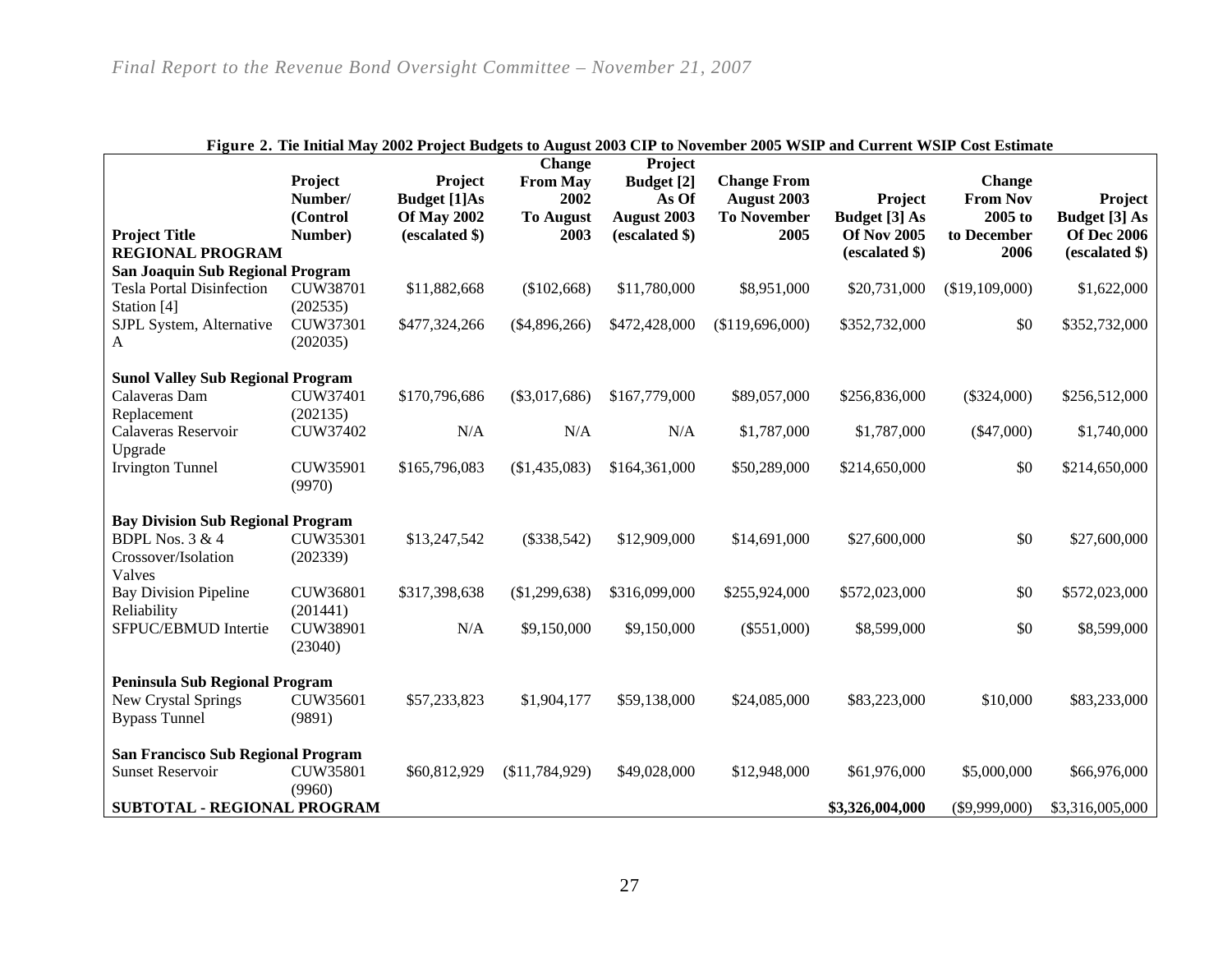|                                                                                                                                                                                                     | Project<br>Number/<br>(Control<br>Number) | Project<br><b>Budget</b> [1]<br>As Of May<br>2002<br>(escalated \$) | <b>Change</b><br>From<br><b>From May</b><br>2002<br><b>To August</b><br>2003 | Project<br><b>Budget</b> [2]<br>As Of<br>August 2003<br>(escalated \$) | <b>Change From</b><br>August 2003<br><b>To November</b><br>2005 | <b>Project Budget</b><br>$[3]$<br>As Of Nov<br>2005<br>(escalated \$) | <b>Change from</b><br><b>Nov 2005 to</b><br>to December<br>2006 | <b>Project Budget</b><br>[3]<br>As Of Dec<br>2006<br>(escalated \$) |  |
|-----------------------------------------------------------------------------------------------------------------------------------------------------------------------------------------------------|-------------------------------------------|---------------------------------------------------------------------|------------------------------------------------------------------------------|------------------------------------------------------------------------|-----------------------------------------------------------------|-----------------------------------------------------------------------|-----------------------------------------------------------------|---------------------------------------------------------------------|--|
| <b>LOCAL PROGRAM</b>                                                                                                                                                                                |                                           |                                                                     |                                                                              |                                                                        |                                                                 |                                                                       |                                                                 |                                                                     |  |
| Summit Reservoir Rehab                                                                                                                                                                              | 30701<br>(99059)                          | \$17,521,921                                                        | (\$414,921)                                                                  | \$17,107,000                                                           | $(\$2,179,000)$                                                 | \$14,928,000                                                          | (\$2,628,000)                                                   | \$12,300,000                                                        |  |
| Crocker Amazon Pump<br><b>Station Upgrade</b>                                                                                                                                                       | 30601<br>(9972)                           | \$3,021,558                                                         | $(\$83,558)$                                                                 | \$2,938,000                                                            | \$1,886,000                                                     | \$4,824,000                                                           | \$0                                                             | \$4,824,000                                                         |  |
| <b>Forrest Knolls Pump</b><br><b>Station</b>                                                                                                                                                        | 32101<br>(202536)                         | \$2,806,138                                                         | $(\$84,138)$                                                                 | \$2,722,000                                                            | \$3,058,000                                                     | \$5,780,000                                                           | \$986,000                                                       | \$6,766,000                                                         |  |
| Alemany Pump Station<br>(McLaren Park)                                                                                                                                                              | 32301<br>(202538)                         | \$6,061,728                                                         | (\$197,728)                                                                  | \$5,864,000                                                            | \$4,528,000                                                     | \$10,392,000                                                          | \$9,483,000                                                     | \$19,875,000                                                        |  |
| McLaren Park Tank<br>Rehab & Seismic<br>Upgrade                                                                                                                                                     | 32801<br>(202547)                         | \$8,264,828                                                         | $(\$87,828)$                                                                 | \$8,177,000                                                            | $(\$2,822,000)$                                                 | \$5,355,000                                                           | \$0                                                             | \$5,355,000                                                         |  |
| <b>SUBTOTAL - LOCAL PROGRAM</b>                                                                                                                                                                     |                                           |                                                                     |                                                                              |                                                                        |                                                                 | \$383,202,000                                                         | \$0                                                             | \$383,202,000                                                       |  |
| <b>SUBTOTAL - SYSTEMWIDE PROGRAM</b>                                                                                                                                                                |                                           |                                                                     |                                                                              |                                                                        |                                                                 | \$81,347,000                                                          | \$10,000,000                                                    | \$91,347,000                                                        |  |
| <b>SUBTOTAL FINANCING COSTS</b>                                                                                                                                                                     |                                           |                                                                     |                                                                              |                                                                        |                                                                 | \$633,699,000                                                         | $(\$81,280,000)$                                                | \$552,419,000                                                       |  |
| <b>GRAND TOTAL</b><br>Notes:                                                                                                                                                                        |                                           |                                                                     |                                                                              |                                                                        |                                                                 | \$4,392,291,000                                                       | $(\$49,318,000)$                                                | \$4,342,973,000                                                     |  |
| [1] From Capital Improvement Program approved by the PUC on May 28, 2002, Appendix CIP-3 (regional) and CIP-5 (local). Costs shown in 2003 dollars                                                  |                                           |                                                                     |                                                                              |                                                                        |                                                                 |                                                                       |                                                                 |                                                                     |  |
| exclude a total of \$481 Million in cost escalation to year of construction.                                                                                                                        |                                           |                                                                     |                                                                              |                                                                        |                                                                 |                                                                       |                                                                 |                                                                     |  |
| [2] From "Annual CIP Report as of June 30, 2003" dated August 21, 2003, Appendix CIP-3 (regional) and Appendix CIP-4 (local) CIP Project Data Sheets.                                               |                                           |                                                                     |                                                                              |                                                                        |                                                                 |                                                                       |                                                                 |                                                                     |  |
| [3] From December 2006 WSIP Quarterly Report<br>[4] Tesla project has been combined with the Advanced Disinfection Project (CUW384). The December 2006 WSIP Quarterly Project Status Report states: |                                           |                                                                     |                                                                              |                                                                        |                                                                 |                                                                       |                                                                 |                                                                     |  |
|                                                                                                                                                                                                     |                                           |                                                                     |                                                                              |                                                                        |                                                                 |                                                                       |                                                                 |                                                                     |  |
| "Integrating CUW387 (Tesla Portal Disinfection Station) into this project will combine the design, and construction of a new chlorination disinfection facility with                                |                                           |                                                                     |                                                                              |                                                                        |                                                                 |                                                                       |                                                                 |                                                                     |  |

the new advanced disinfection facility at the same site which will provide reliable disinfection to the Hetch Hetchy water supply. The remaining budgets for the Environmental, Design, Bid & Award, Construction, Construction Management and Close-out Phases of CUW387 (Tesla Portal Disinfection Station) have been transferred to CUW384 Tesla Treatment Facility (old Advanced Disinfection).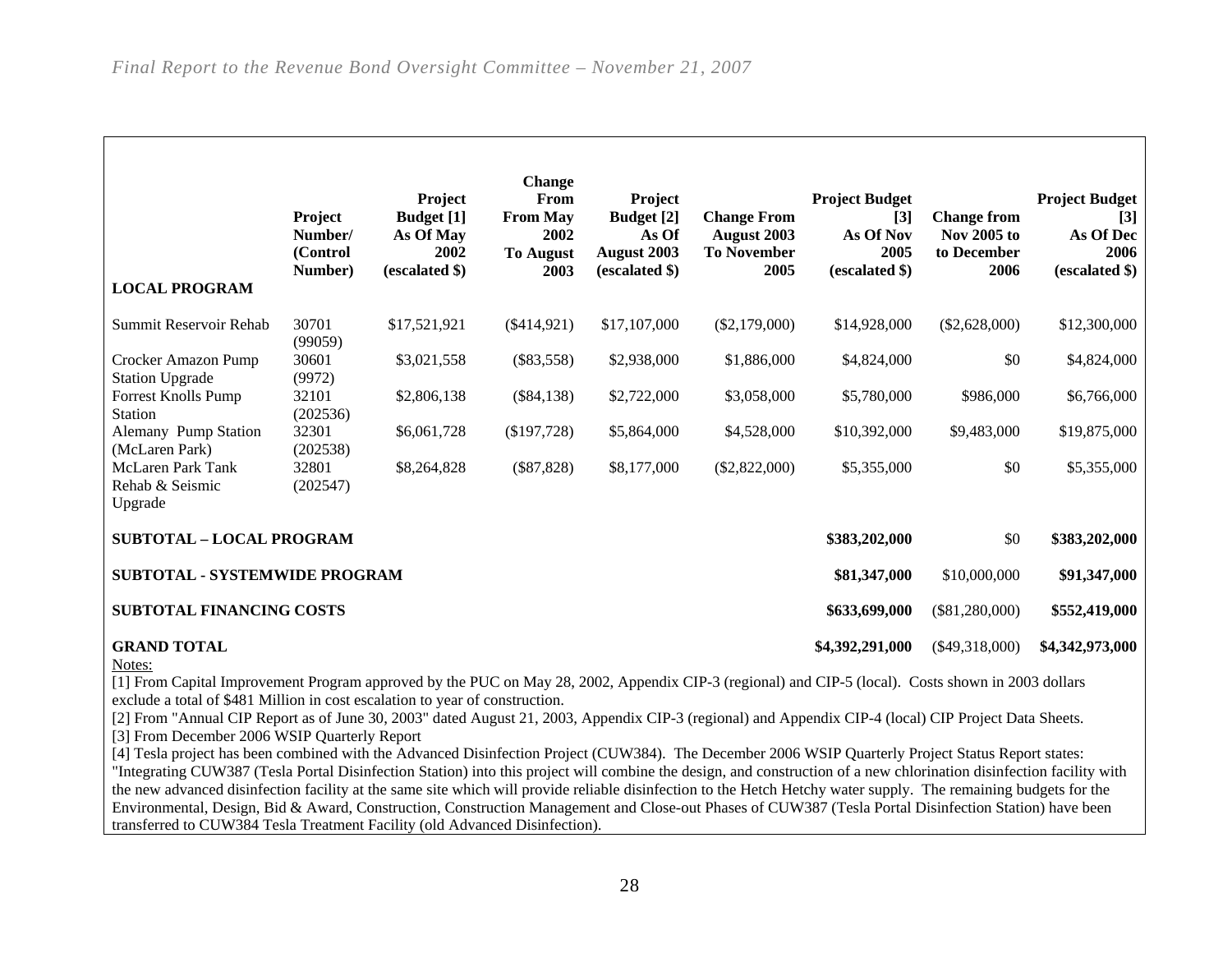### **Projects: Overview of Analysis**

This section of the Report begins with the detailed analysis of three sample WSIP projects. They are followed by the 12 condensed project analyses. The analysis begins with a summary table, called "Summary of Project Budget Changes." The summary table allows the reader to identify those projects that have experienced significant budget changes, and the cost categories that have been most affected by those changes.

Project analyses follow the summary table; each follows the same format. The analysis includes project background and current status, and then examines the project scope and budget at each of the points in time. As was noted earlier, the information is correct for that time only, and does not reflect later changes in scope or budget. The analysis details changes associated with each project in August 2003 and November 2005.

For the three projects which underwent more extensive scrutiny, included is our commentary regarding our current understanding of:

- How project budgets were developed;
- How budgeting may have changed over time;
- The reasons underlying major scope and budget changes; and
- Questions left unanswered in this report. These questions may serve as a guide in any future reports. We believe that the questions can be answered, but doing so would require a significant amount of time and access to the right people and documents.

[Remainder of this page is intentionally left blank]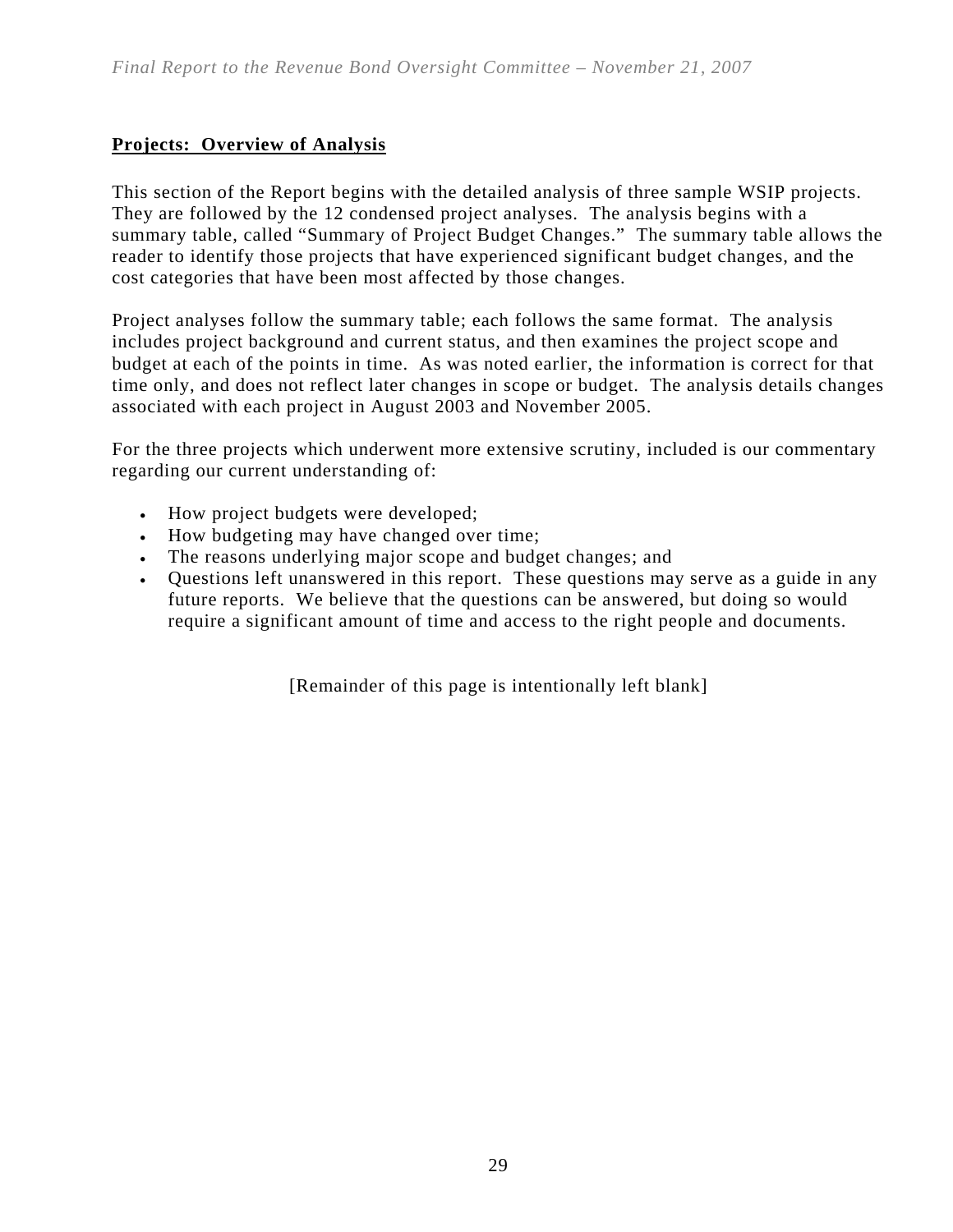| from 2002 through 2005 |                                                    |                                  |                                                   |                                     |                                                   |                                  |  |  |  |
|------------------------|----------------------------------------------------|----------------------------------|---------------------------------------------------|-------------------------------------|---------------------------------------------------|----------------------------------|--|--|--|
| <b>CUW</b>             | <b>PROJECTS</b>                                    | <b>Budget</b><br><b>May 2002</b> | <b>Changes</b><br><b>Between</b><br>2003 and 2002 | <b>Budget</b><br><b>August 2003</b> | <b>Changes</b><br><b>Between</b><br>2005 and 2003 | <b>Budget</b><br><b>Nov 2005</b> |  |  |  |
| 37401                  | <b>Calaveras Dam Replacement</b>                   |                                  |                                                   |                                     |                                                   |                                  |  |  |  |
|                        | Planning                                           | \$1,187,000                      | \$0                                               | \$1,187,000                         | \$4,338,000                                       | \$7,310,000                      |  |  |  |
|                        | <b>Environmental Review</b>                        | \$742,000                        | $(\$277,000)$                                     | \$465,000                           | \$4,543,000                                       | \$5,008,000                      |  |  |  |
|                        | Design                                             | \$13,653,000                     | \$0                                               | \$13,653,000                        | \$2,139,000                                       | \$20,456,000                     |  |  |  |
|                        | <b>Bid</b>                                         | \$1,187,000                      | \$0                                               | \$1,187,000                         | \$988,000                                         | \$0                              |  |  |  |
|                        | Construction                                       | \$118,761,000                    | \$0                                               | \$118,761,000                       | \$79,175,000                                      | \$223,736,000                    |  |  |  |
|                        | <b>Construction Management</b>                     | \$6,678,000                      | \$0                                               | \$6,678,000                         | \$16,083,000                                      | \$0                              |  |  |  |
|                        | <b>Project Management</b>                          | \$7,791,000                      | $(\$845,000)$                                     | \$6,946,000                         | \$369,000                                         | \$0                              |  |  |  |
|                        | Sub-Total Cost                                     | \$149,999,000                    | (\$1,122,000)                                     | \$148,877,000                       | \$107,635,000                                     | \$256,512,000                    |  |  |  |
|                        | Escalation                                         | \$20,798,000                     | (\$1,897,000)                                     | \$18,901,000                        | (\$18,901,000)                                    | <u>\$0</u>                       |  |  |  |
|                        | Total                                              | \$170,797,000                    | $(\$3,019,000)$                                   | \$167,778,000                       | \$88,734,000                                      | \$256,512,000                    |  |  |  |
| 35601                  | <b>New Crystal Springs Bypass</b><br><b>Tunnel</b> |                                  |                                                   |                                     |                                                   |                                  |  |  |  |
|                        | Planning                                           | \$444,000                        | \$1,215,000                                       | \$1,659,000                         | \$1,469,000                                       | \$3,445,000                      |  |  |  |
|                        | <b>Environmental Review</b>                        | \$278,000                        | \$594,000                                         | \$872,000                           | \$393,000                                         | \$1,274,000                      |  |  |  |
|                        | Design                                             | \$5,106,000                      | (\$1,071,000)                                     | \$4,035,000                         | \$1,449,000                                       | \$0                              |  |  |  |
|                        | Bid                                                | \$444,000                        | \$46,000                                          | \$490,000                           | $(\$342,000)$                                     | \$0                              |  |  |  |
|                        | Construction                                       | \$37,801,000                     | \$0                                               | \$37,801,000                        | \$27,805,000                                      | \$71,865,000                     |  |  |  |
|                        | <b>Construction Management</b>                     | \$2,498,000                      | \$0                                               | \$2,498,000                         | \$2,563,000                                       | \$0                              |  |  |  |
|                        | Project Management                                 | \$2,914,000                      | \$1,613,000                                       | \$4,527,000                         | (\$1,996,000)                                     | \$0                              |  |  |  |
|                        | Sub-Total Cost                                     | \$49,485,000                     | \$2,397,000                                       | \$51,882,000                        | \$31,341,000                                      | \$83,223,000                     |  |  |  |
|                        | Escalation                                         | \$7,749,000                      | $(\$492,000)$                                     | \$7,257,000                         | $(\$7,257,000)$                                   | \$0                              |  |  |  |
|                        | Total                                              | \$57,234,000                     | \$1,905,000                                       | \$59,139,000                        | \$24,084,000                                      | \$83,223,000                     |  |  |  |

# **Figure 3. Summary of Changes in 15 WSIP Project Budgets (Phase-Level Details)**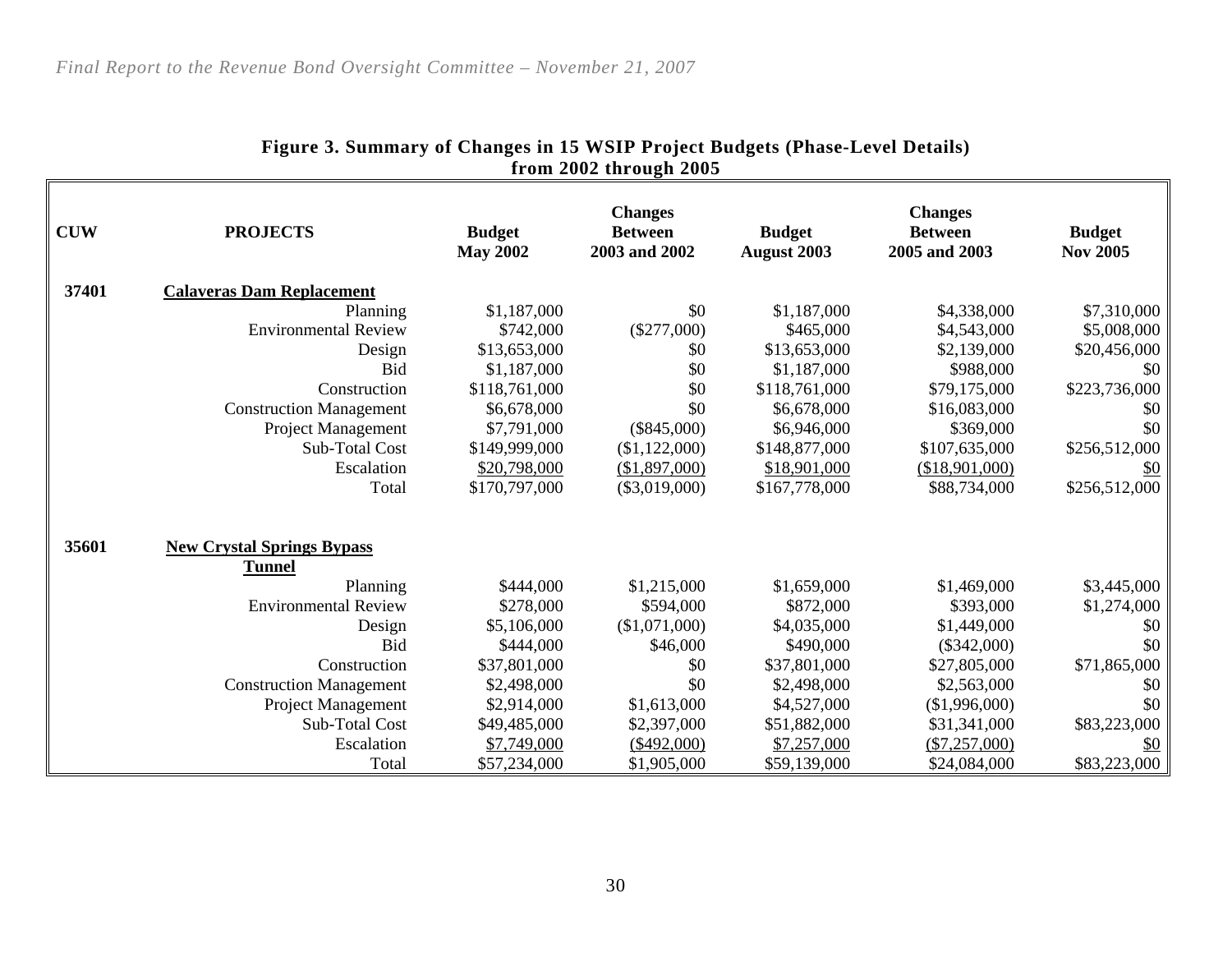| Figure 3, continued |                                    |                                  |                                                   |                                     |                                                   |                                  |  |  |
|---------------------|------------------------------------|----------------------------------|---------------------------------------------------|-------------------------------------|---------------------------------------------------|----------------------------------|--|--|
| <b>CUW</b>          | <b>PROJECTS</b>                    | <b>Budget</b><br><b>May 2002</b> | <b>Changes</b><br><b>Between</b><br>2003 and 2002 | <b>Budget</b><br><b>August 2003</b> | <b>Changes</b><br><b>Between</b><br>2005 and 2003 | <b>Budget</b><br><b>Nov 2005</b> |  |  |
| 30601               | <b>Crocker Amazon Pump Station</b> |                                  |                                                   |                                     |                                                   |                                  |  |  |
|                     | <b>Upgrade</b>                     |                                  |                                                   |                                     |                                                   |                                  |  |  |
|                     | Planning                           | \$34,000                         | \$0                                               | \$34,000                            | $(\$34,000)$                                      | \$0                              |  |  |
|                     | <b>Environmental Review</b>        | \$21,000                         | \$0                                               | \$21,000                            | $(\$21,000)$                                      | \$0                              |  |  |
|                     | Design                             | \$395,000                        | \$0                                               | \$395,000                           | \$394,000                                         | \$789,000                        |  |  |
|                     | <b>Bid</b>                         | \$34,000                         | \$0                                               | \$34,000                            | $(\$34,000)$                                      | \$0                              |  |  |
|                     | Construction                       | \$1,926,000                      | \$0                                               | \$1,926,000                         | \$665,000                                         | \$2,591,000                      |  |  |
|                     | <b>Construction Management</b>     | \$193,000                        | \$0                                               | \$193,000                           | \$642,000                                         | \$835,000                        |  |  |
|                     | <b>Project Management</b>          | \$225,000                        | \$0                                               | \$225,000                           | \$384,000                                         | \$609,000                        |  |  |
|                     | Sub-Total Cost                     | \$2,828,000                      | \$0                                               | \$2,828,000                         | \$1,996,000                                       | \$4,824,000                      |  |  |
|                     | Escalation                         | \$194,000                        | $(\$85,000)$                                      | \$109,000                           | (\$109,000)                                       | <u>\$0</u>                       |  |  |
|                     | Total                              | \$3,022,000                      | $(\$85,000)$                                      | \$2,937,000                         | \$1,887,000                                       | \$4,824,000                      |  |  |
| 37301               | <b>SJPL</b>                        |                                  |                                                   |                                     |                                                   |                                  |  |  |
|                     | Planning                           | \$2,823,030                      | \$0                                               | \$2,823,030                         | \$4,883,970                                       | \$7,707,000                      |  |  |
|                     | <b>Environmental Review</b>        | \$1,764,394                      | \$0                                               | \$1,764,394                         | \$5,182,606                                       | \$6,947,000                      |  |  |
|                     | Design                             | \$32,464,846                     | \$0                                               | \$32,464,846                        | $(\$8,800,846)$                                   | \$23,664,000                     |  |  |
|                     | <b>Bid</b>                         | \$2,823,030                      | \$0                                               | \$2,823,030                         | $(\$2,823,030)$                                   | \$0                              |  |  |
|                     | Construction                       | \$317,098,676                    | \$0                                               | \$317,098,676                       | $(\$2,684,676)$                                   | \$314,414,000                    |  |  |
|                     | <b>Construction Management</b>     | \$15,879,544                     | \$0                                               | \$15,879,544                        | (\$15,879,544)                                    | \$0                              |  |  |
|                     | Project Management                 | \$18,526,135                     | \$0                                               | \$18,526,135                        | (\$18,526,135)                                    | \$0                              |  |  |
|                     | <b>Sub-Total Cost</b>              | \$391,379,655                    | \$0                                               | \$391,379,655                       | $(\$38,647,655)$                                  | \$352,732,000                    |  |  |
|                     | Escalation                         | \$85,944,345                     | (\$4,896,000)                                     | \$81,048,345                        | $(\$81,048,345)$                                  | \$0                              |  |  |
|                     | Total                              | \$477,324,000                    | $(\$4,896,000)$                                   | \$472,428,000                       | (\$119,695,955)                                   | \$352,732,045                    |  |  |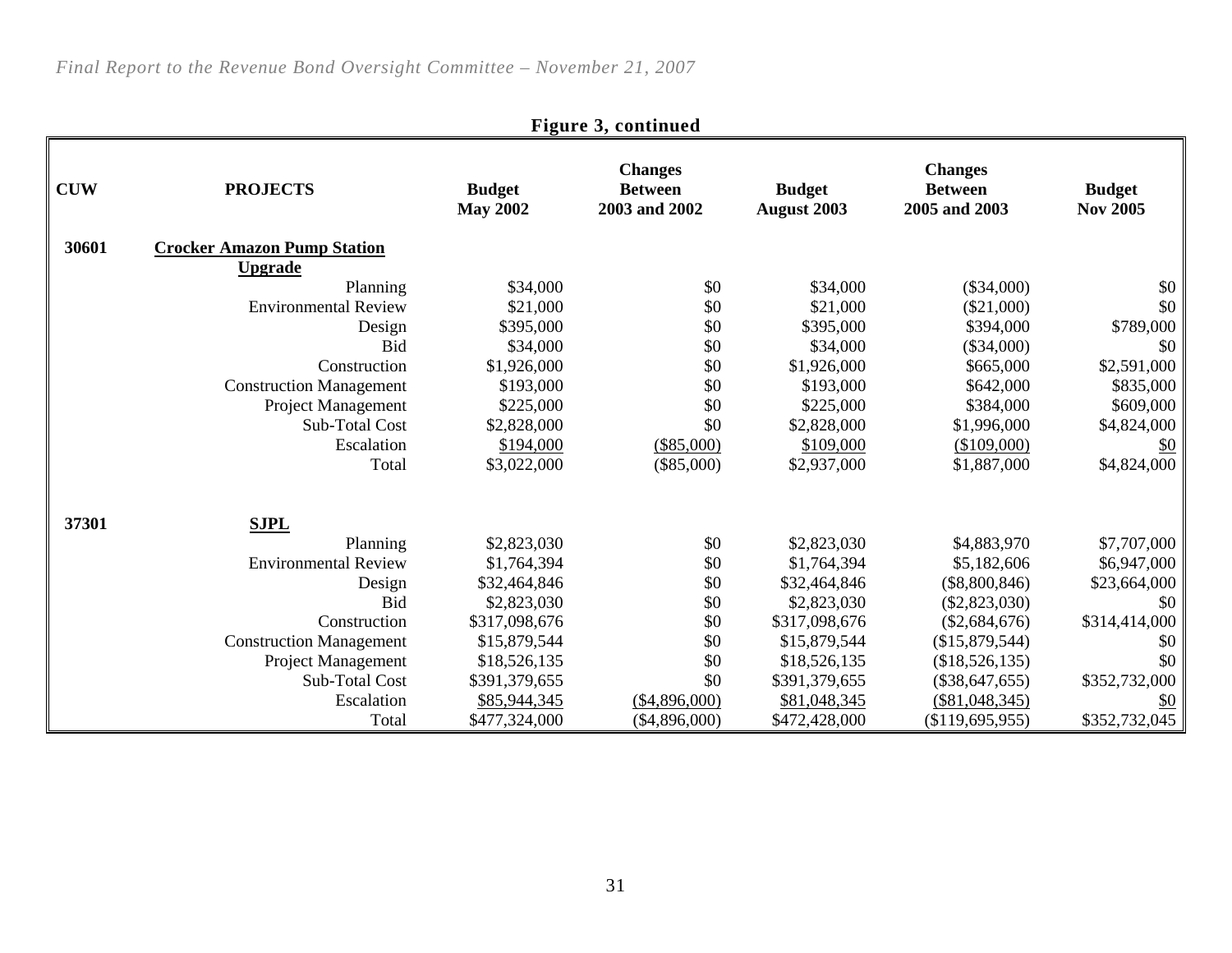|            | <b>Changes</b><br><b>Changes</b> |                 |                 |                 |                |                   |  |  |  |
|------------|----------------------------------|-----------------|-----------------|-----------------|----------------|-------------------|--|--|--|
| <b>CUW</b> | <b>PROJECTS</b>                  | <b>Budget</b>   | <b>Between</b>  | <b>Budget</b>   | <b>Between</b> | <b>Budget</b>     |  |  |  |
|            |                                  | <b>May 2002</b> | 2003 and 2002   | August 2003     | 2005 and 2003  | <b>Nov 2005</b>   |  |  |  |
|            | <b>Tesla Portal Disinfection</b> |                 |                 |                 |                |                   |  |  |  |
|            | Planning                         | \$111,213       | \$0             | \$111,213       | \$1,446,361    | \$1,557,574       |  |  |  |
|            | <b>Environmental Review</b>      | \$69,508        | \$0             | \$69,508        | \$1,271,794    | \$1,341,302       |  |  |  |
|            | Design                           | \$1,278,953     | \$0             | \$1,278,953     | \$250,901      | \$1,529,854       |  |  |  |
|            | <b>Bid</b>                       | \$111,213       | \$0             | \$111,213       | (\$111,213)    | \$0               |  |  |  |
|            | Construction                     | \$7,587,821     | \$0             | \$7,587,821     | \$8,714,717    | \$16,302,538      |  |  |  |
|            | <b>Construction Management</b>   | \$625,575       | \$0             | \$625,575       | $(\$625,575)$  | \$0               |  |  |  |
|            | Project Management               | \$729,838       | \$0             | \$729,838       | $(\$729,838)$  | \$0               |  |  |  |
|            | Sub-Total Cost                   | \$10,514,121    | \$0             | \$10,514,121    | \$10,217,147   | \$20,731,268      |  |  |  |
|            | Escalation                       | \$1,368,879     | (\$103,000)     | \$1,265,879     | (\$1,265,879)  | $\frac{$0}{}$     |  |  |  |
|            | Total                            | \$11,883,000    | (\$103,000)     | \$11,780,000    | \$8,951,269    | \$20,731,269      |  |  |  |
| 37402      | <b>Calaveras Reservoir</b>       |                 |                 |                 |                |                   |  |  |  |
|            | <u>Upgrade</u>                   |                 |                 |                 |                |                   |  |  |  |
|            | Planning                         | \$0             | \$0             | \$0             | \$45,873       | \$45,873          |  |  |  |
|            | <b>Environmental Review</b>      | \$0             | \$0             | \$0             | \$69           | \$69              |  |  |  |
|            | Design                           | \$0             | \$0             | \$0             | \$259,929      | \$259,929         |  |  |  |
|            | <b>Bid</b>                       | \$0             | \$0             | \$0             | \$0            | \$0               |  |  |  |
|            | Construction                     | \$0             | \$0             | \$0             | \$1,481,129    | \$1,481,129       |  |  |  |
|            | <b>Construction Management</b>   | \$0             | \$0             | \$0             | \$0            | \$0               |  |  |  |
|            | Project Management               | \$0             | \$0             | \$0             | \$0            | \$0               |  |  |  |
|            | Sub-Total Cost                   | \$0             | \$0             | \$0             | \$1,787,000    | \$1,787,000       |  |  |  |
|            | Escalation                       | $\frac{$0}{$0}$ | $\frac{$0}{$0}$ | $\frac{$0}{$0}$ | $\frac{$0}{}$  | $\underline{\$0}$ |  |  |  |
|            | Total                            |                 |                 |                 | \$1,787,001    | \$1,787,001       |  |  |  |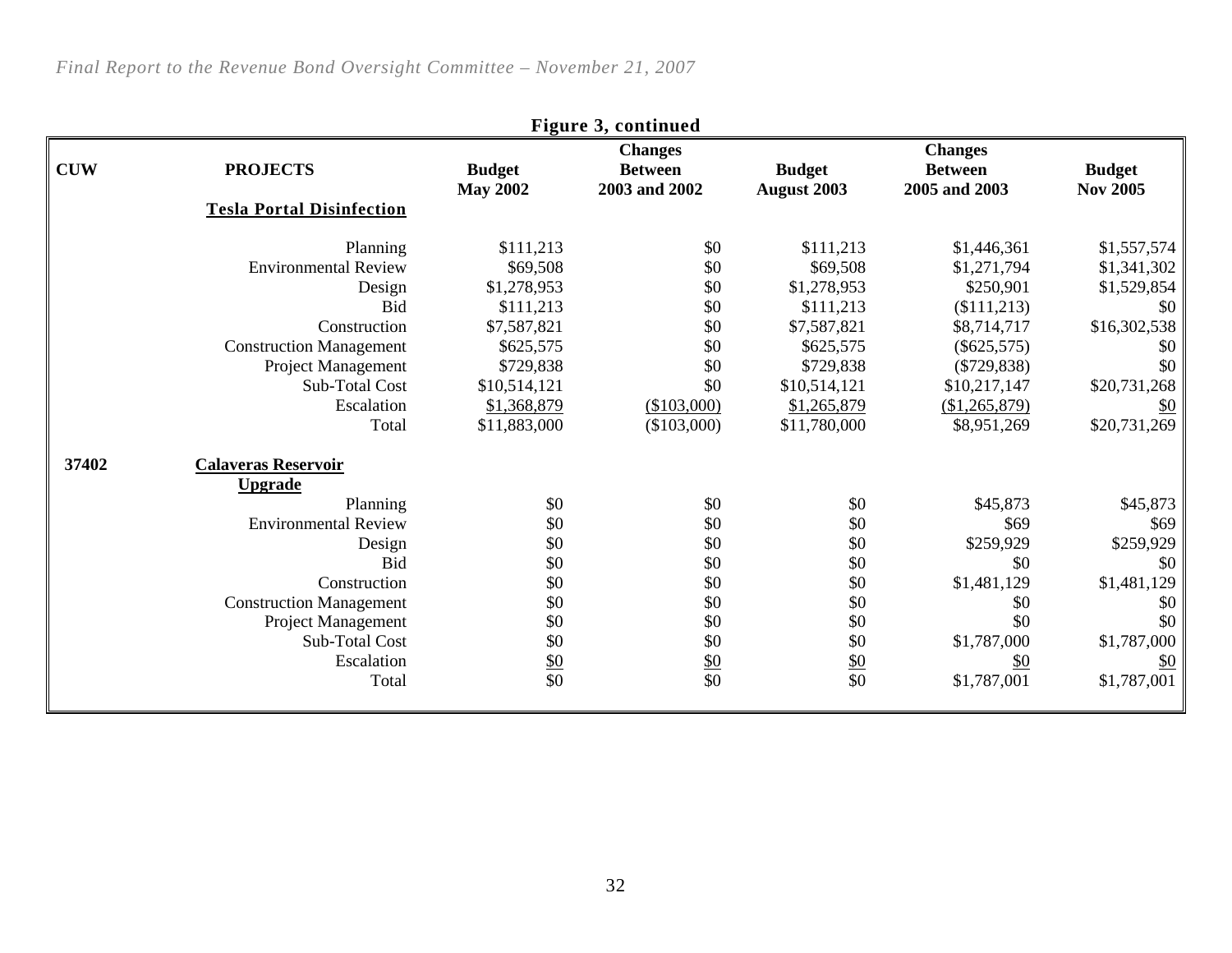| Figure 3, continued |                                    |                 |                |                    |                  |               |  |  |
|---------------------|------------------------------------|-----------------|----------------|--------------------|------------------|---------------|--|--|
|                     |                                    |                 | <b>Changes</b> |                    | <b>Changes</b>   |               |  |  |
| <b>CUW</b>          | <b>PROJECTS</b>                    | <b>Budget</b>   | <b>Between</b> | <b>Budget</b>      | <b>Between</b>   | <b>Budget</b> |  |  |
|                     |                                    | <b>May 2002</b> | 2003 and 2002  | <b>August 2003</b> | 2005 and 2003    | 2005          |  |  |
| 35901               | <b>New Irvington Tunnel</b>        |                 |                |                    |                  |               |  |  |
|                     | Planning                           | \$1,159,581     | \$0            | \$1,159,581        | \$4,693,309      | \$5,852,890   |  |  |
|                     | <b>Environmental Review</b>        | \$724,738       | \$0            | \$724,738          | \$4,940,519      | \$5,665,257   |  |  |
|                     | Design                             | \$13,335,186    | \$0            | \$13,335,186       | \$2,554,915      | \$15,890,101  |  |  |
|                     | <b>Bid</b>                         | \$1,159,581     | \$0            | \$1,159,581        | (\$1,159,581)    | \$0           |  |  |
|                     | Construction                       | \$113,417,294   | \$0            | \$113,417,294      | \$73,824,458     | \$187,241,752 |  |  |
|                     | <b>Construction Management</b>     | \$6,522,645     | \$0            | \$6,522,645        | $(\$6,522,645)$  | \$0           |  |  |
|                     | Project Management                 | \$7,609,753     | \$0            | \$7,609,753        | $(\$7,609,753)$  | \$0           |  |  |
|                     | Sub-Total Cost                     | \$143,928,778   | \$0            | \$143,928,778      | \$70,721,222     | \$214,650,000 |  |  |
|                     | Escalation                         | \$21,867,222    | (\$1,435,000)  | \$20,432,222       | $(\$20,432,222)$ | \$0           |  |  |
|                     | Total                              | \$165,796,000   | (\$1,435,000)  | \$164,361,000      | \$50,289,000     | \$214,650,000 |  |  |
| 35301               | <b>BDPL Nos. 3&amp;4 Crossover</b> |                 |                |                    |                  |               |  |  |
|                     | <b>Isolation Valves</b>            |                 |                |                    |                  |               |  |  |
|                     | Planning                           | \$116,931       | \$0            | \$116,931          | \$1,180,634      | \$1,297,565   |  |  |
|                     | <b>Environmental Review</b>        | \$73,082        | \$0            | \$73,082           | \$155,707        | \$228,789     |  |  |
|                     | Design                             | \$1,344,708     | \$0            | \$1,344,708        | \$1,368,507      | \$2,713,215   |  |  |
|                     | <b>Bid</b>                         | \$116,931       | \$0            | \$116,931          | (\$116,931)      | \$0           |  |  |
|                     | Construction                       | \$7,895,110     | \$0            | \$7,895,110        | \$15,465,479     | \$23,360,589  |  |  |
|                     | <b>Construction Management</b>     | \$657,737       | \$0            | \$657,737          | $(\$657,737)$    | \$0           |  |  |
|                     | Project Management                 | \$767,360       | \$0            | \$767,360          | $(\$767,360)$    | \$0           |  |  |
|                     | Sub-Total Cost                     | \$10,971,859    | \$0            | \$10,971,859       | \$16,628,299     | \$27,600,158  |  |  |
|                     | Escalation                         | \$2,276,141     | (\$339,000)    | \$1,937,141        | (\$1,937,141)    | \$0           |  |  |
|                     | Total                              | \$13,248,000    | $(\$339,000)$  | \$12,909,000       | \$14,691,157     | \$27,600,157  |  |  |
|                     |                                    |                 |                |                    |                  |               |  |  |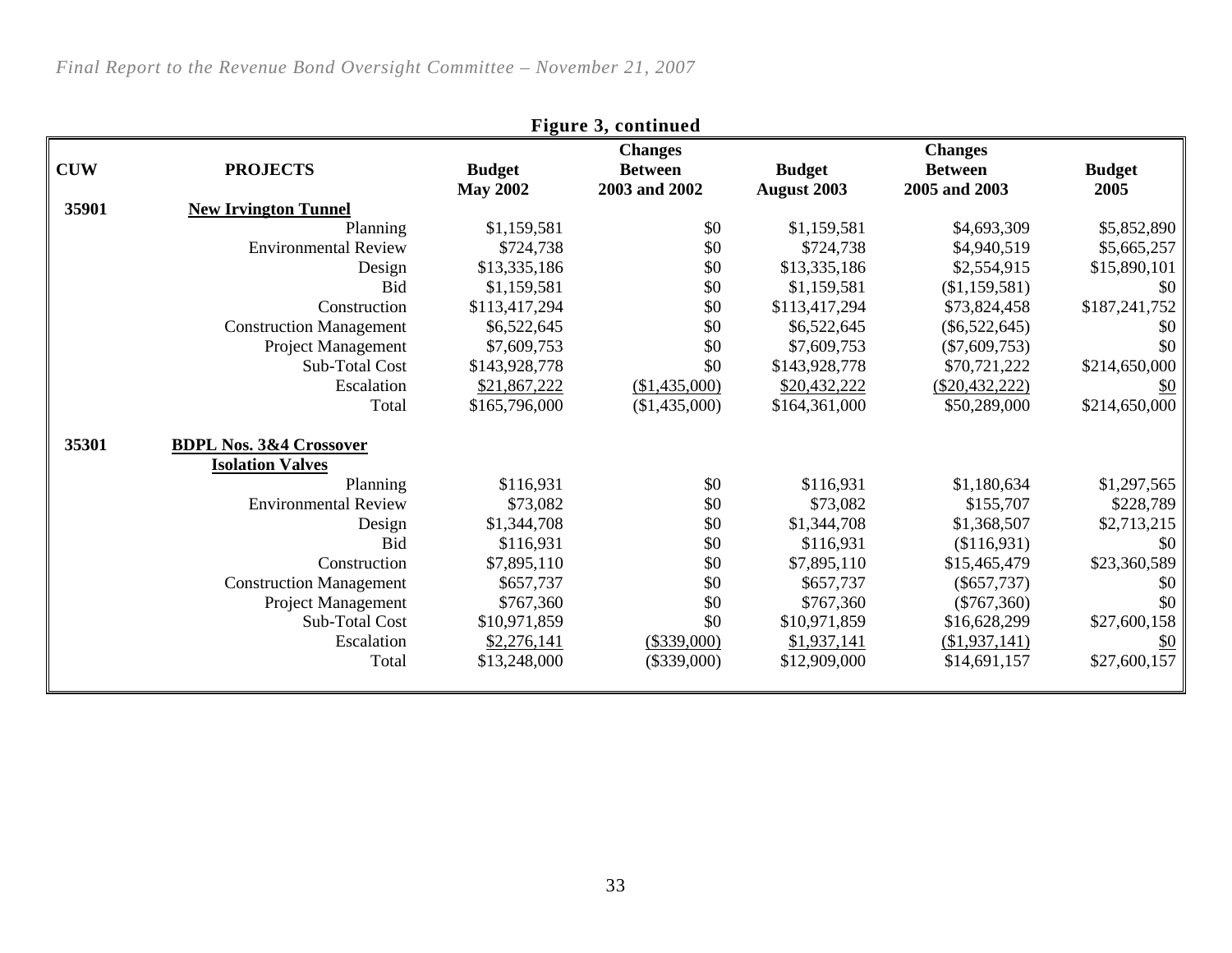| Figure 3, continued |                                  |                 |                |                    |                  |                  |  |
|---------------------|----------------------------------|-----------------|----------------|--------------------|------------------|------------------|--|
|                     |                                  |                 | <b>Changes</b> |                    | <b>Changes</b>   |                  |  |
| <b>CUW</b>          | <b>PROJECTS</b>                  | <b>Budget</b>   | <b>Between</b> | <b>Budget</b>      | <b>Between</b>   | <b>Budget</b>    |  |
|                     |                                  | <b>May 2002</b> | 2003 and 2002  | <b>August 2003</b> | 2005 and 2003    | <b>Nov 2005</b>  |  |
| 36801               | <b>BDPL Reliability Upgrades</b> |                 |                |                    |                  |                  |  |
|                     | Planning                         | \$1,760,904     | \$854,000      | \$2,614,904        | \$6,756,659      | \$9,371,563      |  |
|                     | <b>Environmental Review</b>      | \$1,100,565     | \$1,500,000    | \$2,600,565        | \$11,490,318     | \$14,090,883     |  |
|                     | Design                           | \$35,529,146    | \$0            | \$35,529,146       | \$3,891,206      | \$39,420,352     |  |
|                     | <b>Bid</b>                       | \$1,760,904     | \$0            | \$1,760,904        | (\$1,760,904)    | \$0\$            |  |
|                     | Construction                     | \$187,357,273   | \$0            | \$187,357,273      | \$321,782,568    | \$509,139,841    |  |
|                     | <b>Construction Management</b>   | \$9,905,083     | \$0            | \$9,905,083        | $(\$9,905,083)$  | \$0 <sub>1</sub> |  |
|                     | Project Management               | \$11,555,930    | \$0            | \$11,555,930       | (\$11,555,930)   | \$0              |  |
|                     | <b>Sub-Total Cost</b>            | \$248,969,805   | \$2,354,000    | \$251,323,805      | \$320,698,834    | \$572,022,639    |  |
|                     | Escalation                       | \$68,429,195    | (\$3,653,001)  | \$64,776,194       | $(\$64,776,194)$ | \$0              |  |
|                     | Total                            | \$317,399,000   | (\$1,299,001)  | \$316,099,999      | \$255,922,640    | \$572,022,639    |  |
| 38901               | <b>EBMUD</b> Intertie            |                 |                |                    |                  |                  |  |
|                     | Planning                         | \$0             | \$25,000       | \$25,000           | \$272            | \$25,272         |  |
|                     | <b>Environmental Review</b>      | \$0             | \$25,000       | \$25,000           | (\$17,200)       | \$7,800          |  |
|                     | Design                           | \$0             | \$600,000      | \$600,000          | $(\$556,003)$    | \$43,997         |  |
|                     | <b>Bid</b>                       | \$0             | \$0            | \$0                | \$0              | \$0 <sub>1</sub> |  |
|                     | Construction                     | \$0             | \$8,000,000    | \$8,000,000        | \$521,789        | \$8,521,789      |  |
|                     | <b>Construction Management</b>   | \$0             | \$500,000      | \$500,000          | $(\$500,000)$    | \$0 <sub>1</sub> |  |
|                     | Project Management               | \$0             | \$0            | \$0                | \$0              | \$0              |  |
|                     | Sub-Total Cost                   | \$0             | \$9,150,000    | \$9,150,000        | $(\$551,142)$    | \$8,598,858      |  |
|                     | Escalation                       | \$0             | \$0            | \$0                | \$0              | \$0\$            |  |
|                     | Total                            | \$0             | \$9,150,000    | \$9,150,000        | $(\$551,142)$    | \$8,598,858      |  |
|                     |                                  |                 |                |                    |                  |                  |  |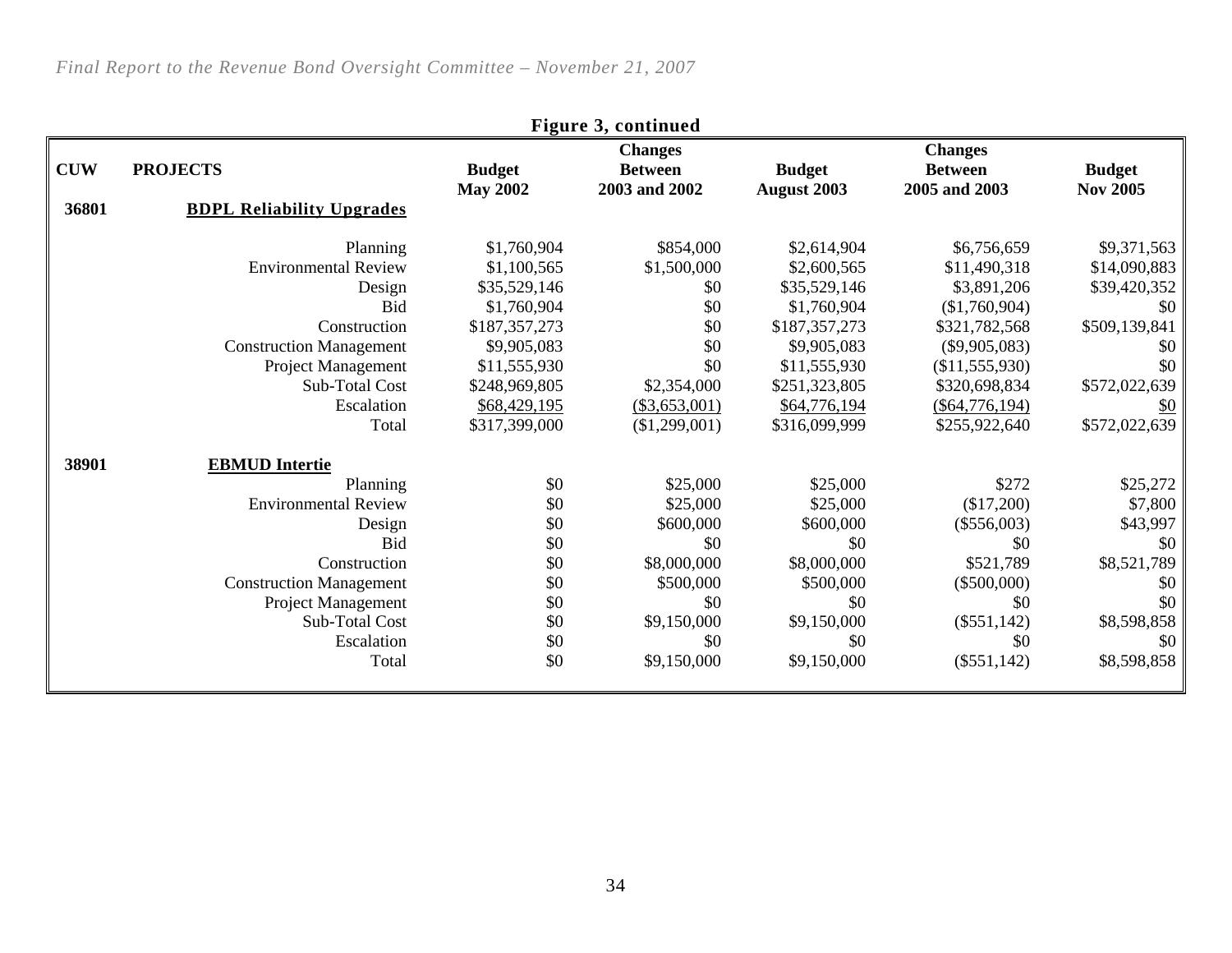| <b>Figure 3, continued</b> |                                  |                                  |                                                   |                              |                                                   |                                  |  |  |
|----------------------------|----------------------------------|----------------------------------|---------------------------------------------------|------------------------------|---------------------------------------------------|----------------------------------|--|--|
| <b>CUW</b>                 | <b>PROJECTS</b>                  | <b>Budget</b><br><b>May 2002</b> | <b>Changes</b><br><b>Between</b><br>2003 and 2002 | <b>Budget</b><br>August 2003 | <b>Changes</b><br><b>Between</b><br>2005 and 2003 | <b>Budget</b><br><b>Nov 2005</b> |  |  |
| 35801                      | <b>Sunset Reservoir Upgrades</b> |                                  |                                                   |                              |                                                   |                                  |  |  |
|                            | Planning                         | \$405,530                        | \$0                                               | \$405,530                    | $(\$96,120)$                                      | \$309,410                        |  |  |
|                            | <b>Environmental Review</b>      | \$253,456                        | \$0                                               | \$253,456                    | $(\$249,834)$                                     | \$3,622                          |  |  |
|                            | Design                           | \$4,663,592                      | \$0                                               | \$4,663,592                  | $(\$44,575)$                                      | \$4,619,017                      |  |  |
|                            | <b>Bid</b>                       | \$405,530                        | \$0                                               | \$405,530                    | $(\$405,530)$                                     | \$0                              |  |  |
|                            | Construction                     | \$34,182,999                     | \$0                                               | \$34,182,999                 | \$22,860,952                                      | \$57,043,951                     |  |  |
|                            | <b>Construction Management</b>   | \$2,281,105                      | \$0                                               | \$2,281,105                  | $(\$2,281,105)$                                   | \$0                              |  |  |
|                            | Project Management               | \$2,661,289                      | \$0                                               | \$2,661,289                  | $(\$2,661,289)$                                   | \$0                              |  |  |
|                            | Sub-Total Cost                   | \$44,853,501                     | \$0                                               | \$44,853,501                 | \$17,122,499                                      | \$61,976,000                     |  |  |
|                            | Escalation                       | \$15,959,499                     | (\$11,785,000)                                    | \$4,174,499                  | ( \$4,174,499)                                    | $\frac{$0}{}$                    |  |  |
|                            | Total                            | \$60,813,000                     | (\$11,785,000)                                    | \$49,028,000                 | \$12,948,000                                      | \$61,976,000                     |  |  |
| 30701                      | <b>Summit Reservoir</b>          |                                  |                                                   |                              |                                                   |                                  |  |  |
|                            | Rehabilitation                   |                                  |                                                   |                              |                                                   |                                  |  |  |
|                            | Planning                         | \$163,509                        | \$0                                               | \$163,509                    | $(\$31,800)$                                      | \$131,709                        |  |  |
|                            | <b>Environmental Review</b>      | \$102,193                        | \$0                                               | \$102,193                    | (\$102,193)                                       | \$0                              |  |  |
|                            | Design                           | \$1,880,352                      | \$0                                               | \$1,880,352                  | $(\$661,726)$                                     | \$1,218,626                      |  |  |
|                            | <b>Bid</b>                       | \$163,509                        | \$0                                               | \$163,509                    | (\$163,509)                                       | \$0                              |  |  |
|                            | Construction                     | \$11,887,536                     | \$0                                               | \$11,887,536                 | \$1,689,988                                       | \$13,577,524                     |  |  |
|                            | <b>Construction Management</b>   | \$917,737                        | \$0                                               | \$917,737                    | $(\$917,737)$                                     | \$0                              |  |  |
|                            | Project Management               | \$1,073,027                      | \$0                                               | \$1,073,027                  | (\$1,073,027)                                     | \$0                              |  |  |
|                            | Sub-Total Cost                   | \$16,187,863                     | \$0                                               | \$16,187,863                 | (\$1,260,004)                                     | \$14,927,859                     |  |  |
|                            | Escalation                       | \$1,334,137                      | (\$415,000)                                       | \$919,137                    | $(\$919,137)$                                     | $\frac{$0}{}$                    |  |  |
|                            | Total                            | \$17,522,000                     | $(\$415,000)$                                     | \$17,107,000                 | $(\$2,179,141)$                                   | \$14,927,859                     |  |  |
|                            |                                  |                                  |                                                   |                              |                                                   |                                  |  |  |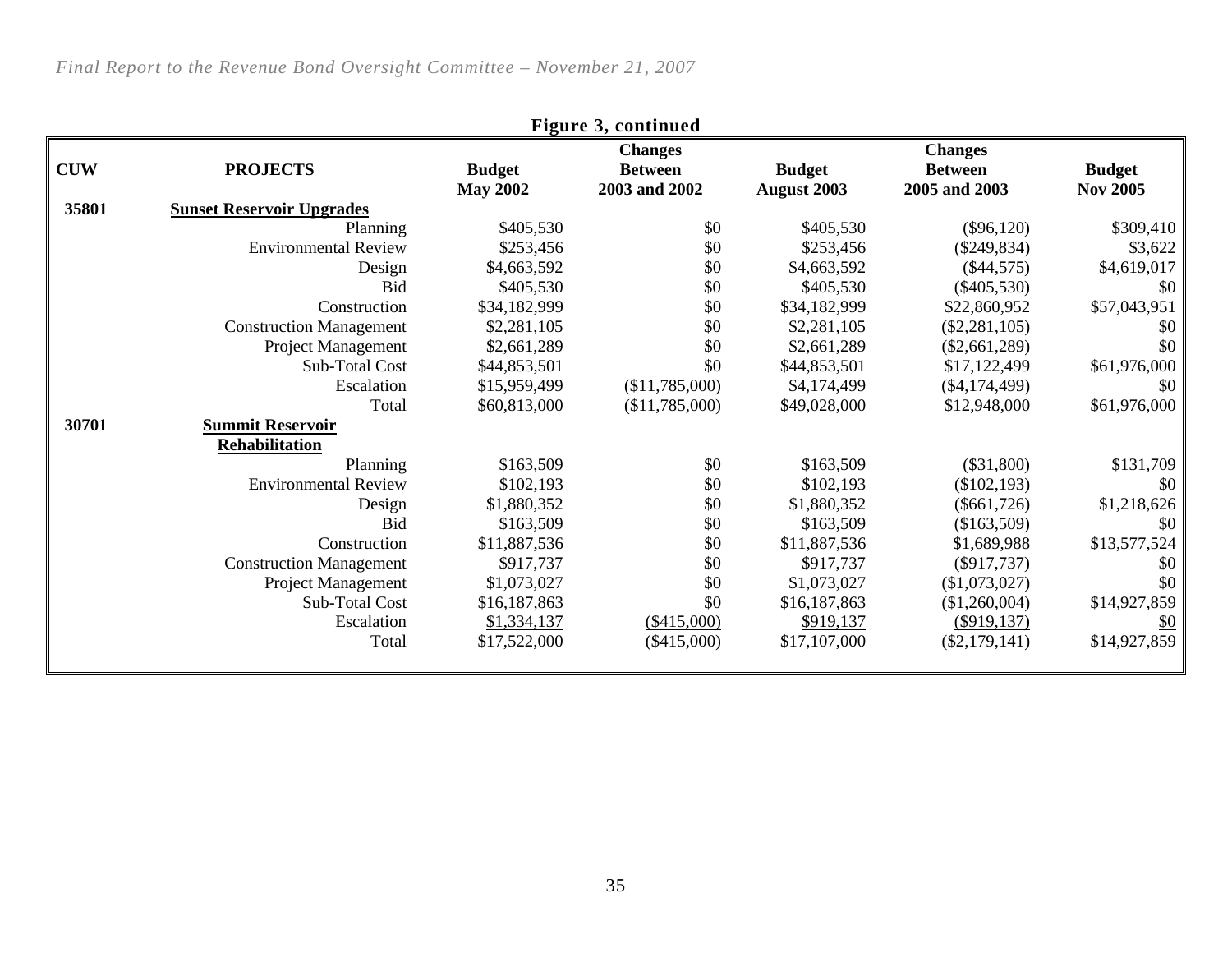| Figure 3, continued |                                   |                 |                |               |                 |                 |  |  |
|---------------------|-----------------------------------|-----------------|----------------|---------------|-----------------|-----------------|--|--|
|                     |                                   |                 | <b>Changes</b> |               | <b>Changes</b>  |                 |  |  |
| <b>CUW</b>          | <b>PROJECTS</b>                   | <b>Budget</b>   | <b>Between</b> | <b>Budget</b> | <b>Between</b>  | <b>Budget</b>   |  |  |
|                     |                                   | <b>May 2002</b> | 2003 and 2002  | August 2003   | 2005 and 2003   | <b>Nov 2005</b> |  |  |
| 32101               | <b>Forest Knolls Pump Station</b> |                 |                |               |                 |                 |  |  |
|                     | Planning                          | \$30,373        | \$0            | \$30,373      | \$157,974       | \$188,347       |  |  |
|                     | <b>Environmental Review</b>       | \$18,983        | \$0            | \$18,983      | (\$14,935)      | \$4,048         |  |  |
|                     | Design                            | \$349,284       | \$0            | \$349,284     | \$288,702       | \$637,986       |  |  |
|                     | <b>Bid</b>                        | \$29,139        | \$0            | \$29,139      | $(\$29,139)$    | \$0             |  |  |
|                     | Construction                      | \$1,668,269     | \$0            | \$1,668,269   | \$3,281,126     | \$4,949,395     |  |  |
|                     | <b>Construction Management</b>    | \$170,845       | \$0            | \$170,845     | (\$170,845)     | \$0             |  |  |
|                     | Project Management                | \$199,320       | \$0            | \$199,320     | (\$199,320)     | \$0             |  |  |
|                     | Sub-Total Cost                    | \$2,466,213     | \$0            | \$2,466,213   | \$3,313,563     | \$5,779,776     |  |  |
|                     | Escalation                        | \$339,787       | $(\$84,000)$   | \$255,787     | $(\$255,787)$   | \$0             |  |  |
|                     | Total                             | \$2,806,000     | $(\$84,000)$   | \$2,722,000   | \$3,057,776     | \$5,779,776     |  |  |
| 32301               | <b>McLaren Park Pump Station</b>  |                 |                |               |                 |                 |  |  |
|                     | Planning                          | \$57,596        | \$0            | \$57,596      | \$114,125       | \$171,721       |  |  |
|                     | <b>Environmental Review</b>       | \$35,998        | \$0            | \$35,998      | $(\$22,270)$    | \$13,728        |  |  |
|                     | Design                            | \$662,360       | \$0            | \$662,360     | \$228,058       | \$890,418       |  |  |
|                     | <b>Bid</b>                        | \$57,596        | \$0            | \$57,596      | $(\$57,596)$    | \$0             |  |  |
|                     | Construction                      | \$3,522,427     | \$0            | \$3,522,427   | \$5,793,264     | \$9,315,691     |  |  |
|                     | <b>Construction Management</b>    | \$323,980       | \$0            | \$323,980     | $(\$323,980)$   | \$0             |  |  |
|                     | Project Management                | \$377,977       | \$0            | \$377,977     | $(\$377,977)$   | \$0             |  |  |
|                     | Sub-Total Cost                    | \$5,037,934     | \$0            | \$5,037,934   | \$5,353,624     | \$10,391,558    |  |  |
|                     | Escalation                        | \$1,024,066     | (\$198,000)    | \$826,066     | (\$826,066)     | \$0             |  |  |
|                     | Total                             | \$6,062,000     | (\$198,000)    | \$5,864,000   | \$4,527,557     | \$10,391,557    |  |  |
| 32801               | <b>McLaren Park Tank Rehab</b>    |                 |                |               |                 |                 |  |  |
|                     | <b>Seismic Upgrade</b>            |                 |                |               |                 |                 |  |  |
|                     | Planning                          | \$76,316        | \$0            | \$76,316      | (\$12,473)      | \$63,843        |  |  |
|                     | <b>Environmental Review</b>       | \$47,698        | \$0            | \$47,698      | $(\$45,724)$    | \$1,974         |  |  |
|                     | Design                            | \$877,638       | \$0            | \$877,638     | (\$129,125)     | \$748,513       |  |  |
|                     | <b>Bid</b>                        | \$76,316        | \$0            | \$76,316      | $(\$76,316)$    | \$0             |  |  |
|                     | Construction                      | \$4,891,551     | \$0            | \$4,891,551   | $(\$351,370)$   | \$4,540,181     |  |  |
|                     | <b>Construction Management</b>    | \$429,280       | \$0            | \$429,280     | $(\$429,280)$   | \$0             |  |  |
|                     | Project Management                | \$500,826       | \$0            | \$500,826     | $(\$500,826)$   | \$0             |  |  |
|                     | Sub-Total Cost                    | \$6,899,625     | \$0            | \$6,899,625   | (\$1,545,114)   | \$5,354,511     |  |  |
|                     | Escalation                        | \$1,420,375     | $(\$88,000)$   | \$1,332,375   | (\$1,332,375)   | \$0             |  |  |
|                     | Total                             | \$8,320,000     | $(\$88,000)$   | \$8,232,000   | $(\$2,877,489)$ | \$5,354,511     |  |  |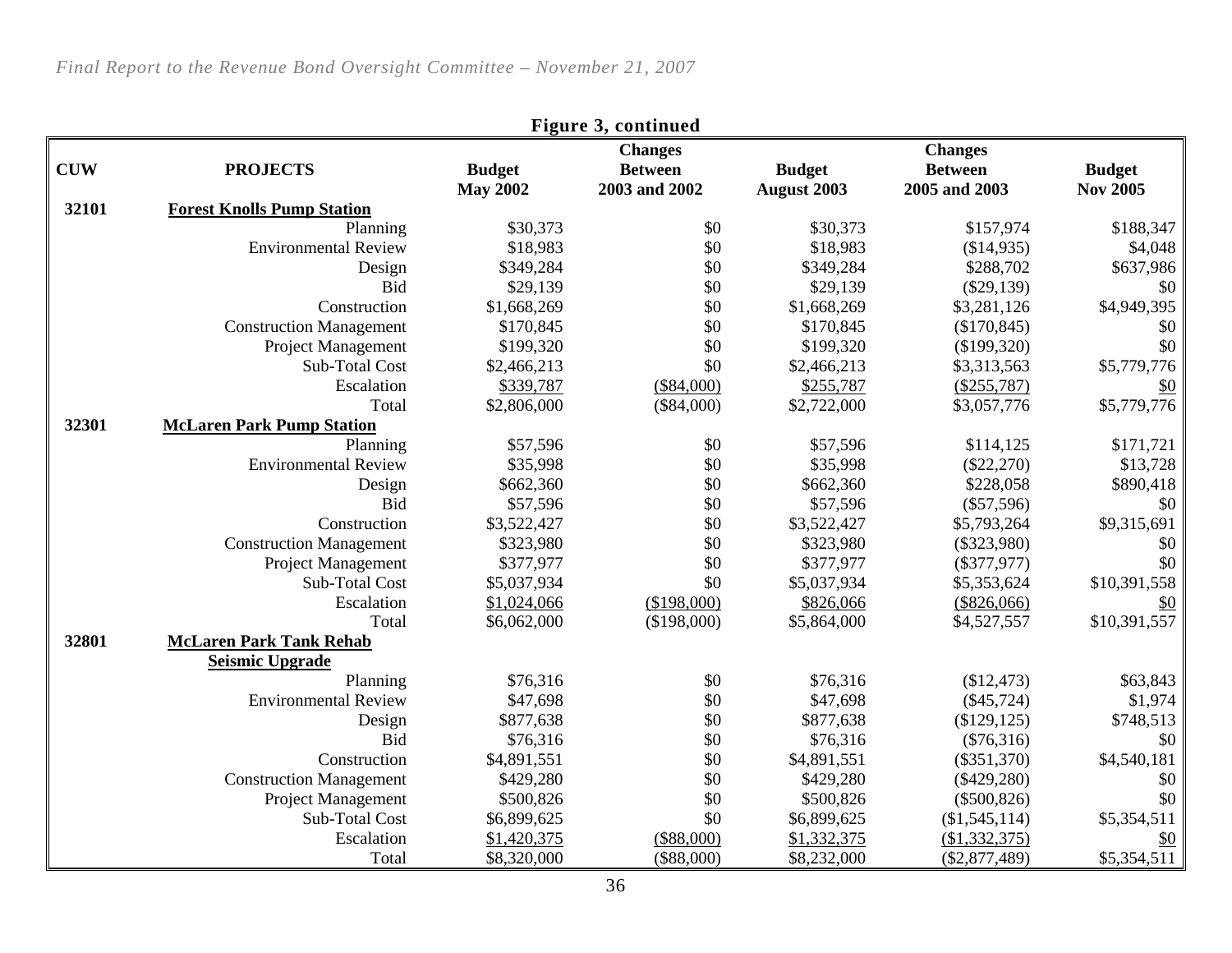# **EXPANDED ANALYSES**

# **Calaveras Dam Replacement (Now part of Calaveras Dam Projects)**

#### **Project Number as of Nov 2005 WSIP: 37401 Prior Project Control Number: 202135**

#### **Project Background**

The project descriptions outline the project background:

Calaveras Dam collects and stores 97,000 acre feet of local Alameda County watershed supplies for treatment and delivery to PUPPC regional water system customers. The PUC water supply experiences deficiencies in dry years and cannot meet the full water demands of its system customers. The PUC's April 2000 Water Supply Master Plan recommended the PUC increase its available water supply by 71 million gallons per day through water transfers, or 800,000 acre feet additional storage, to meet the future needs of its service area. Additionally, the CalFed process has recommended regional water quality projects in the Bay Area that provide high quality Sierra water supplies for local blending. Calaveras Reservoir presents an opportunity to improve PUC water supply reliability by capturing Tuolumne River wet year water supplies and offers a potential source of high quality water supplies.

#### **Current Status of the Project**

The Calaveras Dam Replacement project is now part of a larger project, called Calaveras Dam Projects. This project contains three separate projects:

- Calaveras Dam Replacement (37401)
- Calaveras Reservoir Upgrades (37402), and
- San Antonio Backup Pipeline (37403).

This analysis focuses only on project 37401, Calaveras Dam Replacement.

As of the December 2006 quarterly status report:

- Project planning was 100 percent complete;
- Environmental review was 41 percent complete;
- Design/Bid & Award was 36 percent complete; and
- Construction had not yet begun.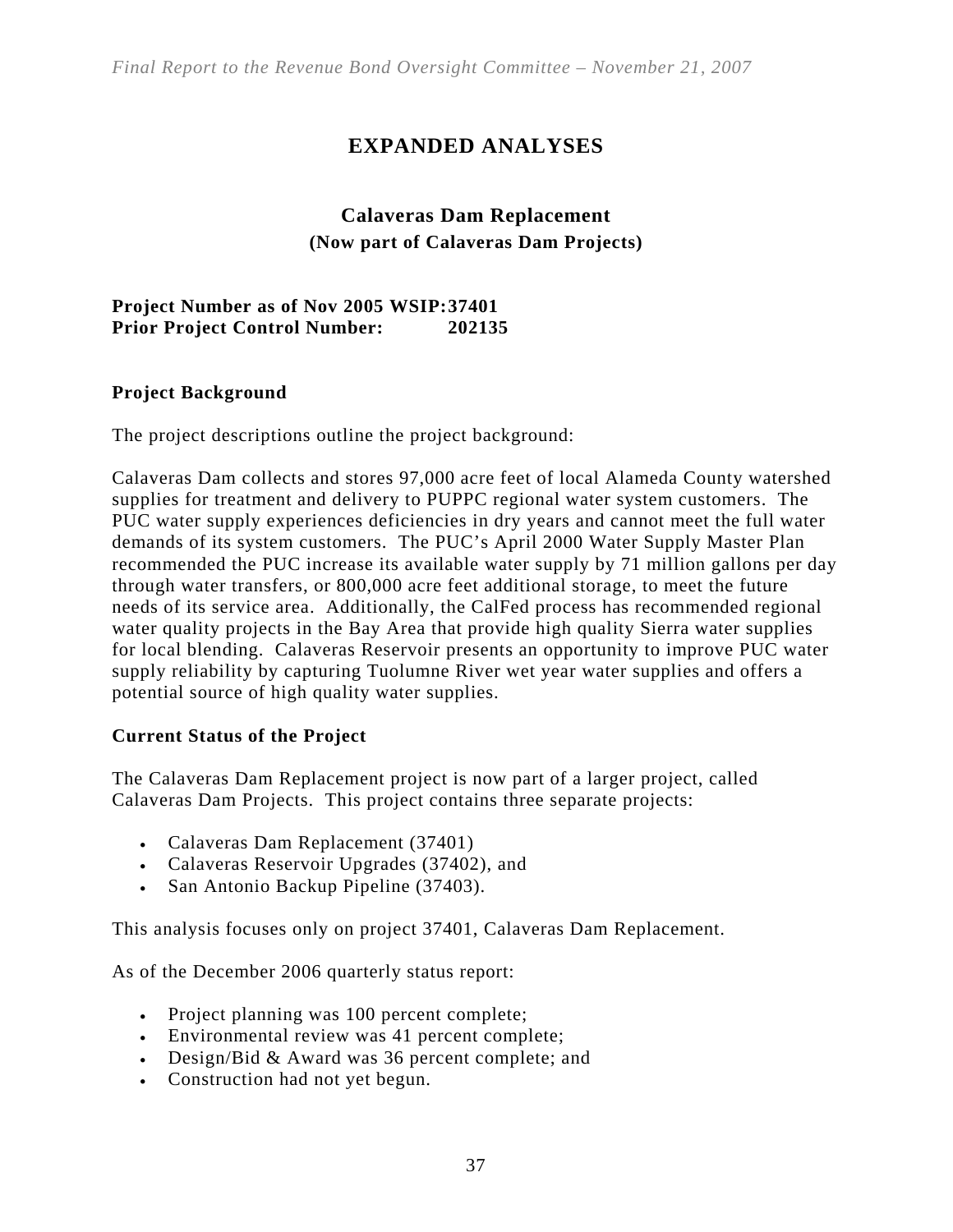The schedule indicated that construction would begin in mid 2009 and be completed in 2012.

# **MAY 2002 PROJECT SCOPE AND PROJECT BUDGET:**

May 2002 Project Description and Scope Summary

- Calaveras Dam is located in a seismically active fault zone, and the terminus of the northern spur of the Calaveras Fault lies within the existing reservoir. The project proposes to replace Calaveras Dam with a new dam 200 feet higher to increase terminal storage from 97,000 to 670,000 acre feet.
- The goal of the first year of the project is to initiate planning of the project and feasibility analysis that will collect sufficient geological data to evaluate site seismic conditions and the potential structural risk to the proposed dam and reservoir.
- In the second and third years, conceptual design of the replacement dam, outlet facilities, pump stations, pipelines, and power facilities will start, and environmental review work will be initiated.
- Design and construction will commence after receipt of all environmental and other approvals.

Itemization of May 2002 Project Budget:

| <b>Cost Categories</b>         | 2002 Budget   |
|--------------------------------|---------------|
| Planning                       | \$1,187,000   |
| Environmental                  | \$742,000     |
| Design                         | \$13,653,000  |
| Bid/Bid & Award                | \$1,187,000   |
| Construction                   | \$118,761,000 |
| <b>Construction Management</b> | \$6,678,000   |
| Project Management             | \$7,791,000   |
| <b>Subtotal</b>                | \$149,000,000 |
| Escalation                     | \$20,798,000  |
| <b>TOTAL</b>                   | \$170,797,000 |

|  | Figure 4. Calaveras Dam Replacement - May 2002 Project Budget |  |  |
|--|---------------------------------------------------------------|--|--|
|  |                                                               |  |  |

Comments on May 2002 Project Budget Development Methodology:

The May 2002 Calaveras Dam Project Budget was based on an "order of magnitude" construction cost estimate prepared by the PUC's program management consultant at that time, which was the San Francisco Water Alliance. The cost estimate was completed in January 2002. The construction cost estimate was developed in 2002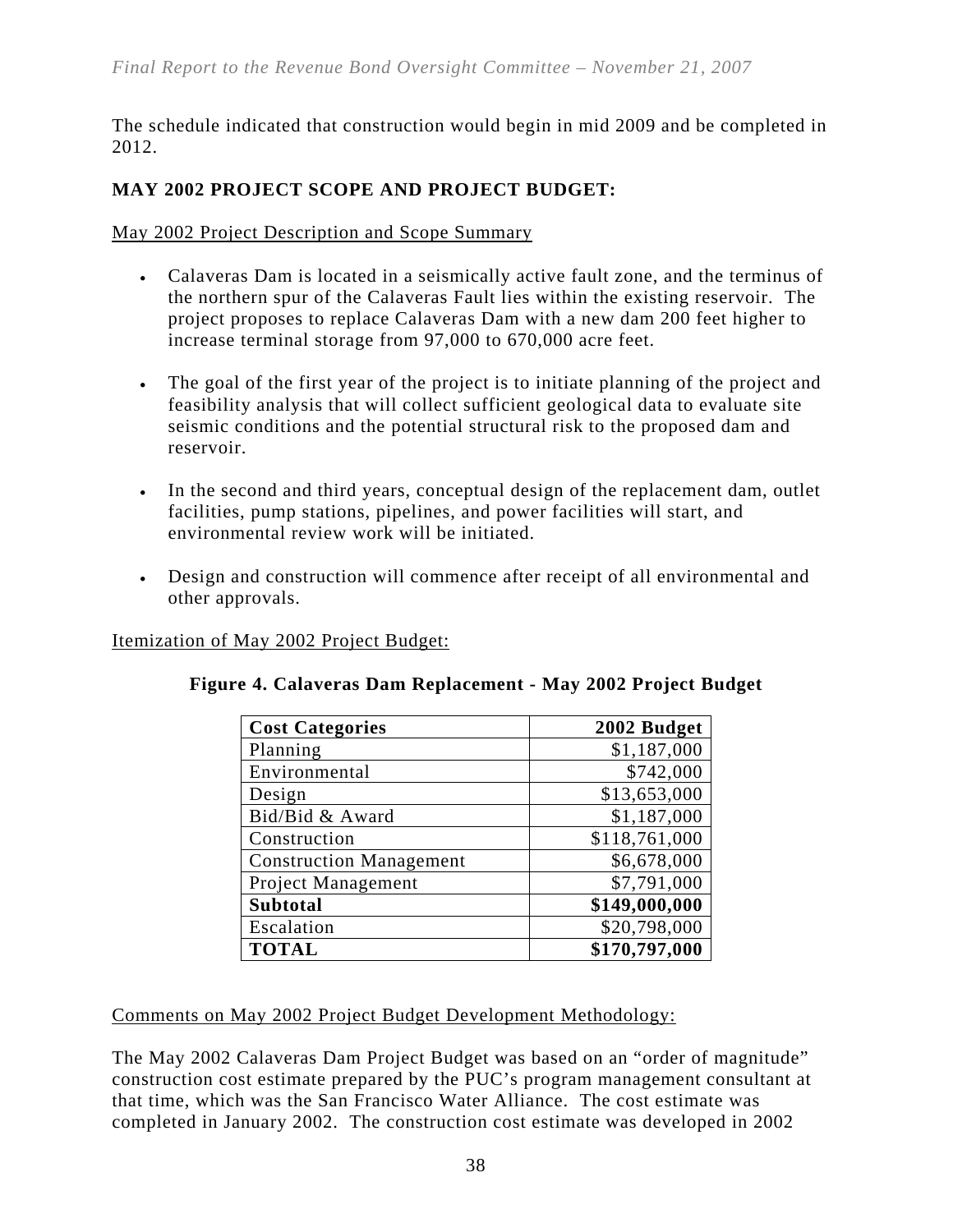dollars, without escalation, although project included \$20,798,000 in unallocated escalation costs. The cost of site exploration, design engineering, construction management, PUC administrative and legal expenses and right of way were excluded from this estimate. Although the cost estimate assumed that the replacement dam would be located at a site approximately 1,700 feet downstream from the existing dam, site geologic conditions had not been evaluated at the time the estimate was prepared, and the text accompanying the cost estimate indicated that there was the possibility that the chosen site could be unacceptable.

The construction cost estimated was developed by estimating the construction price received via a competitive bidding process, including the construction contractor's "site indirect costs, and allowances for home office costs and profit." The cost estimate estimated number of units of an item or service that would be required, their unit price, and their total cost.

It should be noted that we could not determine what factors caused the \$79.4 million order of magnitude construction estimate to increase to a total construction cost estimate of \$118.8 million in the May 2002 CIP.

# **CHANGES FROM MAY 2002 TO AUGUST 2003 PROJECT SCOPE AND PROJECT BUDGET**

# Changes in Project Scope from May 2002 to August 2003:

The California Department of Dam Safety requires the PUC to operate the reservoir at a maximum level of 31,000 acre feet (rather than 97,000) because it is located in a seismically active fault zone which raises the risk of a dam breach following an earthquake.

In addition, to protect the fish that live in the reservoir, the California Department of Fish and Game requires that PUC operate the reservoir at a minimum level of 22,000 acre feet. These constraints result in a current usable storage capacity of 9,000 acre feet, placing a serious strain on the PUC drinking water system.

The planning phase is completed at this stage, with the collection and rigorous analysis of the geological data to evaluate seismicity and potential structural risk at the dam. Planning will proceed with the initiation of the environmental work and conceptual engineering.

Three different approaches will be considered: repair or replace the dam at the original storage capacity (97,000 acre feet), replace dam for increased reservoir storage (up to 420,000 acre feet), or replace the dam with the same storage but with provision for future enlargement (up to 420,000 acre feet). These three alternatives all represent a smaller dam than was originally envisioned in the 2002 project description.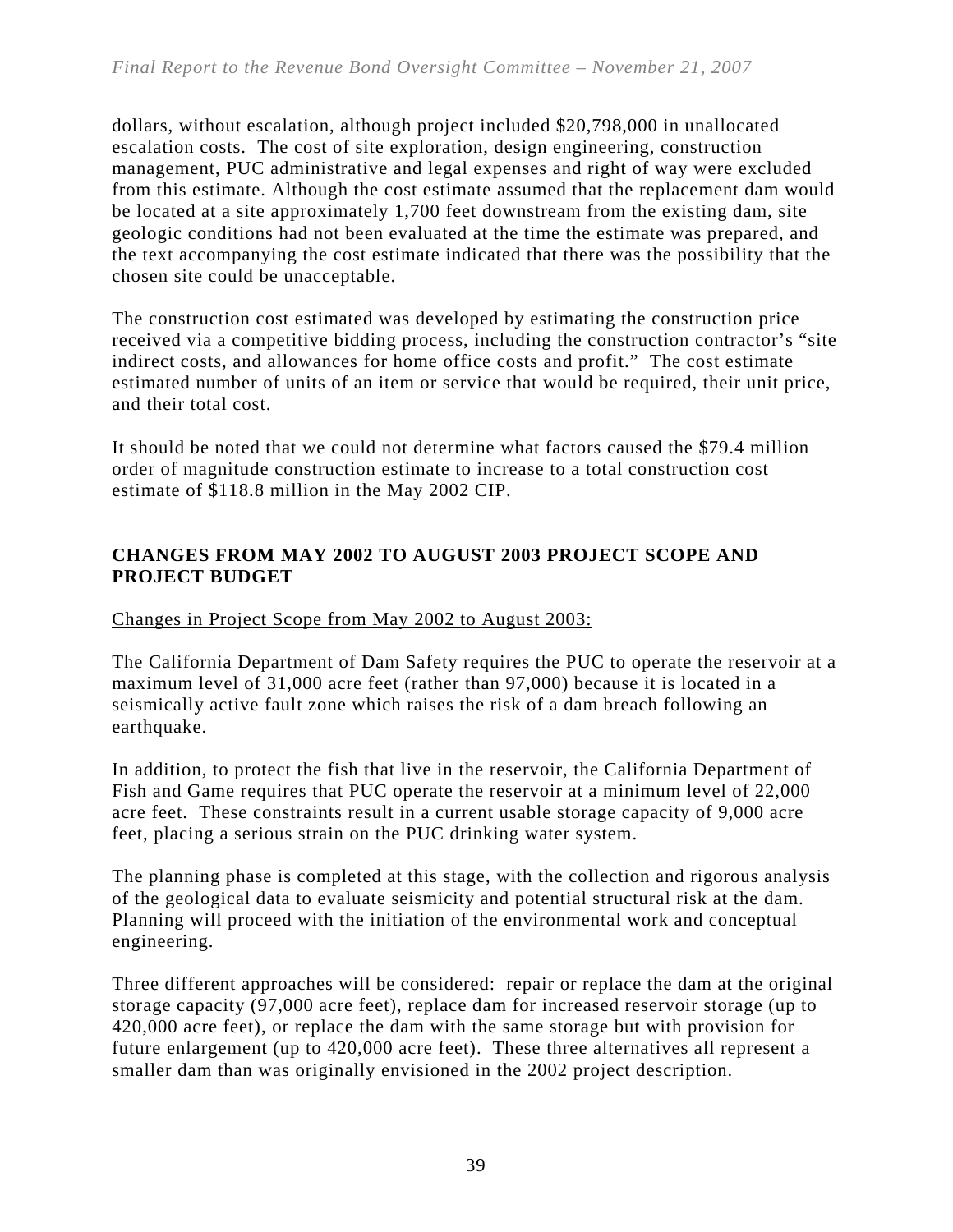According to the project description, the cost was reduced by \$1,122,000. This was the result of a reduction of \$277,000 due to a program EIR being initiated and a reduction of \$845,000 in project management costs due to program coordination and the removal of need for extra CEQA compliance steps due to reservoir enlargement being removed from the project. The construction cost estimate did not change compared to the May 2002 CIP.

Possible Questions for Future Reports:

- 1. Why and when was the larger reservoir removed from the project?
- 2. When were the storage constraints placed on the system?

Itemization of Project Budget Changes from May 2002 to August 2003:

| <b>Cost Categories</b>    | <b>May 2002</b> | <b>Changes</b>     | <b>August 2003</b> |
|---------------------------|-----------------|--------------------|--------------------|
|                           | <b>Budget</b>   | <b>Between May</b> | <b>Budget</b>      |
|                           |                 | 2002 and           |                    |
|                           |                 | <b>August 2003</b> |                    |
| Planning                  | \$1,187,000     | \$0                | \$1,187,000        |
| Environmental             | \$742,000       | $(\$277,000)$      | \$465,000          |
| Design                    | \$13,653,000    | \$0                | \$13,653,000       |
| Bid/Bid & Award           | \$1,187,000     | \$0                | \$1,187,000        |
| Construction              | \$118,761,000   | \$0                | \$118,761,000      |
| Construction              | \$6,678,000     | \$0                | \$6,678,000        |
| Management                |                 |                    |                    |
| <b>Project Management</b> | \$7,791,000     | $(\$845,000)$      | \$6,946,000        |
| <b>Subtotal</b>           | \$149,000,000   | $(\$1,122,000)$    | \$148,877,000      |
| Escalation                | \$20,798,000    | (\$1,896,000)      | \$18,902,000       |
| <b>TOTAL</b>              | \$170,797,000   | (\$3,018,000)      | \$167,779,000      |

## **Figure 5. Calaveras Dam Replacement - Project Budget Changes from May 2002 to August 2003**

#### Comments on August 2003 Project Budget Development Methodology:

The person who previously served as the Calaveras project manager verified that the construction cost estimate was not changed from 2002 to 2003.

#### **CHANGES FROM AUGUST 2003 TO NOVEMBER 2005 PROJECT SCOPE AND PROJECT BUDGET**

Changes in Description of Project Scope from August 2003 to November 2005:

By the November 2005 adoption of the WSIP, the Calaveras Dam Replacement Project had become Calaveras Dam Projects, with separate projects: Calaveras Dam Replacement, Calaveras Reservoir Upgrades, and San Antonio Backup Pipeline. The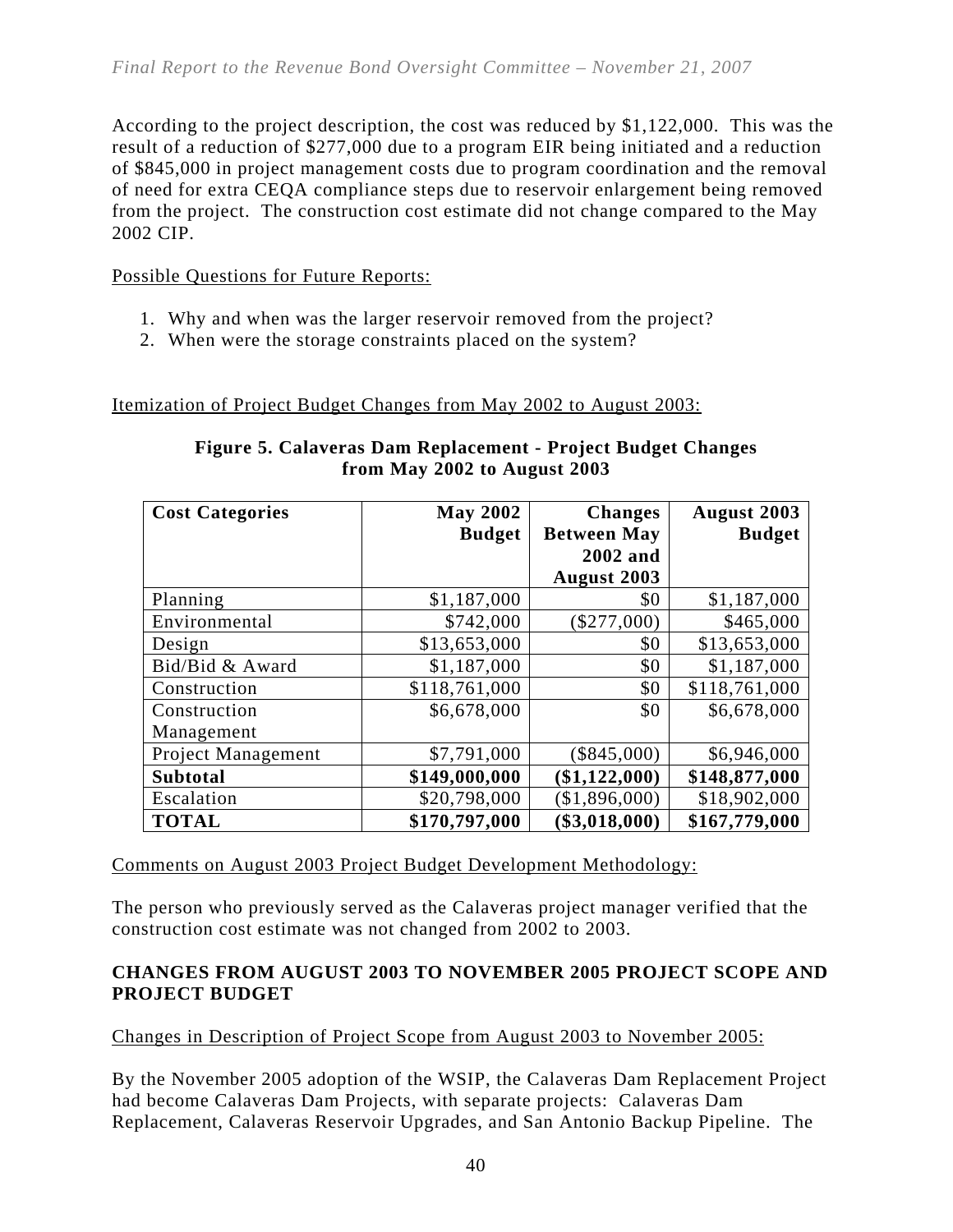overall cost of the Dam replacement project increased by \$88,733,000. This includes an additional \$79,175,000 in construction costs, as well as additional costs for Planning, Environmental, Design, and Bid & Award.

# **Changes in the Construction Cost Estimate:**

The changes in the construction cost estimate are broken into two categories:

- 1. Modifications (in 2005 dollars) the original 2002 scope for the dam project; and
- 2. Changes in budget methodology

## **Changes in Project Scope:**

From 2003 to 2005, the construction cost for the dam replacement project increased from approximately \$80 million in 2003 dollars to approximately \$100 million in 2005 dollars. Based on information from the previous Calaveras Dam project manager, the \$20 million increase was driven by:

- Adding a cofferdam upstream of the existing dam;
- Regrading of the existing dam embankment to provide proper reservoir contours at its crest and to provide room for new construction at its downstream toe;
- Dam foundation work required to facilitate future enlargement of the reservoir; and
- Left abutment grouting of the excessively permeable geology at the new dam site.

We do not have a detailed breakdown of the cost increases associated with each of these items.

In addition, the following significant additions were made to the Calaveras Dam project scope, for which we do have cost estimates:

- Treatment Facilities were added to the project scope \$3 million
- Access Road Upgrade was added to the project scope \$7 million

As a result, \$30 million of the increased cost of the Calaveras Dam project is accounted for by these 2005 major scope changes.

In total, the 2005 "base" construction cost estimate for the Calaveras Dam was \$110.6 million, excluding all contingencies and escalation.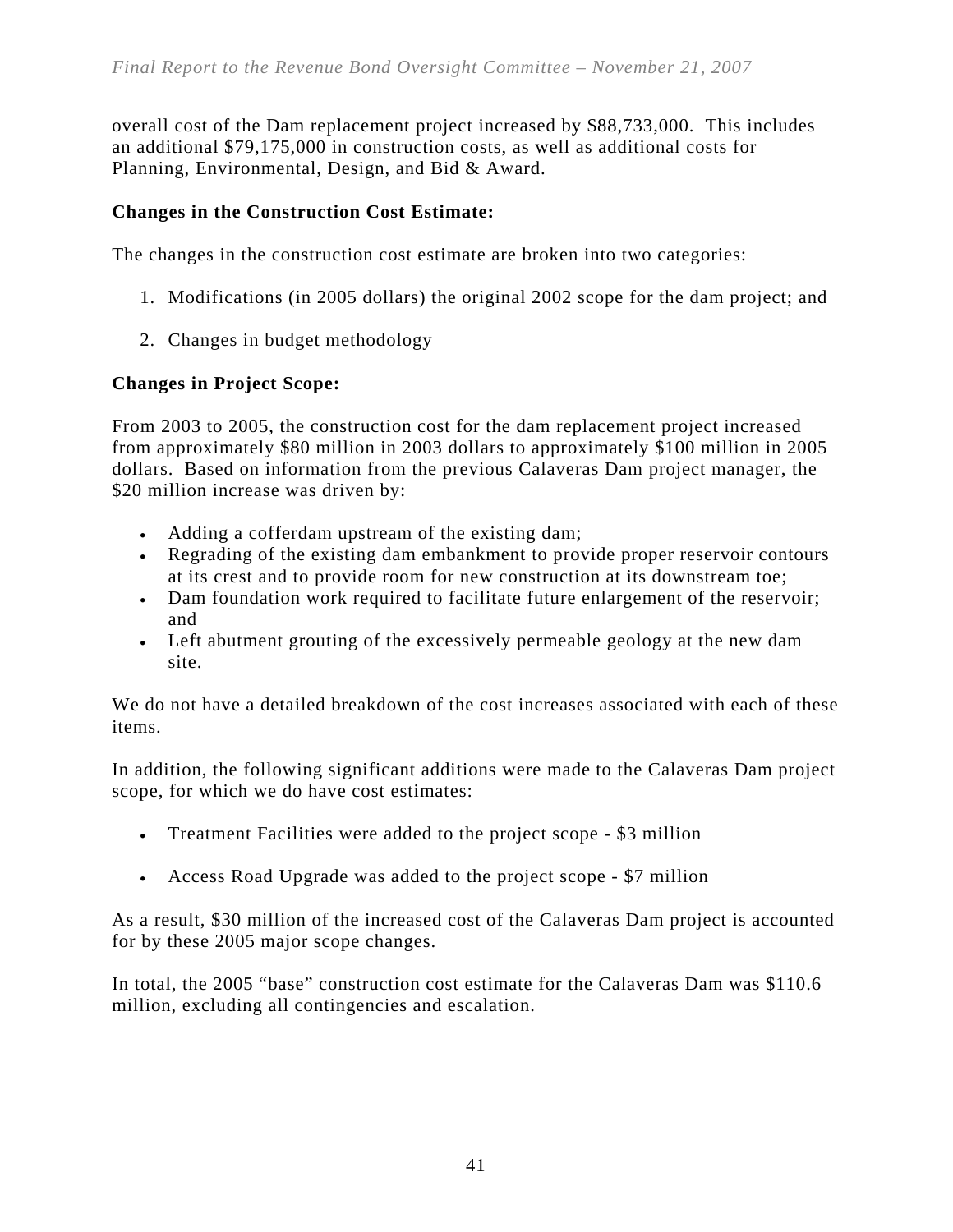# **Changes in Budget Methodology:**

The October 2005 Parsons/CH2MHill "Water System Improvement Program Assessment Report" indicated that, at that time, the Calaveras project was at the Conceptual Engineering Report (CER) stage of development, and therefore faced "several unknowns" related to dam "foundation excavation and the amount of drilling and grouting required to achieve seepage cut-off through the foundation." The report noted that foundation excavation is "a significant cost item," and can result in large cost overruns. As a result, the report recommended using construction cost contingency of 30 percent of the raw escalated construction cost estimate.

The 2005 construction cost estimate began with a "raw construction cost" of \$110.6 million, but then added the following contingency and escalation factors:

| 1. "Raw construction cost" (in 2005 dollars)                                   | \$110,600,000 |
|--------------------------------------------------------------------------------|---------------|
| 2. Construction estimate contingency $(= 30\% \text{ of base})$                | \$33,180,000  |
| 3. Construction escalation to midpoint of construction $(= 21.9\% \text{ of }$ |               |
| $base + estimate contingency)$                                                 | \$31,449,000  |
| 4. Subtotal - "Base Construction Cost" estimate                                | \$175,229,000 |
| 5. Construction Contingency at 10% of "base construction estimate"             | \$17,522,900  |
| 6. Total Construction Cost Estimate - November 2005                            | \$192,751,900 |

It is important to note that \$192,751,900 does not match total construction line in November 2005 budget as loaded in P3E, which is \$197,936,000. Although this is likely due to the way in which highly detailed cost categories from the November 2005 project budget were aggregated into the seven cost categories discussed earlier, we do not have the information necessary to develop the cross-walk between two figures. Over \$82 million in escalation and contingencies were added to the "raw construction cost" estimate in order to derive the construction cost estimate used in November 2005.

#### Itemization of Project Budget Changes from August 2003 to November 2005:

As noted previously, following the adoption of the November 2005 WSIP program budget by the Commission, the PUC consolidated certain line items into a smaller number of budget categories, and loaded each project budget into seven cost categories. The change in the Calaveras Dam budget from 2003 to 2005 in these seven categories is shown below.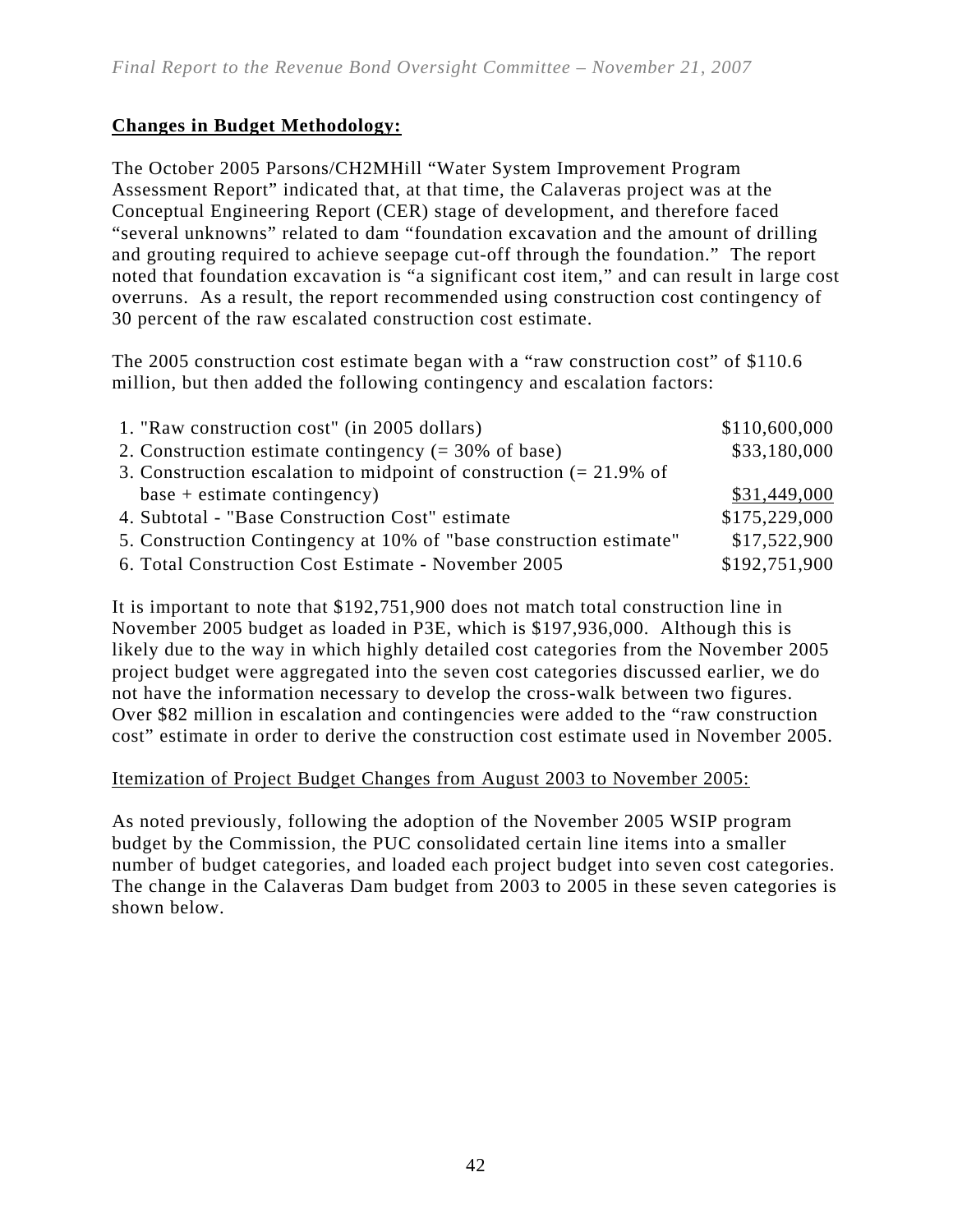| <b>Cost Categories</b> | August 2003   | <b>Changes</b>  | <b>November</b> | <b>Actuals</b> |  |
|------------------------|---------------|-----------------|-----------------|----------------|--|
|                        | <b>Budget</b> | <b>Between</b>  | 2005 Budget     | (as of         |  |
|                        |               | August 2003     | (as loaded in   | March 24,      |  |
|                        |               | and             | P3E)            | 2007)          |  |
|                        |               | <b>November</b> |                 |                |  |
|                        |               | 2005            |                 |                |  |
| Planning               | \$1,187,000   | \$4,338,000     | \$7,310,000     | \$5,941,000    |  |
| Environmental          | \$465,000     | \$4,543,000     | \$5,008,000     | \$2,768,000    |  |
| Design                 | \$13,653,000  | \$2,139,000     | \$20,456,000    | \$6,880,000    |  |
| Bid/Bid & Award        | \$1,187,000   | \$988,000       | \$0             | \$0            |  |
| Construction           | \$118,761,000 | \$79,175,000    | \$223,738,000   | \$0            |  |
| Construction           | \$6,678,000   | \$16,083,000    | \$0             | \$0            |  |
| Management             |               |                 |                 |                |  |
| Project                | \$6,946,000   | \$369,000       | \$0             | \$2,551,000    |  |
| Management             |               |                 |                 |                |  |
| <b>Subtotal</b>        | \$148,877,000 | \$107,635,000   | \$256,512,000   | \$18,140,000   |  |
| Escalation             | 18,902,000    | \$(18,902,000)  | \$0             | \$0            |  |
| <b>TOTAL</b>           | \$167,779,000 | \$88,733,000    | \$256,512,000   | \$18,140,000   |  |

#### **Figure 6. Calaveras Dam Replacement - Project Budget Changes from August 2003 to November 2005**

Comments on November 2005 Project Budget Development Methodology:

The Team has obtained a significant amount of historical information from the previous Calaveras project manager, which is reflected in our analysis of the budget changes.

Our analysis raised questions that could be addressed in future reports. They are:

- 1. What caused the actual expenditures for planning to exceed the 2005 budget by an additional \$416,000?
- 2. If the environmental review is 47 percent complete, why is it on track to finish over budget?
- 3. Of the additional costs in 2005, which are due to pre-WSIP costs being added to the project?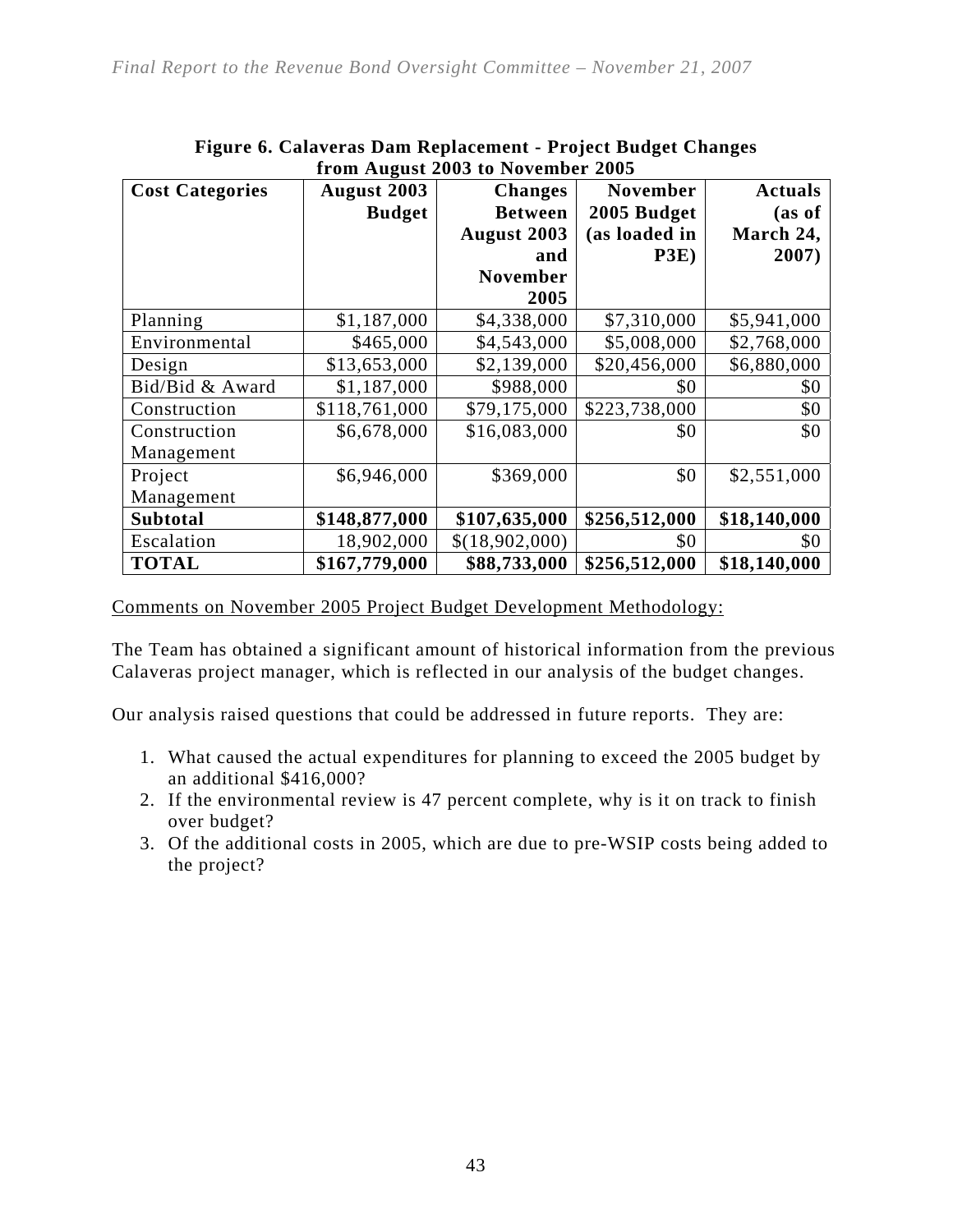| Figure 7. Calaveras Dam Replacement – Summary of Project Scope and Cost |  |
|-------------------------------------------------------------------------|--|
| Changes from May 2002 to August 2003 to November 2005                   |  |

| Changes: May 2002 to August 2003 |                                              |                            |  |  |  |  |  |  |
|----------------------------------|----------------------------------------------|----------------------------|--|--|--|--|--|--|
| Change                           | <b>Cost Associated</b>                       | <b>Comment</b>             |  |  |  |  |  |  |
| Programmatic EIR                 | $(\$277,000)$                                |                            |  |  |  |  |  |  |
| Smaller reservoir than           | $(\$845,000)$                                |                            |  |  |  |  |  |  |
| originally planned               |                                              |                            |  |  |  |  |  |  |
| <b>Escalation costs reduced</b>  | (\$1,896,000)                                |                            |  |  |  |  |  |  |
|                                  | <b>Changes: August 2003 to November 2005</b> |                            |  |  |  |  |  |  |
| Change                           | <b>Cost Associated</b>                       | Comment                    |  |  |  |  |  |  |
| Planning                         | \$4,338,000                                  |                            |  |  |  |  |  |  |
| Environmental                    | \$4,543,000                                  |                            |  |  |  |  |  |  |
| Design                           | \$2,139,000                                  |                            |  |  |  |  |  |  |
| Bid/Bid & Award                  | \$988,000                                    |                            |  |  |  |  |  |  |
| Construction                     | \$79,175,000                                 | Majority of increase       |  |  |  |  |  |  |
|                                  |                                              | driven by changes in       |  |  |  |  |  |  |
|                                  |                                              | budget methodology         |  |  |  |  |  |  |
|                                  |                                              | changes, but there were    |  |  |  |  |  |  |
|                                  |                                              | also \$30 million in scope |  |  |  |  |  |  |
|                                  |                                              | changes.                   |  |  |  |  |  |  |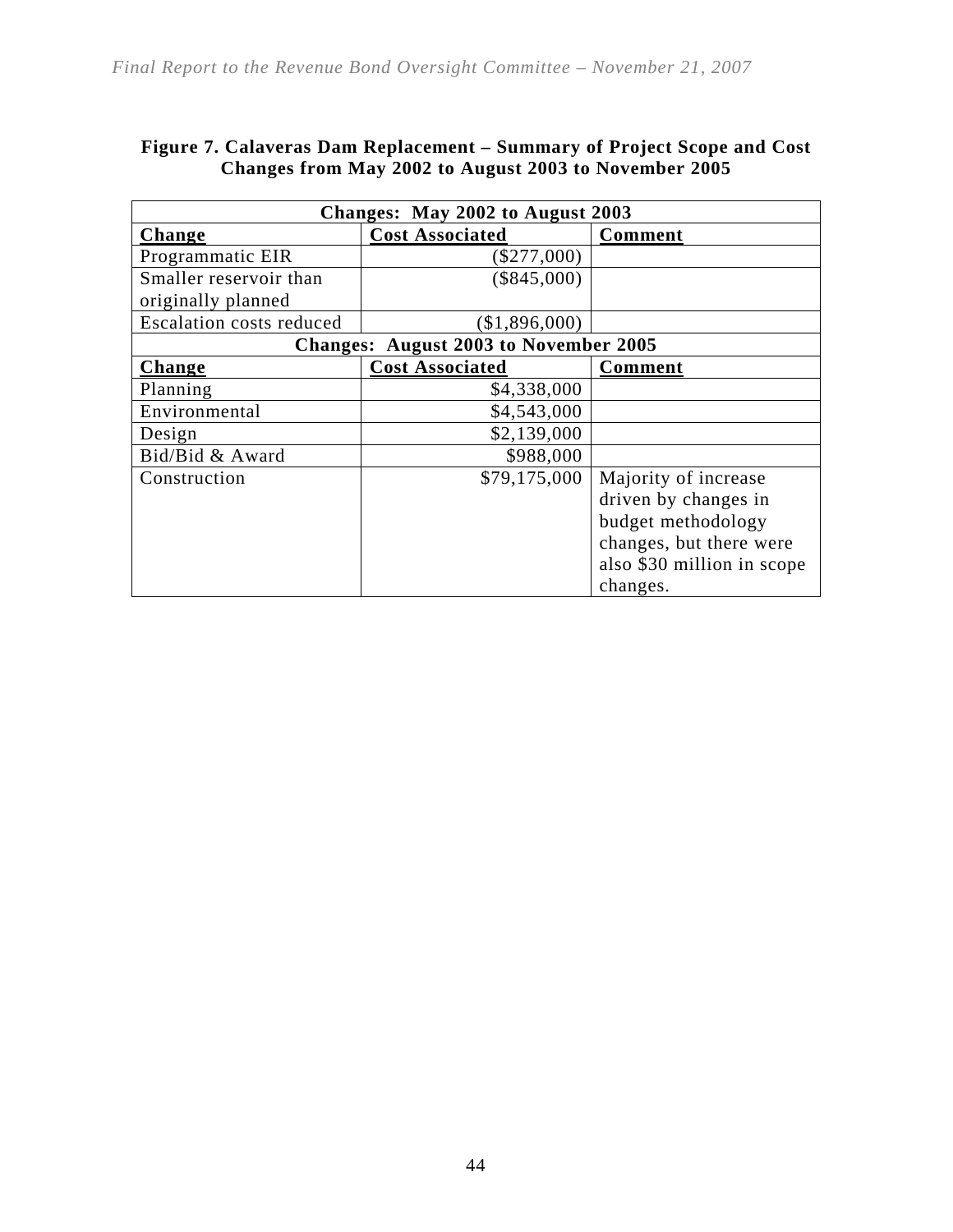# **New Crystal Springs Bypass Tunnel (Originally called Crystal Springs Bypass Tunnel)**

**Project Number as of Nov 2005 WSIP: 35601 Prior Project Control Number: 9891** 

## **Project Background**

The project descriptions provide the following background:

The existing 96 inch Crystal Springs Bypass Pipeline is the only pipeline carrying water north from the Crystal Springs Balancing Reservoir. This pipeline is made from prestressed concrete pipe. It is located below a hillside, which in January 1997 and January 1998 experienced landslides. The first landslide covered a 350 foot section of Polhemus Road. As an emergency measure to stabilize the slide, a 350 foot section of Polhemus Creek at the toe of the slide was filled with cobble stones. Inspection at that time indicated that no appreciable damage was done, but there is concern that future landslides may disrupt water supplies in this area. Since this is the only pipeline, it cannot be shutdown for an extended time to allow for inspections.

#### **Current Status of the Project**

The project now calls for a tunnel, rather than a pipeline, ranging in depth from 60 to 200 feet. As of the December 2006 quarterly status report:

- Project Planning is 100 percent complete;
- Environmental Review is 66 percent complete;
- Design/Bid & Award being 80 percent complete; and
- Construction not yet begun.

The Environmental phase has experienced a 16 month delay. The project schedule indicates that construction is scheduled to begin summer of 2007, with construction completed in early 2012. However, based upon interviews with the current Project Manager, the current plan is to go to bid in the summer of 2008.

# **MAY 2002 PROJECT SCOPE AND PROJECT BUDGET:**

May 2002 Project Description and Scope Summary

• Construction of a new 4,200 linear feet, 84-inch diameter Crystal Springs Bypass tunnel, parallel to the existing pipeline, from the existing Crystal Springs Bypass Tunnel in the south to Crystal Springs Road in the north, where it will connect to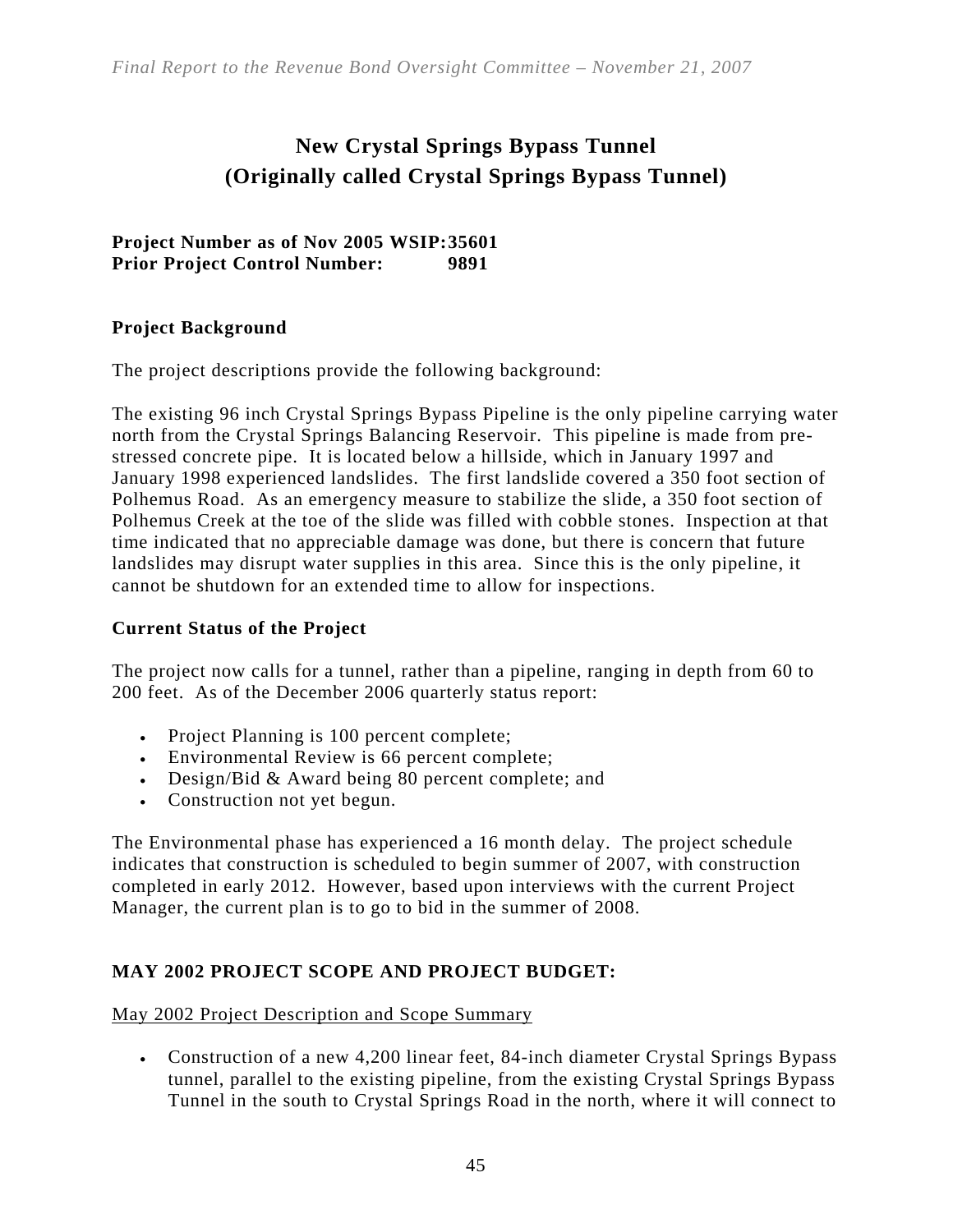the Crystal Springs Pipeline.

• Other improvements will include installation of remote controlled isolation valves, cross connection to the existing pipeline and environmental mitigation work.

Itemization of May 2002 Project Budget:

| <b>Cost Categories</b>         | 2002 Budget  |
|--------------------------------|--------------|
| Planning                       | \$444,000    |
| Environmental                  | 278,000      |
| Design                         | \$5,106,000  |
| Bid/Bid & Award                | \$444,000    |
| Construction                   | \$37,801,000 |
| <b>Construction Management</b> | \$2,498,000  |
| Project Management             | \$2,914,000  |
| <b>Subtotal</b>                | \$49,485,000 |
| Escalation                     | \$7,749,000  |
| <b>TOTAL</b>                   | \$57,234,000 |

| Figure 8. New Crystal Springs Bypass Tunnel - May 2002 Project Budget |  |  |  |  |  |  |  |  |  |
|-----------------------------------------------------------------------|--|--|--|--|--|--|--|--|--|
|-----------------------------------------------------------------------|--|--|--|--|--|--|--|--|--|

Comments on May 2002 Project Budget Development Methodology:

An email from the original Project Manager indicated that initial conceptual engineering for this project was done by Manna Consultants, with a subsequent "Optioneering" document done by the San Francisco Water Alliance. These documents were used as the basis for the project cost estimate. A preliminary engineering investigation was undertaken later that updated the project cost estimates (he recalls that it was performed by the San Francisco Water Improvement Partners).

## **CHANGES FROM MAY 2002 TO AUGUST 2003 PROJECT SCOPE AND PROJECT BUDGET**

#### Changes in Project Scope from May 2002 to August 2003:

From May 2002 to August 2003, there were both scope and scheduling changes made to the project. The August 2003 project summary notes that both the restoration of Polhemus Creek to its original condition, and mitigation performed as mandated by permits for the emergency work from the California Department of Fish and Game, Regional Water Quality Board, and the U.S. Army Corps of Engineers, had been added to the project. The project was also scheduled to start one year earlier, although the completion date was not scheduled to change substantially.

This additional work cost \$2,397,000, and appeared to be funded within the existing project cost categories, through increases in the Planning, Environmental, Bid &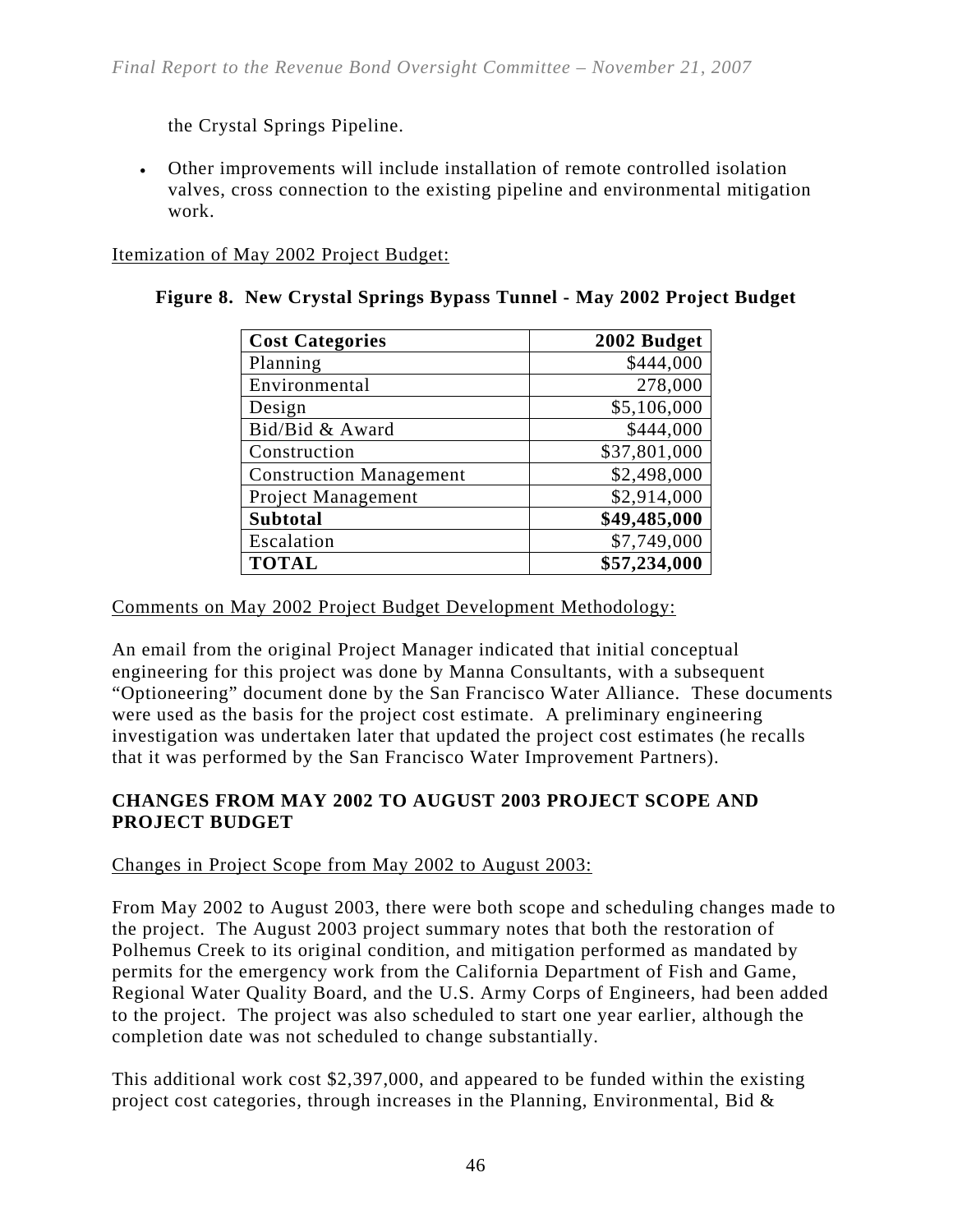Award, and Project Management cost categories. The Design category was decreased, as well as the Escalation cost category.

An email from the Manager of Program Controls indicates that the changes between 2002 and 2003 pre-date the CIP Control System, and that the annual reports are the best source for that information. The August 2003 report indicates that the additional cost is to pay for creek restoration, but no detail is given.

Itemization of Project Budget Changes from May 2002 to August 2003:

| <b>Cost Categories</b> | <b>May 2002</b> | <b>Changes</b>     | August 2003   |
|------------------------|-----------------|--------------------|---------------|
|                        | <b>Budget</b>   | <b>Between May</b> | <b>Budget</b> |
|                        |                 | 2002 and           |               |
|                        |                 | <b>August 2003</b> |               |
| Planning               | \$444,000       | \$1,215,000        | \$1,659,000   |
| Environmental          | 278,000         | \$594,000          | \$872,000     |
| Design                 | \$5,106,000     | (\$1,071,000)      | \$4,035,000   |
| Bid/Bid & Award        | \$444,000       | \$46,000           | \$490,000     |
| Construction           | \$37,801,000    | \$0                | \$37,801,000  |
| Construction           | \$2,498,000     | \$0                | \$2,498,000   |
| Management             |                 |                    |               |
| Project Management     | \$,2914,000     | \$1,613,000        | \$4,527,000   |
| <b>Subtotal</b>        | \$49,485,000    | \$2,397,000        | \$51,882,000  |
| Escalation             | \$7,749,000     | \$492,000          | \$7,257,000   |
| <b>TOTAL</b>           | \$57,234,000    | \$1,905,000        | \$59,139,000  |

#### **Figure 9. New Crystal Springs Bypass Tunnel - Project Budget Changes from May 2002 to August 2003**

#### Comments on August 2003 Project Budget Development Methodology:

Per discussions with the Project Manager, the following information was gathered: The San Francisco Water Improvement Partners program management team revisited the budget and made no adjustments, outside of escalation reduction due to the schedule moving forward.

## **CHANGES FROM AUGUST 2003 TO NOVEMBER 2005 PROJECT SCOPE AND PROJECT BUDGET**

# Changes in Description of Project Scope from August 2003 to November 2005:

Between August 2003 and November 2005, the budget for the project increased significantly. Overall, the budget increased by \$24,085,000. Specifically, the construction cost increased by \$27,805,000, with additional increases for Planning, Environmental, and Design. These were offset by savings in Bid and Project Management.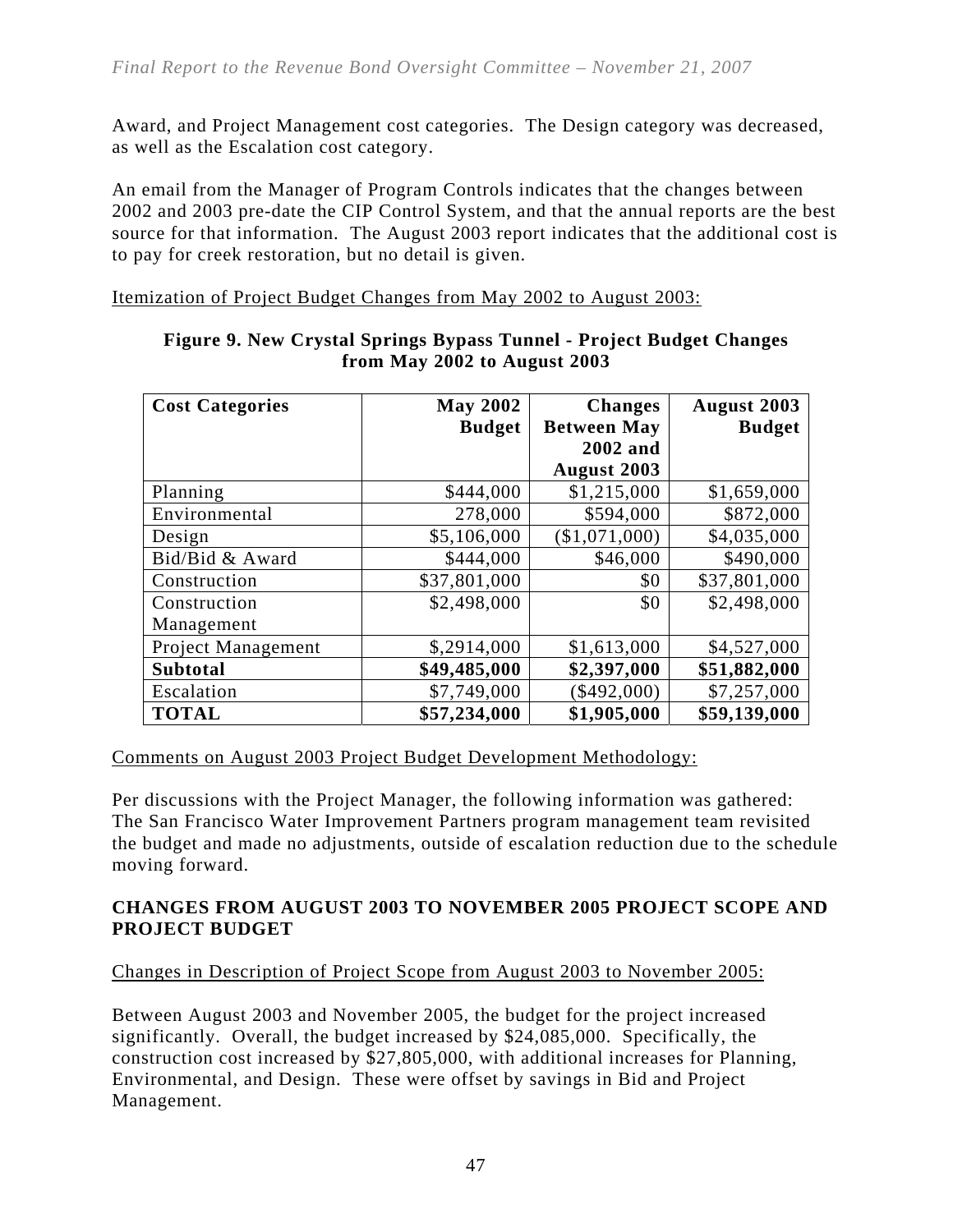The increase in construction costs is due to increased escalation and contingencies costs, compared to the August 2003 budget. The information for this comes from the "WSIP Cost Breakdown" sheet, and is summarized in the table below.

|                                       |                                | Hom August 2009 to November 2009                                        |                                |                                                                                |
|---------------------------------------|--------------------------------|-------------------------------------------------------------------------|--------------------------------|--------------------------------------------------------------------------------|
|                                       | August 2003<br><b>Budget</b>   | <b>Changes</b><br><b>Between</b><br>August 2003<br>and November<br>2005 | November 2005<br><b>Budget</b> | Cost as<br>Percentage<br>оf<br><b>Construction</b><br>Costs (as<br>applicable) |
| <b>Construction Cost Estimate</b>     | N/A                            | \$<br>38,608,000                                                        | \$<br>38,608,000               |                                                                                |
| <b>Estimate Contingency Costs</b>     | N/A                            | \$<br>11,582,000                                                        | 11,582,000                     | 30%                                                                            |
| <b>Construction Escalation Costs</b>  | N/A                            | \$<br>$7,322,000$ \\$                                                   | 7,322,000                      | 15%                                                                            |
| <b>Construction Contingency Costs</b> | N/A                            | \$<br>$5,751,000$ \\$                                                   | 5,751,000                      | 10%                                                                            |
| <b>Environmental Mitigation</b>       | N/A                            | \$<br>$2,343,000$ \$                                                    | 2,343,000                      |                                                                                |
|                                       | Construction $$37,801,000$ \\$ | 27,805,000                                                              | 65,606,000                     |                                                                                |
| Escalation \$                         | 7,257,000 \$                   | $(7,257,000)$ \$                                                        |                                |                                                                                |
|                                       | <b>Total</b> \$45,058,000 \$   | 20,548,000                                                              | 65,606,000                     |                                                                                |

**Figure 10. Crystal Springs Bypass Tunnel – Construction Cost Estimate Increases from August 2003 to November 2005** 

As mentioned earlier, it is important to note that contingency and escalation costs are compounded. For example, the estimated contingency costs are 30 percent of the construction cost estimates, but the construction escalation costs are 15 percent of the total of the construction cost estimate plus the estimate contingency costs. The percentages used for contingency and escalation are at the high end of those discussed in the Parsons/CH2MHill report, but are consistent with the Parsons/CH2MHill's guidance.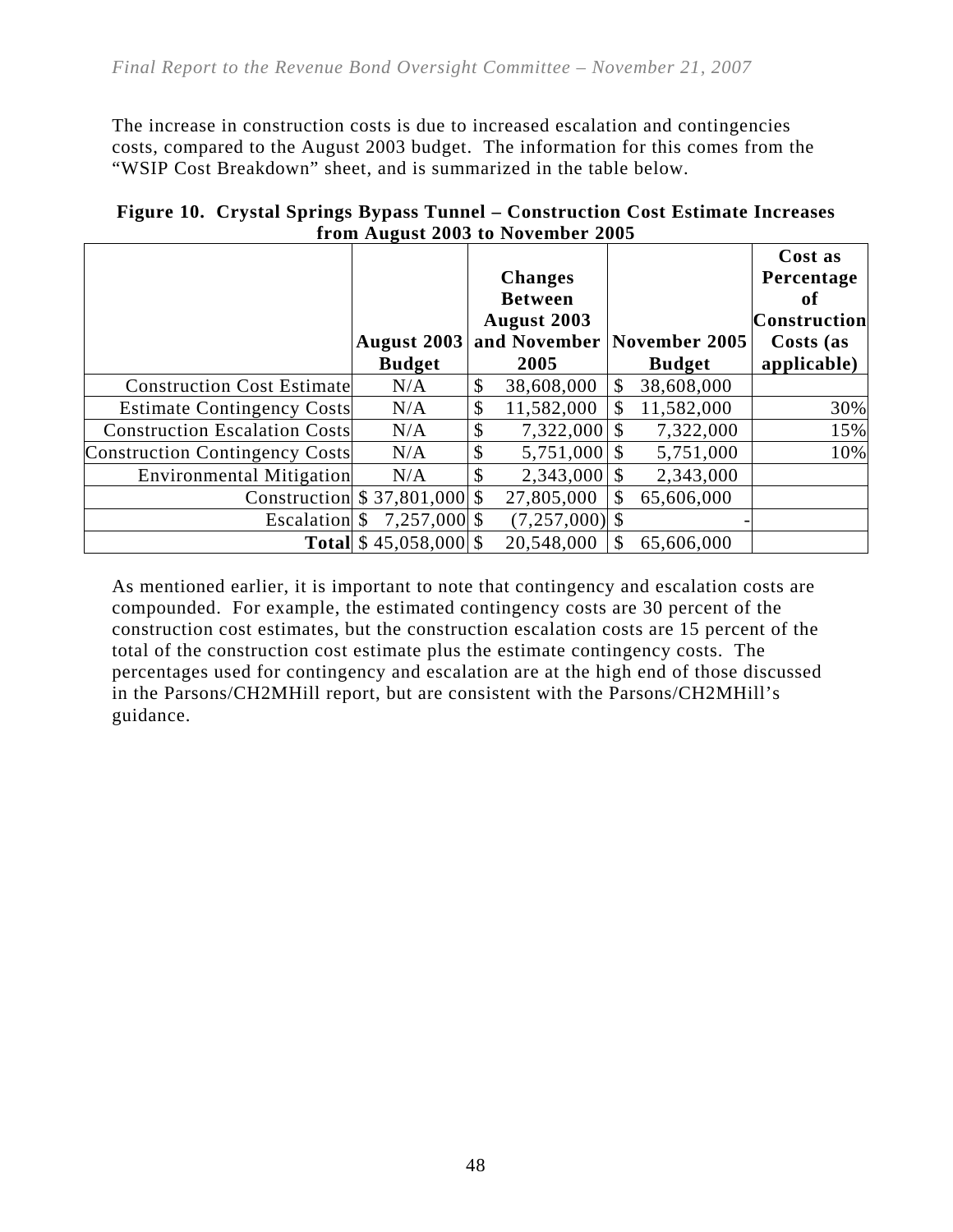Itemization of Project Budget Changes from August 2003 to November 2005:

| Cost              | August 2003   | <b>Changes</b>  | <b>November</b> | <b>Actuals</b> |
|-------------------|---------------|-----------------|-----------------|----------------|
| <b>Categories</b> | <b>Budget</b> | <b>Between</b>  | 2005 Budget     | (as of March   |
|                   |               | August 2003     | (as loaded in   | 24, 2007)      |
|                   |               | & November      | P3E)            |                |
|                   |               | 2005            |                 |                |
| Planning          | \$1,695,000   | \$1,469,000     | \$3,445,000     | \$3,136,000    |
| Environmental     | \$872,000     | \$393,000       | \$1,274,000     | \$773,000      |
| Design            | \$4,035,000   | \$1,449,000     | \$6,639,000     | \$3,605,000    |
| Bid/Bid &         | \$490,000     | $(\$342,000)$   | \$0             | \$0            |
| Award             |               |                 |                 |                |
| Construction      | \$37,801,000  | \$27,805,000    | \$71,865,000    | \$0            |
| Construction      | \$2,498,000   | \$2,563,000     | \$0             | \$0            |
| Management        |               |                 |                 |                |
| Project           | \$4,527,000   | (\$1,996,000)   | \$0             | \$1,502,000    |
| Management        |               |                 |                 |                |
| <b>Subtotal</b>   | \$51,882,000  | 31,342,000      | \$83,223,000    | \$9,016,000    |
| Escalation        | \$7,257,000   | $(\$7,257,000)$ | \$0             | \$0            |
| <b>TOTAL</b>      | \$59,139,000  | \$24,085,000    | \$83,223,000    | \$9,016,000    |

| Figure 11. New Crystal Springs Bypass Tunnel - Project Budget Changes |
|-----------------------------------------------------------------------|
| from August 2003 to November 2005                                     |

Comments on November 2005 Project Budget Development Methodology:

Information about the New Crystal Springs budget development appears in both the "WSIP Assessment Cost Details Report" and the "WSIP Assessment Report," both by Parsons/CH2MHill. The "WSIP Assessment Cost Details Report" is an analysis of "raw" construction costs for individual projects in the document. Per this document, there were no scope changes made to the New Crystal Springs Bypass Tunnel project, and the original construction cost remained unchanged. The report, "Water System Improvement Program Assessment Report," confirmed no scope changes, and it noted that an additional \$203,000 had been added to reflect increased escalation for construction costs and schedule changes. This brought the proposed construction cost to \$50,190,000, including contingency. This report also noted that there was some uncertainty associated with the project because it had not been decided yet how environmental review would be handled: as part of the programmatic EIR, as a standalone EIR, or whether a Negative Declaration would be granted.

Our analysis raised questions that could be addressed in future reports. They are:

- 1. Are the Environmental costs projected to go over budget? Why?
- 2. Why are Project Management costs going down, if Construction costs are going up?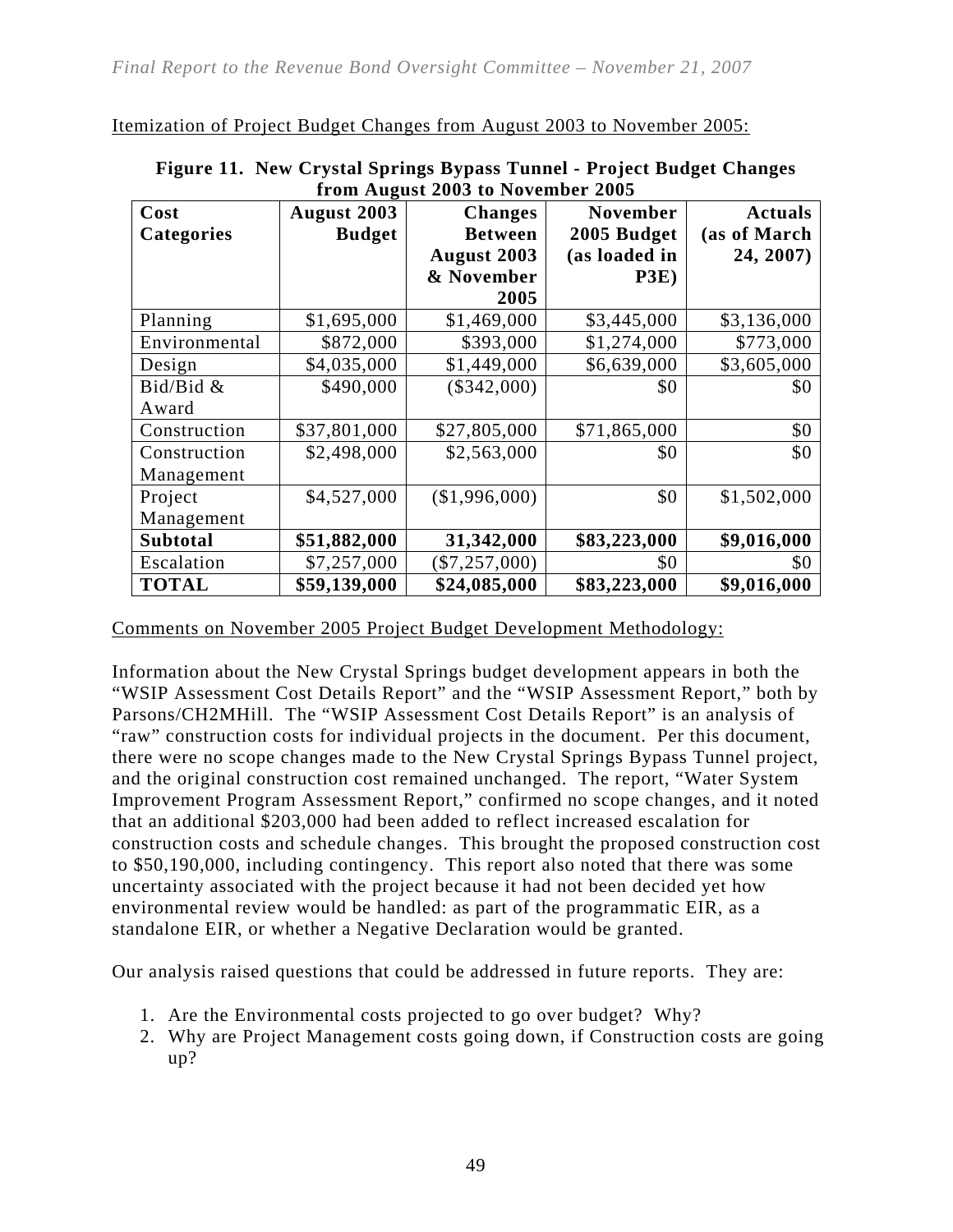#### **Figure 12. New Crystal Springs Bypass Tunnel - Summary of Project Scope and Cost Changes from May 2002 to August 2003 to November 2005**

| Changes: May 2002 to August 2003 |                                       |                         |  |  |  |  |  |  |
|----------------------------------|---------------------------------------|-------------------------|--|--|--|--|--|--|
| <b>Change</b>                    | <b>Cost Associated</b>                | <b>Comment</b>          |  |  |  |  |  |  |
| <b>Restoration of Polhemus</b>   | \$2,397,000                           |                         |  |  |  |  |  |  |
| Creek to original                |                                       |                         |  |  |  |  |  |  |
| condition and mitigation         |                                       |                         |  |  |  |  |  |  |
| work                             |                                       |                         |  |  |  |  |  |  |
|                                  |                                       |                         |  |  |  |  |  |  |
|                                  |                                       |                         |  |  |  |  |  |  |
|                                  | Changes: August 2003 to November 2005 |                         |  |  |  |  |  |  |
| <b>Change</b>                    | <b>Cost Associated</b>                | <b>Comment</b>          |  |  |  |  |  |  |
| Planning                         | \$1,469,000                           |                         |  |  |  |  |  |  |
| Environmental                    | \$393,000                             |                         |  |  |  |  |  |  |
| Design                           | \$1,449,000                           |                         |  |  |  |  |  |  |
| Bid/Bid & Award                  | $(\$342,000)$                         |                         |  |  |  |  |  |  |
| Construction                     | \$27,805,000                          | This increase is due to |  |  |  |  |  |  |
|                                  |                                       | increased costs for     |  |  |  |  |  |  |
|                                  |                                       | escalation and          |  |  |  |  |  |  |
|                                  |                                       | contingency.            |  |  |  |  |  |  |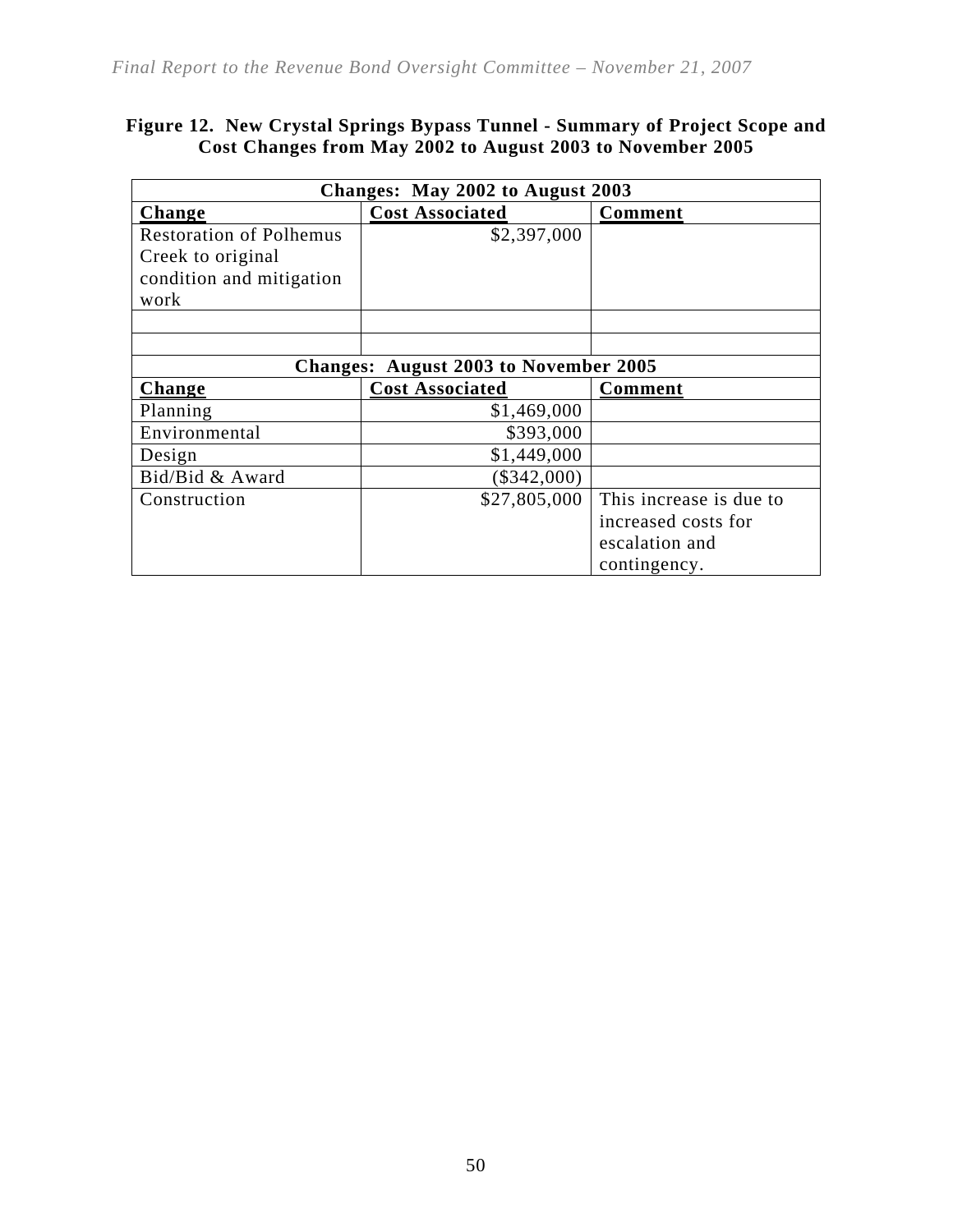# **Crocker Amazon Pump Station Upgrade**

#### **Project Number as of Nov 2005 WSIP: 30601 Prior Project Control Number: 9972**

## **Project Background**

Project descriptions outline the background of this project:

The existing pump station, built in 1956, is in need of complete rehabilitation. The building is not up to current codes. In addition, equipment and electrical and mechanical systems have deteriorated. All of this leads to a pump station that is less reliable. In order to ensure reliability, the station needs modernization and upgrading.

#### **Current Status of the Project**

As of the December 2006 quarterly status report, this project was substantially complete and was operating. Final closeout is being delayed due to a dispute between the contractor and one of its subcontractors.

## **MAY 2002 PROJECT SCOPE AND PROJECT BUDGET:**

May 2002 Project Description and Scope Summary

- The project scope includes the demolition of the existing building, constructing a new 3,000 square foot building, installing two new pumps (13 horsepower each), sprinkler system, new electrical system, new standby 70 Kva generator, replacement of two hydropneumatic tanks, fencing, landscaping, and other site work. During construction, temporary pumps will be installed to facilitate continued operations.
- The project will also provide the necessary facilities to support the SCADA project by adding automation where needed.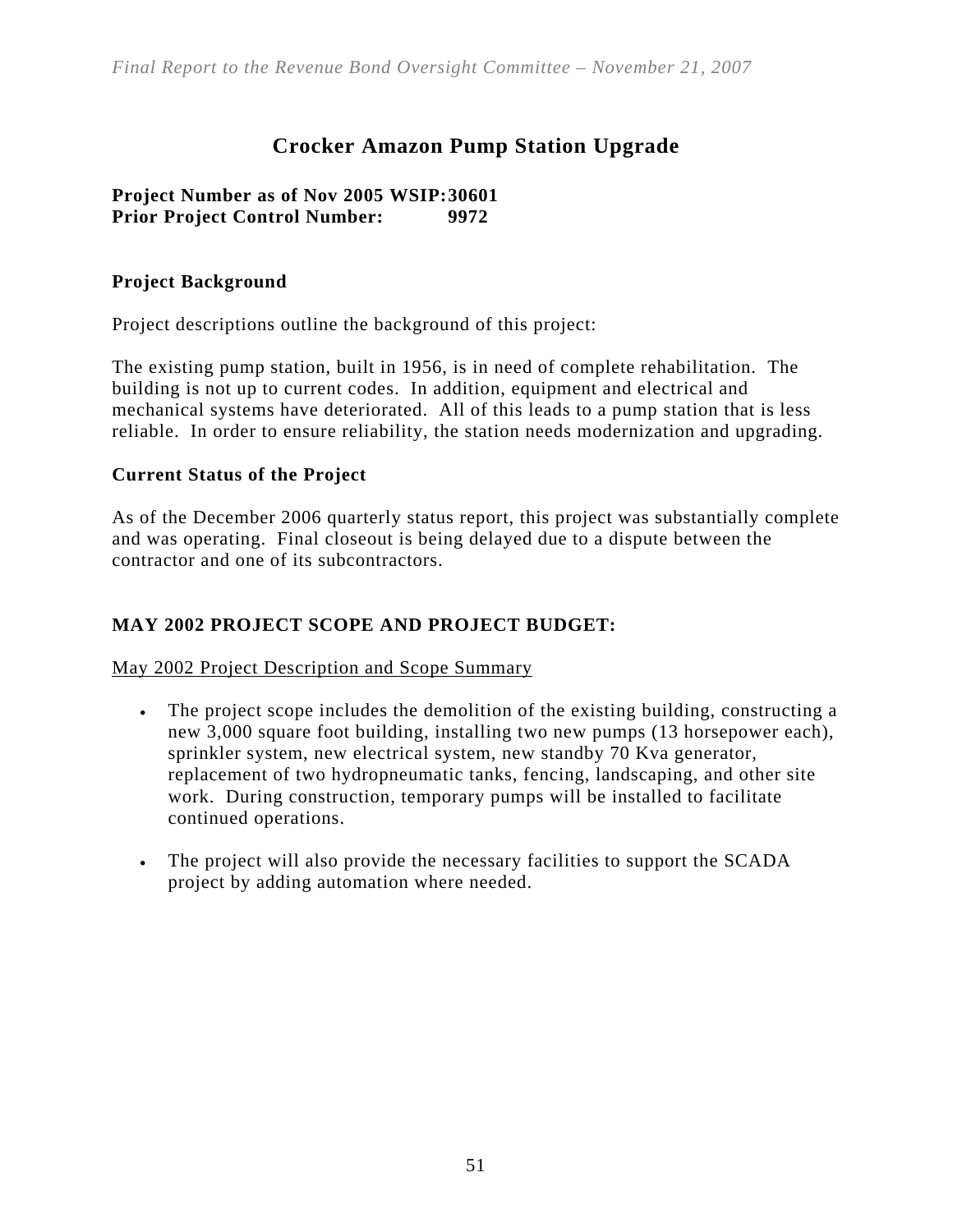#### Itemization of May 2002 Project Budget:

| <b>Cost Categories</b>         | 2002 Budget |
|--------------------------------|-------------|
| Planning                       | \$34,000    |
| Environmental                  | \$21,000    |
| Design                         | \$395,000   |
| Bid/Bid & Award                | \$34,000    |
| Construction                   | \$1,926,000 |
| <b>Construction Management</b> | \$193,000   |
| Project Management             | \$225,000   |
| Subtotal                       | \$2,828,000 |
| Escalation                     | \$194,000   |
| <b>TOTAL</b>                   | \$3,022,000 |

#### **Figure 13. Crocker Amazon Pump Station Upgrade - May 2002 Project Budget**

Comments on May 2002 Project Budget Development Methodology:

The initial budget for this project was developed by the San Francisco Water Alliance, the Bechtel-led Program Management team. A construction cost estimate was generated using pump horsepower ratings, historical data from similar sized pump station projects, in conjunction with the additional requirements of the developed project scope. Soft costs and other direct costs were calculated as a percentage of the construction cost and added to complete the project budget. The budget at this time reflected only the costs necessary to complete the project from this point forward, and did not include any prior expenditures.

## **CHANGES FROM MAY 2002 TO AUGUST 2003 PROJECT SCOPE AND PROJECT BUDGET**

Changes in Project Scope from May 2002 to August 2003:

According to the 2003 project description, there was no change in scope to the project. However, Escalation was reduced by \$85,000.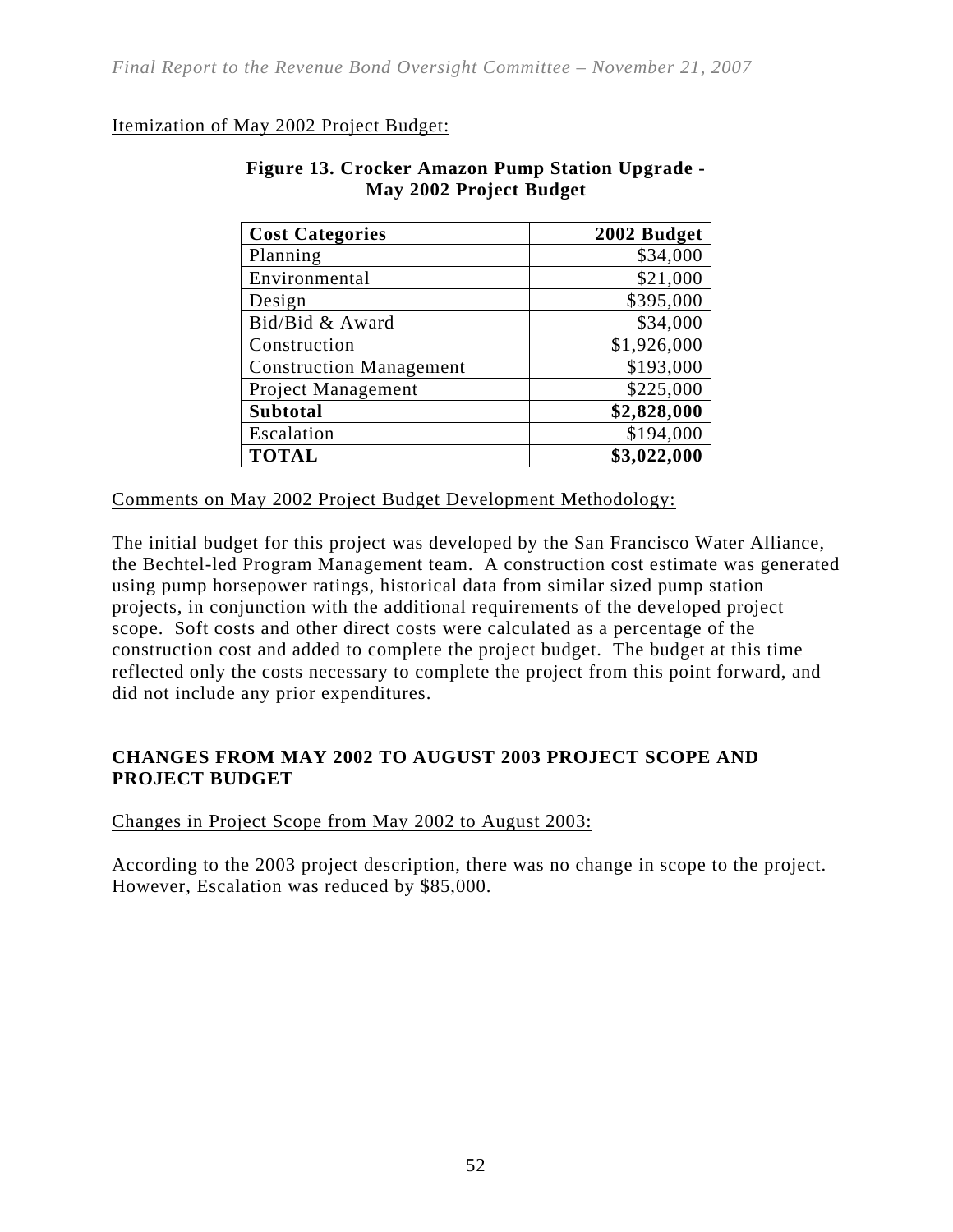Itemization of Project Budget Changes from May 2002 to August 2003:

| <b>Cost Categories</b> | <b>May 2002</b> | <b>Changes</b>     | <b>August 2003</b> |
|------------------------|-----------------|--------------------|--------------------|
|                        | <b>Budget</b>   | <b>Between May</b> | <b>Budget</b>      |
|                        |                 | 2002 and           |                    |
|                        |                 | August 2003        |                    |
| Planning               | \$34,000        | \$0                | \$34,000           |
| Environmental          | \$21,000        | \$0                | \$21,000           |
| Design                 | \$395,000       | \$0                | \$395,000          |
| Bid/Bid & Award        | \$34,000        | \$0                | \$34,000           |
| Construction           | \$1,926,000     | \$0                | \$1,926,000        |
| Construction           | \$193,000       | \$0                | \$193,000          |
| Management             |                 |                    |                    |
| Project Management     | \$225,000       | \$0                | \$225,000          |
| <b>Subtotal</b>        | \$2,828,000     | \$0                | \$2,829,000        |
| Escalation             | \$194,000       | \$85,000           | 109,000            |
| <b>TOTAL</b>           | \$3,022,000     | \$85,000           | \$2,937,000        |

#### **Figure 14. Crocker Amazon Pump Station Upgrade - Project Budget Changes from May 2002 to August 2003**

Comments on August 2003 Project Budget Development Methodology:

The San Francisco Water Improvement Partners program management team revisited the budget and made no adjustments, other than escalation reduction due to the schedule moving forward.

## **CHANGES FROM AUGUST 2003 TO NOVEMBER 2005 PROJECT SCOPE AND PROJECT BUDGET**

#### Changes in Description of Project Scope from August 2003 to November 2005:

Since August 2003, the overall project cost has increased by \$1,887,000. A change order was approved in June 2004 that increased the budget by \$1,153,130. Eliminated from the project budget were costs for Planning and Environmental categories.

It is important to note that local projects were not subject to the review by Parsons/CH2MHill, so the same level of detail and information does not necessarily exist, unlike for regional projects.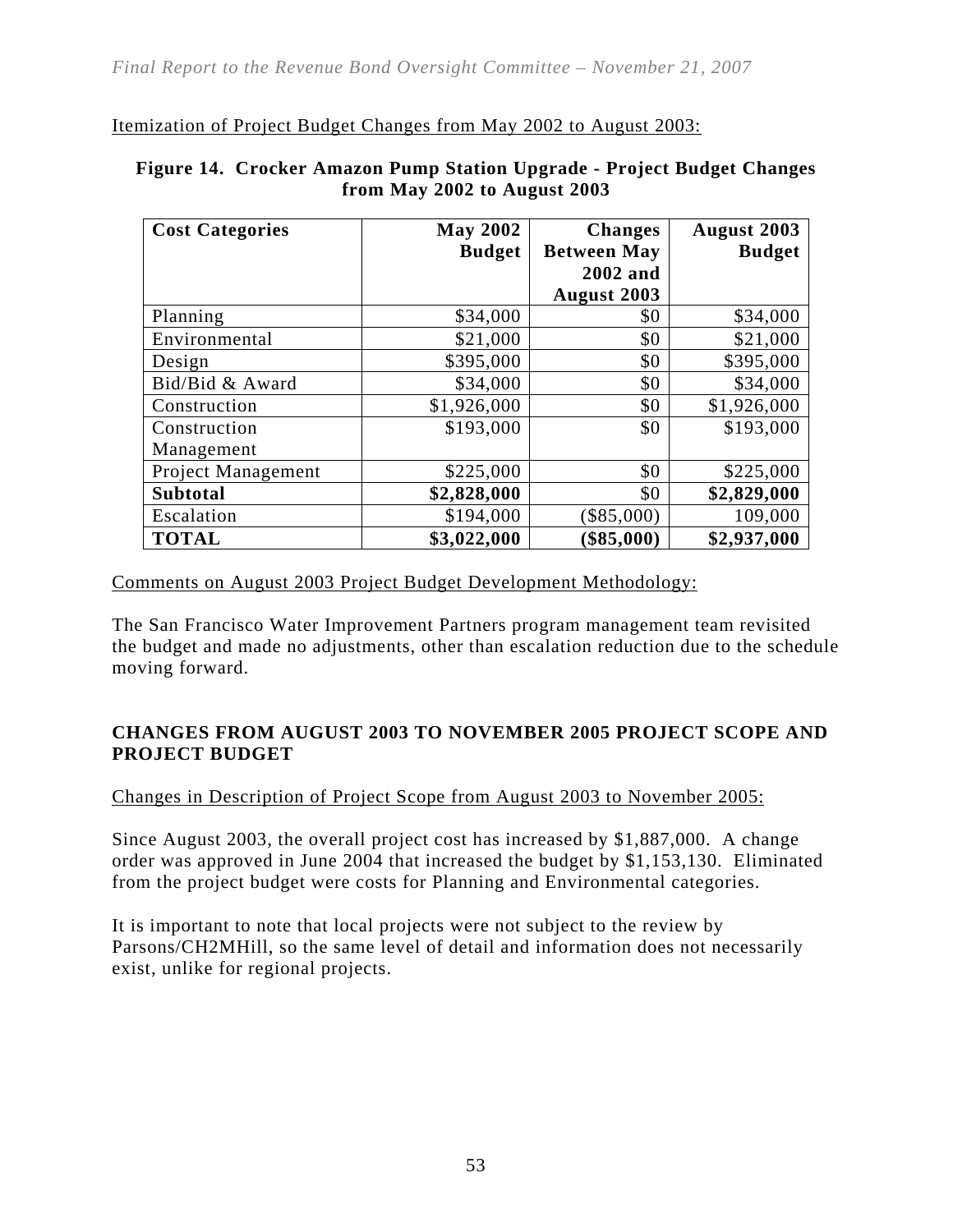# **Changes in the Construction Cost Estimate:**

The changes in the construction cost estimate can be broken into three categories:

- 1. Modifications to the "base" costs for the project.
- 2. Additions to project scope.
- 3. Changes in budget methodology.

#### **Changes in "Base" Construction Costs**

By 2005, the project was fairly far along. Project funding was increased to reflect actual construction bid estimates and projected construction management costs.

#### **Changes in Project Scope**

The original construction cost did not include funds for providing a temporary pump station facility during the reconstruction phase, or increased site security requirements. In 2005, the project scope was expanded to include additional designs to improve site security and design and coordination for a temporary mobile pump station. In addition, funding was added to cover expenses associated with additional coordination meetings and presentations to the Art Commission, as well as miscellaneous construction costs, including support services, shutdowns, and piping connections.

#### **Changes in Methodology**

The project was partially funded from pre-CIP funds, which were transferred into the Design Phase of the budget at this time. Finally, according to the Manager of Program Controls, the categories of escalation, contingencies, and management reserve were incorporated into various project line items.

#### **Details of Changes**

We have shown the changes that resulted from the June 2004 Change Order in separate columns in the table below: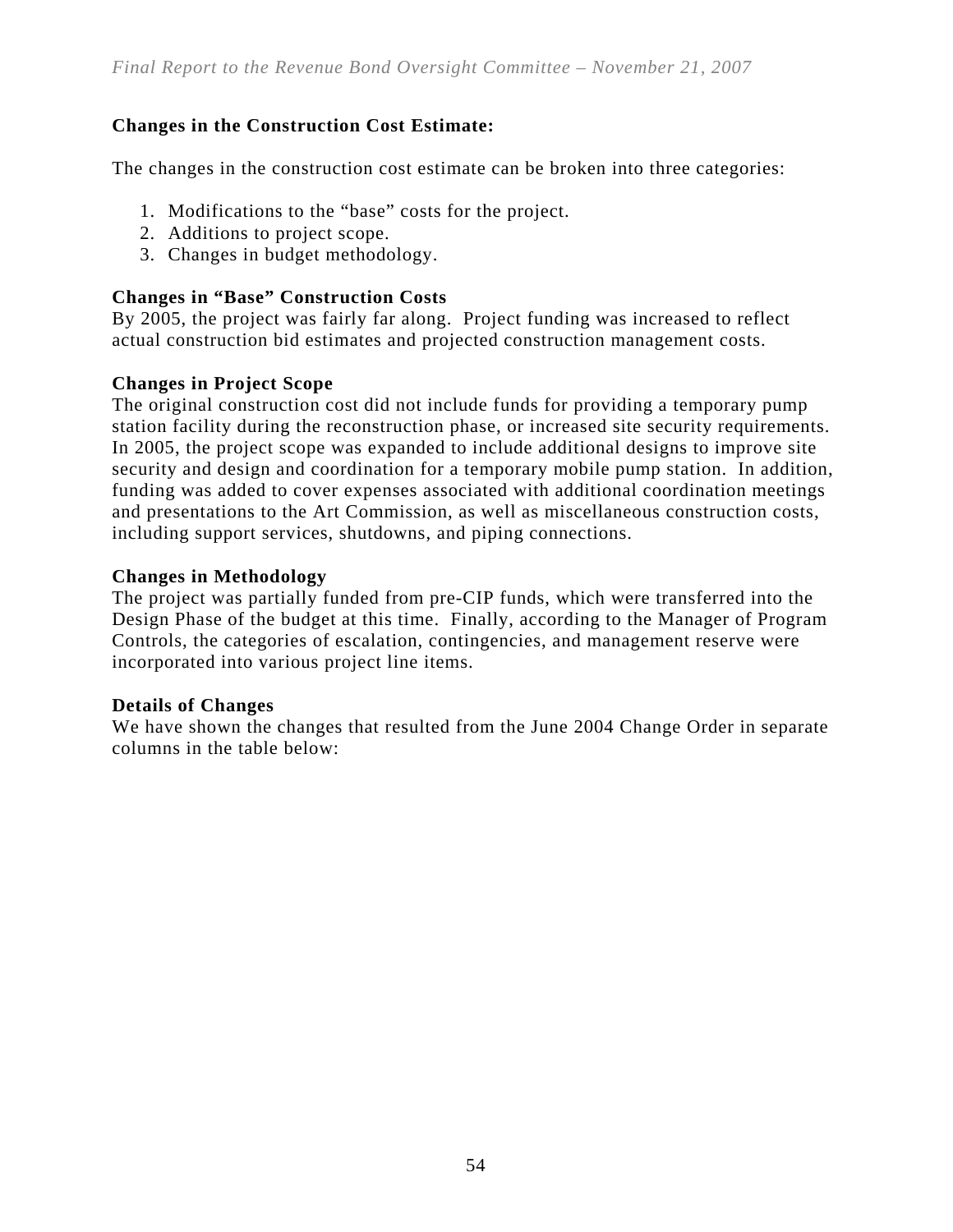|                                    |     | <b>August 2003</b> and Change<br><b>Budget</b> |               | Changes<br>Between<br>August 2003<br>Order |               | <b>Change Order</b><br>Budget |               | <b>Changes</b><br><b>Between</b><br>Change<br>Order and<br><b>November</b><br>2005 Budget 2005 Budget |    | <b>November</b> |
|------------------------------------|-----|------------------------------------------------|---------------|--------------------------------------------|---------------|-------------------------------|---------------|-------------------------------------------------------------------------------------------------------|----|-----------------|
| Planning \$                        |     | $34,000$ \$                                    |               | $(34,000)$ \$                              |               |                               | S             |                                                                                                       |    |                 |
| Environmental Review               | \$. | 21,000 \$                                      |               | $(21,000)$ \$                              |               |                               |               |                                                                                                       |    |                 |
| Design                             | \$  | 395,000                                        | <sup>\$</sup> | 235,000                                    | \$            | 630,000                       | \$.           | 159,000                                                                                               | \$ | 789,000         |
| Bid                                | S   | $34,000$ \$                                    |               | $(34,000)$ \$                              |               |                               |               |                                                                                                       | S  |                 |
| Construction                       |     | \$1,926,000                                    | \$            | 530,000                                    | \$            | 2,456,000                     | $\mathbb{S}$  | 135,000                                                                                               |    | \$2,591,000     |
| <b>Construction Management</b>     | S   | 193,000                                        | \$            | 527,000                                    | \$            | $720,000$ \$                  |               | 115,000                                                                                               | \$ | 835,000         |
| Project Management                 | \$  | 225,000                                        | <sup>\$</sup> | $(50,000)$ \$                              |               | 175,000 \$                    |               | 434,000                                                                                               | \$ | 609,000         |
| <b>Sub-Total Cost \$ 2,828,000</b> |     |                                                |               | \$1,153,000                                | \$            | 3,981,000                     | <sup>\$</sup> | 843,000                                                                                               |    | \$4,824,000     |
| Escalation                         | S   | 109,000                                        | <sup>\$</sup> |                                            | \$            |                               |               | 109,000 \$ (109,000)                                                                                  | \$ |                 |
|                                    |     | <b>Total</b> \$ 2,937,000                      |               | \$1.153.000                                | <sup>\$</sup> | $4.090.000$ \ \$              |               | 734,000                                                                                               |    | \$4,824,000     |

# **Figure 15. Crocker Amazon Pump Station Upgrade - Project Budget Impact of June 2004 Change Order**

As can be seen in the above table, \$1,153,000 of the changes between August 2003 and November 2005 can be explained by the change order. However, we do not have detailed explanations for the remaining \$734,000 in budget increases, and surmise that they are associated with the inclusion of contingencies, escalation and management reserve funds in the project budget.

In May 2002 and August 2003, construction management was 10 percent of the construction cost. After the June 2004 change order, it increased to 29 percent of the construction cost, and in the November 2005 budget, it represented 32 percent of the construction cost. A portion of this increase is attributable to the addition of \$180,000 in DPW and DPT expenses and \$44,500 in art enrichment fees to the construction management line-item, which occurred as part of the June 2004 change order.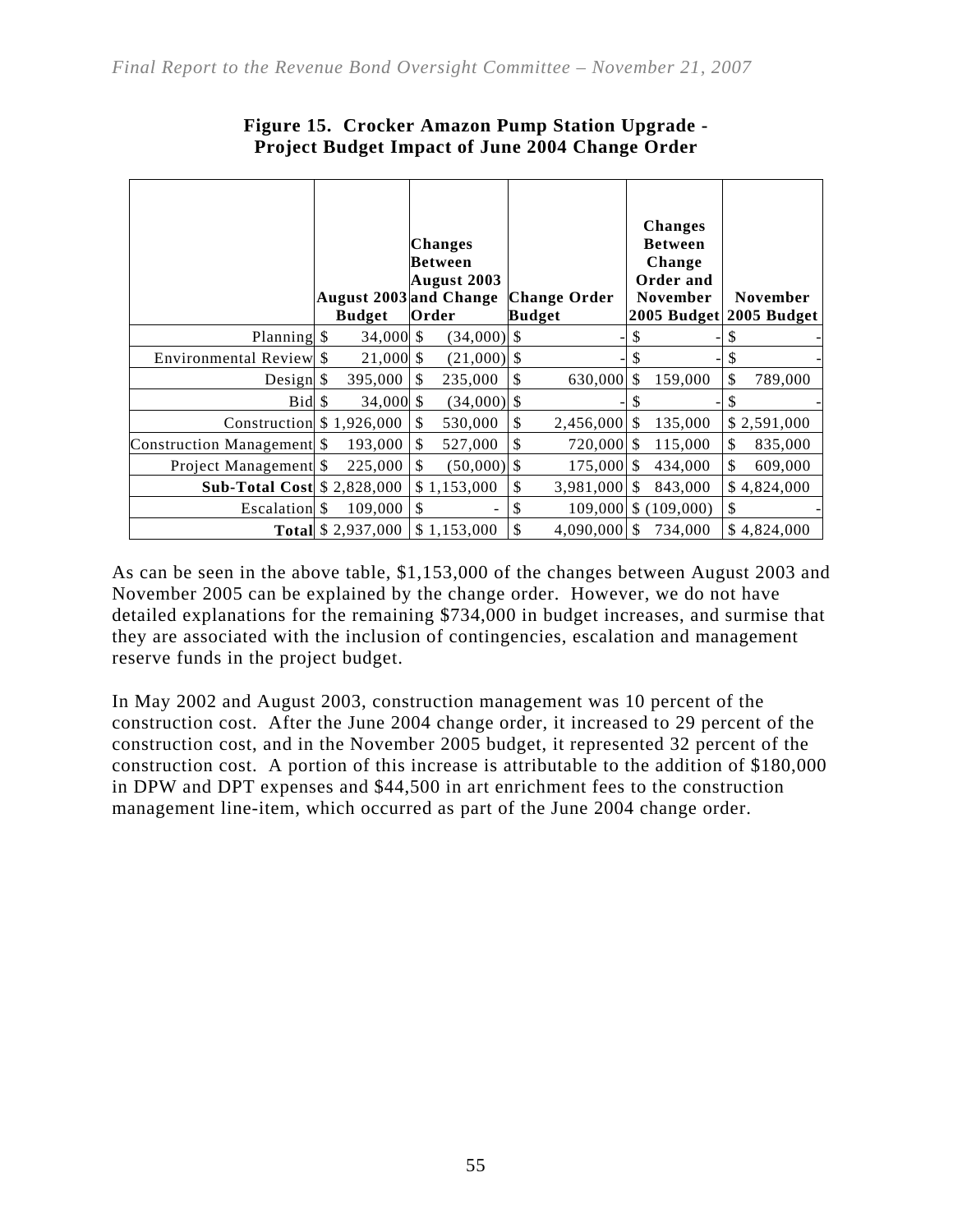Itemization of Project Budget Changes from August 2003 to November 2005:

| <b>Cost Categories</b> | August 2003   | <b>Changes</b>  | <b>November</b> | <b>Actuals</b> |
|------------------------|---------------|-----------------|-----------------|----------------|
|                        | <b>Budget</b> | <b>Between</b>  | 2005 Budget     | (as of March   |
|                        |               | August 2003     | (as loaded      | 24, 2007)      |
|                        |               | and             | in $P3E$ )      |                |
|                        |               | <b>November</b> |                 |                |
|                        |               | 2005            |                 |                |
| Planning               | \$34,000      | $(\$34,000)$    | \$0             | \$0            |
| Environmental          | \$21,000      | $(\$21,000)$    | \$0             | \$0            |
| Design                 | \$395,000     | \$394,000       | \$789,000       | \$789,000      |
| Bid/Bid & Award        | \$34,000      | $(\$34,000)$    | \$0             | \$0            |
| Construction           | \$1,926,000   | \$665,000       | \$2,591,000     | \$2,318,000    |
| Construction           | \$193,000     | \$642,000       | \$835,000       | \$795,000      |
| Management             |               |                 |                 |                |
| Project                | \$225,000     | \$384,000       | \$609,000       | \$132,000      |
| Management             |               |                 |                 |                |
| <b>Subtotal</b>        | \$2,828,000   | \$1,996,000     | \$4,824,000     | \$4,034,000    |
| Escalation             | \$109,000     | \$109,000       | \$0             | \$0            |
| <b>TOTAL</b>           | \$2,937,000   | \$1,887,000     | \$4,824,000     | \$4,034,000    |

#### **Figure 16. Crocker Amazon Pump Station Upgrade - Project Budget Changes from August 2003 to November 2005**

Comments on November 2005 Project Budget Development Methodology:

The Team has reviewed the Change Order from June 2004, as well as additional information from the Manager of Program Controls. This information is reflected in our analysis of budget changes.

Our analysis raised questions that could be addressed in future reports. They are:

- 1. Why are there no actuals associated with Bid & Award, Planning, or Environmental costs?
- 2. What drove up Construction costs by 35 percent?
- 3. Why did Construction Management costs as a percentage of construction costs increase so dramatically?
- 4. Why did Project Management costs as a percentage of construction costs go up significantly?
- 5. What portion of the increase in costs in 2005 is due to the addition of pre-WSIP costs?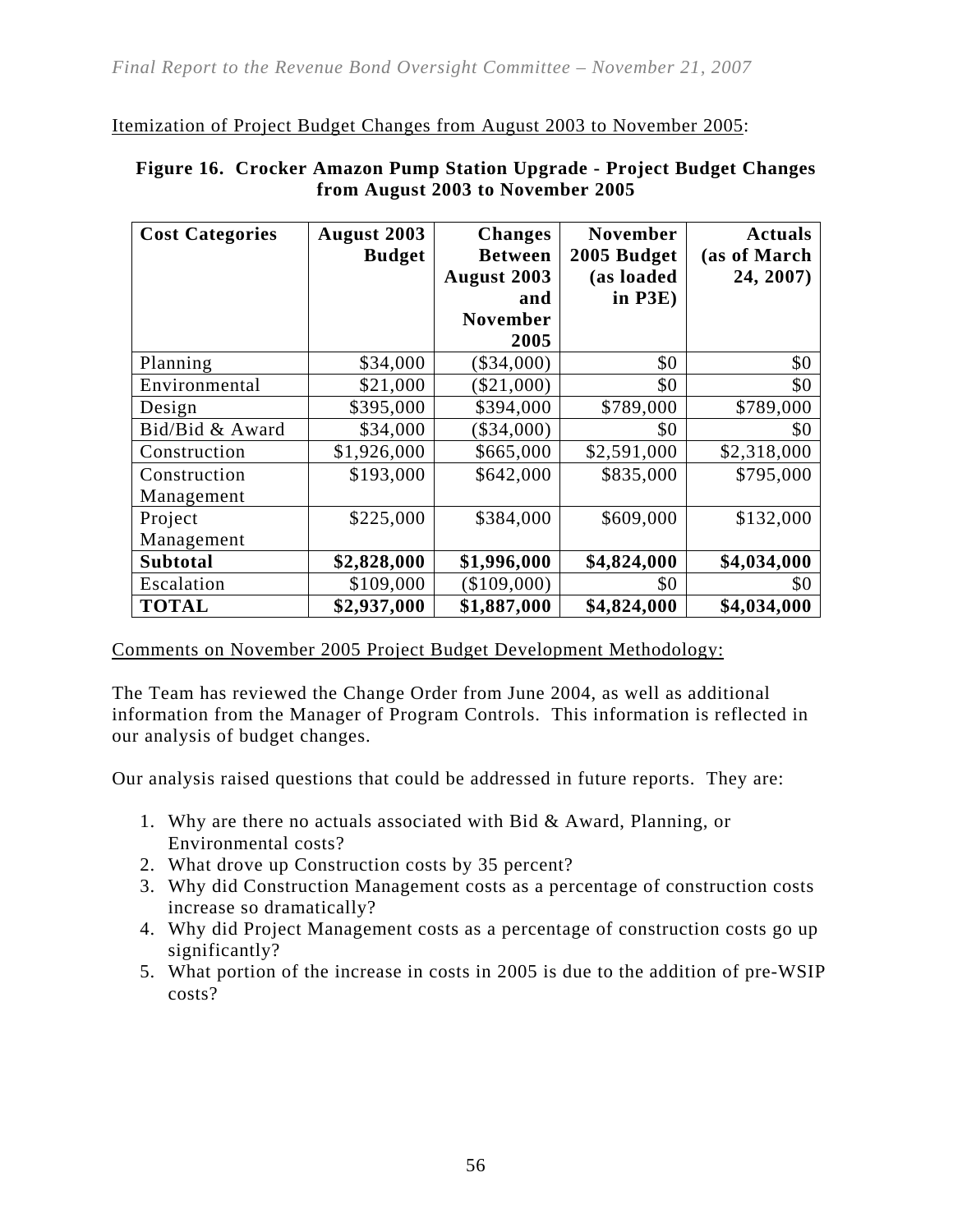## **Figure 17. Crocker Amazon Pump Station Upgrade - Summary of Project Scope Changes from May 2002 to August 2003 to November 2005**

| Changes: May 2002 to August 2003 |                                              |                           |  |
|----------------------------------|----------------------------------------------|---------------------------|--|
| Change                           | <b>Cost Associated</b>                       | Comment                   |  |
| Reduction in escalation          | $(\$84,000)$                                 |                           |  |
| costs due to accelerated         |                                              |                           |  |
| schedule.                        |                                              |                           |  |
|                                  |                                              |                           |  |
|                                  |                                              |                           |  |
|                                  | <b>Changes: August 2003 to November 2005</b> |                           |  |
| Change                           | <b>Cost Associated</b>                       | <b>Comment</b>            |  |
| Planning                         | $(\$34,000)$                                 |                           |  |
| Environmental                    | $(\$21,000)$                                 |                           |  |
| Design                           | \$394,000                                    |                           |  |
| Bid/Bid & Award                  | $(\$34,000)$                                 |                           |  |
| Construction                     | \$665,000                                    | Increased due to a change |  |
|                                  |                                              | in scope and receipt of   |  |
|                                  |                                              | actual bid documents.     |  |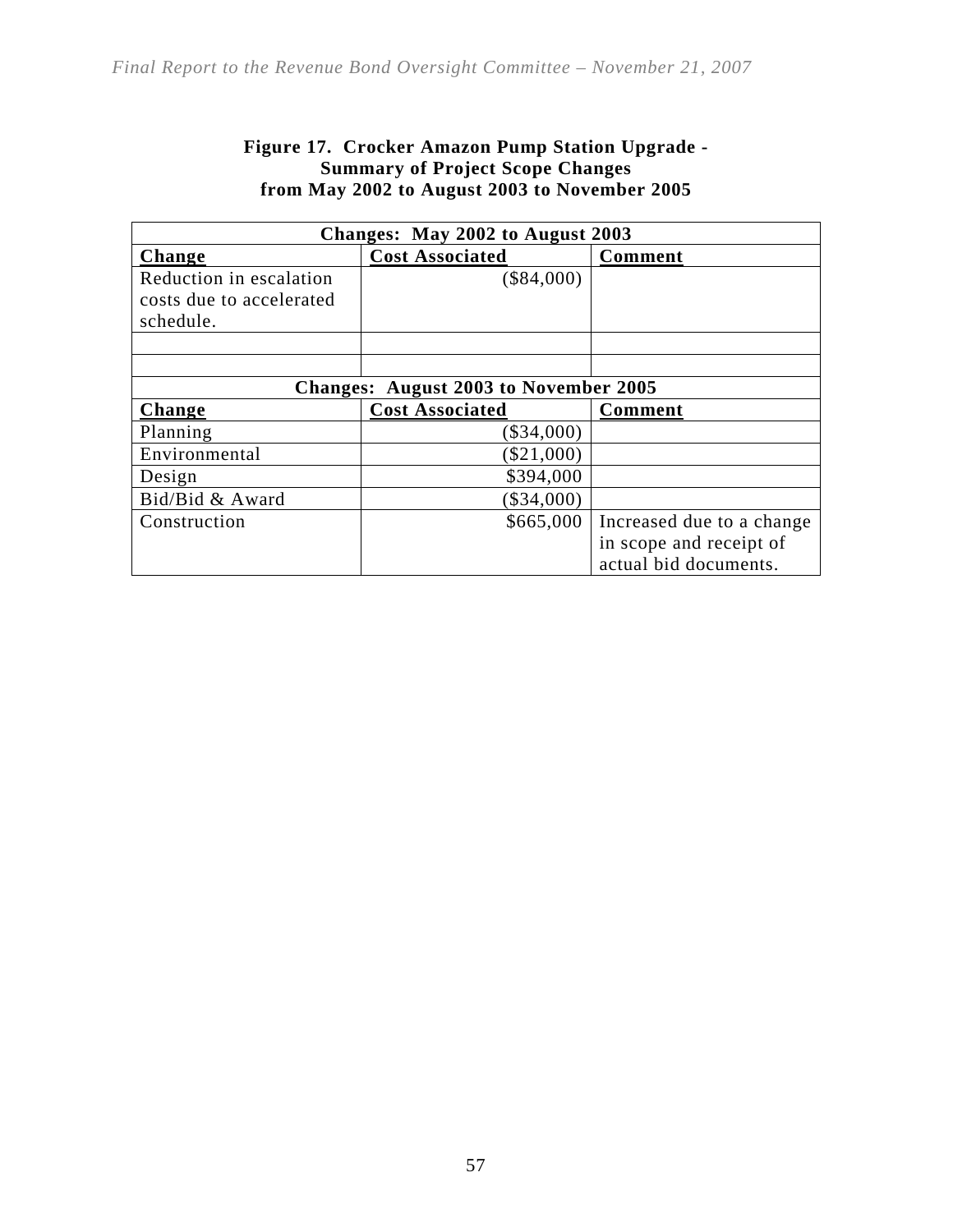# **CONDENSED PROJECT ANALYSES**

# **San Joaquin Pipeline (SJPL) No. 4 (Now called SJPL Pipeline System)**

## **Project Number as of the November 2005 WSIP: 37301 Prior Project Control Number: 202035**

#### **Project Background**

The project descriptions outline the project background:

The San Joaquin Pipelines (SJPLs) have become increasingly unreliable in recent years, experiencing sudden ruptures, flooding, leaks and service outages. The PUC relies increasingly on these pipelines for its principal water source, and their vulnerability is a major concern. This project will address the planning, design, and construction of a new SJPL #4, 48 miles long across the Central Valley. The new pipeline will be built in the PUC right of way, parallel to existing pipelines.

#### **Current Status of the Project**

This project has since been revised to provide for construction of a 9.7 mile section of new pipeline at Tesla Portal. The revised scope also includes the addition of two new crossover facilities on the existing three pipelines, the replacement of approximately 6 miles of existing prestressed concrete cylinder pipe downstream of the Oakdale portal, and a comprehensive evaluation and subsequent repair and rehabilitation of the existing three San Joaquin Pipelines.

May 2002 Project Description and Scope Summary

- The project is to plan, design, and construct a new SJPL #4. It is to be built in the PUC right of way, parallel to existing pipelines, 48 miles across the Central Valley with a delivery capacity of between 130 and 160 million gallons per day.
- Planning and environmental review are scheduled for 2004 through 2006, with design taking place between 2006 and 2008, and construction commencing in 2009.
- Completion is scheduled for 2011.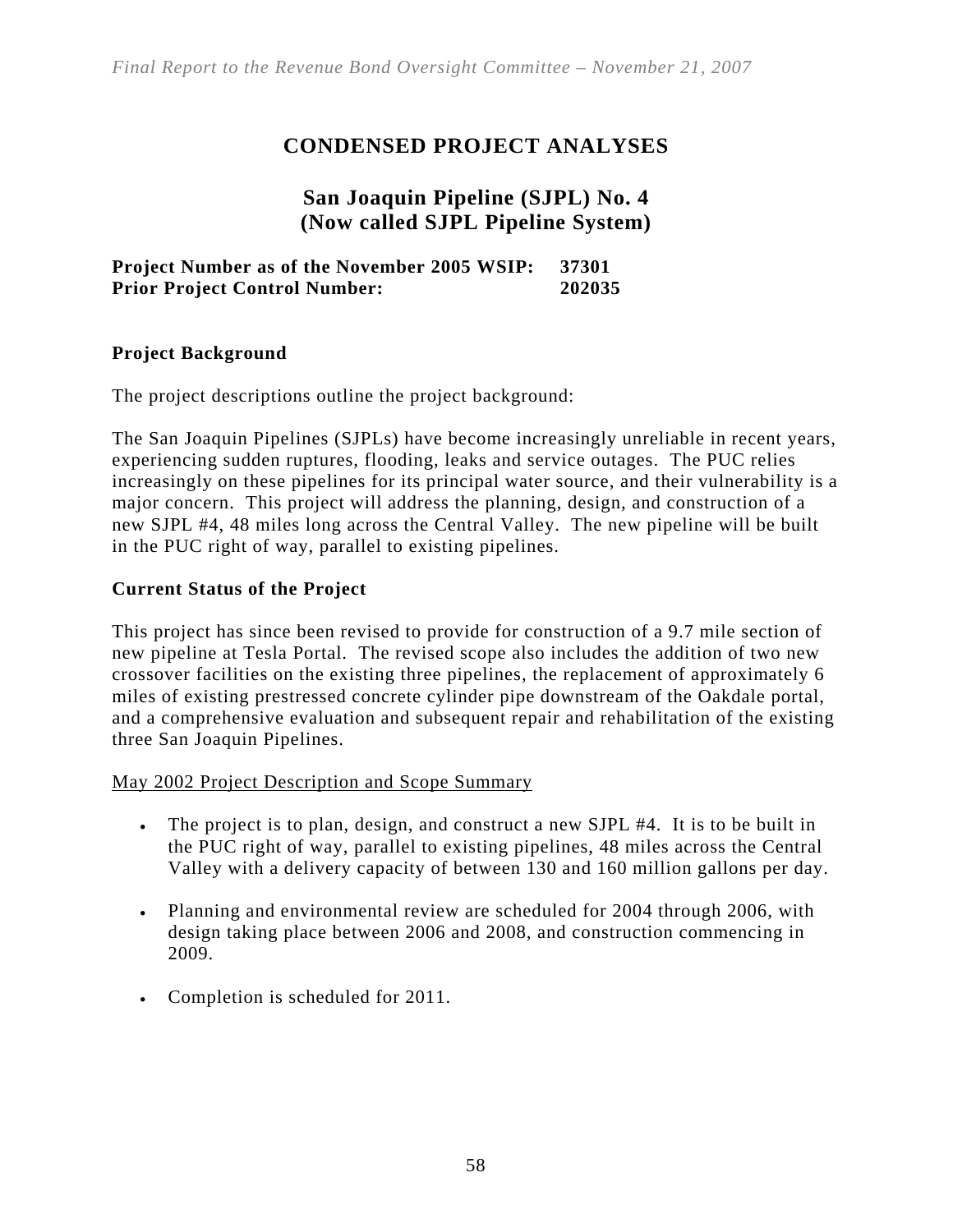#### Itemization of May 2002 Project Budget

| <b>Cost Categories</b>         | 2002 Budget   |
|--------------------------------|---------------|
| Planning                       | \$2,823,030   |
| Environmental                  | \$1,764,394   |
| Design                         | \$32,464,846  |
| Bid/Bid & Award                | \$2,823,030   |
| Construction                   | \$317,098,676 |
| <b>Construction Management</b> | \$15,879,544  |
| Project Management             | \$18,526,135  |
| <b>Subtotal</b>                | \$391,379,655 |
| Escalation                     | \$85,944,345  |
| <b>TOTAL</b>                   | \$477,324,000 |

## **Figure 18. SJPL No. 4 - May 2002 Project Budget**

## **CHANGES FROM MAY 2002 TO AUGUST 2003 PROJECT SCOPE AND PROJECT BUDGET**

Changes in Project Scope from May 2002 to August 2003:

In August 2003, the project start date was moved two years earlier, but the project completion date remained essentially the same. The only budget change was a reduction of \$4,896,000 in escalation, presumably due to the earlier start date.

| <b>Cost Categories</b>    | <b>May 2002</b> | <b>Changes</b>     | <b>August 2003</b> |
|---------------------------|-----------------|--------------------|--------------------|
|                           | <b>Budget</b>   | <b>Between May</b> | <b>Budget</b>      |
|                           |                 | 2002 and           |                    |
|                           |                 | <b>August 2003</b> |                    |
| Planning                  | \$2,823,030     | \$0                | \$2,823,030        |
| Environmental             | \$1,764,394     | \$0                | \$1,764,394        |
| Design                    | \$32,464,846    | \$0                | \$32,464,846       |
| Bid/Bid & Award           | \$2,823,030     | \$0                | \$2,823,030        |
| Construction              | \$317,098,676   | \$0                | \$317,098,676      |
| Construction              | \$15,879,544    | \$0                | \$15,879,544       |
| Management                |                 |                    |                    |
| <b>Project Management</b> | \$18,526,135    | \$0                | \$18,526,135       |
| <b>Subtotal</b>           | \$391,379,655   | \$0                | \$391,379,655      |
| Escalation                | \$85,944,345    | \$4,896,000        | \$81,048,345       |
| <b>TOTAL</b>              | \$477,324,000   | \$4,896,000        | \$472,428,000      |

| Figure 19. SJPL No. 4 - Project Budget Changes from May 2002 to August 2003 |  |
|-----------------------------------------------------------------------------|--|
|                                                                             |  |
|                                                                             |  |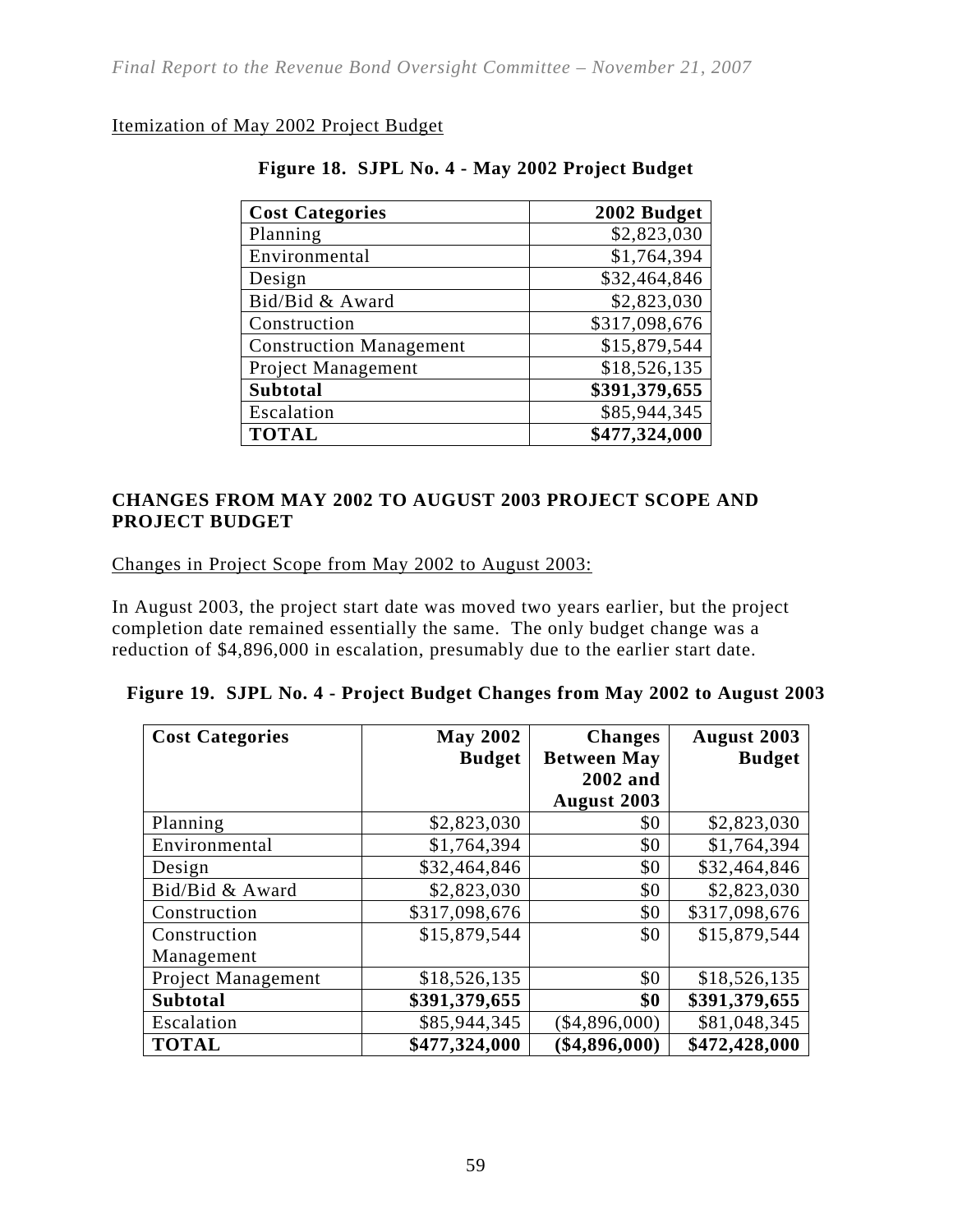## **CHANGES FROM AUGUST 2003 TO NOVEMBER 2005 PROJECT SCOPE AND PROJECT BUDGET**

#### Changes in Description of Project Scope from August 2003 to November 2005:

Between 2003 and 2005, the project scope was dramatically adjusted, as was the project budget. Rather than building a complete new pipeline, the project now provides for construction of a 9.7 mile section of new pipeline at Tesla Portal. The revised scope also includes the addition of two new crossover facilities on the existing three pipelines, the replacement of approximately 6 miles of existing prestressed concrete cylinder pipe downstream of the Oakdale portal, and a comprehensive evaluation and subsequent repair and rehabilitation of the existing three San Joaquin Pipelines.

The project budget was reduced by \$119,695,955.

| <b>Cost Categories</b> | August 2003   | <b>Changes</b>   | <b>November</b> |
|------------------------|---------------|------------------|-----------------|
|                        | <b>Budget</b> | <b>Between</b>   | 2005 Budget     |
|                        |               | August 2003      |                 |
|                        |               | and              |                 |
|                        |               | <b>November</b>  |                 |
|                        |               | 2005             |                 |
| Planning               | \$2,823,030   | \$4,883,970      | \$7,707,000     |
| Environmental          | \$1,764,394   | \$5,182,606      | \$6,947,000     |
| Design                 | \$32,464,846  | $(\$8,800,846)$  | \$23,664,000    |
| Bid/Bid & Award        | \$2,823,030   | (\$2,823,030)    | \$0             |
| Construction           | \$317,098,676 | (\$2,684,676)    | \$314,414,000   |
| Construction           | \$15,879,544  | (\$15,879,544)   | \$0             |
| Management             |               |                  |                 |
| Project Management     | \$18,526,135  | (\$18,526,135)   | \$0             |
| <b>Subtotal</b>        | \$391,379,655 | \$38,647,655     | \$352,732,000   |
| Escalation             | \$81,048,345  | $(\$81,048,345)$ | \$0             |
| <b>TOTAL</b>           | \$472,428,000 | \$119,695,955    | \$352,732,000   |

#### **Figure 20. SJPL No. 4 - Project Budget Changes from August 2003 to November 2005**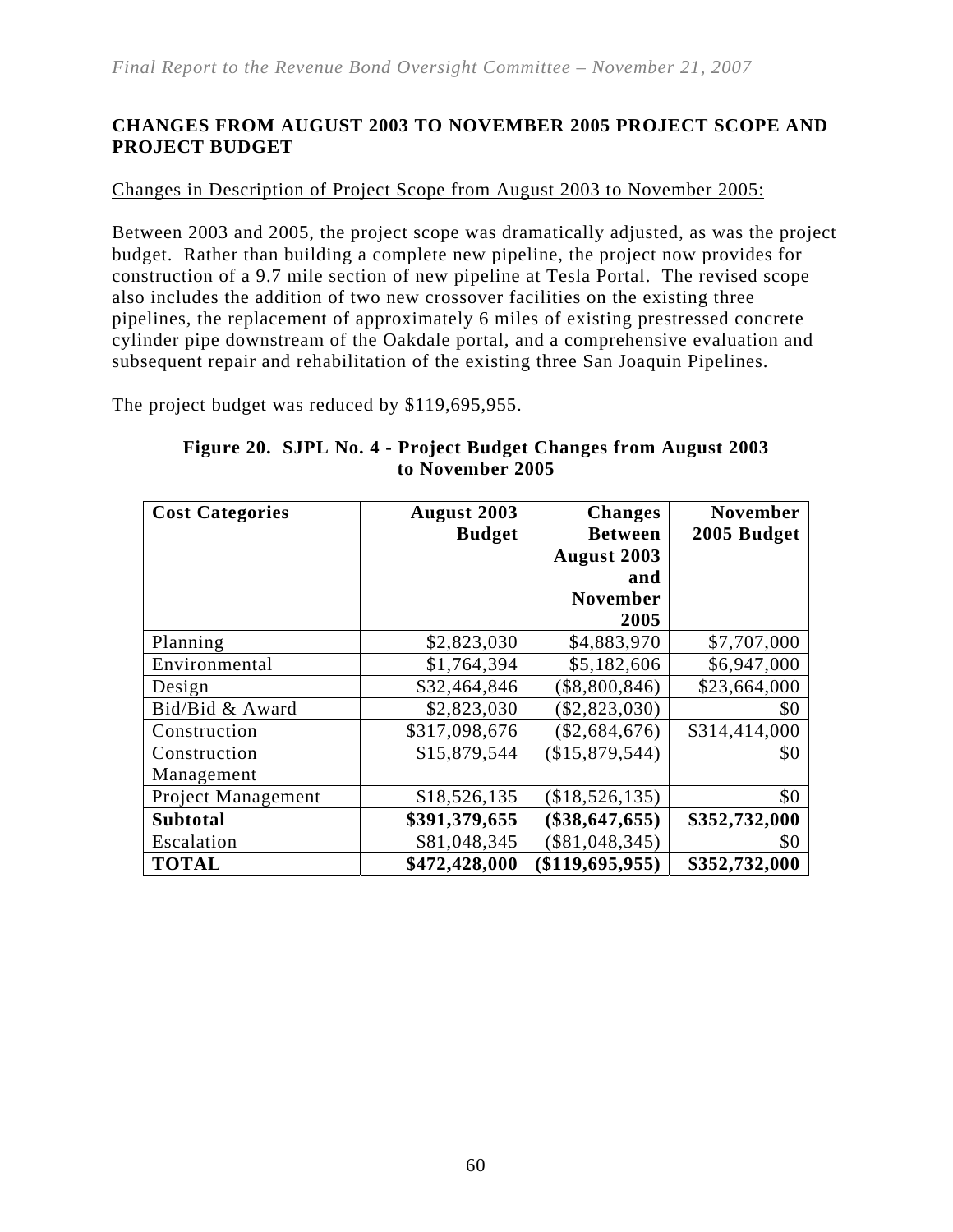# **Tesla Portal Disinfection Facility (Now called Tesla Portal Disinfection Facility)**

**Project Number as of the November 2005 WSIP: 38701 Prior Project Control Number: 202535** 

# **Project Background**

The project descriptions outline the project background:

The Tesla Portal disinfection station helps to provide primary disinfection of the Hetch Hetchy water supply to meet all State and Federal drinking water regulations. Inspections of the Tesla Station have identified various deficiencies, such as the lack of a fire protection system, and seismic concerns. In addition, in order to reliably meet current and future drinking water regulations, major improvements are needed. This project is to support the design and construction of a new disinfection facility.

#### **Current Status of the Project**

As of December 2006, the project has been combined with the Advanced Disinfection Project (CUW384). At this point, the budgets for Environmental, Design, Bid & Award, and Construction have been transferred from this project to the Advanced Disinfection Project.

#### May 2002 Project Description and Scope Summary

- The Tesla Portal, in combination with an emergency back-up chlorination station at Thomas Shaft, provides the primary disinfection of the Hetch Hetchy water supply to meet State and Federal regulations.
- Various deficiencies have been identified, such as a lack of a fire protection system, seismic concerns, and the need to improve the facility to meet current and future needs.
- The project is scheduled for planning and environmental work in 2004 through 2005, with design in 2006, and construction in 2007 and 2008.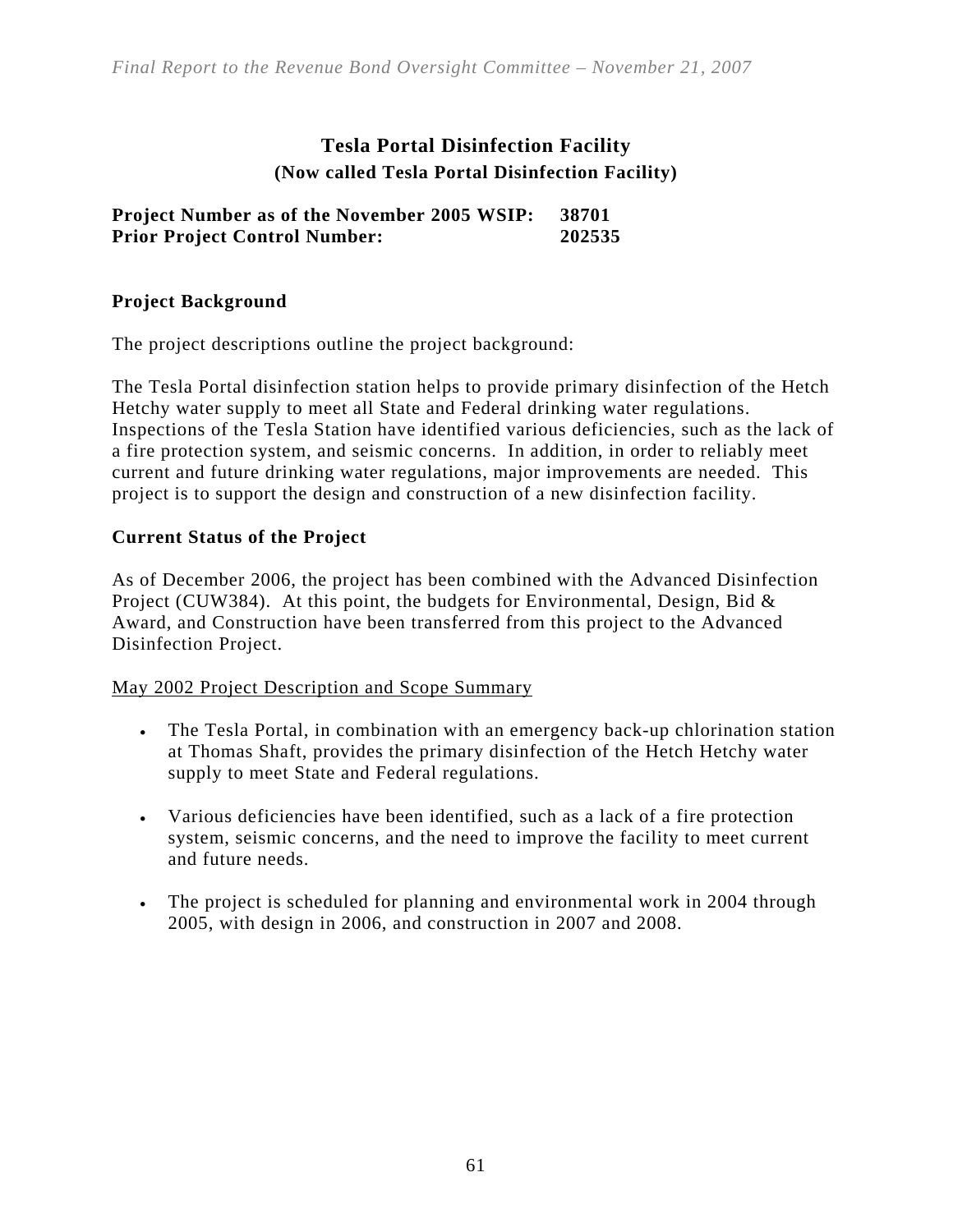#### Itemization of May 2002 Project Budget

| <b>Cost Categories</b>         | 2002 Budget  |
|--------------------------------|--------------|
| Planning                       | \$111,213    |
| Environmental                  | \$68,508     |
| Design                         | \$1,278,953  |
| Bid/Bid & Award                | \$111,213    |
| Construction                   | \$7,587,821  |
| <b>Construction Management</b> | \$625,575    |
| Project Management             | \$729,838    |
| <b>Subtotal</b>                | \$10,514,121 |
| Escalation                     | \$1,368,879  |
| <b>TOTAL</b>                   | \$11,883,000 |

# **Figure 21. Tesla Portal Disinfection Facility - May 2002 Project Budget**

## **CHANGES FROM MAY 2002 TO AUGUST 2003 PROJECT SCOPE AND PROJECT BUDGET**

Changes in Project Scope from May 2002 to August 2003:

In August 2003, the project start date was moved two years earlier, but the project completion date remained essentially the same. The only budget change was a reduction of \$103,000 in escalation, presumably due to the earlier start date.

#### **Figure 22.Tesla Portal Disinfection Facility - Project Budget Changes from May 2002 to August 2003**

| <b>Cost Categories</b> | <b>May 2002</b> | <b>Changes</b>     | August 2003   |
|------------------------|-----------------|--------------------|---------------|
|                        | <b>Budget</b>   | <b>Between May</b> | <b>Budget</b> |
|                        |                 | 2002 and           |               |
|                        |                 | August 2003        |               |
| Planning               | \$111,213       | \$0                | \$111,213     |
| Environmental          | \$68,508        | \$0                | \$68,508      |
| Design                 | \$1,278,953     | \$0                | \$1,278,953   |
| Bid/Bid & Award        | \$111,213       | \$0                | \$111,213     |
| Construction           | \$7,587,821     | \$0                | \$7,587,821   |
| Construction           | \$625,575       | \$0                | \$625,575     |
| Management             |                 |                    |               |
| Project Management     | \$729,838       | \$0                | \$729,838     |
| <b>Subtotal</b>        | \$10,514,121    | \$0                | \$10,514,121  |
| Escalation             | \$1,368,879     | $(\$103,000)$      | \$1,265,879   |
| <b>TOTAL</b>           | \$11,883,000    | \$103,000          | \$11,780,000  |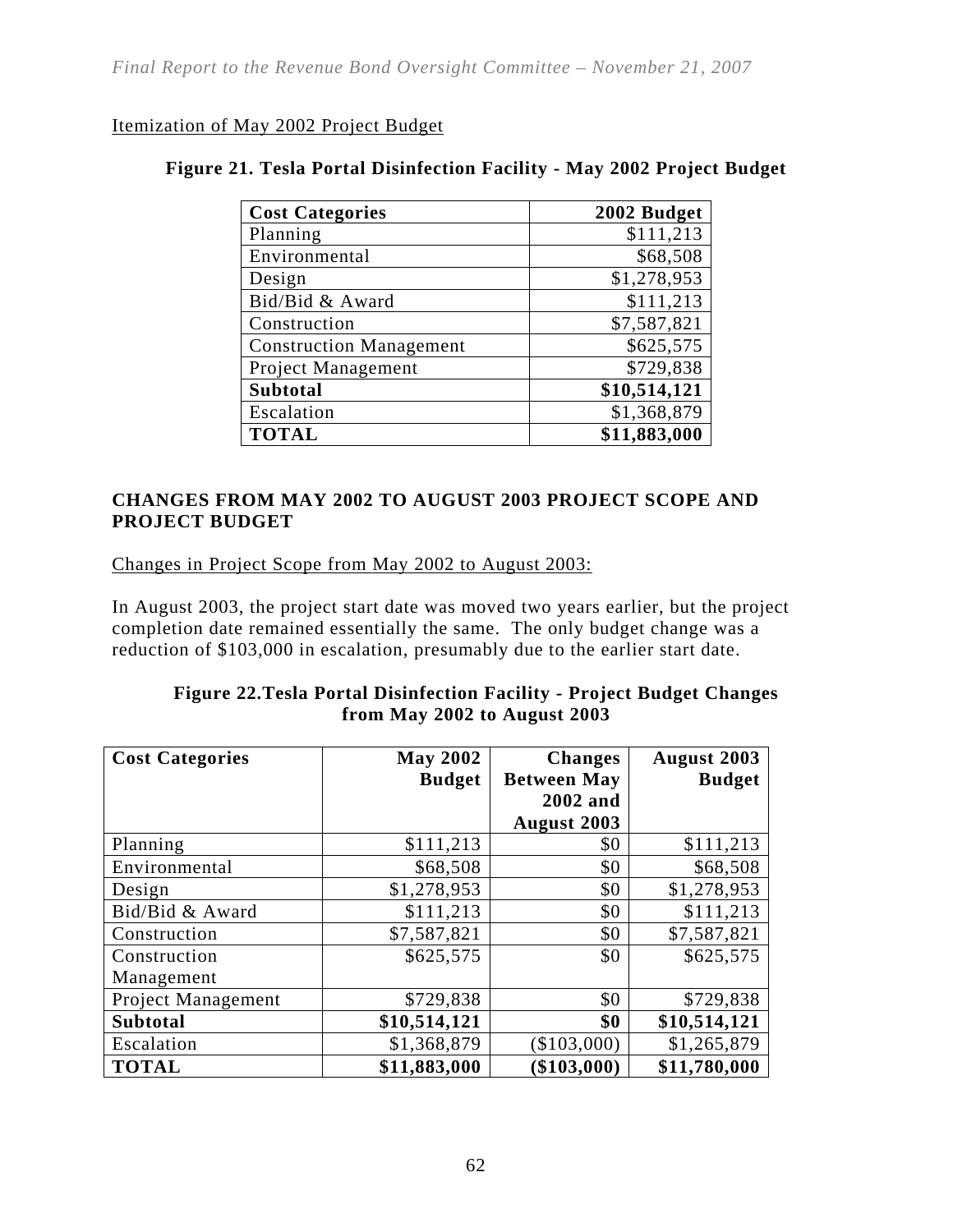## **CHANGES FROM AUGUST 2003 TO NOVEMBER 2005 PROJECT SCOPE AND PROJECT BUDGET**

#### Changes in Description of Project Scope from August 2003 to November 2005:

The scope in 2005 notes that, concurrent with this project, is an investigation into a Hetch Hetchy Advanced Disinfection Facility (CUW384) and an Integrated Disinfection Strategy, addressing various chemical and other disinfection processes for the Hetch Hetchy Aqueduct. Depending on the technology and site chosen for Advanced Disinfection, the scope of the Tesla Facility could be modified.

The project budget was increased by \$8,951,269 between 2003 and 2005.

#### **Figure 23. Tesla Portal Disinfection Facility - Project Budget Changes from August 2003 to November 2005**

| <b>Cost Categories</b> | August 2003   | <b>Changes</b>  | <b>November</b> |
|------------------------|---------------|-----------------|-----------------|
|                        | <b>Budget</b> | <b>Between</b>  | 2005 Budget     |
|                        |               | August 2003     |                 |
|                        |               | and             |                 |
|                        |               | <b>November</b> |                 |
|                        |               | 2005            |                 |
| Planning               | \$111,213     | \$1,446,361     | \$1,557,574     |
| Environmental          | \$68,508      | \$1,271,794     | \$1,341,302     |
| Design                 | \$1,278,953   | \$250,901       | \$1,529,854     |
| Bid/Bid & Award        | \$111,213     | (\$111, 213)    | \$0             |
| Construction           | \$7,587,821   | \$8,714,717     | \$16,302,538    |
| Construction           | \$625,575     | $(\$625,575)$   | \$0             |
| Management             |               |                 |                 |
| Project Management     | \$729,838     | $(\$729,838)$   | \$0             |
| <b>Subtotal</b>        | \$10,514,121  | \$10,217,147    | \$20,731,268    |
| Escalation             | \$1,265,879   | (\$1,265,879)   | \$0             |
| <b>TOTAL</b>           | \$11,780,000  | \$8,951,269     | \$20,731,268    |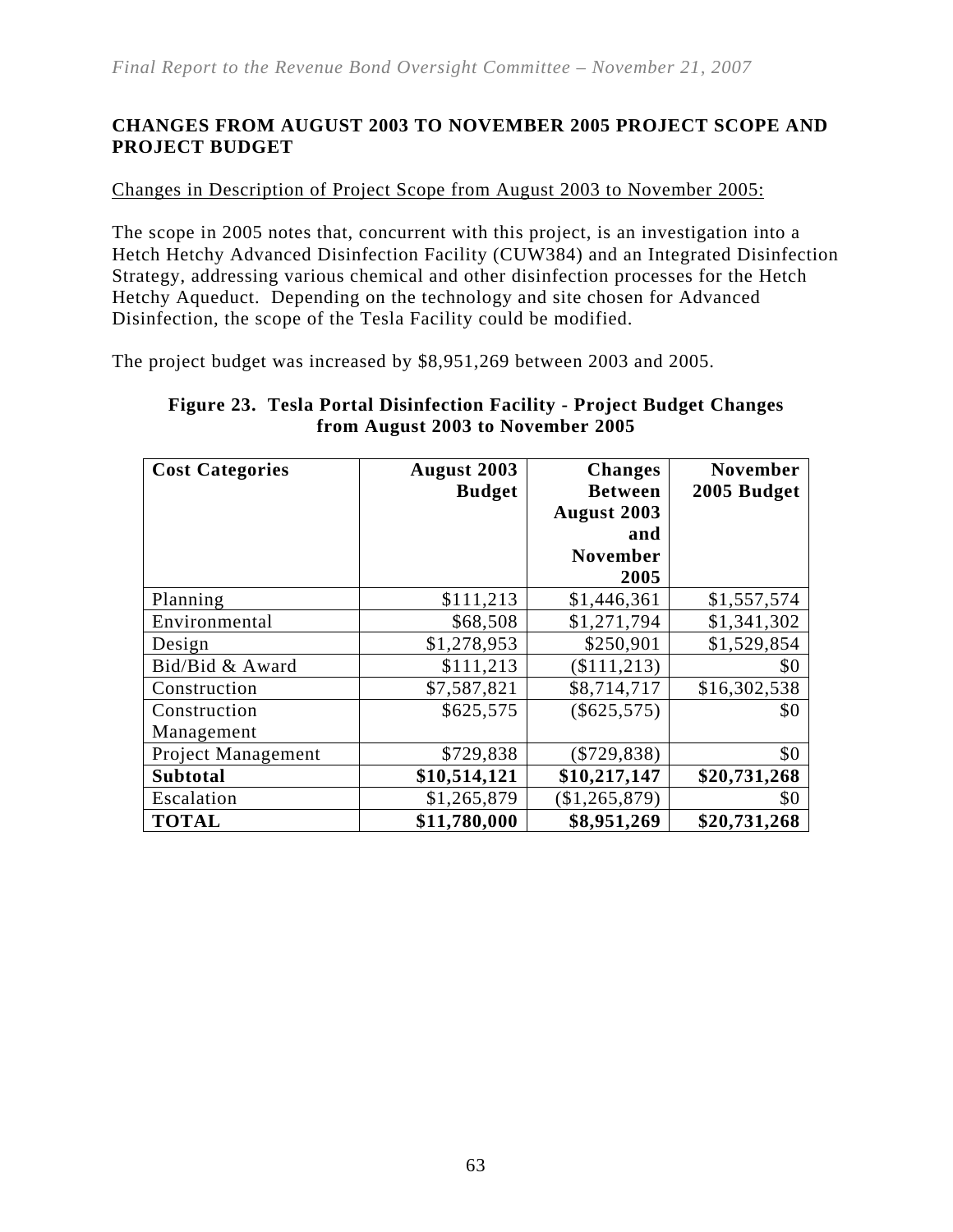# **Calaveras Reservoir Upgrade**

# **Project Number as of the November 2005 WSIP: 37402**

## **Project Background**

The project descriptions outline the project background:

This project is a subproject of the Calaveras Dam Projects. It was initiated after the August 2003 report. Thus it first appears in the 2005 documents.

It is a project to enhance fish habitat and water quality.

#### **Current Status of the Project**

The project is essentially completed. It has come in at budget.

Itemization of November 2005 Project Budget

#### **Figure 24. Calaveras Reservoir Upgrade - November 2005 Project Budget**

| <b>Cost Categories</b>         | 2005 Budget |
|--------------------------------|-------------|
| Planning                       | \$45,873    |
| Environmental                  | \$69        |
| Design                         | \$259,929   |
| Bid/Bid & Award                | \$0         |
| Construction                   | \$1,481,129 |
| <b>Construction Management</b> | \$0         |
| <b>Project Management</b>      | \$0         |
| <b>Subtotal</b>                | \$1,787,001 |
| Escalation                     | \$0         |
| <b>TOTAL</b>                   | \$1,787,001 |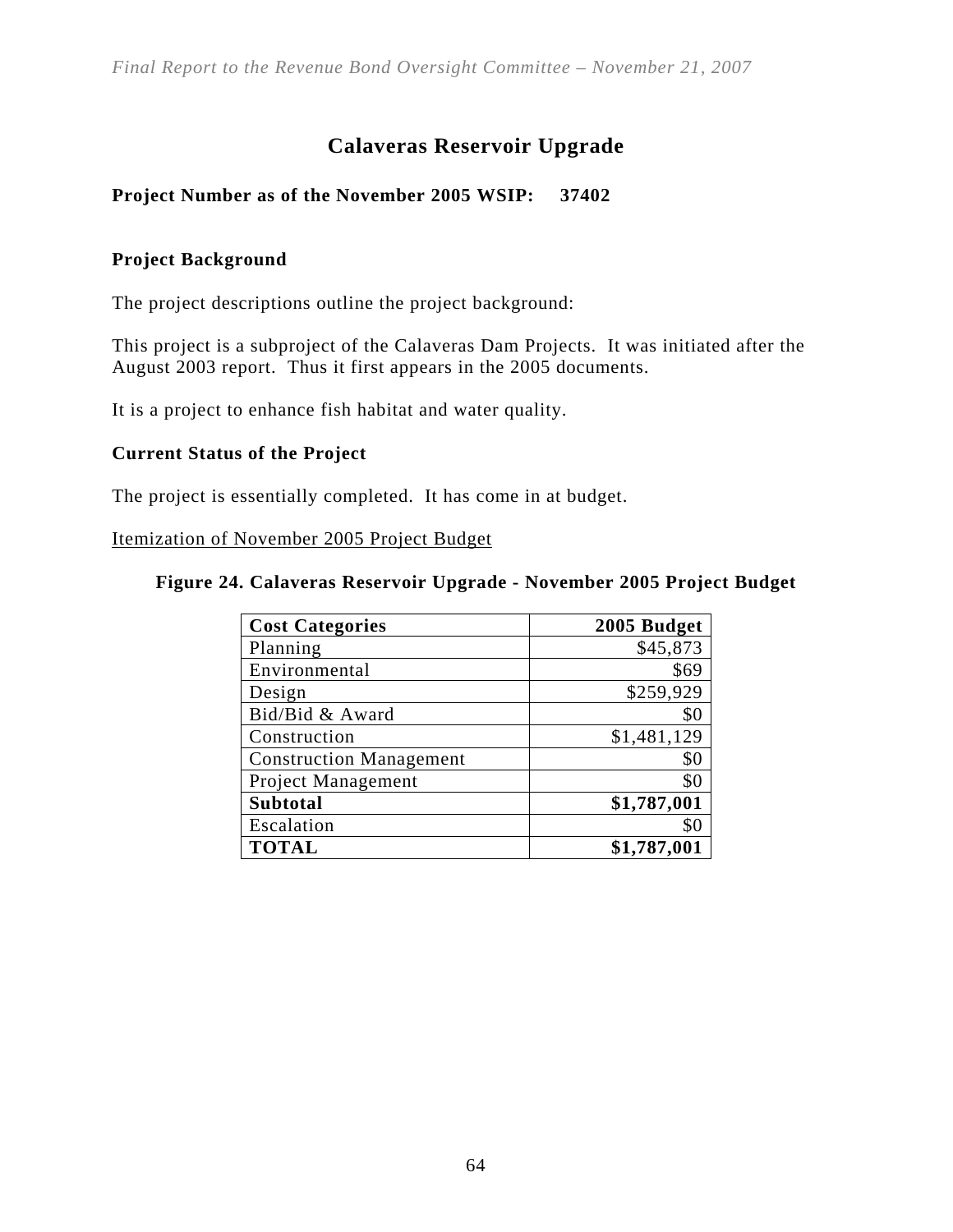*Final Report to the Revenue Bond Oversight Committee – November 21, 2007* 

# **Irvington Tunnel Alternatives (Now called New Irvington Tunnel)**

**Project Number as of the November 2005 WSIP: 35901 Prior Project Control Number: 9970** 

## **Project Background**

The project descriptions outline the project background:

The Irvington Tunnel is a lifeline facility that conveys Tuolumne River and Alameda watershed supplies to the Bay Division Pipelines. The tunnel is 3.6 miles long, has no operational alternative; if it failed it would isolate 85 percent of PUC system customers. The tunnel has not been inspected or maintained for over 30 years because it cannot be taken out of service due to high water demands.

The operation of the Irvington Tunnel is controlled by a relatively short pipeline network, the Alameda Siphons. These are situated immediately upstream crossing the Calaveras Fault.

## **Current Status of the Project**

As of December 2006, the project is at the 35 percent design phase. The second administrative draft of the EIR was delayed to incorporate new spoils disposal area alternatives. The U.S. Army Corps of Engineers is waiting for this to verify the wetlands delineation.

#### May 2002 Project Description and Scope Summary

- This project will construct a new facility of 115 to 150 million gallons a day capacity to provide sufficient capacity, operational redundancy, and flow to reliably deliver PUC water supplies and increase emergency response capability.
- The estimate assumes construction of a 3.6 mile, 10.5 foot wide tunnel, parallel to the existing tunnel, with isolation valves and cross connections.
- The project is scheduled for planning and environmental work in 2003 and 2004, with design in 2004 through 2006, and construction in 2006 through 2009.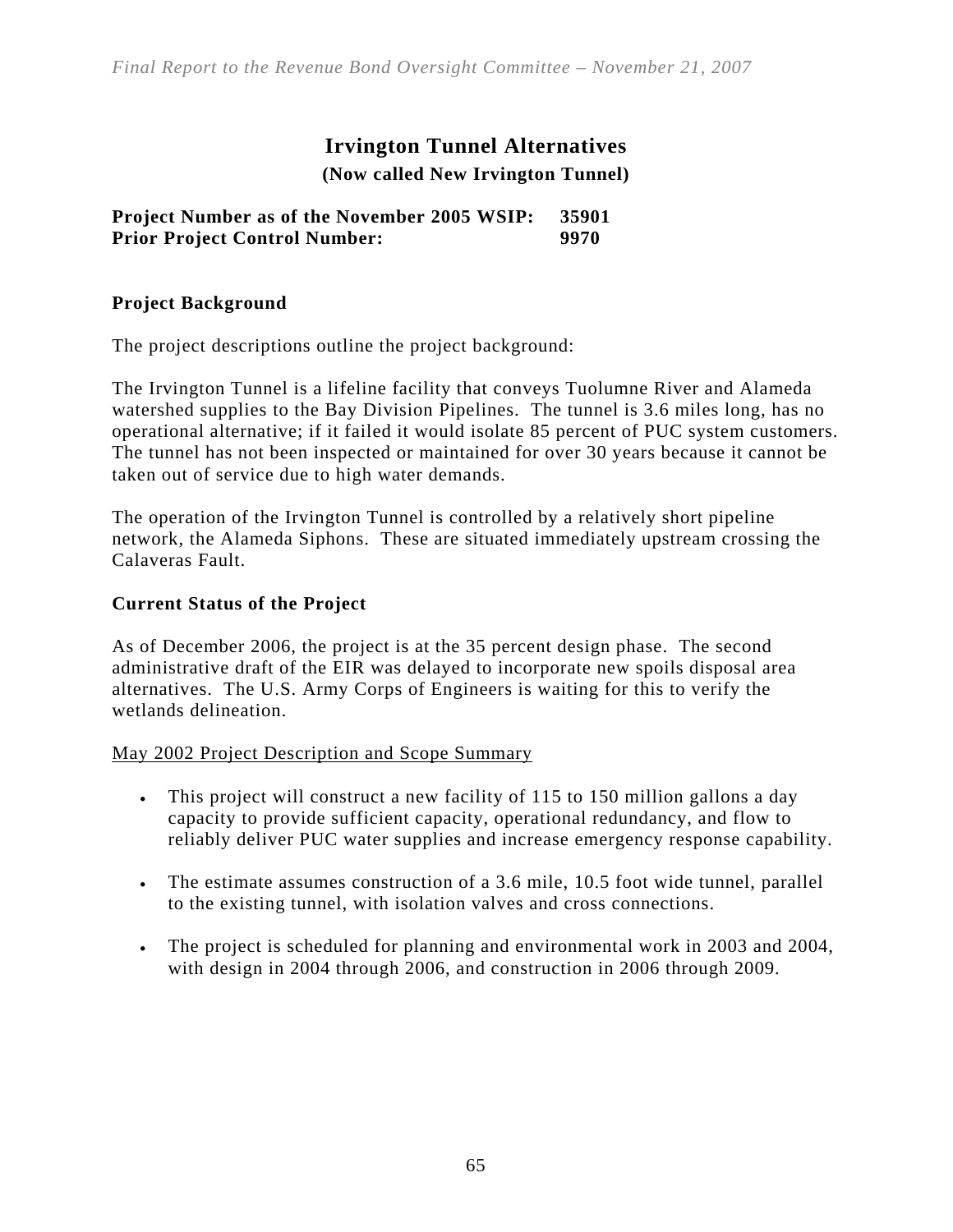#### Itemization of May 2002 Project Budget

| <b>Cost Categories</b>         | 2002 Budget   |
|--------------------------------|---------------|
| Planning                       | \$1,159,581   |
| Environmental                  | \$724,738     |
| Design                         | \$13,335,186  |
| Bid/Bid & Award                | \$1,159,581   |
| Construction                   | \$113,417,294 |
| <b>Construction Management</b> | \$6,522,645   |
| Project Management             | \$7,609,753   |
| <b>Subtotal</b>                | \$143,928,778 |
| Escalation                     | \$21,867,222  |
| <b>TOTAL</b>                   | \$165,796,000 |

#### **Figure 25. Irvington Tunnel Alternatives - May 2002 Project Budget**

#### **CHANGES FROM MAY 2002 TO AUGUST 2003 PROJECT SCOPE AND PROJECT BUDGET**

Changes in Project Scope from May 2002 to August 2003:

Between 2002 and 2003, the project added a reliability upgrade related to the Alameda Siphons. Three different conceptual approaches are under evaluation: a new tunnel adjacent to the existing Irvington Tunnel with upgrade to Alameda Siphons, a new tunnel and pipeline combination via Sunol Valley Water Treatment Plant, and a new pipeline/pump station combination which bypasses the existing Irvington Tunnel and Alameda Siphons.

| <b>Cost Categories</b> | <b>May 2002</b> | <b>Changes</b>     | <b>August 2003</b> |
|------------------------|-----------------|--------------------|--------------------|
|                        | <b>Budget</b>   | <b>Between May</b> | <b>Budget</b>      |
|                        |                 | 2002 and           |                    |
|                        |                 | August 2003        |                    |
| Planning               | \$1,159,581     | \$0                | \$1,159,581        |
| Environmental          | \$724,738       | \$0                | \$724,738          |
| Design                 | \$13,335,186    | \$0                | \$13,335,186       |
| Bid/Bid & Award        | \$1,159,581     | \$0                | \$1,159,581        |
| Construction           | \$113,417,294   | \$0                | \$113,417,294      |
| Construction           | \$6,522,645     | \$0                | \$6,522,645        |
| Management             |                 |                    |                    |
| Project Management     | \$7,609,753     | \$0                | \$7,609,753        |
| <b>Subtotal</b>        | \$143,928,778   | \$0                | \$143,928,778      |
| Escalation             | \$21,867,222    | (\$1,435,000)      | \$20,432,222       |
| <b>TOTAL</b>           | \$165,796,000   | $(\$1,435,000)$    | \$164,361,000      |

#### **Figure 26. Irvington Tunnel Alternatives - Project Budget Changes from May 2002 to August 2003**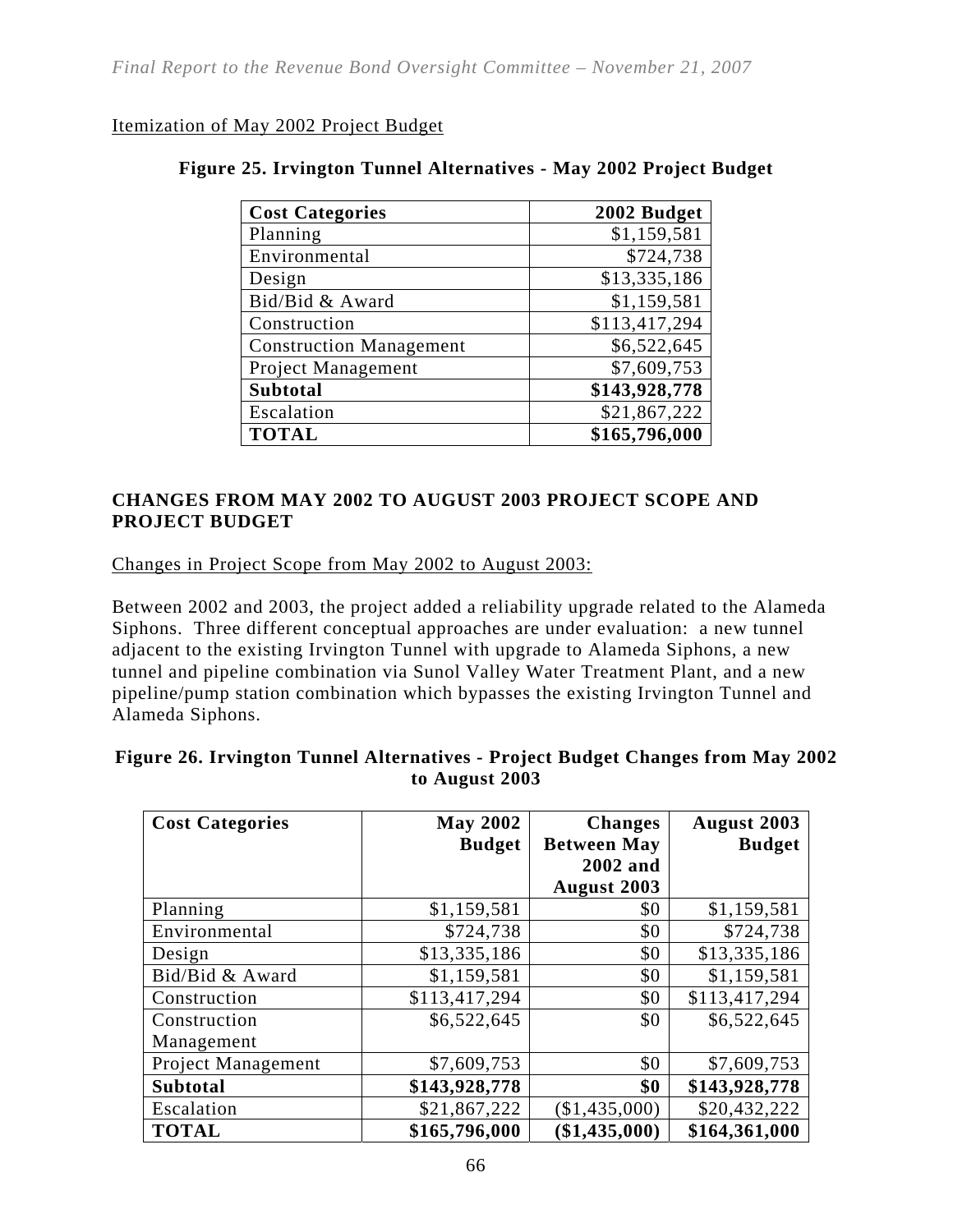#### **CHANGES FROM AUGUST 2003 TO NOVEMBER 2005 PROJECT SCOPE AND PROJECT BUDGET**

Changes in Description of Project Scope from August 2003 to November 2005:

At this point, an alternative has been chosen to construct a second tunnel, approximately 18,500 feet long and 10 feet in diameter. It will allow the existing tunnel to be inspected and rehabilitated if necessary.

| Figure 27. Irvington Tunnel Alternatives - Project Budget Changes from August |  |
|-------------------------------------------------------------------------------|--|
| <b>2003 to November 2005</b>                                                  |  |
|                                                                               |  |

| <b>Cost Categories</b>    | August 2003   | <b>Changes</b>  | <b>November</b> |
|---------------------------|---------------|-----------------|-----------------|
|                           | <b>Budget</b> | <b>Between</b>  | 2005 Budget     |
|                           |               | August 2003     |                 |
|                           |               | and             |                 |
|                           |               | <b>November</b> |                 |
|                           |               | 2005            |                 |
| Planning                  | \$1,159,581   | \$4,693,309     | \$5,852,890     |
| Environmental             | \$724,738     | \$4,940,519     | \$5,665,257     |
| Design                    | \$13,335,186  | \$2,554,915     | \$15,890,101    |
| Bid/Bid & Award           | \$1,159,581   | (\$1,159,581)   | \$0             |
| Construction              | \$113,417,294 | \$73,824,458    | \$187,241,752   |
| Construction              | \$6,522,645   | $(\$6,522,645)$ | \$0             |
| Management                |               |                 |                 |
| <b>Project Management</b> | \$7,609,753   | $(\$7,609,753)$ | \$0             |
| <b>Subtotal</b>           | \$143,928,778 | \$70,721,222    | \$214,650,000   |
| Escalation                | \$20,432,222  | \$20,432,222    | \$0             |
| <b>TOTAL</b>              | \$164,361,000 | \$50,289,000    | \$214,650,000   |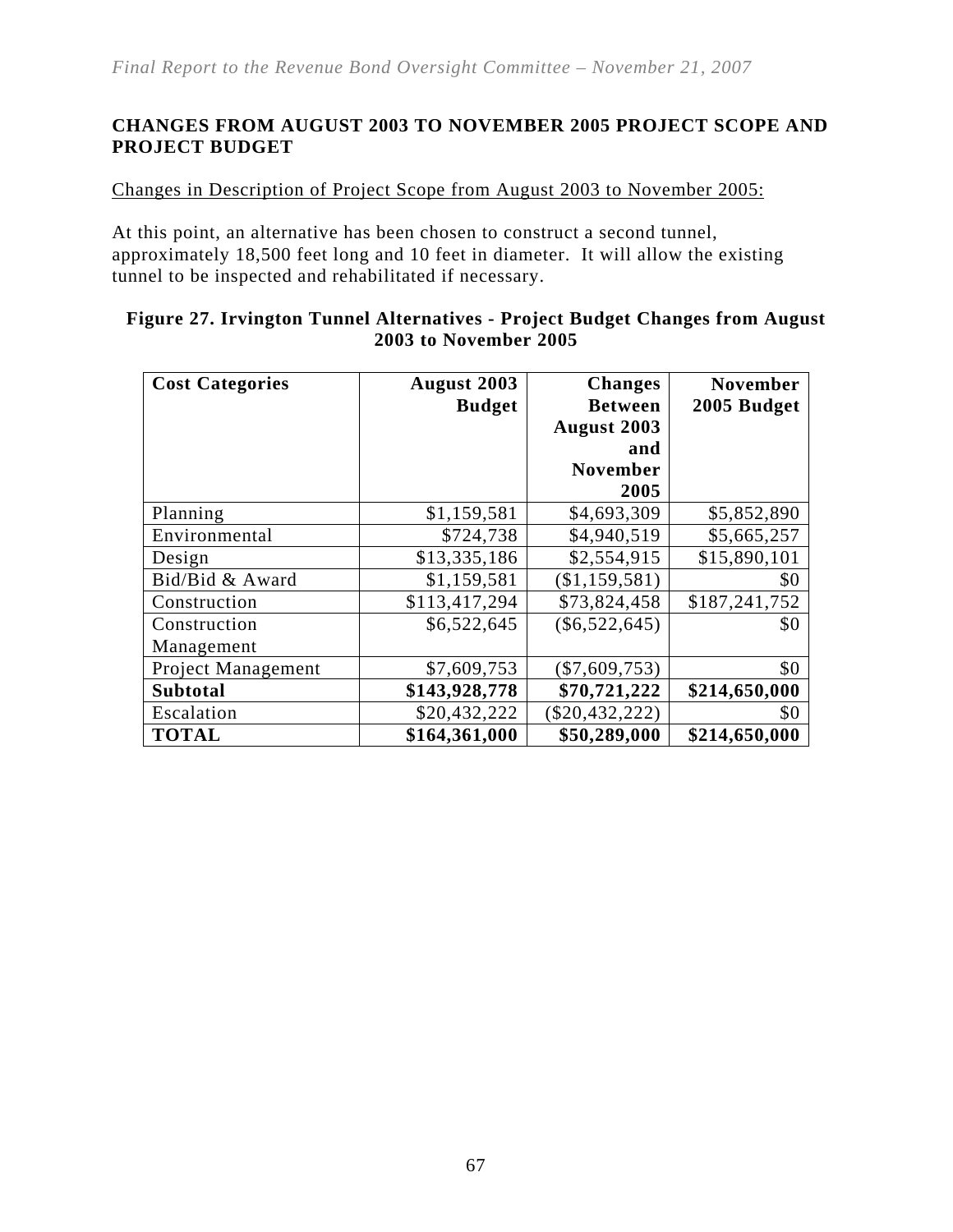## **Bay Division Pipelines (BDPLs) Nos. 3 & 4 Cross Connections (Now called Seismic Upgrades of BDPLs Nos. 3 & 4 at Hayward Fault)**

#### **Project Number as of the November 2005 WSIP: 35301 Prior Project Control Number: 202339**

#### **Project Background**

The project descriptions outline the project background:

The Bay Division Pipelines (BDPLs, Nos. 1, 2, 3, and 4) are the main conveyance pipelines for the Tuolumne River and Alameda water supplies for PUC customers. These pipelines cross earthquake faults and portions are located in areas of soft, liquefiable soils. These cross connections are needed to provide flexibility in an emergency, and permit water supplies to be diverted from one pipeline to another.

#### **Current Status of the Project**

This project is now in the construction phase.

#### May 2002 Project Description and Scope Summary

- The project plans for four cross sections on BDPL Nos. 3 and 4 to bypass pipe sections most likely to fail in an earthquake. Potential locations include near the fault crossings or liquefiable zones.
- The first year (2006) includes project management, alternatives development, and conceptual engineering. The second year adds environmental review, detailed design, and pre-purchase of the valves. The third year includes the issuing of a construction contract and construction management.

#### Itemization of May 2002 Project Budget

|  | Figure 28. BDPL Nos. 3 & 4 Cross Connections - May 2002 Project Budget |
|--|------------------------------------------------------------------------|
|  |                                                                        |

| <b>Cost Categories</b>         | 2002 Budget  |
|--------------------------------|--------------|
| Planning                       | \$116,931    |
| Environmental                  | \$73,082     |
| Design                         | \$1,344,708  |
| Bid/Bid & Award                | \$116,931    |
| Construction                   | \$7,895,110  |
| <b>Construction Management</b> | \$657,737    |
| Project Management             | \$767,360    |
| <b>Subtotal</b>                | \$10,971,859 |
| Escalation                     | \$2,276,141  |
| <b>TOTAL</b>                   | \$13,248,000 |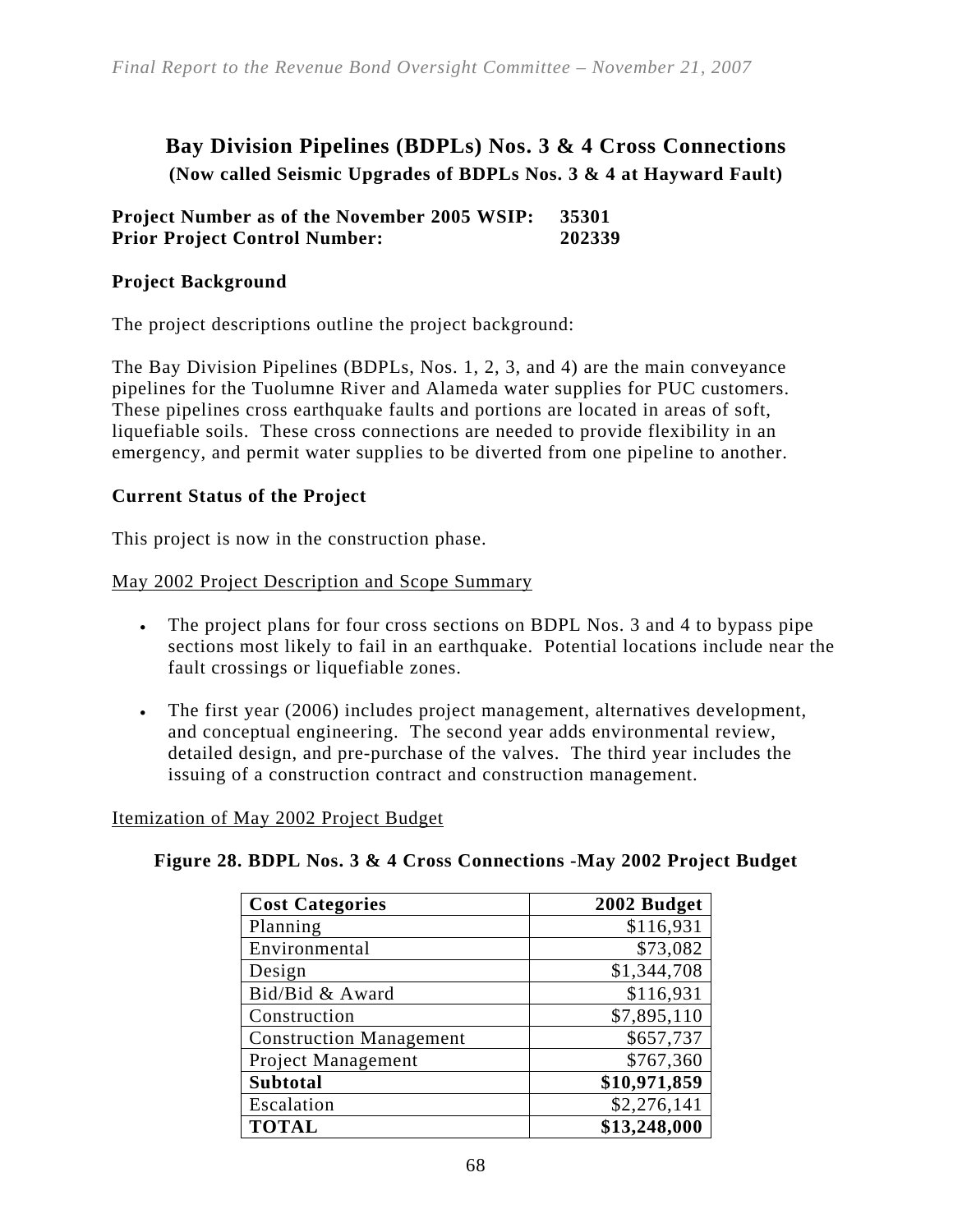#### **CHANGES FROM MAY 2002 TO AUGUST 2003 PROJECT SCOPE AND PROJECT BUDGET**

Changes in Project Scope from May 2002 to August 2003:

In August 2003, the project start date was moved two years earlier, but the project completion date was essentially the same. The only budget change was a reduction of \$339,000 in escalation, presumably due to the earlier start date.

| <b>Cost Categories</b>    | <b>May 2002</b> | <b>Changes</b>     | <b>August 2003</b> |
|---------------------------|-----------------|--------------------|--------------------|
|                           | <b>Budget</b>   | <b>Between May</b> | <b>Budget</b>      |
|                           |                 | 2002 and           |                    |
|                           |                 | August 2003        |                    |
| Planning                  | \$116,931       | \$0                | \$116,931          |
| Environmental             | \$73,082        | \$0                | \$73,082           |
| Design                    | \$1,344,708     | \$0                | \$1,344,708        |
| Bid/Bid & Award           | \$116,931       | \$0                | \$116,931          |
| Construction              | \$7,895,110     | \$0                | \$7,895,110        |
| Construction              | \$657,737       | \$0                | \$657,737          |
| Management                |                 |                    |                    |
| <b>Project Management</b> | \$767,360       | \$0                | \$767,360          |
| <b>Subtotal</b>           | \$10,971,859    | \$0                | \$10,971,859       |
| Escalation                | \$2,276,141     | \$339,000          | \$1,937,141        |
| <b>TOTAL</b>              | \$13,248,000    | \$339,000          | \$12,909,000       |

#### **Figure 29. BDPL Nos. 3 & 4 Cross Connections - Project Budget Changes from May 2002 to August 2003**

#### **CHANGES FROM AUGUST 2003 TO NOVEMBER 2005 PROJECT SCOPE AND PROJECT BUDGET**

Changes in Description of Project Scope from August 2003 to November 2005:

This project has now become Phase A of the Seismic Upgrades of BDPLs Nos. 3 & 4 at the Hayward Fault.

The project budget was increased by \$14,691,157 between 2003 and 2005.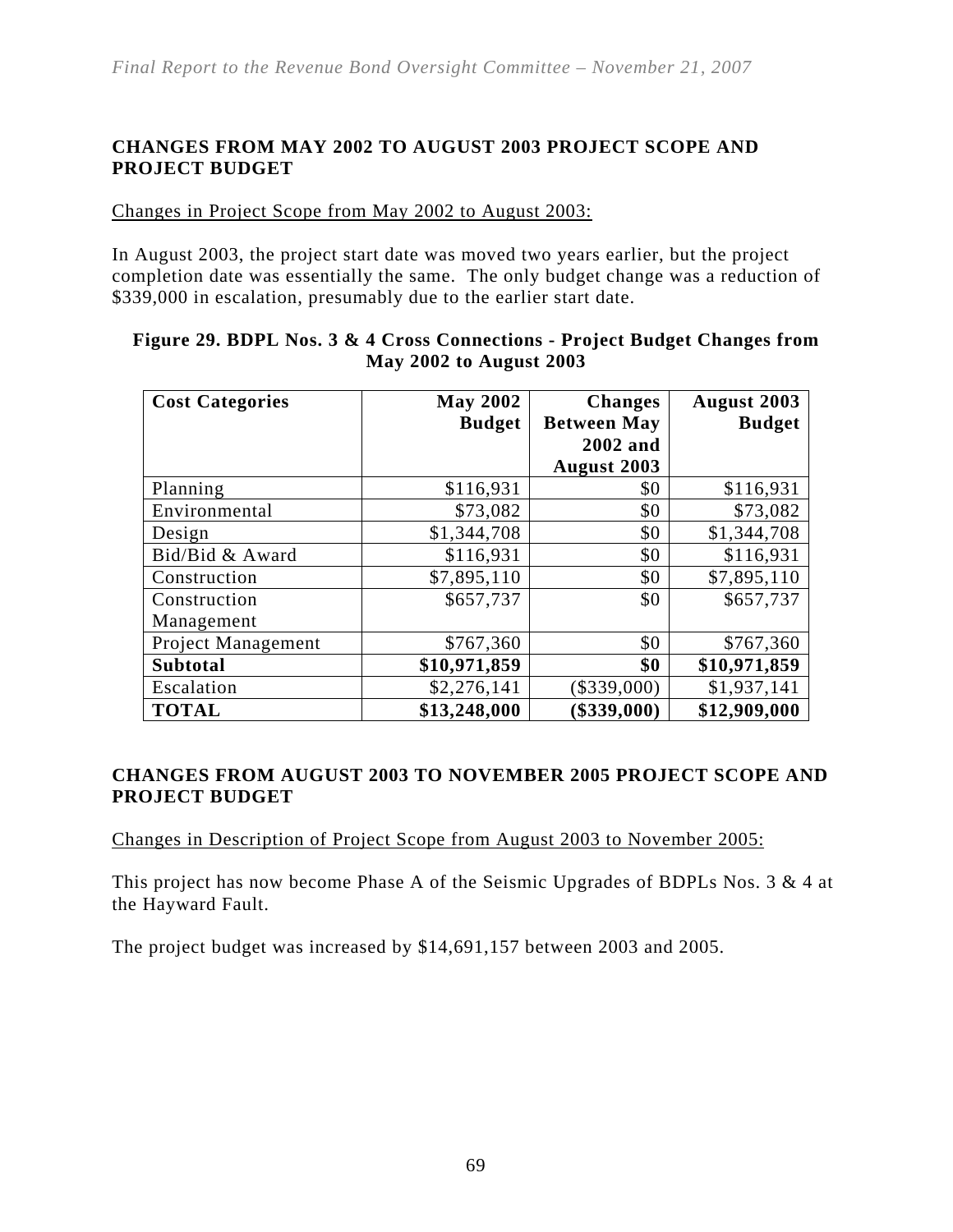| <b>Cost Categories</b>     | August 2003<br><b>Budget</b> | <b>Changes</b><br><b>Between</b><br>August 2003 | <b>November</b><br>2005 Budget |
|----------------------------|------------------------------|-------------------------------------------------|--------------------------------|
|                            |                              | and<br><b>November</b><br>2005                  |                                |
| Planning                   | \$116,931                    | \$1,180,634                                     | \$1,297,565                    |
| Environmental              | \$73,082                     | \$155,707                                       | \$228,789                      |
| Design                     | \$1,344,708                  | \$1,368,507                                     | \$2,713,215                    |
| Bid/Bid & Award            | \$116,931                    | (\$116,931)                                     | \$0                            |
| Construction               | \$7,895,110                  | \$15,465,479                                    | \$23,360,589                   |
| Construction<br>Management | \$657,737                    | $(\$657,737)$                                   | \$0                            |
| <b>Project Management</b>  | \$767,360                    | $(\$767,360)$                                   | \$0                            |
| <b>Subtotal</b>            | \$10,971,859                 | \$16,628,299                                    | \$27,600,158                   |
| Escalation                 | \$1,937,141                  | (\$1,937,141)                                   | \$0                            |
| <b>TOTAL</b>               | \$12,909,000                 | \$14,691,157                                    | \$27,600,158                   |

#### **Figure 30. BDPL Nos. 3 & 4 Cross Connections - Project Budget Changes from August 2003 to November 2005**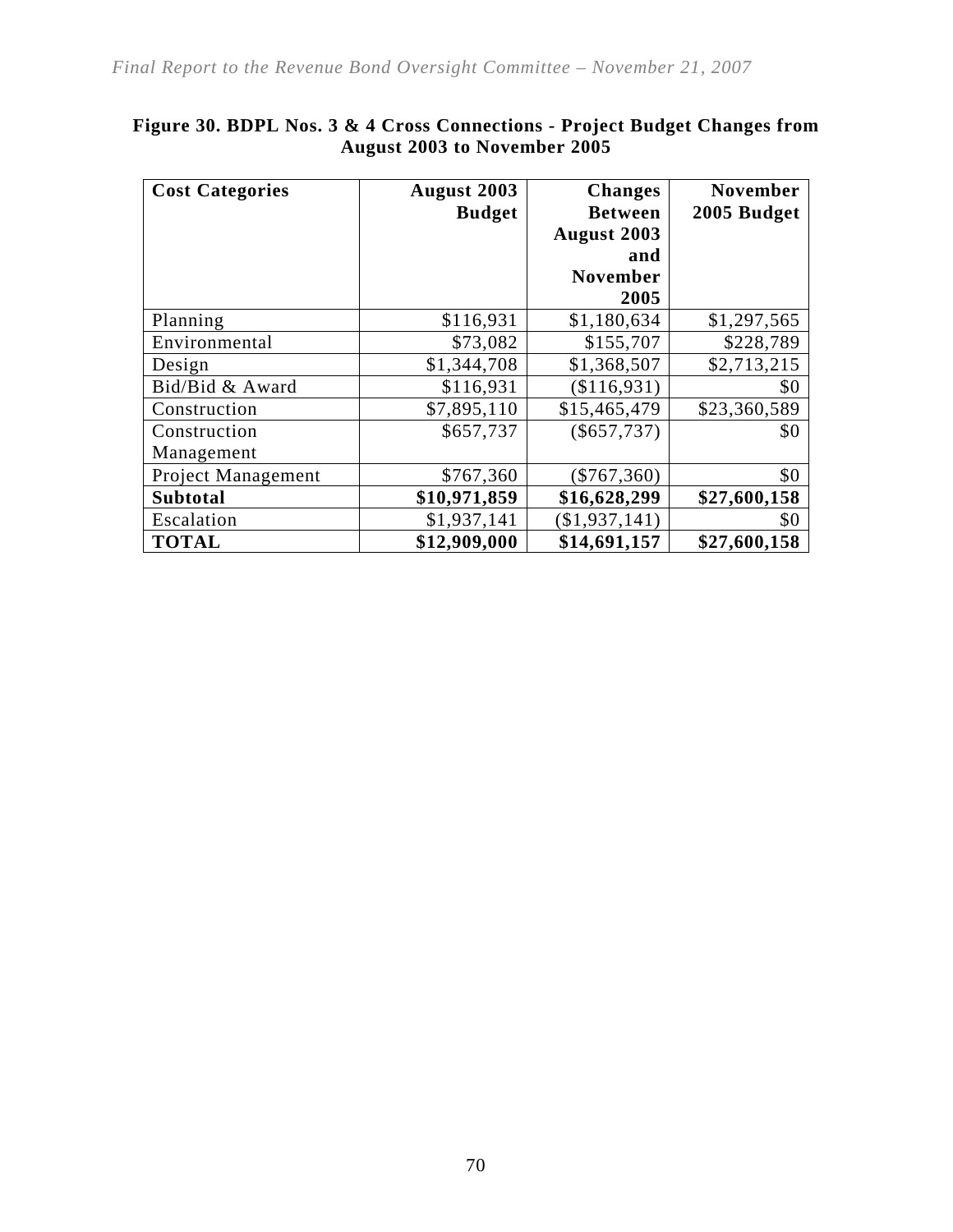## **Bay Division Pipeline (BDPL) Hydraulic Capacity Upgrade (Now called BDPL Reliability Upgrade)**

**Project Number as of the November 2005 WSIP: 36801 Prior Project Control Number: 201441** 

#### **Project Background**

The project descriptions outline the project background:

The Bay Division Pipelines (BDPLs, Nos. 1, 2, 3, and 4) are the main conveyance pipelines for the Tuolumne River and Alameda water supplies for PUC customers. Pipelines Nos. 1 & 2 are parallel and 21.4 miles long. Pipelines Nos. 3 & 4 are 34.1 miles long. These pipelines cross earthquake faults and portions are located in areas of soft, liquefiable soils. In addition, they are reaching their full capacity and constrain PUC water deliveries during periods of peak demands.

This project will construct approximately 17 miles of new BDPL No. 5 in the existing right of way of BDPLs Nos. 3 & 4.

#### **Current Status of the Project**

As of December 2006, the project has been broken into three separate projects, under the heading Bay Division Pipeline Reliability Upgrade. The three projects include a Bay Tunnel portion (36801), a pipeline (36802), and relocation of BDPLs Nos. 1 & 2 (36803).

#### May 2002 Project Description and Scope Summary

- Approximately 17 miles of BDPL #5 will be constructed in the existing right of way of BDPLs Nos.  $3 \& 4$ . The project will consider a number of alternative solutions to provide sufficient capacity to meet future water needs.
- The line will be built in sections best able to meet the increased demands of southern Alameda and Peninsula areas, and will be cross connected to BDPLs Nos. 3 & \$ to provide operational redundancy.
- Planning is expected to begin in 2006, with the environmental review commencing in 2007. Construction is expected to begin in 2010.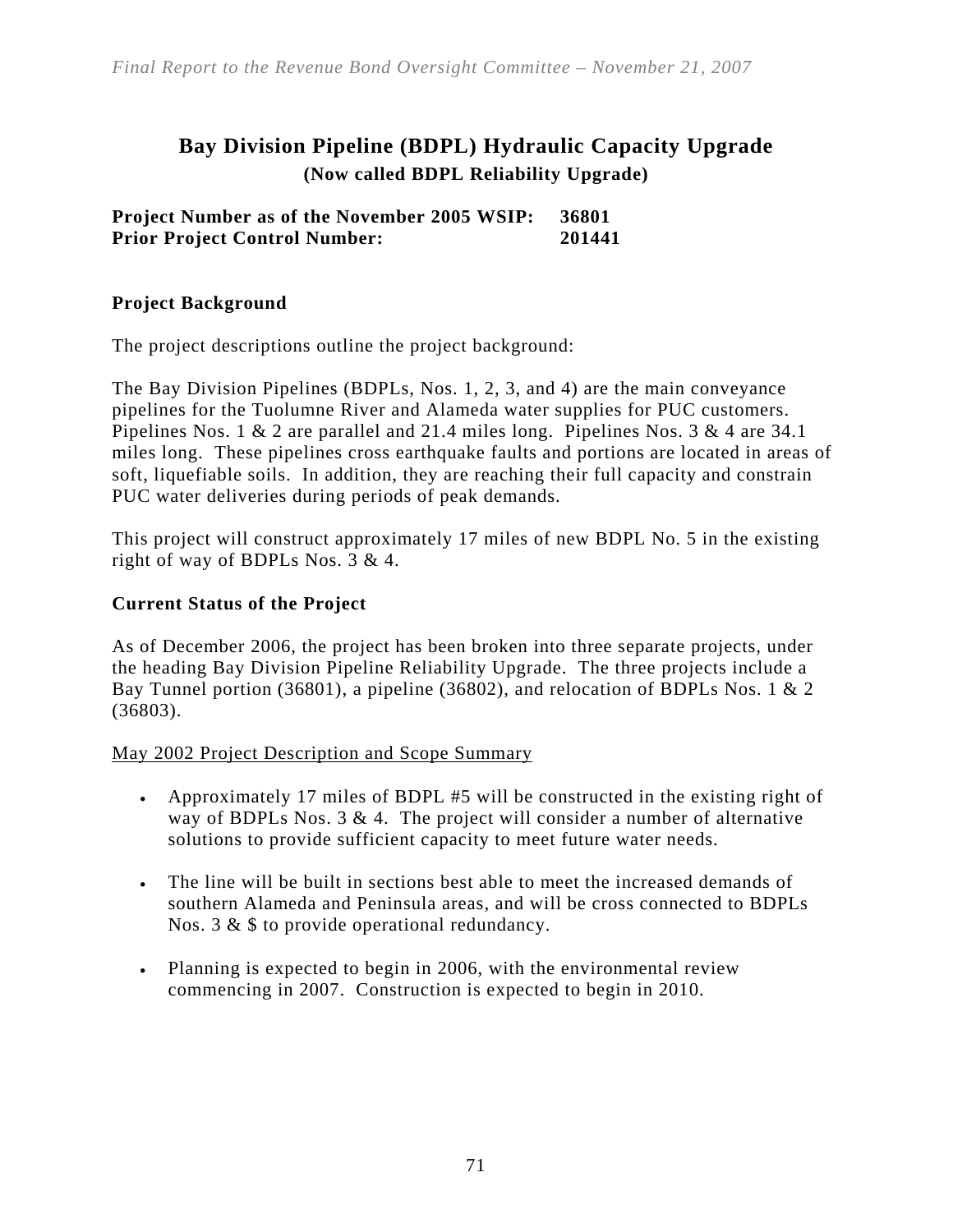#### Itemization of May 2002 Project Budget

#### **Figure 31. BDPL – Hydraulic Capacity Upgrade - May 2002 Project Budget**

| <b>Cost Categories</b>         | 2002 Budget   |
|--------------------------------|---------------|
| Planning                       | \$1,760,904   |
| Environmental                  | \$1,100,565   |
| Design                         | \$35,529,146  |
| Bid/Bid & Award                | \$1,760,904   |
| Construction                   | \$187,357,273 |
| <b>Construction Management</b> | \$9,905,083   |
| Project Management             | \$11,555,930  |
| <b>Subtotal</b>                | \$248,969,805 |
| Escalation                     | \$68,429,195  |
| <b>TOTAL</b>                   | \$317,399,000 |

#### **CHANGES FROM MAY 2002 TO AUGUST 2003 PROJECT SCOPE AND PROJECT BUDGET**

Changes in Project Scope from May 2002 to August 2003:

Three different conceptual approaches are being considered: a new pipeline along BDPLs Nos. 1 & 2 crossing San Francisco Bay, a new pipeline along BDPLs Nos. 3 & 4 south of the Bay, and a new pump station. The scope was expanded to include increased environmental review and planning. In addition, the project was moved four years earlier, but the projected completion date is essentially the same.

The budget was increased by \$2,354,000 to reflect increased costs for Planning and Environmental Review. The escalation was reduced, presumably due to the earlier project start.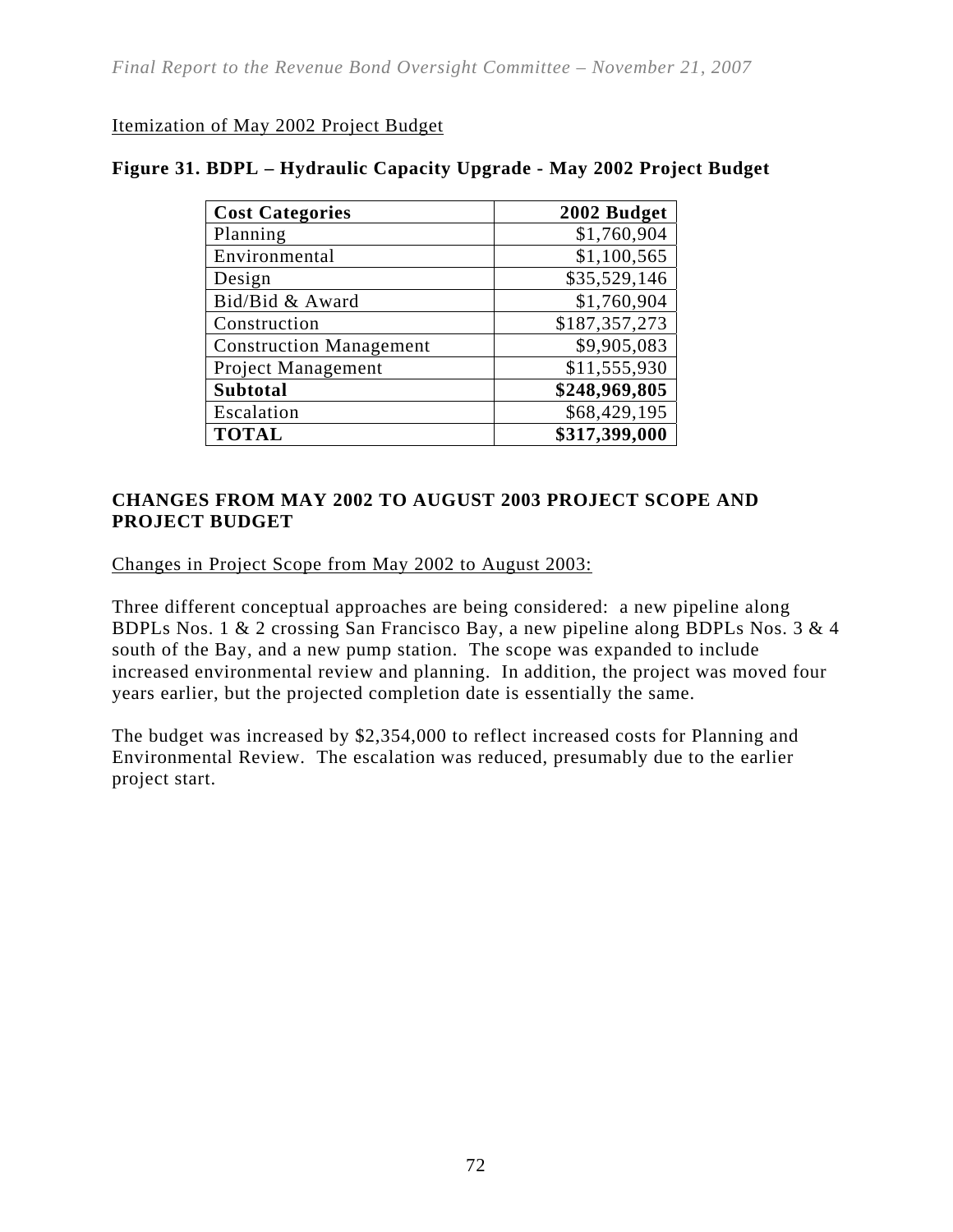| <b>Cost Categories</b>    | <b>May 2002</b> | <b>Changes</b>     | <b>August 2003</b> |
|---------------------------|-----------------|--------------------|--------------------|
|                           | <b>Budget</b>   | <b>Between May</b> | <b>Budget</b>      |
|                           |                 | 2002 and           |                    |
|                           |                 | <b>August 2003</b> |                    |
| Planning                  | \$1,760,904     | \$854,000          | \$2,614,904        |
| Environmental             | \$1,100,565     | \$1,500,000        | \$2,600,565        |
| Design                    | \$35,529,146    | \$0                | \$35,529,146       |
| Bid/Bid & Award           | \$1,760,904     | \$0                | \$1,760,904        |
| Construction              | \$187,357,273   | \$0                | \$187,357,273      |
| Construction              | \$9,905,083     | \$0                | \$9,905,083        |
| Management                |                 |                    |                    |
| <b>Project Management</b> | \$11,555,930    | \$0                | \$11,555,930       |
| <b>Subtotal</b>           | \$248,969,805   | \$2,354,000        | \$251,323,805      |
| Escalation                | \$68,429,195    | $(\$3,653,001)$    | \$64,776,194       |
| <b>TOTAL</b>              | \$317,399,000   | (\$1,299,001)      | \$316,099,999      |

### **Figure 32. BDPL – Hydraulic Capacity Upgrade - Project Budget Changes from May 2002 to August 2003**

#### **CHANGES FROM AUGUST 2003 TO NOVEMBER 2005 PROJECT SCOPE AND PROJECT BUDGET**

Changes in Description of Project Scope from August 2003 to November 2005:

The alternative has been chosen, with BDPL No. 5 consisting of 16 miles of pipeline, and a five mile tunnel under the Bay and adjacent marshlands.

The project budget was increased by \$255,922,640 between 2003 and 2005. The vast majority of this increase is in construction costs.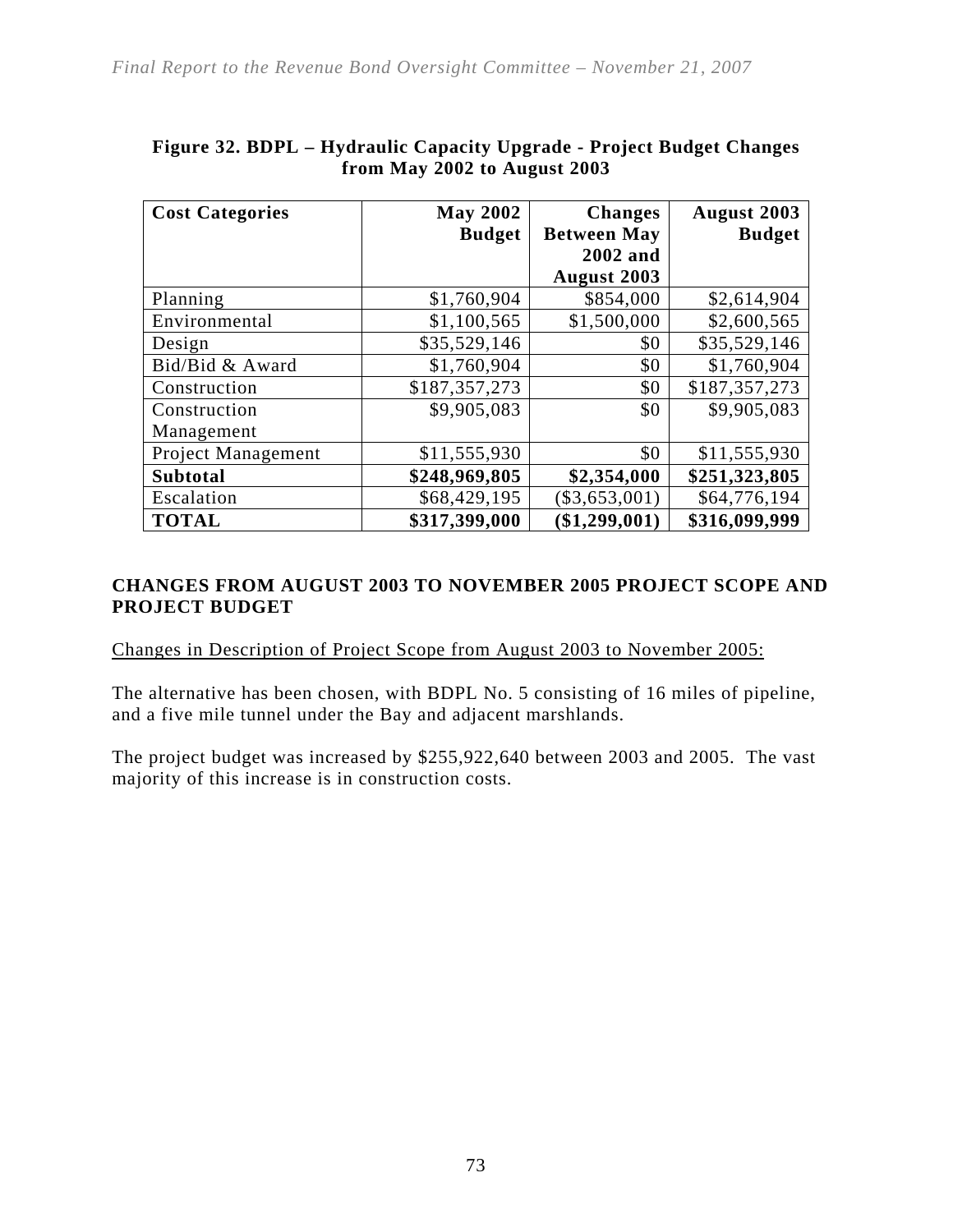| <b>Cost Categories</b> | August 2003   | <b>Changes</b>     | <b>November</b> |
|------------------------|---------------|--------------------|-----------------|
|                        | <b>Budget</b> | <b>Between</b>     | 2005 Budget     |
|                        |               | <b>August 2003</b> |                 |
|                        |               | and                |                 |
|                        |               | <b>November</b>    |                 |
|                        |               | 2005               |                 |
| Planning               | \$2,614,904   | \$6,756,659        | \$9,371,563     |
| Environmental          | \$2,600,565   | \$11,490,318       | \$14,090,883    |
| Design                 | \$35,529,146  | \$3,891,206        | \$39,420,352    |
| Bid/Bid & Award        | \$1,760,904   | (\$1,760,904)      | \$0             |
| Construction           | \$187,357,273 | \$321,782,568      | \$509,139,841   |
| Construction           | \$9,905,083   | $(\$9,905,083)$    | \$0             |
| Management             |               |                    |                 |
| Project Management     | \$11,555,930  | (\$11,555,930)     | \$0             |
| <b>Subtotal</b>        | \$251,323,805 | \$320,698,834      | \$572,022,639   |
| Escalation             | \$64,776,194  | $(\$64,776,194)$   | \$0             |
| <b>TOTAL</b>           | \$316,099,999 | \$255,922,640      | \$572,022,639   |

## **Figure 33. BDPL – Hydraulic Capacity Upgrade - Project Budget Changes from August 2003 to November 2005**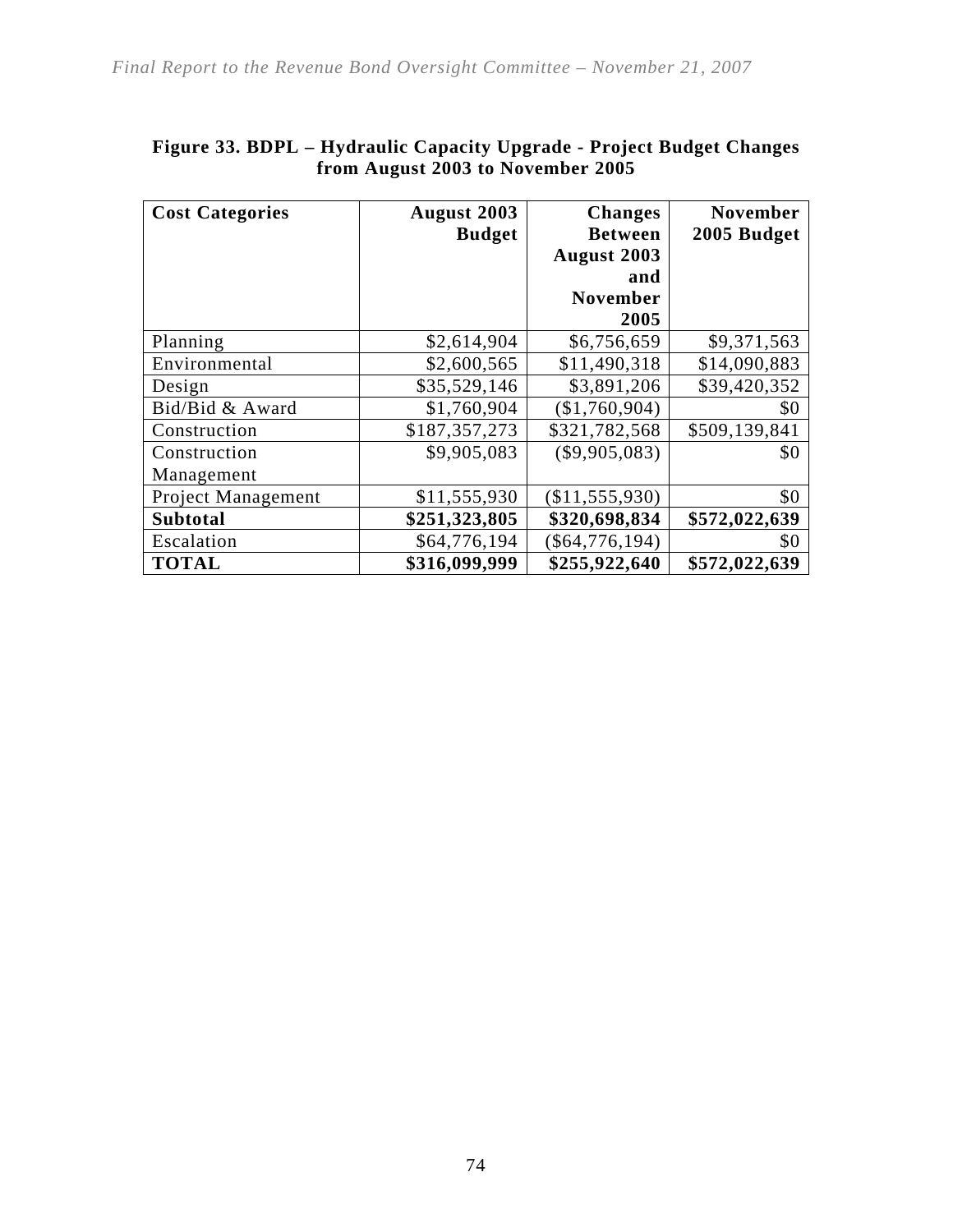## **SFPUC/EBMUD Intertie**

#### **Project Number as of the November 2005 WSIP: 38901 Prior Project Control Number: 203040**

#### **Project Background**

The project descriptions outline the project background:

This project came into being in 2003, and thus was not in the May 2002 program.

It is a joint project between the PUC and the East Bay Municipal Utilities District (EBMUD). It will provide facilities for an Intertie that will provide water to the PUC and EBMUD in the event of major facility failures due to earthquakes and other disasters, and during planned shutdowns of certain segments of the system for repairs and inspections. This is a joint project, involving the PUC, EBMUD, the City of Hayward, and the Alameda County Water District.

#### **Current Status of the Project**

As of December 2006, the contractor had missed the completion date and had no action plan to accelerate or speed up their work. The contract is being managed by the City of Hayward.

August 2003 Project Description and Scope Summary

- The Intertie will provide up to 45 million gallons per day in either direction between the PUC and EBMUD. It will make use of existing or planned Hayward Water System facilities to convey water in either direction.
- The PUC, EBMUD, the City of Hayward, and the Alameda County Water District have each approved the project in concept.
- Planning is expected to begin in 2006, with the environmental review commencing in 2007. Construction is expected to begin in 2010.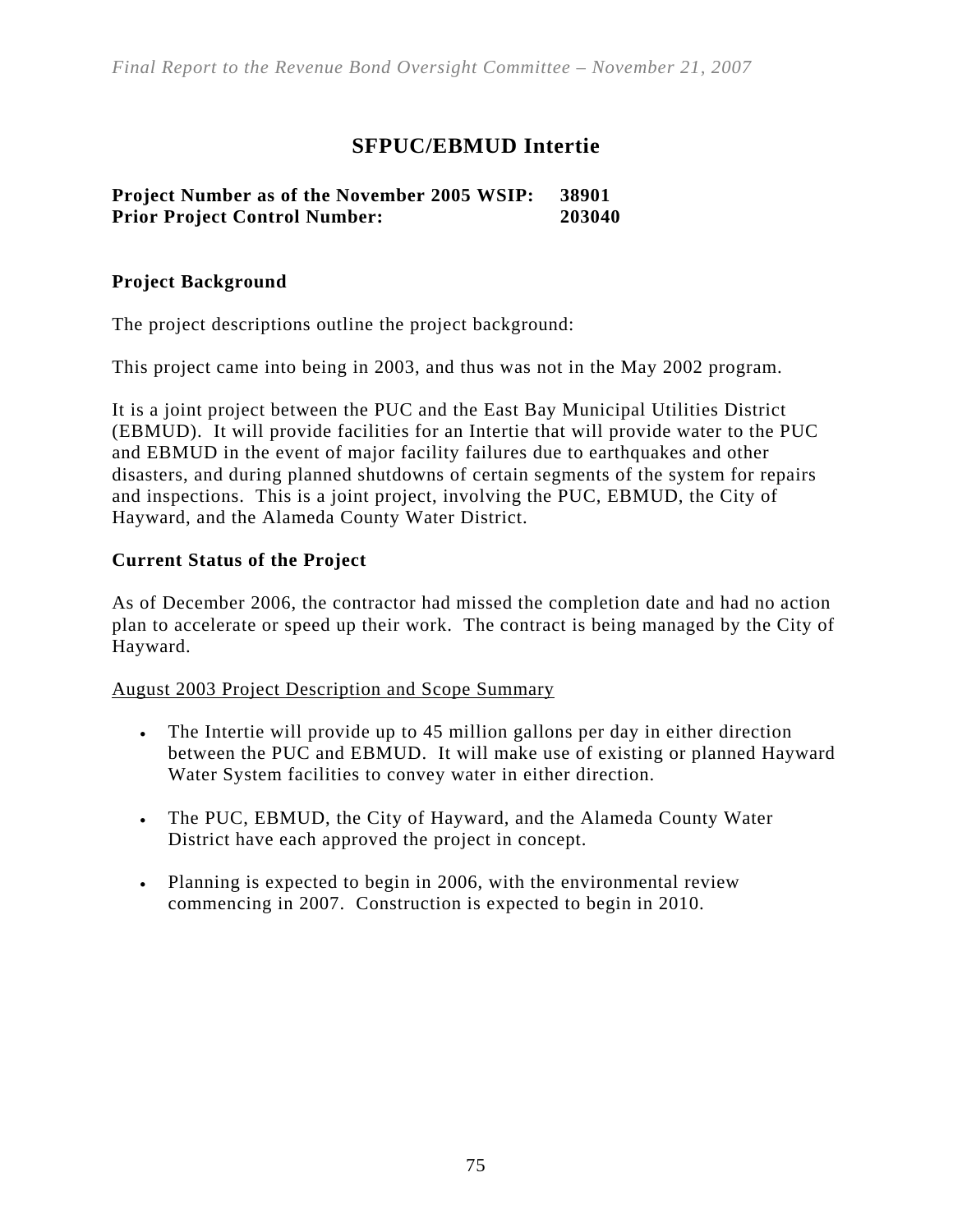#### Itemization of August 2003 Project Budget

#### **Figure 34. SFPUC/EBMUD Intertie - August 2003 Project Budget**

| <b>Cost Categories</b>         | 2003 Budget |
|--------------------------------|-------------|
| Planning                       | \$25,000    |
| Environmental                  | \$25,000    |
| Design                         | \$600,000   |
| Bid/Bid & Award                | \$0         |
| Construction                   | \$8,000,000 |
| <b>Construction Management</b> | \$500,000   |
| Project Management             | \$0         |
| <b>Subtotal</b>                | \$9,150,000 |
| Escalation                     | \$0         |
| <b>TOTAL</b>                   | \$9,150,000 |

#### **CHANGES FROM AUGUST 2003 TO NOVEMBER 2005 PROJECT SCOPE AND PROJECT BUDGET**

Changes in Description of Project Scope from August 2003 to November 2005:

At this time, construction is underway.

The project budget was decreased by \$551,142.

#### **Figure 35. SFPUC/EBMUD Intertie - Project Budget Changes from August 2003 to November 2005**

| <b>Cost Categories</b> | August 2003<br><b>Budget</b> | <b>Changes</b><br><b>Between</b><br>August 2003<br>and<br><b>November</b><br>2005 | <b>November</b><br>2005 Budget |
|------------------------|------------------------------|-----------------------------------------------------------------------------------|--------------------------------|
| Planning               | \$25,000                     | \$272                                                                             | \$25,272                       |
| Environmental          | \$25,000                     | $(\$17,200)$                                                                      | \$7,800                        |
| Design                 | \$600,000                    | $(\$556,003)$                                                                     | \$43,997                       |
| Bid/Bid & Award        | \$0                          | \$0                                                                               | \$0                            |
| Construction           | \$8,000,000                  | \$521,789                                                                         | \$8,521,89                     |
| Construction           | \$500,000                    | $(\$500,000)$                                                                     | \$0                            |
| Management             |                              |                                                                                   |                                |
| Project Management     | \$0                          | \$0                                                                               | \$0                            |
| <b>Subtotal</b>        | \$9,150,000                  | $(\$551,142)$                                                                     | \$8,598,858                    |
| Escalation             | \$0                          | \$0                                                                               | \$0                            |
| <b>TOTAL</b>           | \$9,150,000                  | \$551,142                                                                         | \$8,598,858                    |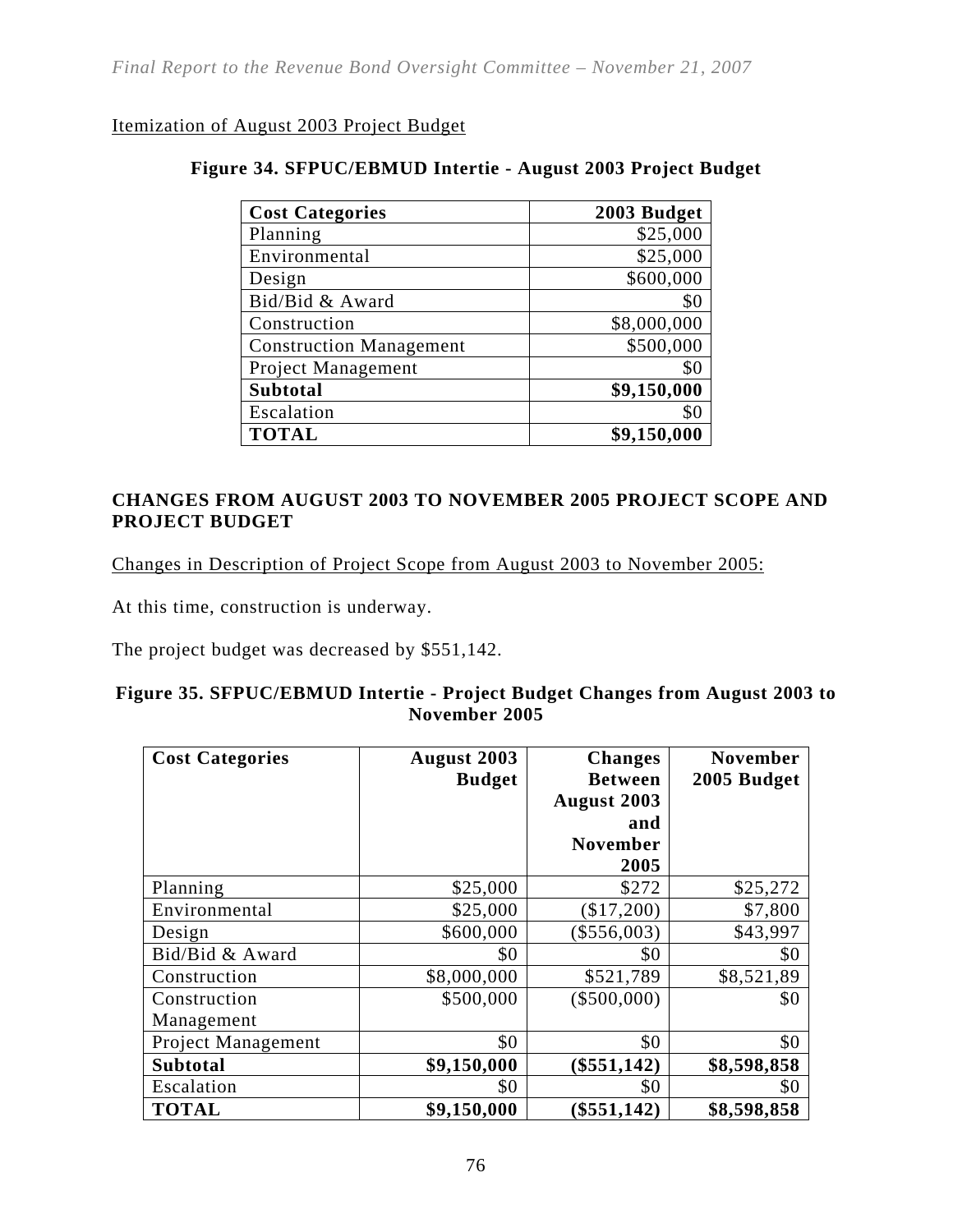## **Sunset Reservoir -- Seismic Upgrade/Rehabilitation (Now called Sunset Reservoir Upgrades)**

**Project Number as of the November 2005 WSIP: 35801 Prior Project Control Number: 9960** 

#### **Project Background**

The project descriptions outline the project background:

With this project, seismic upgrade work and other structural and general rehabilitation work will be carried out at the North Basin of the Sunset Reservoir. In particular, the roof has been identified as needing seismic strengthening. The roof was built in 1938, and is seismically deficient and roof concrete has spalled in many places.

In 2005, the project was divided into two phases: upgrading the embankment (Phase A) and roof structure (Phase B).

#### **Current Status of the Project**

As of December 2006, Phase A was completed and Phase B was about to enter the construction phase.

#### May 2002 Project Description and Scope Summary

• This project will do seismic upgrade work, and other structural and general rehabilitation work at the Sunset Reservoir.

#### Itemization of May 2002 Project Budget

| May 2002 Project Budget        |              |  |  |
|--------------------------------|--------------|--|--|
| <b>Cost Categories</b>         | 2002 Budget  |  |  |
| Planning                       | \$405,530    |  |  |
| Environmental                  | \$253,456    |  |  |
| Design                         | \$4,669,592  |  |  |
| Bid/Bid & Award                | \$405,530    |  |  |
| Construction                   | \$34,182,999 |  |  |
| <b>Construction Management</b> | \$2,281,105  |  |  |
| Project Management             | \$2,661,289  |  |  |
| <b>Subtotal</b>                | \$44,853,501 |  |  |
| Escalation                     | \$15,959,499 |  |  |
| <b>TOTAL</b>                   | \$60,813,000 |  |  |

# **Figure 36. Sunset Reservoir – Seismic Upgrade/Rehab**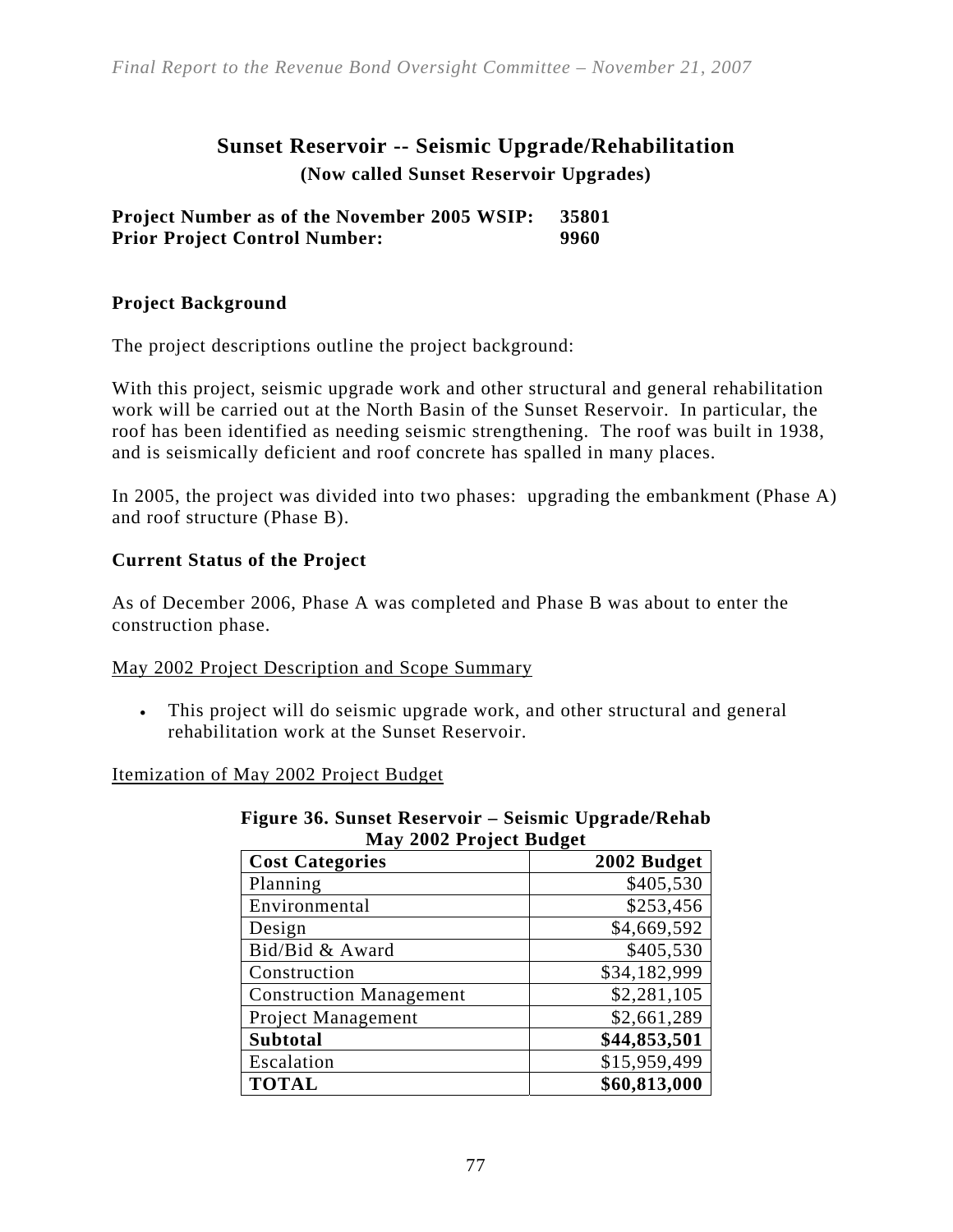#### **CHANGES FROM MAY 2002 TO AUGUST 2003 PROJECT SCOPE AND PROJECT BUDGET**

Changes in Project Scope from May 2002 to August 2003:

There was no scope change. The project start date was moved up ten years, and the project completion date was moved up seven years.

There was a reduction of \$11,785,000 in escalation, presumably due to the accelerated schedule.

| <b>Cost Categories</b>    | <b>May 2002</b> | <b>Changes</b>     | <b>August 2003</b> |
|---------------------------|-----------------|--------------------|--------------------|
|                           | <b>Budget</b>   | <b>Between May</b> | <b>Budget</b>      |
|                           |                 | 2002 and           |                    |
|                           |                 | August 2003        |                    |
| Planning                  | \$405,530       | \$0                | \$405,530          |
| Environmental             | \$253,456       | \$0                | \$253,456          |
| Design                    | \$4,669,592     | \$0                | \$4,669,592        |
| Bid/Bid & Award           | \$405,530       | \$0                | \$405,530          |
| Construction              | \$34,182,999    | \$0                | \$34,182,999       |
| Construction              | \$2,281,105     | \$0                | \$2,281,105        |
| Management                |                 |                    |                    |
| <b>Project Management</b> | \$2,661,289     | \$0                | \$2,661,289        |
| <b>Subtotal</b>           | \$44,853,501    | \$0                | \$44,853,501       |
| Escalation                | \$15,959,499    | (\$11,785,000)     | \$4,174,499        |
| <b>TOTAL</b>              | \$60,813,000    | \$11,785,000       | \$49,028,000       |

#### **Figure 37. Sunset Reservoir – Seismic Upgrade/Rehab Project Budget Changes from May 2002 to August 2003**

#### **CHANGES FROM AUGUST 2003 TO NOVEMBER 2005 PROJECT SCOPE AND PROJECT BUDGET**

Changes in Description of Project Scope from August 2003 to November 2005:

At this stage, the project has been divided into two phases: embankment and roof structure. The project scope does not appear to have changed. The project budget has increased by \$12,948,000, due primarily to construction increases.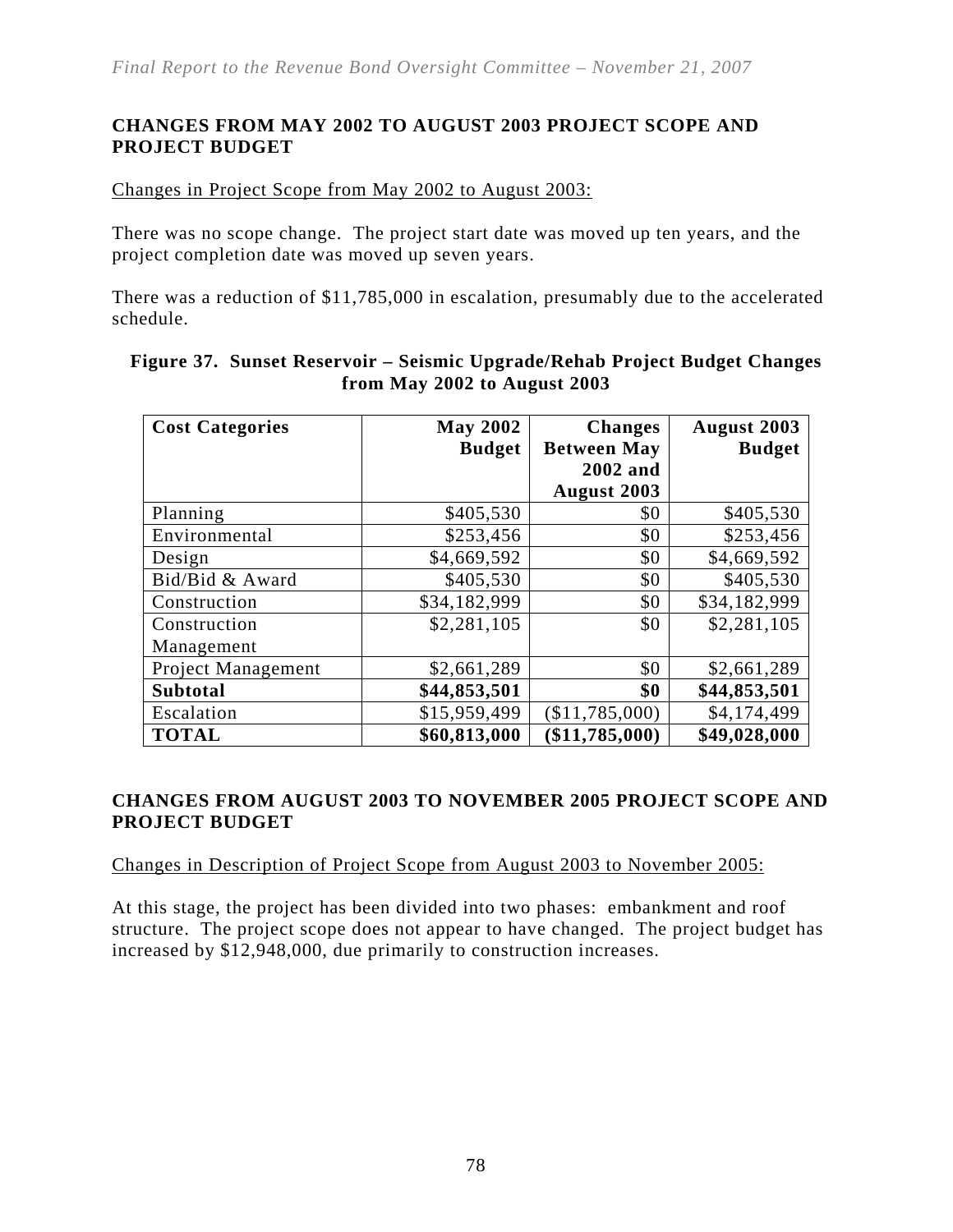| <b>Cost Categories</b> | August 2003   | <b>Changes</b>  | November     |
|------------------------|---------------|-----------------|--------------|
|                        | <b>Budget</b> | <b>Between</b>  | 2005 Budget  |
|                        |               | August 2003     |              |
|                        |               | and             |              |
|                        |               | <b>November</b> |              |
|                        |               | 2005            |              |
| Planning               | \$405,530     | \$96,120        | \$309,410    |
| Environmental          | \$253,456     | \$249,834)      | \$3,622      |
| Design                 | \$4,669,592   | $(\$44,576)$    | \$4,619,017  |
| Bid/Bid & Award        | \$405,530     | $(\$405,530)$   | \$0          |
| Construction           | \$34,182,999  | \$22,860,952    | \$57,043,951 |
| Construction           | \$2,281,105   | $(\$2,281,105)$ | \$0          |
| Management             |               |                 |              |
| Project Management     | \$2,661,289   | $(\$2,661,289)$ | \$0          |
| <b>Subtotal</b>        | \$44,853,501  | \$17,122,499    | \$61,976,000 |
| Escalation             | \$4,174,499   | (\$4,174,499)   | \$0          |
| <b>TOTAL</b>           | \$49,028,000  | \$12,948,000    | \$61,976,000 |

#### **Figure 38. Sunset Reservoir – Seismic Upgrade/Rehab Project Budget Changes from August 2003 to November 2005**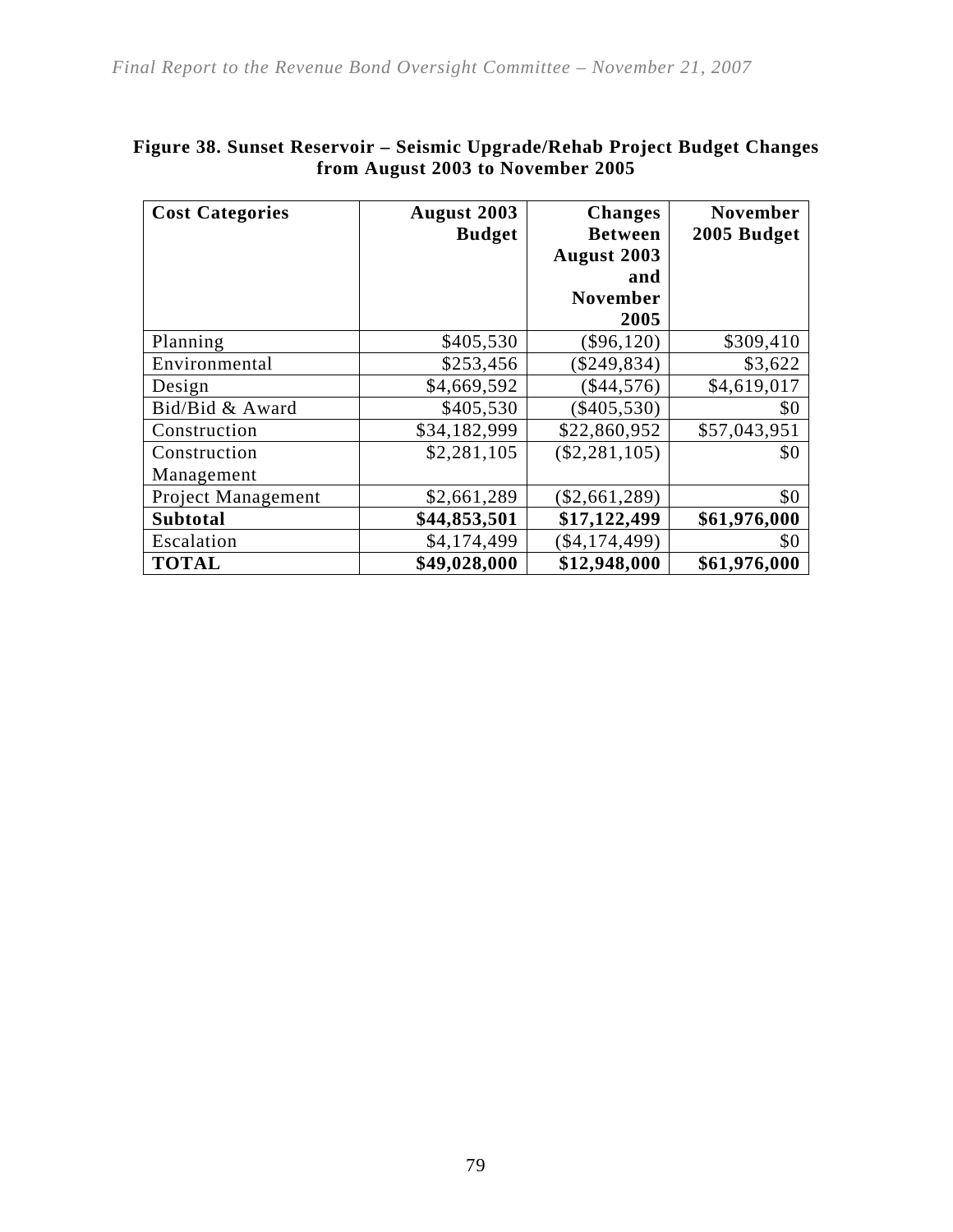## **Summit Reservoir Rehabilitation**

#### **Project Number as of the November 2005 WSIP: 30701 Prior Project Control Number: 99059**

#### **Project Background**

The project descriptions outline the project background:

The Summit Reservoir was built in 1954. Its components are deteriorating and do not meet current seismic codes. This project will upgrade the reservoir to meet current seismic standards and to conform to all State health requirements.

#### **Current Status of the Project**

As of December 2006, construction was completed and close-out had been initiated.

#### May 2002 Project Description and Scope Summary

- Work at the Reservoir includes roof repair, seismic upgrade, and installation of a new pipeline, along with exterior and safety work.
- In addition, flushing, chlorination, and dechlorination activities are required as part of the project.

#### Itemization of May 2002 Project Budget

#### **Figure 39. Summit Reservoir Rehabilitation -May 2002 Project Budget**

| <b>Cost Categories</b>         | 2002 Budget  |
|--------------------------------|--------------|
| Planning                       | \$163,509    |
| Environmental                  | \$102,193    |
| Design                         | \$1,880,352  |
| Bid/Bid & Award                | \$163,509    |
| Construction                   | \$11,887,536 |
| <b>Construction Management</b> | \$917,737    |
| Project Management             | \$1,073,027  |
| <b>Subtotal</b>                | \$16,187,863 |
| Escalation                     | \$1,334,137  |
| <b>TOTAL</b>                   | \$17,522,000 |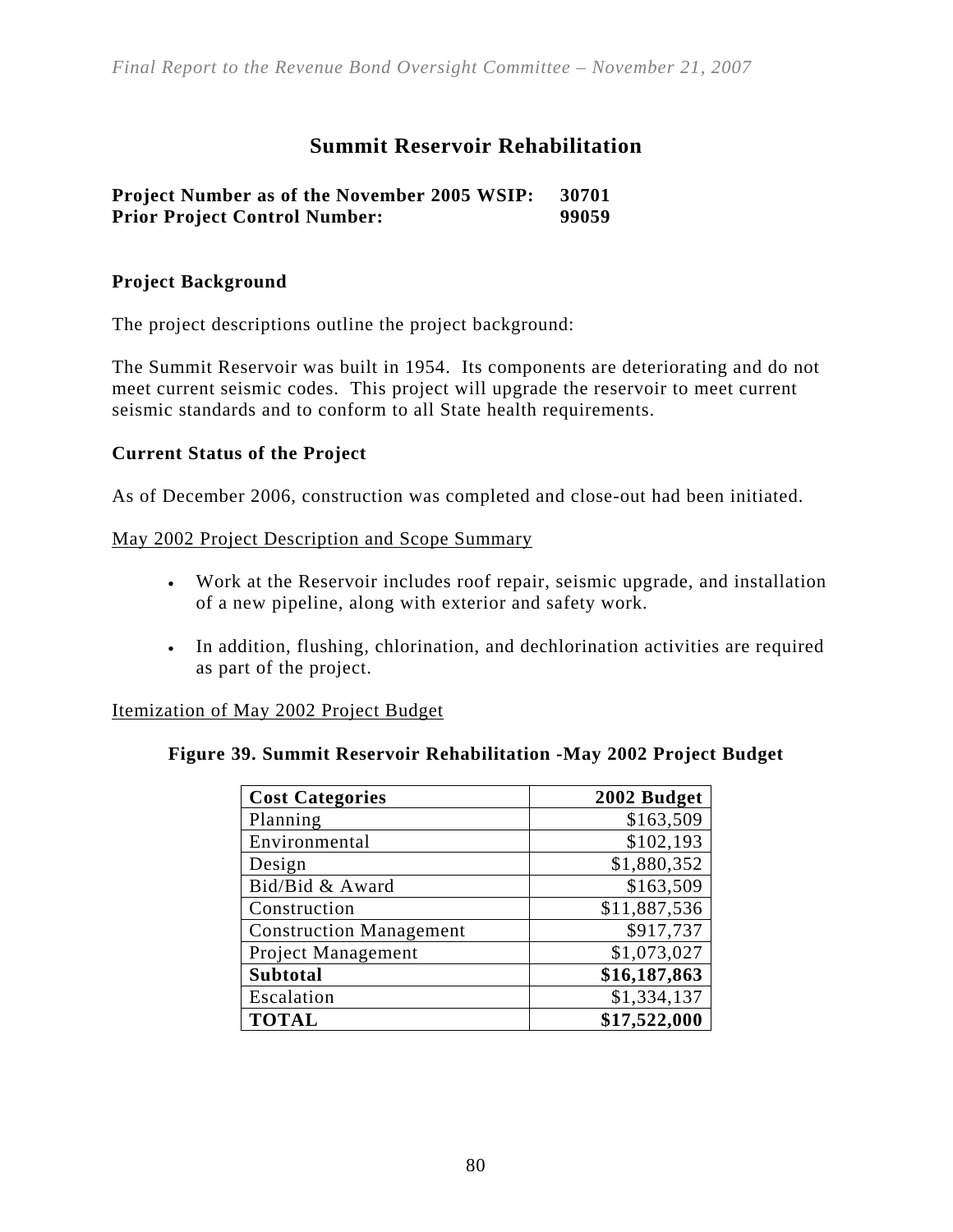#### **CHANGES FROM MAY 2002 TO AUGUST 2003 PROJECT SCOPE AND PROJECT BUDGET**

Changes in Project Scope from May 2002 to August 2003:

The project start and completion dates have been moved two years earlier. In addition, additional close-out activities have been included.

There was a reduction of \$415,000 in escalation, presumably due to the accelerated schedule.

| <b>Cost Categories</b> | <b>May 2002</b> | <b>Changes</b>     | <b>August 2003</b> |
|------------------------|-----------------|--------------------|--------------------|
|                        | <b>Budget</b>   | <b>Between May</b> | <b>Budget</b>      |
|                        |                 | 2002 and           |                    |
|                        |                 | August 2003        |                    |
| Planning               | \$163,509       | \$0                | \$163,509          |
| Environmental          | \$102,193       | \$0                | \$102,193          |
| Design                 | \$1,880,352     | \$0                | \$1,880,352        |
| Bid/Bid & Award        | \$163,509       | \$0                | \$163,509          |
| Construction           | \$11,887,536    | \$0                | \$11,887,536       |
| Construction           | \$917,737       | \$0                | \$917,737          |
| Management             |                 |                    |                    |
| Project Management     | \$1,073,027     | \$0                | \$1,073,027        |
| <b>Subtotal</b>        | \$16,187,863    | \$0                | \$16,187,863       |
| Escalation             | \$1,334,137     | $(\$415,000)$      | \$919,137          |
| <b>TOTAL</b>           | \$17,522,000    | \$415,000          | \$17,107,000       |

#### **Figure 40. Summit Reservoir Rehabilitation - Project Budget Changes from May 2002 to August 2003**

#### **CHANGES FROM AUGUST 2003 TO NOVEMBER 2005 PROJECT SCOPE AND PROJECT BUDGET**

Changes in Description of Project Scope from August 2003 to November 2005:

At this stage, the project is in construction. The project budget was reduced by \$2,179,141.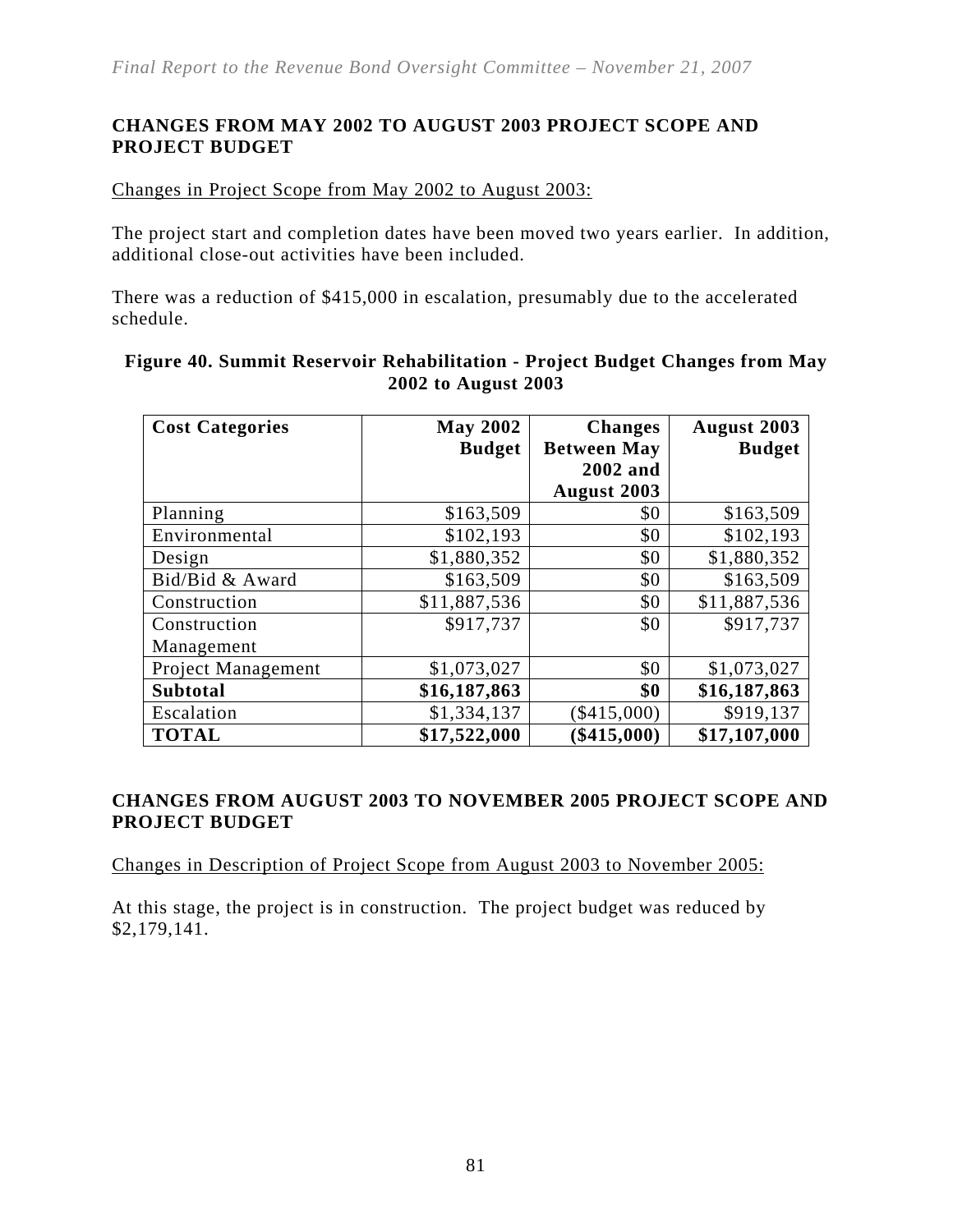| <b>Cost Categories</b> | August 2003   | <b>Changes</b>  | <b>November</b> |
|------------------------|---------------|-----------------|-----------------|
|                        | <b>Budget</b> | <b>Between</b>  | 2005 Budget     |
|                        |               | August 2003     |                 |
|                        |               | and             |                 |
|                        |               | <b>November</b> |                 |
|                        |               | 2005            |                 |
| Planning               | \$163,509     | $(\$31,800)$    | \$131,709       |
| Environmental          | \$102,193     | (\$102,193)     | \$0             |
| Design                 | \$1,880,352   | $(\$661,726)$   | \$1,218,626     |
| Bid/Bid & Award        | \$163,509     | \$163,509       | \$0             |
| Construction           | \$11,887,536  | \$1,689,988     | \$13,577,524    |
| Construction           | \$917,737     | $(\$917,737)$   | \$0             |
| Management             |               |                 |                 |
| Project Management     | \$1,073,027   | (\$1,073,027)   | \$0             |
| <b>Subtotal</b>        | \$16,187,863  | (\$1,260,004)   | \$14,927,859    |
| Escalation             | \$919,137     | $(\$919,137)$   | \$0             |
| <b>TOTAL</b>           | \$17,107,000  | $(\$2,179,141)$ | \$14,927,859    |

## **Figure 41. Summit Reservoir Rehabilitation - Project Budget Changes from August 2003 to November 2005**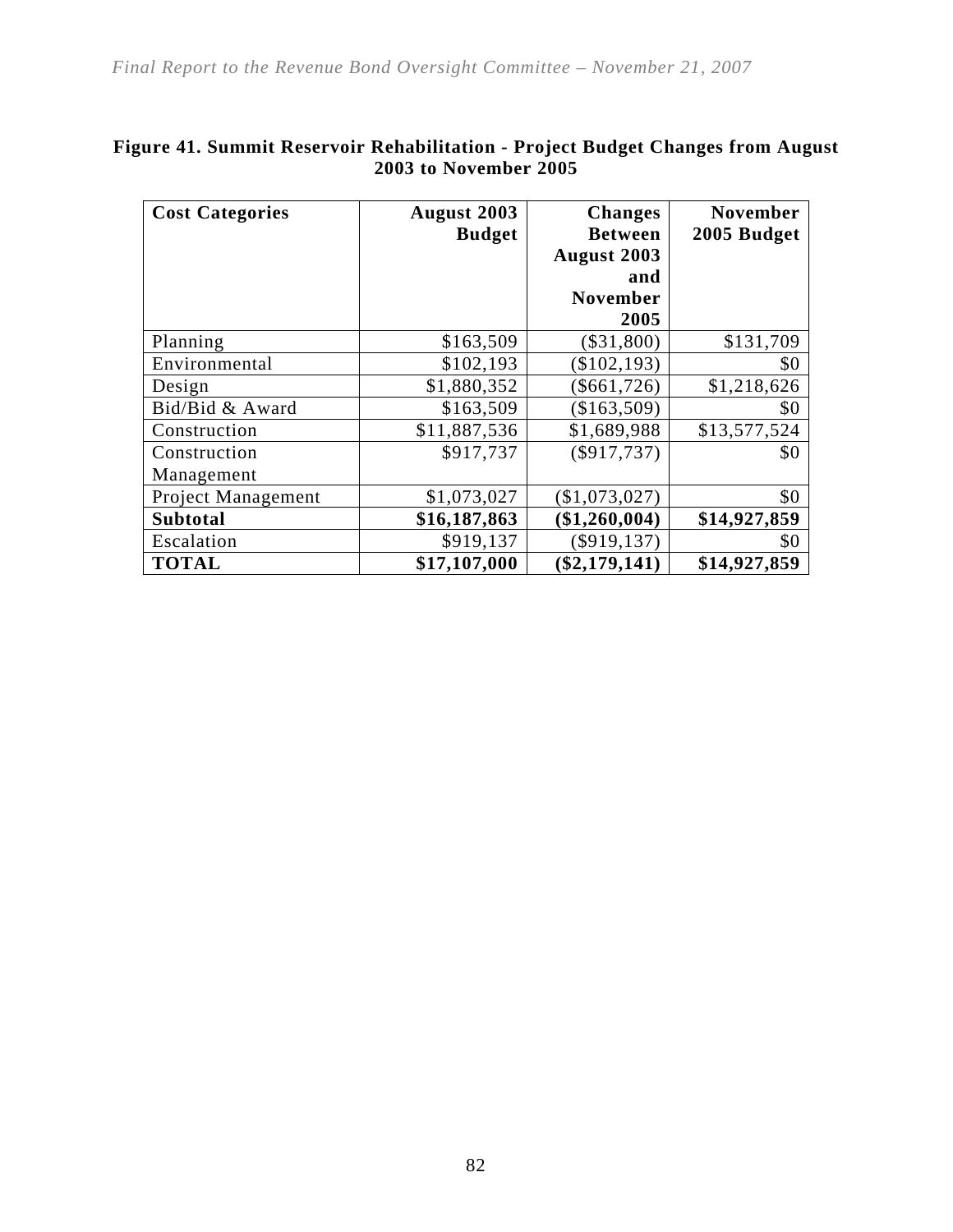## **Pump Station Upgrades (Forest Knolls) (Now called Forest Knolls Pump Station Upgrade)**

#### **Project Number as of the November 2005 WSIP: 32101 Prior Project Control Number: 202536**

#### **Project Background**

The project descriptions outline the project background:

The Forest Knolls pump station was built in 1960 and is in need of complete rehabilitation. The buildings are not up to current codes, and equipment and mechanical systems have deteriorated, affecting reliability. The pump station needs modernization and upgrading of systems and pumps to ensure reliability.

#### **Current Status of the Project**

As of December 2006, project staff was working on an easement and relocation agreement with the University of California.

#### May 2002 Project Description and Scope Summary

- This project includes demolition of the existing building, construction of a new building, and installation of two new pumps.
- In addition, new sprinkler and electrical systems will be installed, a new generator, fencing, landscaping, and other site work.
- The project will also provide necessary facilities to support the SCADA project by adding automation where needed.

#### Itemization of May 2002 Project Budget

| May 2002 Project Budget        |             |
|--------------------------------|-------------|
| <b>Cost Categories</b>         | 2002 Budget |
| Planning                       | \$30,373    |
| Environmental                  | \$18,983    |
| Design                         | \$349,284   |
| Bid/Bid & Award                | \$29,139    |
| Construction                   | \$1,668,269 |
| <b>Construction Management</b> | \$170,845   |
| Project Management             | \$199,320   |
| <b>Subtotal</b>                | \$2,466,213 |
| Escalation                     | \$339,787   |
| <b>TOTAL</b>                   | \$2,806,000 |

#### **Figure 42. Pump Station Upgrades (Forest Knolls) - May Droiget Budget**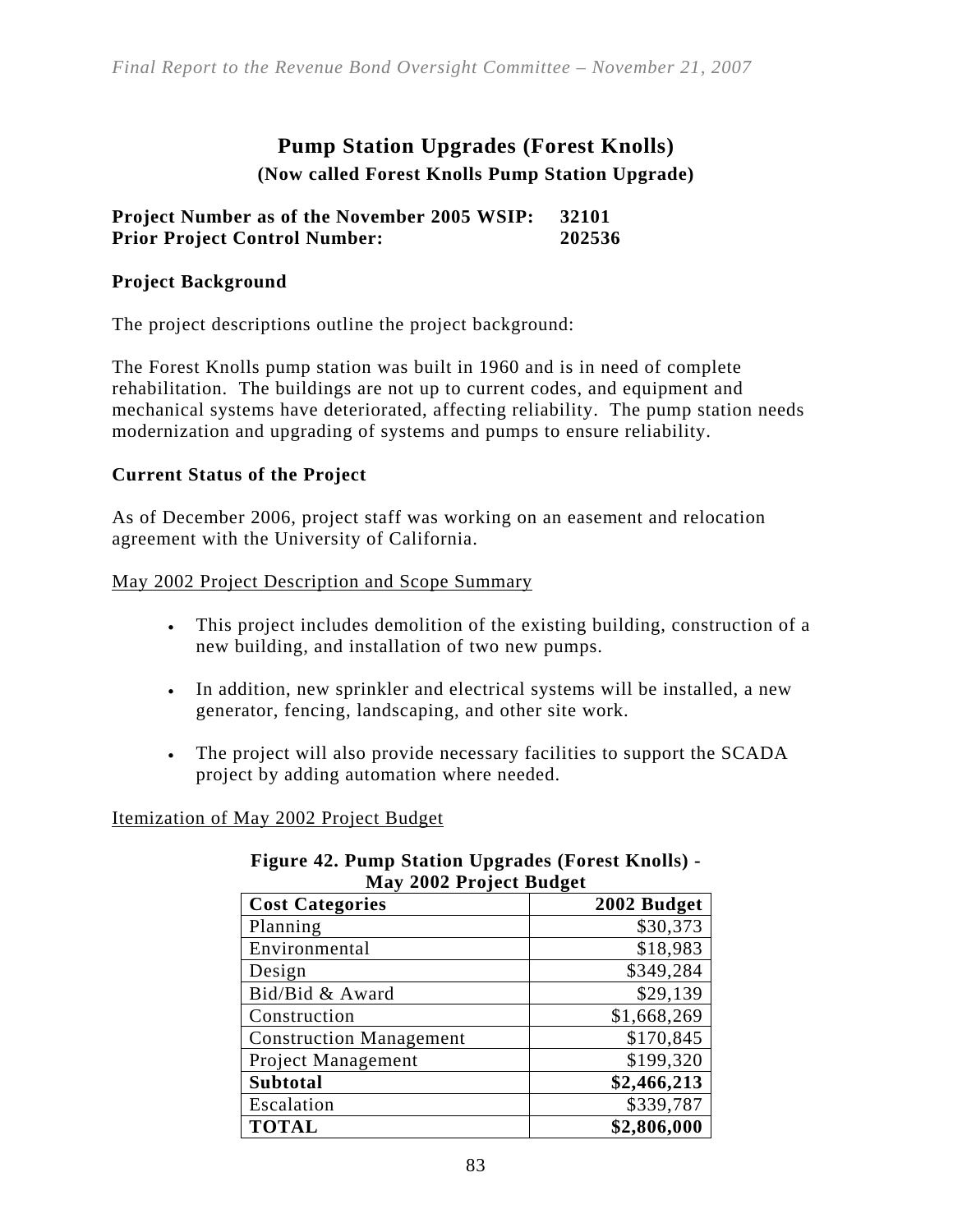#### **CHANGES FROM MAY 2002 TO AUGUST 2003 PROJECT SCOPE AND PROJECT BUDGET**

Changes in Project Scope from May 2002 to August 2003:

There was no scope change. The project start date was moved up one year, and the project completion date was moved up 19 months.

There was a reduction of \$84,000 in escalation, presumably due to the accelerated schedule.

| <b>Cost Categories</b> | <b>May 2002</b> | <b>Changes</b>     | August 2003   |
|------------------------|-----------------|--------------------|---------------|
|                        | <b>Budget</b>   | <b>Between May</b> | <b>Budget</b> |
|                        |                 | 2002 and           |               |
|                        |                 | <b>August 2003</b> |               |
| Planning               | \$30,373        | \$0                | \$30,373      |
| Environmental          | \$18,983        | \$0                | \$18,983      |
| Design                 | \$349,284       | \$0                | \$349,284     |
| Bid/Bid & Award        | \$29,139        | \$0                | \$29,139      |
| Construction           | \$1,668,269     | \$0                | \$1,668,269   |
| Construction           | \$170,845       | \$0                | \$170,845     |
| Management             |                 |                    |               |
| Project Management     | \$199,320       | \$0                | \$199,320     |
| <b>Subtotal</b>        | \$2,466,213     | \$0                | \$2,466,213   |
| Escalation             | \$339,787       | \$84,000           | \$255,787     |
| <b>TOTAL</b>           | \$2,806,000     | \$84,000           | \$2,722,000   |

#### **Figure 43. Pump Station Upgrades (Forest Knolls) - Project Budget Changes from May 2002 to August 2003**

#### **CHANGES FROM AUGUST 2003 TO NOVEMBER 2005 PROJECT SCOPE AND PROJECT BUDGET**

Changes in Description of Project Scope from August 2003 to November 2005:

There appears to be no scope changes. The budget increased by \$3,057,776.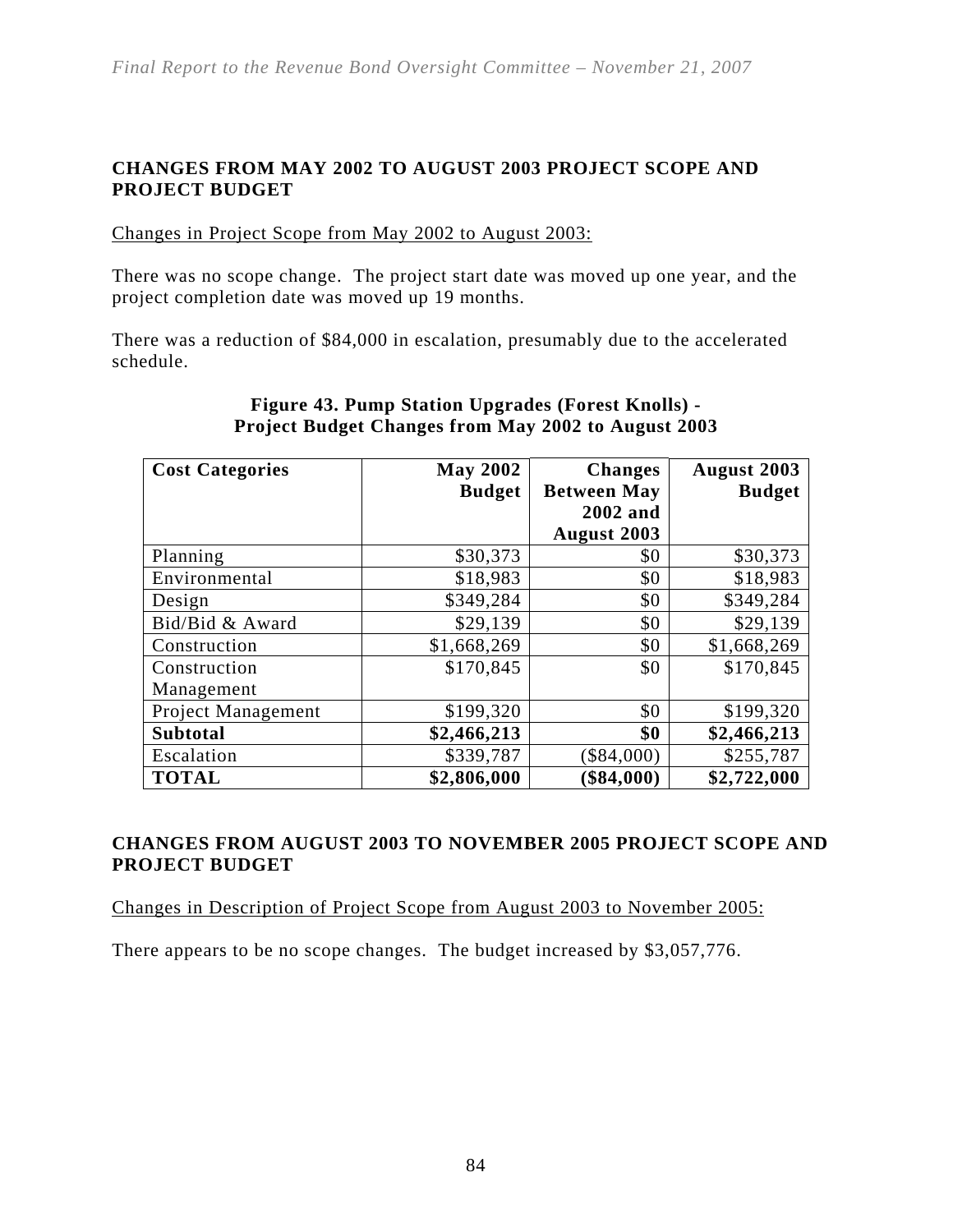| <b>Cost Categories</b> | <b>August 2003</b> | <b>Changes</b>  | <b>November</b> |
|------------------------|--------------------|-----------------|-----------------|
|                        | <b>Budget</b>      | <b>Between</b>  | 2005 Budget     |
|                        |                    | August 2003     |                 |
|                        |                    | and             |                 |
|                        |                    | <b>November</b> |                 |
|                        |                    | 2005            |                 |
| Planning               | \$30,373           | \$157,974       | \$188,347       |
| Environmental          | \$18,983           | \$14,935)       | \$4,048         |
| Design                 | \$349,284          | \$288,702       | \$637,986       |
| Bid/Bid & Award        | \$29,139           | \$29,139        | \$0             |
| Construction           | \$1,668,269        | \$3,281,126     | \$4,949,395     |
| Construction           | \$170,845          | (\$170,845)     | \$0             |
| Management             |                    |                 |                 |
| Project Management     | \$199,320          | (\$199,320)     | \$0             |
| <b>Subtotal</b>        | \$2,466,213        | \$3,313,563     | \$5,779,776     |
| Escalation             | \$255,787          | (\$255,787)     | \$0             |
| <b>TOTAL</b>           | \$2,722,000        | \$3,057,776     | \$5,779,776     |

#### **Figure 44. Pump Station Upgrades (Forest Knolls) - Project Budget Changes from August 2003 to November 2005**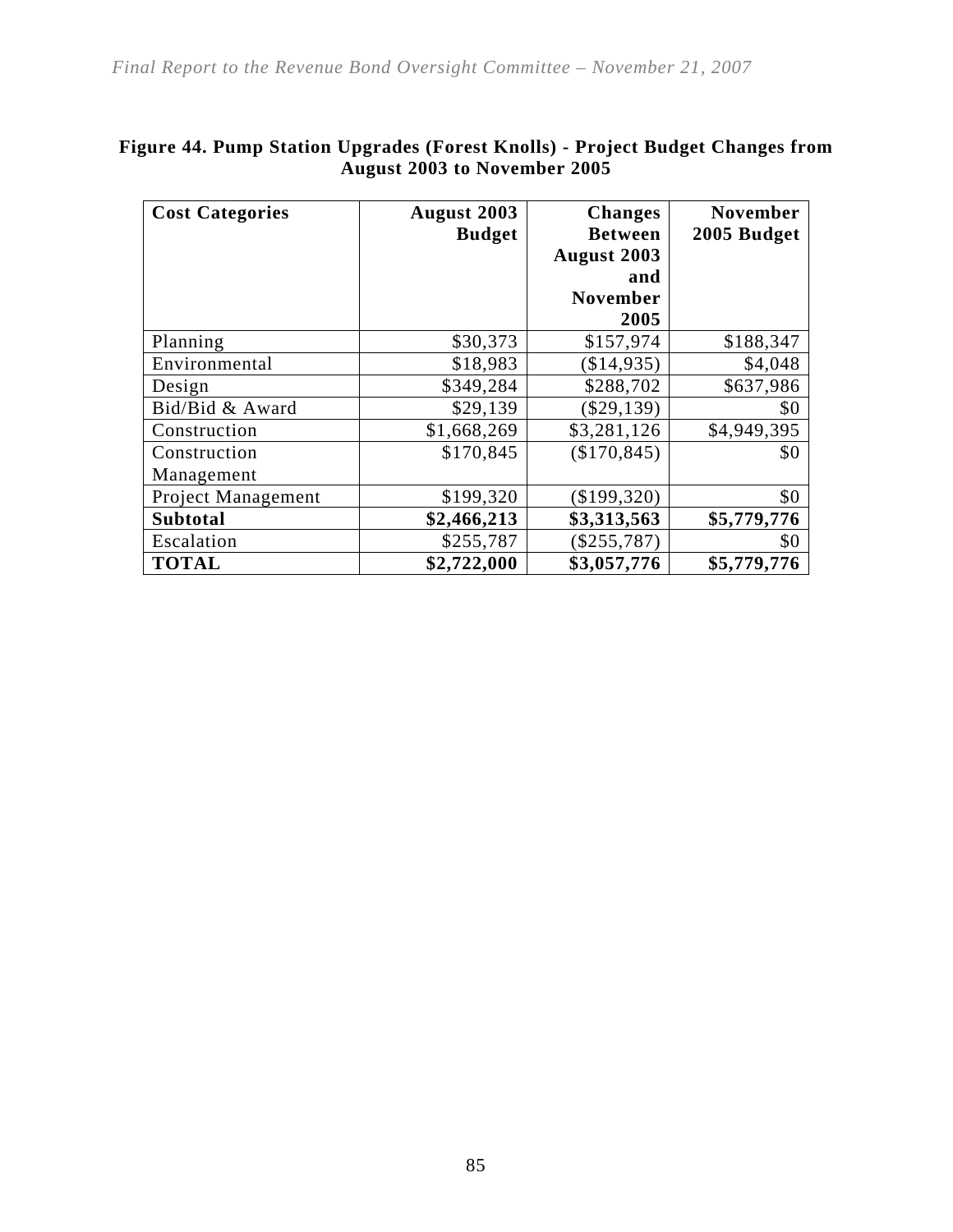## **Pump Station Upgrades (McLaren Park) (Now called Alemany Pump Station Upgrades (McLaren Park))**

**Project Number as of the November 2005 WSIP: 32301 Prior Project Control Number: 202538** 

#### **Project Background**

The project descriptions outline the project background:

The McLaren Park pump station was built in 1967 and is in need of complete rehabilitation. The buildings are not up to current codes, equipment and electrical and mechanical systems have deteriorated, and the pump station is not reliable. The station needs modernization and upgrading of the switchgear, electrical systems, pumps, and other items to ensure system reliability. This project will demolish the existing building and construct a new one.

#### **Current Status of the Project**

As of December 2006, the project has become the rebuilding of the Alemany Pump Station. At this point, 65 percent design had been completed and Arts Commission approval for Phase II had been obtained. Future work includes 95 percent design, and Arts Commission approval for Phase III.

#### May 2002 Project Description and Scope Summary

- This project includes demolition of the existing building, construction of a new 3,600 squared foot building, and installation of two new pumps.
- In addition, new sprinkler and electrical systems will be installed, a new generator, fencing, landscaping, and other site work.
- The project will also provide necessary facilities to support the SCADA project by adding automation where needed.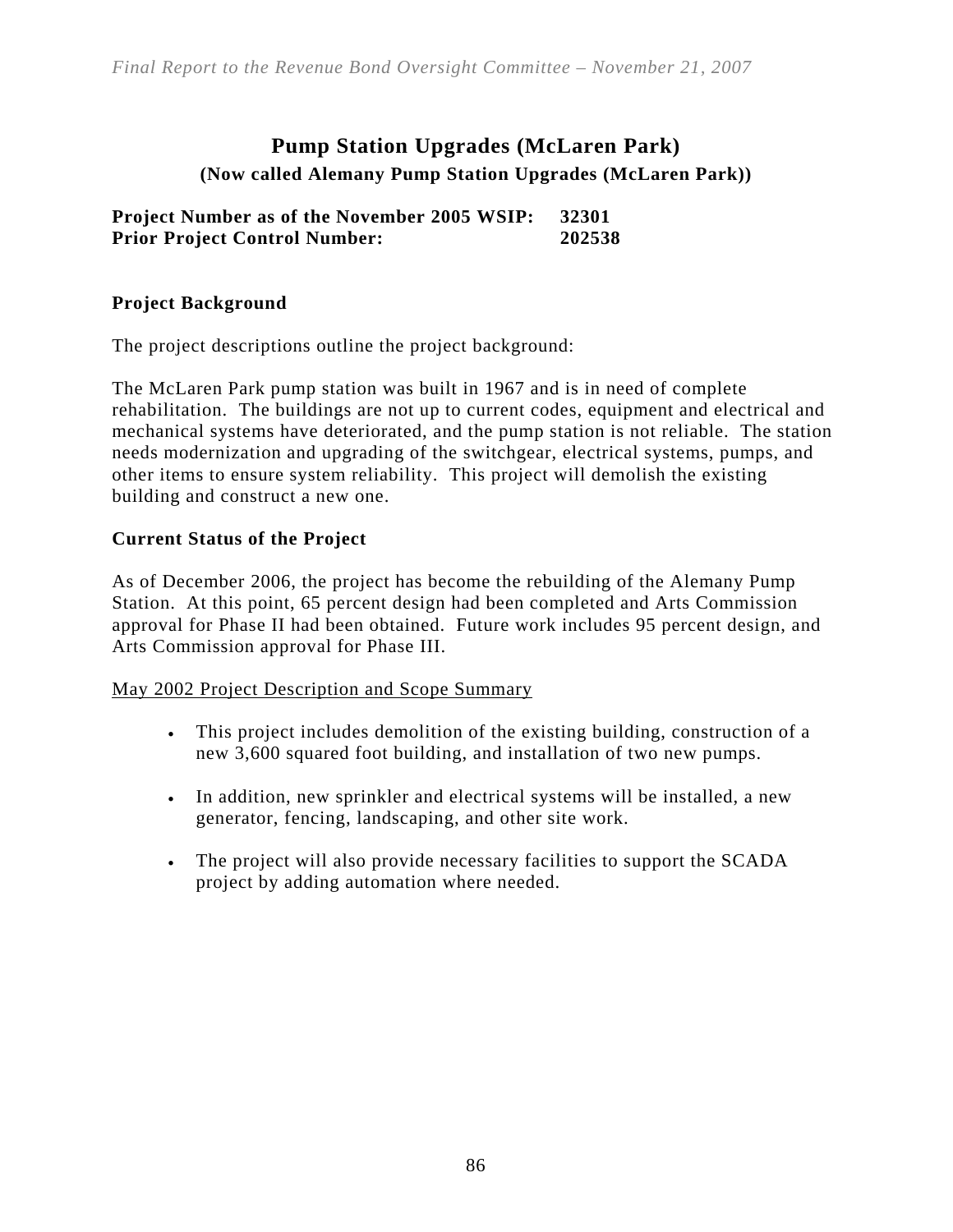#### Itemization of May 2002 Project Budget

| <b>Cost Categories</b>         | 2002 Budget |
|--------------------------------|-------------|
| Planning                       | \$57,596    |
| Environmental                  | \$35,998    |
| Design                         | \$662,360   |
| Bid/Bid & Award                | \$57,596    |
| Construction                   | \$3,522,427 |
| <b>Construction Management</b> | \$323,980   |
| Project Management             | \$377,977   |
| <b>Subtotal</b>                | \$5,037,934 |
| Escalation                     | \$1,024,066 |
| <b>TOTAL</b>                   | \$6,062,000 |

#### **Figure 45. Pump Station Upgrades (McLaren Park) - May 2002 Project Budget**

#### **CHANGES FROM MAY 2002 TO AUGUST 2003 PROJECT SCOPE AND PROJECT BUDGET**

Changes in Project Scope from May 2002 to August 2003:

There was no scope change. The project start and dates were moved up one year.

There was a reduction of \$198,000 in escalation, presumably due to the accelerated schedule.

| <b>Cost Categories</b> | <b>May 2002</b><br><b>Budget</b> | <b>Changes</b><br><b>Between May</b> | August 2003<br><b>Budget</b> |
|------------------------|----------------------------------|--------------------------------------|------------------------------|
|                        |                                  | 2002 and                             |                              |
|                        |                                  | August 2003                          |                              |
| Planning               | \$57,596                         | \$0                                  | \$57,596                     |
| Environmental          | \$35,998                         | \$0                                  | \$35,998                     |
| Design                 | \$662,360                        | \$0                                  | \$662,360                    |
| Bid/Bid & Award        | \$57,596                         | \$0                                  | \$57,596                     |
| Construction           | \$3,522,427                      | \$0                                  | \$3,522,427                  |
| Construction           | \$323,980                        | \$0                                  | \$323,980                    |
| Management             |                                  |                                      |                              |
| Project Management     | \$377,977                        | \$0                                  | \$377,977                    |
| <b>Subtotal</b>        | \$5,037,934                      | \$0                                  | \$5,037,934                  |
| Escalation             | \$1,024,066                      | \$198,000                            | \$826,066                    |
| <b>TOTAL</b>           | \$6,062,000                      | \$198,000                            | \$5,864,000                  |

| Figure 46. Pump Station Upgrades (McLaren Park) - Project Budget Changes |  |
|--------------------------------------------------------------------------|--|
| from May 2002 to August $2003$                                           |  |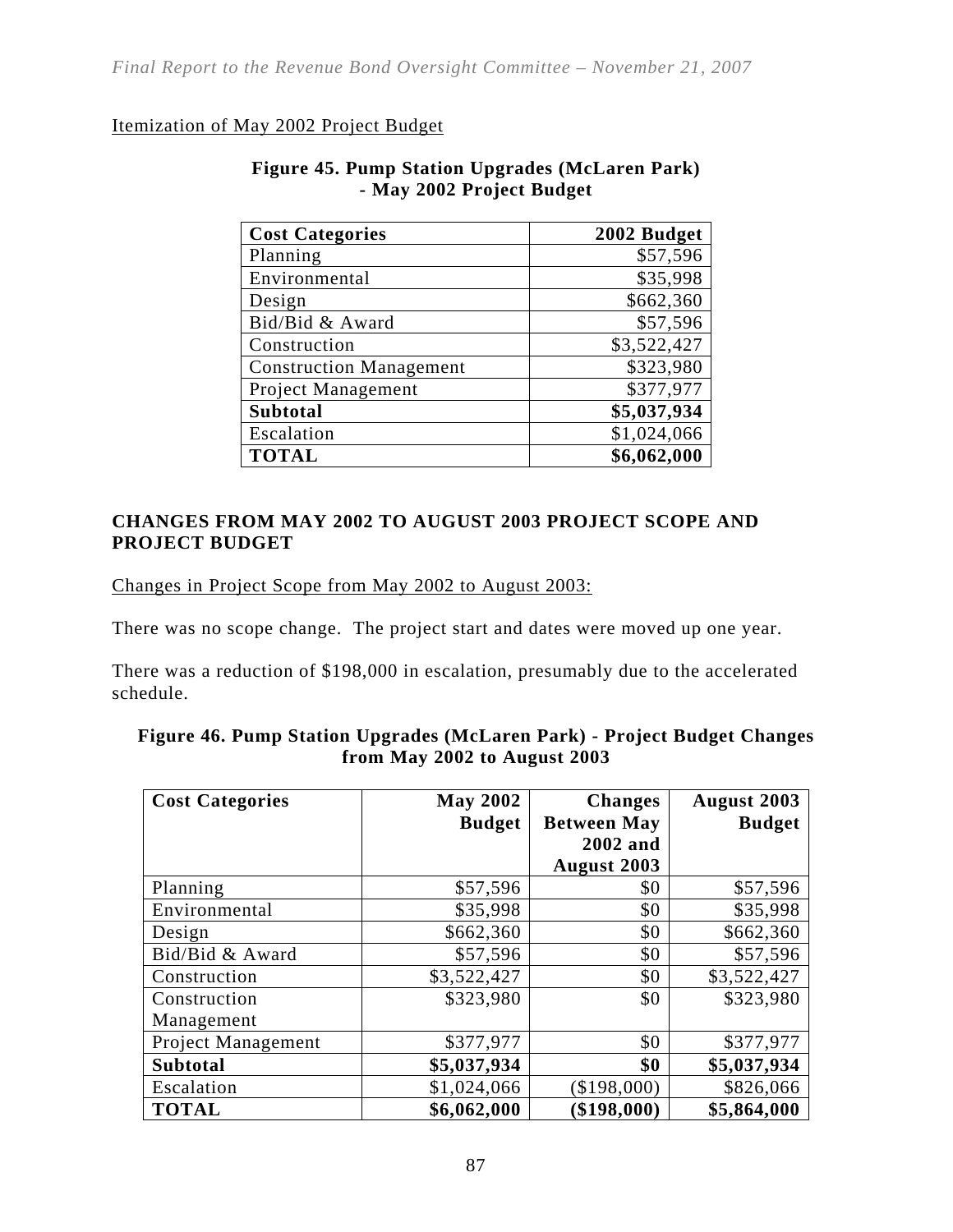#### **CHANGES FROM AUGUST 2003 TO NOVEMBER 2005 PROJECT SCOPE AND PROJECT BUDGET**

#### Changes in Description of Project Scope from August 2003 to November 2005:

The CER recommendation is to rebuild the older Alemany Pump Station rather than the McLaren Park Pump Station. The rebuild of Alemany would accommodate the delivery of water through the new planned East/West transmission main currently under design. This will be a key piece to allow for the McLaren Park pump station to be taken out of service for complete replacement. The rebuilding of Alemany would also relieve the need to construct a temporary backup pump station during the construction of the new station.

| <b>Cost Categories</b> | August 2003<br><b>Budget</b> | <b>Changes</b><br><b>Between</b> | <b>November</b><br>2005 Budget |
|------------------------|------------------------------|----------------------------------|--------------------------------|
|                        |                              | August 2003                      |                                |
|                        |                              | and                              |                                |
|                        |                              | <b>November</b>                  |                                |
|                        |                              | 2005                             |                                |
| Planning               | \$57,596                     | \$114,125                        | \$171,721                      |
| Environmental          | \$35,998                     | $(\$22,270)$                     | \$13,728                       |
| Design                 | \$662,360                    | \$228,058                        | \$890,418                      |
| Bid/Bid & Award        | \$57,596                     | (\$57,596)                       | \$0                            |
| Construction           | \$3,522,427                  | \$5,793,264                      | \$9,315,691                    |
| Construction           | \$323,980                    | $(\$323,980)$                    | \$0                            |
| Management             |                              |                                  |                                |
| Project Management     | \$377,977                    | $(\$377,977)$                    | \$0                            |
| <b>Subtotal</b>        | \$5,037,934                  | \$5,353,624                      | \$10,391,558                   |
| Escalation             | \$826,066                    | \$826,066                        | \$0                            |
| <b>TOTAL</b>           | \$5,864,000                  | \$4,527,557                      | \$10,391,558                   |

#### **Figure 47. Pump Station Upgrades (McLaren Park) Project Budget Changes from August 2003 to November 2005**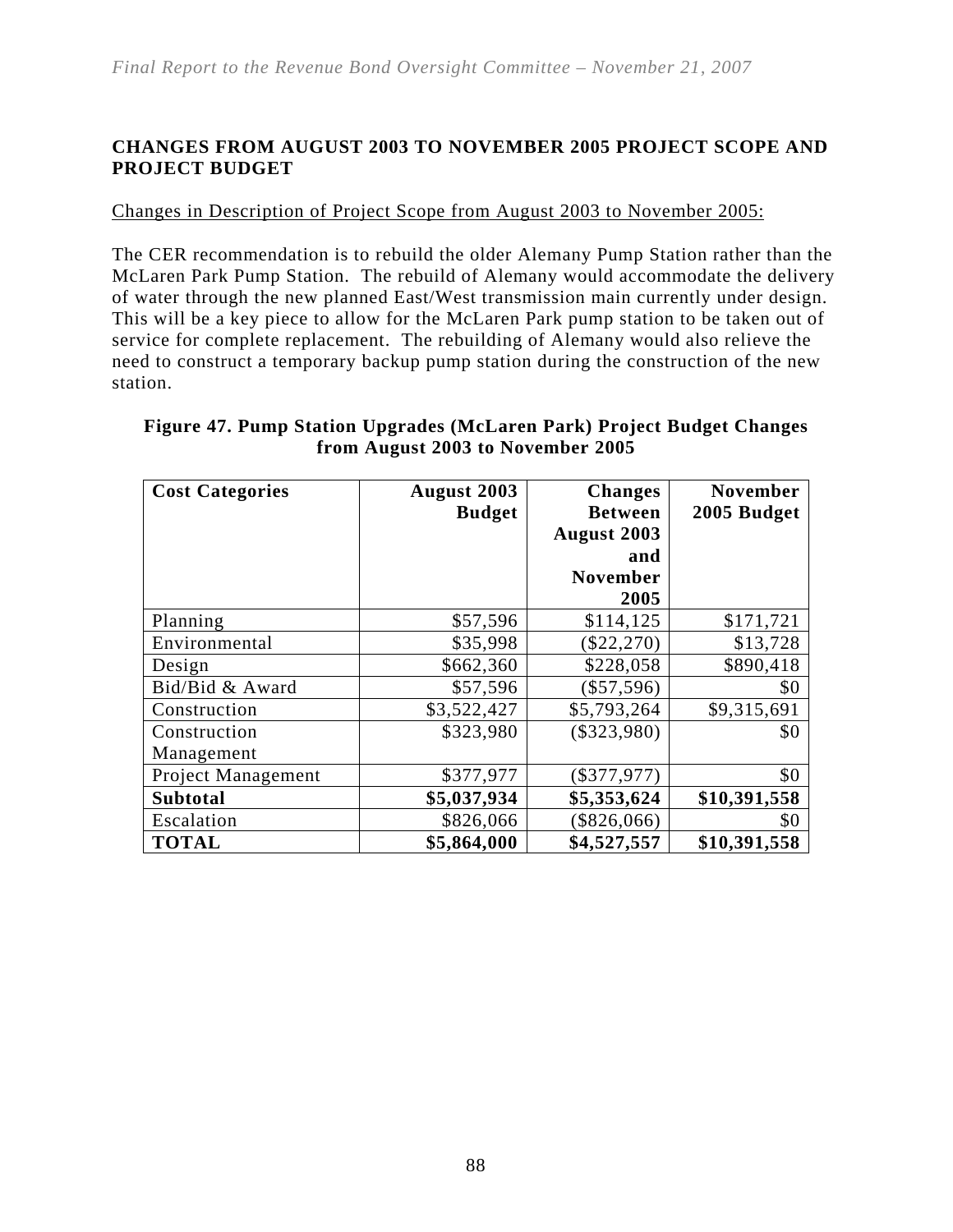## **Tank Rehab and Seismic Upgrade McLaren #1 (Now called McLaren #1 Tank Rehab and Seismic Upgrade)**

**Project Number as of the November 2005 WSIP: 32801 Prior Project Control Number: 202543** 

#### **Project Background**

The project descriptions outline the project background:

Improvements are needed to all of the nine water tanks in San Francisco to ensure continued and reliable water supply from the storage facility. In addition, the tanks provide critical fire projection supplies. This project will provide for replacement and seismic improvements at McLaren #1 tank site. Work will be coordinated with the Pump Station Upgrade at the McLaren site project.

#### **Current Status of the Project**

This project is now for the rehabilitation and seismic upgrade of the McLaren #1 Tank.

#### May 2002 Project Description and Scope Summary

- This project includes demolition of the existing building, and construction of a new building.
- In addition, there will be landscaping and other site work. Flushing, chlorination, and dechlorination activities will be required as part of this project.

Itemization of May 2002 Project Budget

| <b>Cost Categories</b>         | 2002 Budget |
|--------------------------------|-------------|
| Planning                       | \$76,316    |
| Environmental                  | \$47,698    |
| Design                         | \$877,638   |
| Bid/Bid & Award                | \$76,316    |
| Construction                   | \$4,891,551 |
| <b>Construction Management</b> | \$429,280   |
| Project Management             | \$500,826   |
| Subtotal                       | \$6,899,625 |
| Escalation                     | \$1,420,375 |
| <b>TOTAL</b>                   | \$8,320,000 |

#### **Figure 48. Tank Rehab and Seismic Upgrade McLaren #1 - May 2002 Project Budget**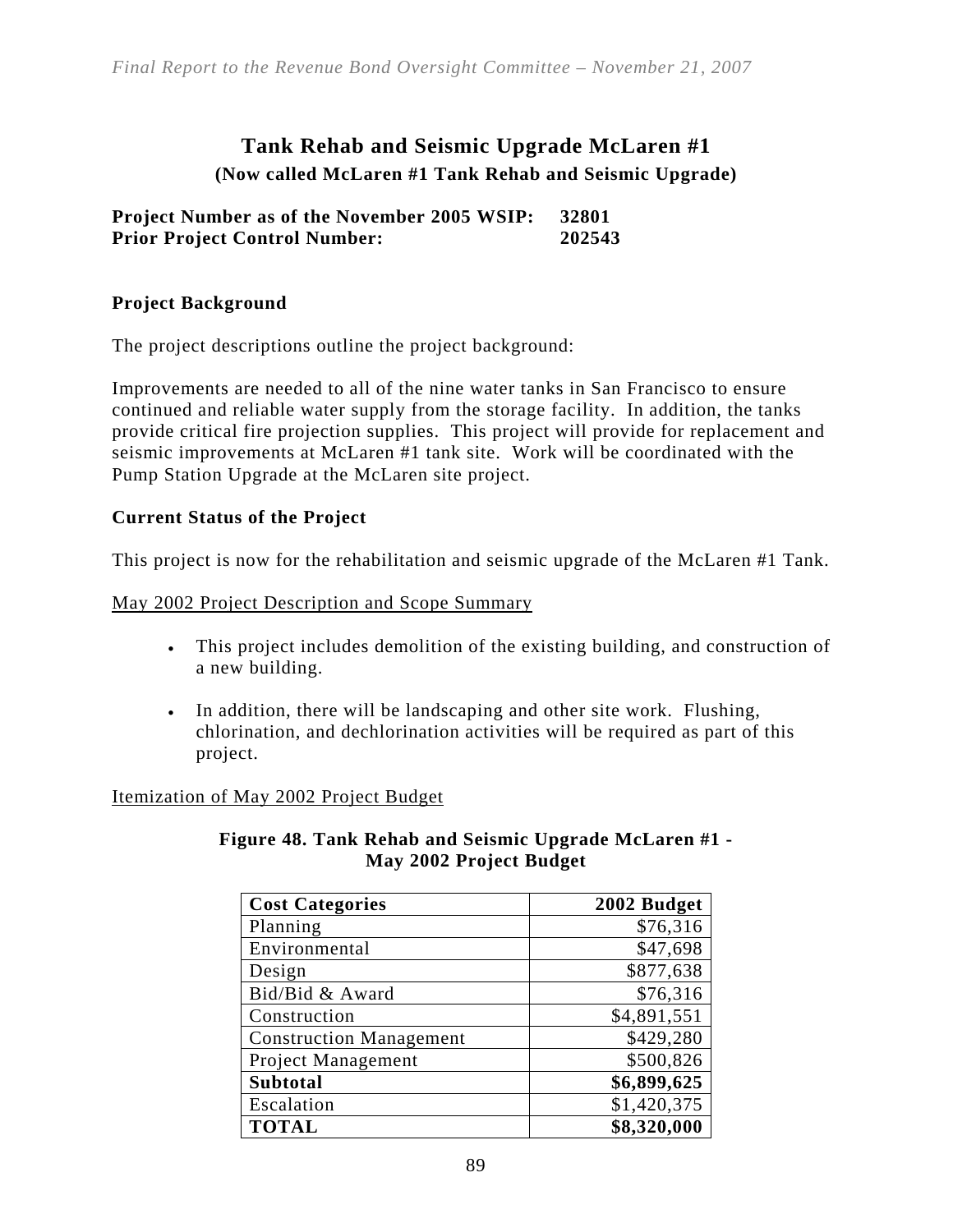#### **CHANGES FROM MAY 2002 TO AUGUST 2003 PROJECT SCOPE AND PROJECT BUDGET**

Changes in Project Scope from May 2002 to August 2003:

There was no scope change. The project start and end dates have been moved up one year.

There was a reduction of \$88,000 in escalation, presumably due to the accelerated schedule.

| <b>Cost Categories</b> | <b>May 2002</b> | <b>Changes</b>     | August 2003   |
|------------------------|-----------------|--------------------|---------------|
|                        | <b>Budget</b>   | <b>Between May</b> | <b>Budget</b> |
|                        |                 | 2002 and           |               |
|                        |                 | <b>August 2003</b> |               |
| Planning               | \$76,316        | \$0                | \$76,316      |
| Environmental          | \$47,698        | \$0                | \$47,698      |
| Design                 | \$877,638       | \$0                | \$877,638     |
| Bid/Bid & Award        | \$76,316        | \$0                | \$76,316      |
| Construction           | \$4,891,551     | \$0                | \$4,891,551   |
| Construction           | \$429,280       | \$0                | \$429,280     |
| Management             |                 |                    |               |
| Project Management     | \$500,826       | \$0                | \$500,826     |
| <b>Subtotal</b>        | \$6,899,625     | \$0                | \$6,899,625   |
| Escalation             | \$1,420,375     | \$88,000           | \$1,332,375   |
| <b>TOTAL</b>           | \$8,320,000     | \$88,000           | \$8,232,000   |

#### **Figure 49. Tank Rehab and Seismic Upgrade McLaren #1 - Project Budget Changes from May 2002 to August 2003**

#### **CHANGES FROM AUGUST 2003 TO NOVEMBER 2005 PROJECT SCOPE AND PROJECT BUDGET**

Changes in Description of Project Scope from August 2003 to November 2005:

The project was revised to only include the rehabilitation and seismic upgrade of the tank, rather than its demolition and replacement. The budget decreased by \$2,877,489.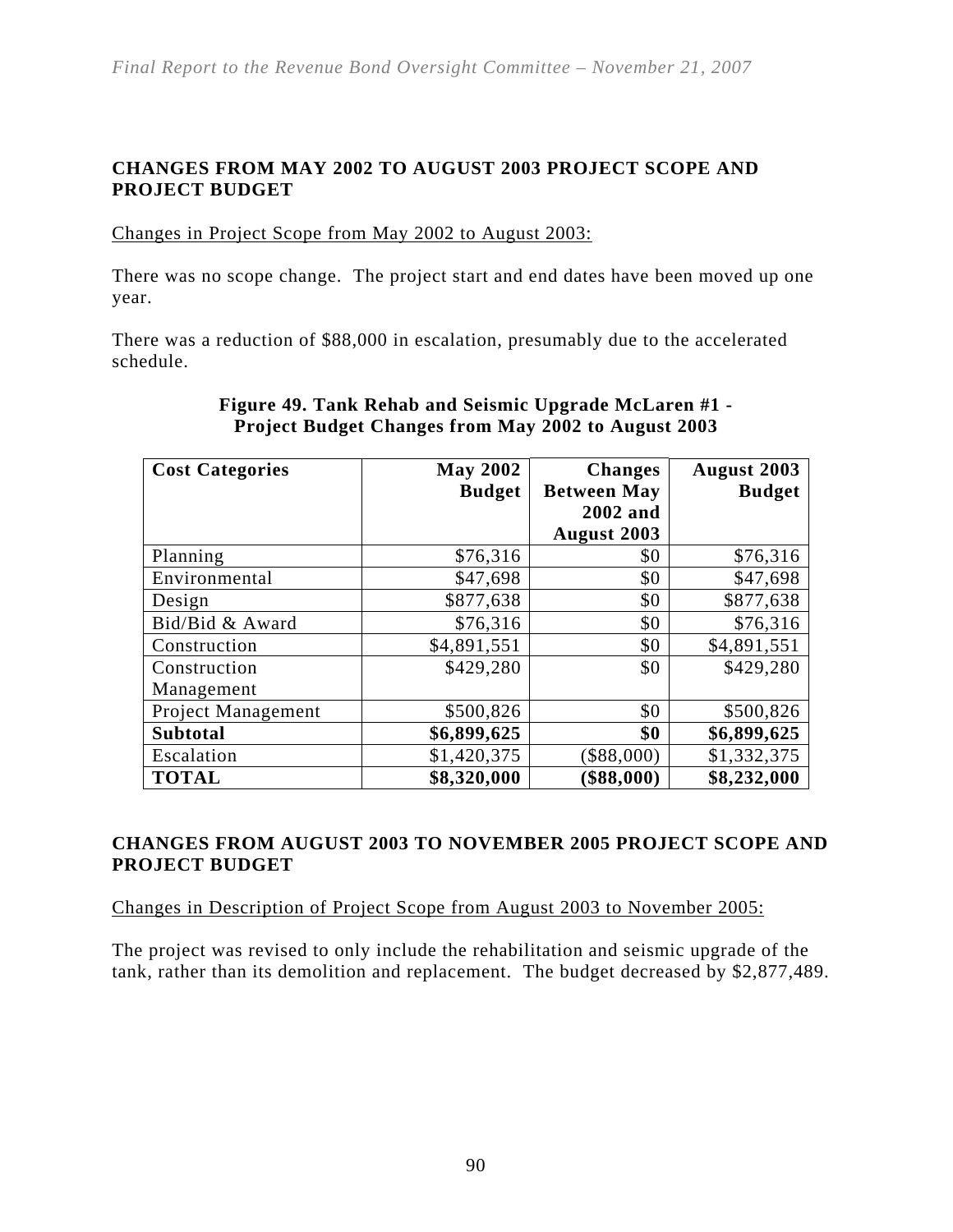| <b>Cost Categories</b>    | August 2003   | <b>Changes</b>  | <b>November</b> |
|---------------------------|---------------|-----------------|-----------------|
|                           | <b>Budget</b> | <b>Between</b>  | 2005 Budget     |
|                           |               | August 2003     |                 |
|                           |               | and             |                 |
|                           |               | <b>November</b> |                 |
|                           |               | 2005            |                 |
| Planning                  | \$76,316      | \$12,473        | \$63,843        |
| Environmental             | \$47,698      | \$45,724)       | \$1,974         |
| Design                    | \$877,638     | \$129, 125)     | \$748,513       |
| Bid/Bid & Award           | \$76,316      | $(\$76,316)$    | \$0             |
| Construction              | \$4,891,551   | $(\$351,370)$   | \$4,540,181     |
| Construction              | \$429,280     | (429, 280)      | \$0             |
| Management                |               |                 |                 |
| <b>Project Management</b> | \$500,826     | $(\$500,826)$   | \$0             |
| <b>Subtotal</b>           | \$6,899,625   | (\$1,545,114)   | \$5,354,511     |
| Escalation                | \$1,332,375   | (\$1,332,375)   | \$0             |
| <b>TOTAL</b>              | \$8,232,000   | \$2,877,489     | \$5,354,511     |

#### **Figure 50. Tank Rehab and Seismic Upgrade McLaren #1 - Project Budget Changes from August 2003 to November 2005**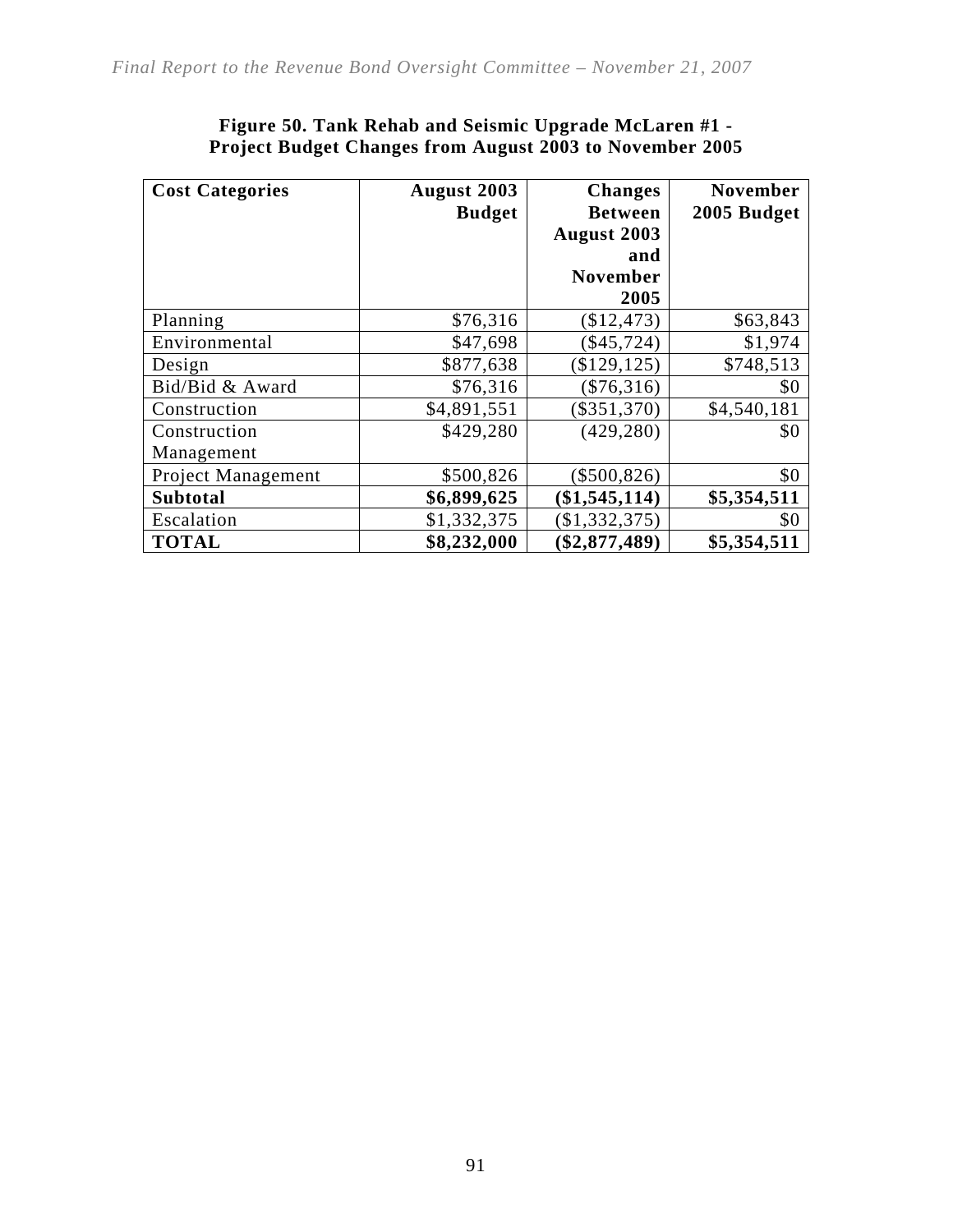## **Chapter 3: Reconciliation and Vouching of 15 Projects**

## **Introduction**

In 2006, Robert Kuo Consulting and Lawrence Doyle issued a report, "Review of Water System Improvement Program Expenditures Under PUC's Commercial Paper Program." In the Report, we provided audit-related analyses of four WSIP projects: Bay Division Pipeline, Irvington Tunnel, San Joaquin Pipeline and the Calaveras Dam Replacement. In the current work scope, the RBOC requested an update to the analyses for the four projects, and an analysis of 11 additional WSIP projects. The types of audit analyses undertaken were:

- Tying project budget and expenditures to the Primavera system, and reviewing the reconciliation of expenditures from Primavera to FAMIS. Identifying and explaining significant reconciliation items and where figures do not reconcile.
- Tying the appropriations to the FAMIS system.
- Tying the appropriations to the authorizing budgetary documents adopted by the Board of Supervisors.
- Vouching a sample of expenditures to invoices, contracts, and other supporting documentation.
- Verifying that no expenditures from Proposition A funds were incurred prior to November 2002.
- Identifying any material differences noted and providing explanations.

## **Reconciliation of Project Budgets & Expenditures between Primavera and FAMIS**

Before undertaking discussion of the FAMIS-Primavera reconciliation, it is important to understand that the two systems are utilized to meet different needs. FAMIS, which is the City's online accounting system, is a straight-forward accounting system used by all City departments. For each project, it reveals how much funding is currently available, how much has been expended, and what the funding was spent for. In contrast, Primavera (P3E) is a management tool, which allows monitoring of completion targets in relation to dollars spent and time consumed.

Here is one example of how the budget information shown in P3E will differ significantly from the information shown in FAMIS, and why.

- A project budget shown in the Primavera budget is based on each project's allocation of the total WISP budget.
- By contrast, the project "budget" shown in FAMIS is based only on funding that has been approved to date by the Board of Supervisors (i.e. appropriated).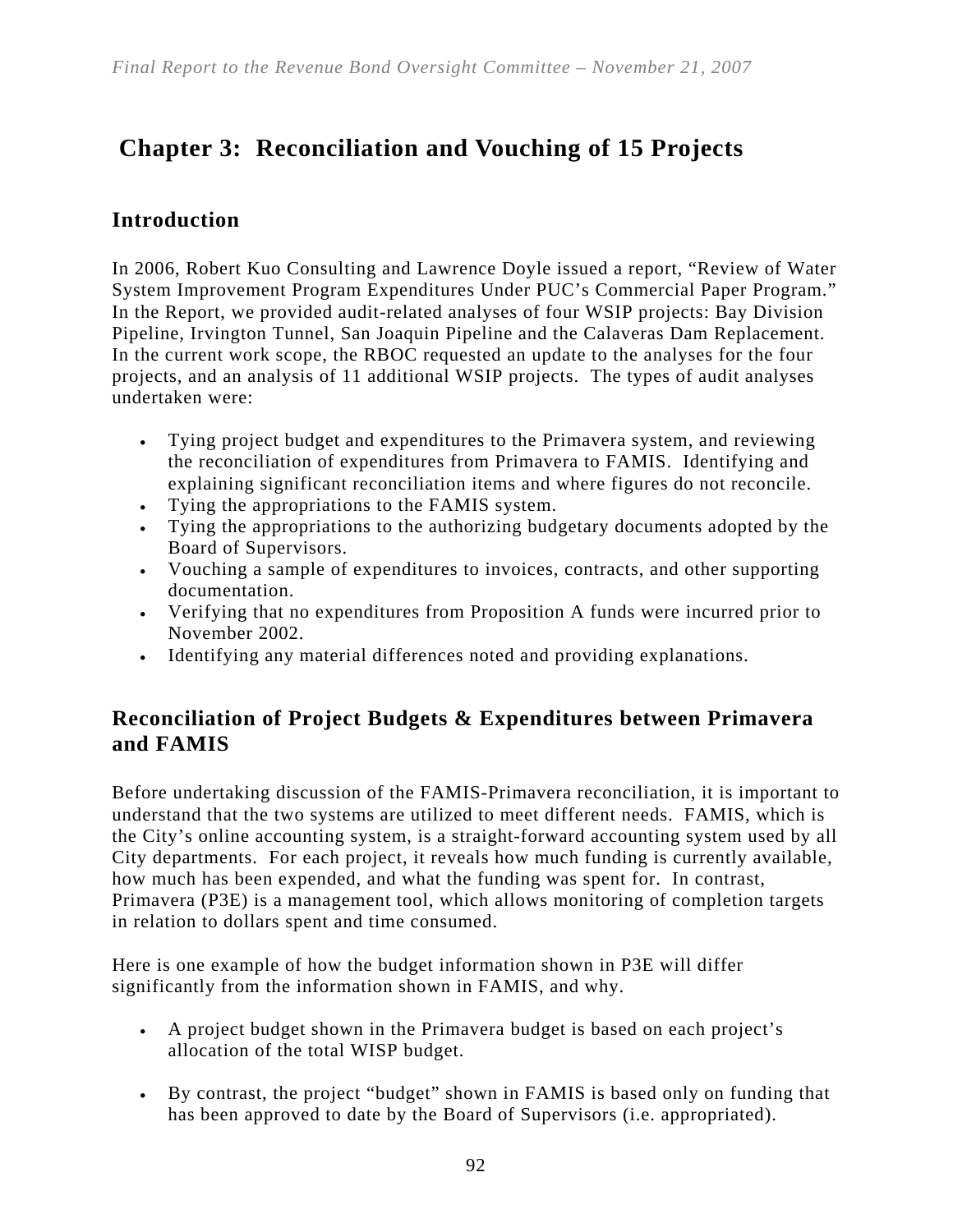As a result, the budgeted amounts in P3E and FAMIS will only agree when the Board of Supervisors has granted authority to expend the full WSIP budget for a given project. Therefore, a reconciliation of budget data between P3E and FAMIS should show significant, explainable, variances at this stage of the WSIP. Because the budget data in P3E and FAMIS are not expected to tie, most of our reconciliation analysis focused on each system's recordation of expenditures.

During our financial review process, we also learned more about the project budgets that were loaded into P3E by PUC staff in early 2006. We begin this section of the Report with a review of this information.

#### **Changes From November 2005 Approved Projects Budgets To Project Budgets Loaded in Primavera in February 2006**

At the phase-level (e.g. design, construction), the WSIP project budgets loaded into Primavera (P3E) in early 2006 are not identical to the phase-level budgets that were developed by Parsons/CH2MHill, and presented to the Commission in November 2005. PUC Program Development staff has indicated that this is because the Commission only adopted "bottom line" budget amounts for each WSIP project in November 2005, and that after the Commission approved those project budgets, PUC staff subsequently identified necessary changes to the phase-level budgets. Specifically, PUC Program Controls and Support staff informed us that the individual budgets presented by Parsons/CH2MHill in November 2005 "did not take into account actual expenditures" already recorded in FAMIS, "and in a number of cases, Parsons' recommendation established or identified lower budgets for activities and phases that were already completed at a higher actual expenditure. This resulted in having to adjust future phase budgets." This rationale for making changes to the phase-level budgets strikes us as reasonable.

In addition, according to the March 2006 WSIP Quarterly Report, following the adoption of WSIP by the Commission in November 2005, the PUC undertook a significant effort to update or further develop "Project Management Plans" or work plans for each phase within each WSIP project, using the November 2005 approved budget and schedule as a baseline. The March 2006 WSIP Quarterly Report provides the rationale for making changes to the phase-level budgets that were presented to the Commission in November 2005:

> "The basic project schedules were originally broken down to the four phase levels of project delivery: Planning, Environmental Review, Design and Construction. Work plans were re-evaluated and then further updated to drill down into the projects and provide more detailed work scopes and activities for each phase, based upon actual planned work. Detailed schedules based upon the work plans for the currently funded or soon to be initiated phase of each project (with the exception of the Environmental phase) have been developed and loaded into the Program/Project Controls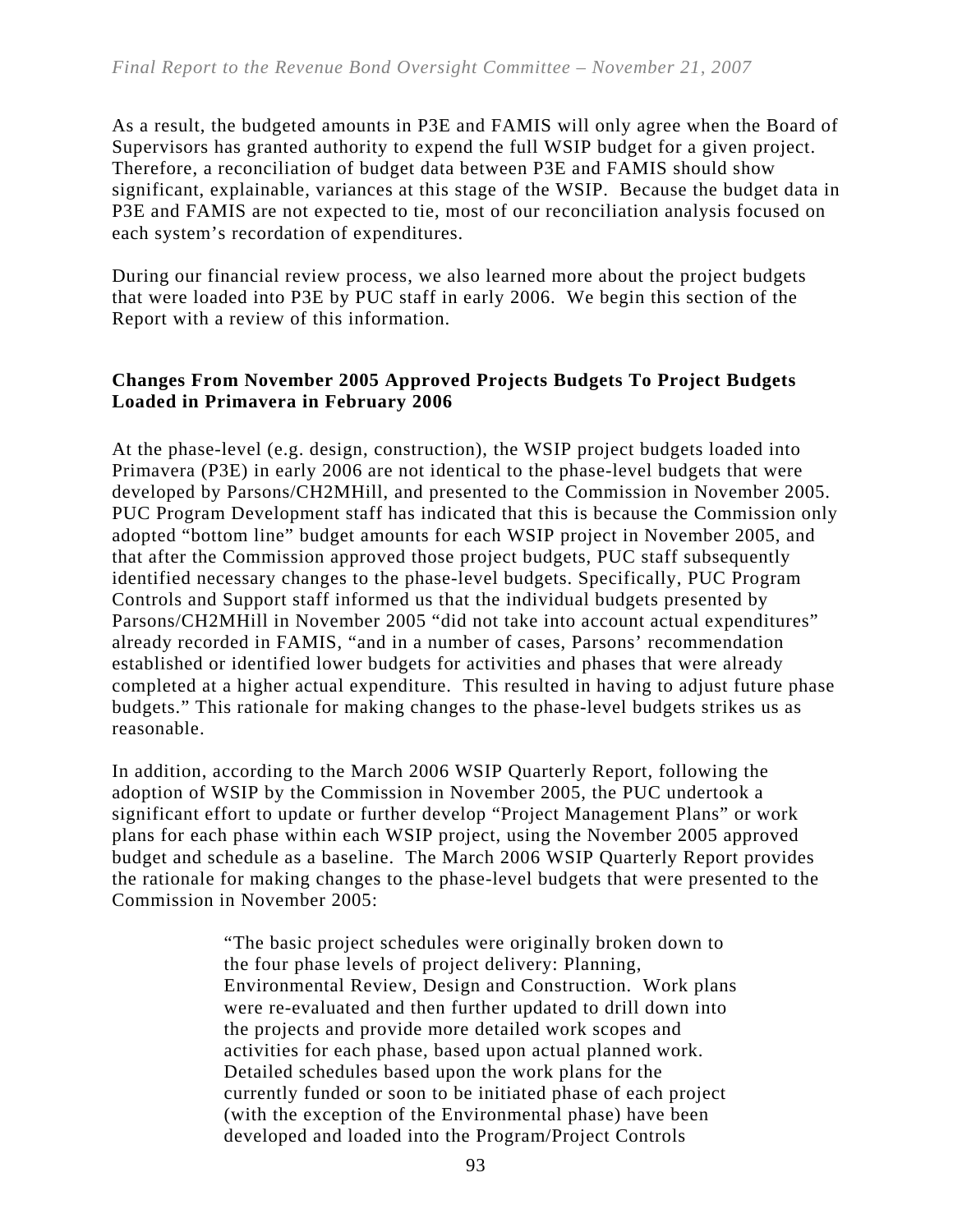System [P3E] this past quarter…

The development of the work plans precipitated adjustments to the phase level budgets for each project loaded into [P3E]. As more detailed activities were identified and the required resources were confirmed, the estimated budgets for the phases were revised accordingly. The Right of Way (ROW) budgeted costs which were previously reported under the environmental phase have been recoded and shifted from Environmental Phase to the Design phase…There is no change in the overall project budgets and the construction cost estimate for the individual projects as approved by the Commission." (Emphasis added). [March 2006 WSIP Quarterly Report, Section 1, Page 1]

The WSIP Quarterly Reports present the data regarding the changes in the project phase-level budgets in the following manner:

- The column in each Quarterly Project Status Report that is labeled "Original Budget" displays the project budget as adopted by the Commission in November 2005, before the revision to the project work plans that occurred during late 2005 and early 2006;
- The column in each Quarterly Project Status Report that is labeled "approved Budget" displays the project budgets that were loaded into P3E in February 2006, following the revisions to the project work plans that occurred during late 2005 and early 2006, and the approval of those changes by the Assistant General Manager for Infrastructure.

The following table presents the phase-level budget changes from the November 2005 project budgets to the project budgets loaded into P3E. Most of the smaller projects experienced little or no change in their phase level budgets. Other, larger projects, such as New Irvington Tunnel and BDPL Reliability, experienced more significant reallocations of budgets between phases (e.g. to or from planning and design).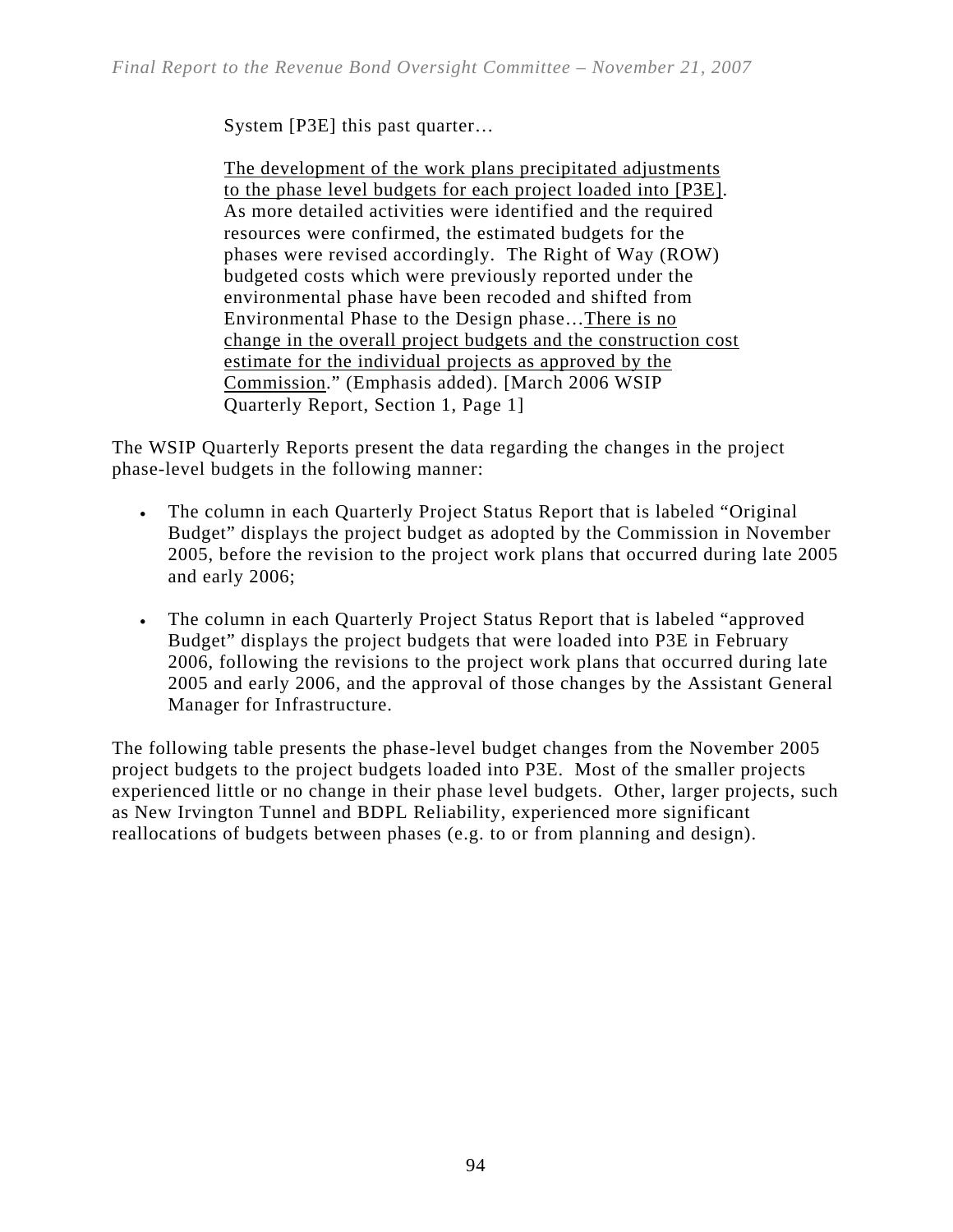| <b>CUW</b> | <b>PROJECTS</b>                    | <b>Budget</b>   | <b>Changes Between</b> | <b>Budget In</b> |
|------------|------------------------------------|-----------------|------------------------|------------------|
|            |                                    | <b>Nov 2005</b> | Nov 05 and P3E         | P3E              |
|            |                                    |                 |                        |                  |
| 37401      | <b>Calaveras Dam Replacement</b>   |                 |                        |                  |
|            | Planning                           | \$7,310,000     | $(\$279)$              | \$7,309,721      |
|            | <b>Environmental Review</b>        | \$5,008,000     | $(\$62)$               | \$5,007,938      |
|            | Design                             | \$20,456,000    | (\$159)                | \$20,455,841     |
|            | <b>Bid</b>                         | \$0             |                        |                  |
|            | Construction                       | \$223,738,000   | (\$93)                 | \$223,737,907    |
|            | <b>Construction Management</b>     | \$0             |                        |                  |
|            | <b>Project Management</b>          | \$0             |                        |                  |
|            | <b>Sub-Total Cost</b>              | \$256,512,000   |                        | \$256,511,407    |
|            | Escalation                         | \$0             |                        |                  |
|            | <b>Total</b>                       | \$256,512,000   | $(\$593)$              | \$256,511,407    |
| 35601      | <b>New Crystal Springs Bypass</b>  |                 |                        |                  |
|            | <b>Tunnel</b>                      |                 |                        |                  |
|            | Planning                           | \$3,445,000     | (\$11)                 | \$3,444,589      |
|            | <b>Environmental Review</b>        | \$1,274,000     | (\$155)                | \$1,273,845      |
|            | Design                             | \$6,639,000     | \$5                    | \$6,639,005      |
|            | Bid                                | \$0             |                        |                  |
|            | Construction                       | \$71,865,000    | \$352                  | \$71,865,352     |
|            | <b>Construction Management</b>     | \$0             | \$0                    |                  |
|            | Project Management                 | \$0             | \$0                    |                  |
|            | <b>Sub-Total Cost</b>              | \$83,223,000    | $(\$209)$              | \$83,222,791     |
|            | Escalation                         | \$0             | \$0                    |                  |
|            | <b>Total</b>                       | \$83,223,000    | $(\$209)$              | \$83,222,791     |
| 30601      | <b>Crocker Amazon Pump Station</b> |                 |                        |                  |
|            | <b>Upgrade</b>                     |                 |                        |                  |
|            | Planning                           | \$0             | \$0                    | \$0              |
|            | <b>Environmental Review</b>        | \$0             | \$0                    | \$0              |
|            | Design                             | \$789,000       | \$48,308               | \$837,308        |
|            | <b>Bid</b>                         | \$0             | \$0                    |                  |
|            | Construction                       | \$2,591,000     | \$465,666              | \$3,056,666      |
|            | <b>Construction Management</b>     | \$835,000       | $(\$835,000)$          |                  |
|            | Project Management                 | \$609,000       | $(\$609,000)$          |                  |
|            | <b>Sub-Total Cost</b>              | \$4,824,000     | $(\$930,026)$          | \$3,893,974      |
|            | Escalation                         | \$0             | \$0                    |                  |
|            | <b>Total</b>                       | \$4,824,000     | $(\$930,026)$          | \$3,893,974      |

#### **Figure 51. Phase-Level Project Budget Changes from November 2005 to March 2006 (as entered into P3E)**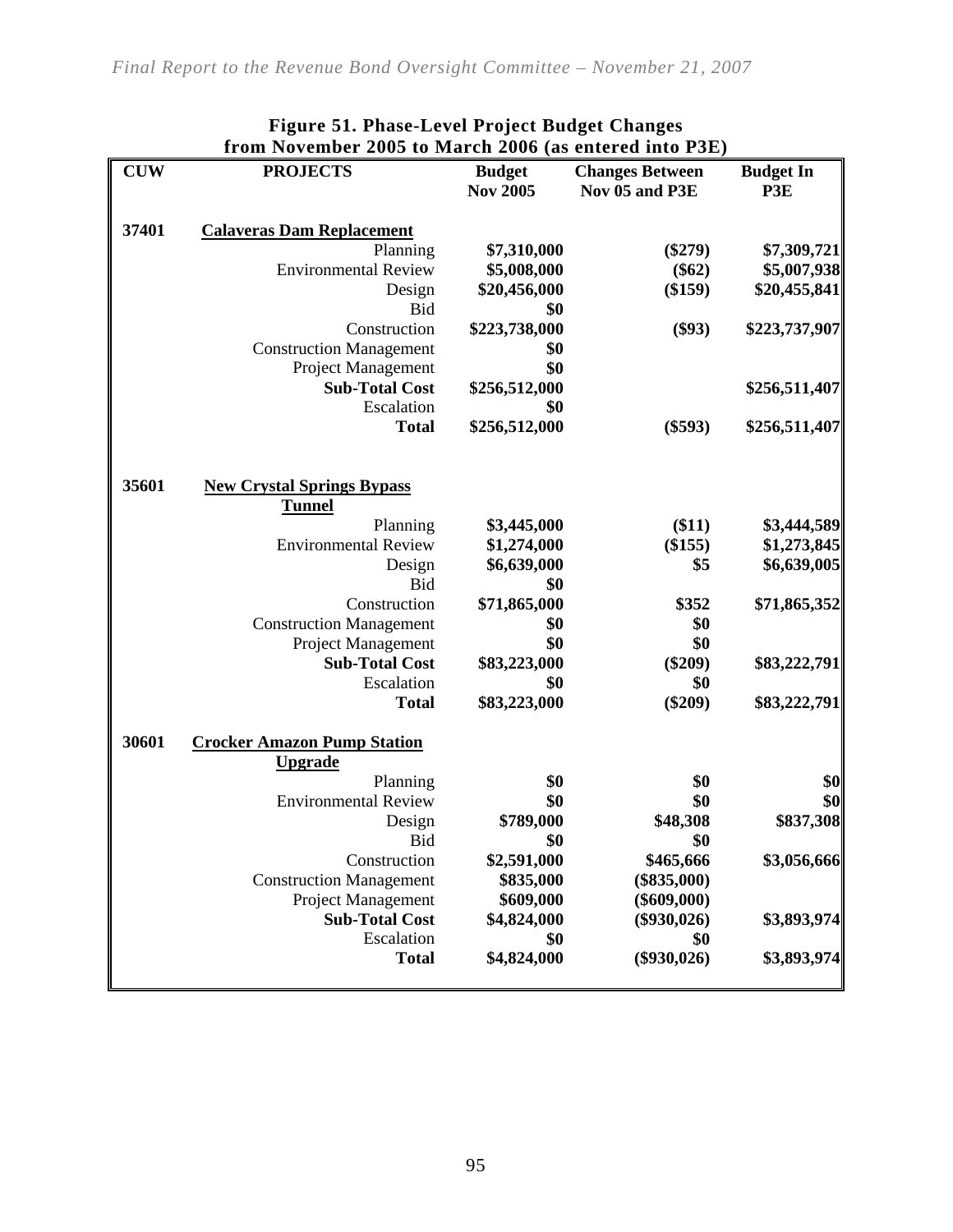| Figure 51, continued. |                                                      |                      |                        |                  |  |
|-----------------------|------------------------------------------------------|----------------------|------------------------|------------------|--|
| <b>CUW</b>            | <b>PROJECTS</b>                                      | <b>Budget</b>        | <b>Changes Between</b> | <b>Budget In</b> |  |
|                       |                                                      | <b>Nov 2005</b>      | Nov 05 and P3E         | P3E              |  |
| 37301                 | <b>SJPL</b>                                          |                      |                        |                  |  |
|                       | Planning                                             | \$7,707,000          | \$1,665,117            | \$9,372,117      |  |
|                       | <b>Environmental Review</b>                          | \$6,947,000          | \$806,493              | \$7,753,493      |  |
|                       | Design                                               | \$23,664,000         | $(\$1,686,719)$        | \$21,977,281     |  |
|                       | <b>Bid</b>                                           | \$0                  | \$0                    |                  |  |
|                       | Construction                                         | \$314,414,000        | $(\$584,890)$          | \$313,829,110    |  |
|                       | <b>Construction Management</b>                       | \$0                  | \$0                    |                  |  |
|                       | Project Management<br><b>Sub-Total Cost</b>          | \$0                  | \$0                    |                  |  |
|                       | Escalation                                           | \$352,732,000<br>\$0 | \$200,001<br>\$0       | \$352,932,001    |  |
|                       | <b>Total</b>                                         | \$352,732,045        | \$199,956              | \$352,932,001    |  |
| 38701                 | <b>Tesla Portal Disinfection</b>                     |                      |                        |                  |  |
|                       | Planning                                             | \$1,557,574          | \$64,256               | \$1,621,830      |  |
|                       | <b>Environmental Review</b>                          | \$1,341,302          | $(\$224,213)$          | \$1,117,089      |  |
|                       | Design                                               | \$1,529,854          | \$141,432              | \$1,671,286      |  |
|                       | <b>Bid</b>                                           | \$0                  | \$0                    |                  |  |
|                       | Construction                                         | \$16,302,538         | \$18,526               | \$16,321,064     |  |
|                       | <b>Construction Management</b>                       | \$0                  | \$0                    |                  |  |
|                       | Project Management                                   | \$0                  | \$0                    |                  |  |
|                       | <b>Sub-Total Cost</b>                                | \$20,731,268         | \$1                    | \$20,731,269     |  |
|                       | Escalation                                           | \$0                  | \$0                    |                  |  |
|                       | <b>Total</b>                                         | \$20,731,269         | \$0                    | \$20,731,269     |  |
| 37402                 | <b>Calaveras Reservoir</b>                           |                      |                        |                  |  |
|                       | <b>Upgrade</b>                                       |                      |                        |                  |  |
|                       | Planning                                             | \$45,873             | \$156                  | \$46,029         |  |
|                       | <b>Environmental Review</b>                          | \$69                 | \$0                    | \$69             |  |
|                       | Design                                               | \$259,929            | $(\$15,369)$           | \$244,560        |  |
|                       | Bid                                                  | \$0                  | \$0                    |                  |  |
|                       | Construction                                         | \$1,481,129          | $(\$31,731)$           | \$1,449,398      |  |
|                       | <b>Construction Management</b>                       | \$0                  | \$0                    |                  |  |
|                       | Project Management                                   | \$0                  | \$0                    |                  |  |
|                       | <b>Sub-Total Cost</b>                                | \$1,787,000          | $(\$46,944)$           | \$1,740,056      |  |
|                       | Escalation                                           | \$0                  | \$0                    |                  |  |
|                       | <b>Total</b>                                         | \$1,787,001          | $(\$46,945)$           | \$1,740,056      |  |
| 35901                 | <b>New Irvington Tunnel</b>                          |                      |                        |                  |  |
|                       | Planning                                             | \$5,852,890          | $(\$1,395,845)$        | \$4,457,045      |  |
|                       | <b>Environmental Review</b>                          | \$5,665,257          | $(\$2,277,257)$        | \$3,388,000      |  |
|                       | Design                                               | \$15,890,101         | \$3,092,774            | \$18,982,875     |  |
|                       | <b>Bid</b>                                           | \$0                  | \$0                    |                  |  |
|                       | Construction                                         | \$187,241,752        | \$580,330              | \$187,822,082    |  |
|                       | <b>Construction Management</b><br>Project Management | \$0<br>\$0           | \$0<br>\$0             |                  |  |
|                       | <b>Sub-Total Cost</b>                                | \$214,650,000        | \$2                    | \$214,650,002    |  |
|                       | Escalation                                           | \$0                  | \$0                    |                  |  |
|                       | <b>Total</b>                                         | \$214,650,000        | \$2                    | \$214,650,002    |  |
|                       |                                                      |                      |                        |                  |  |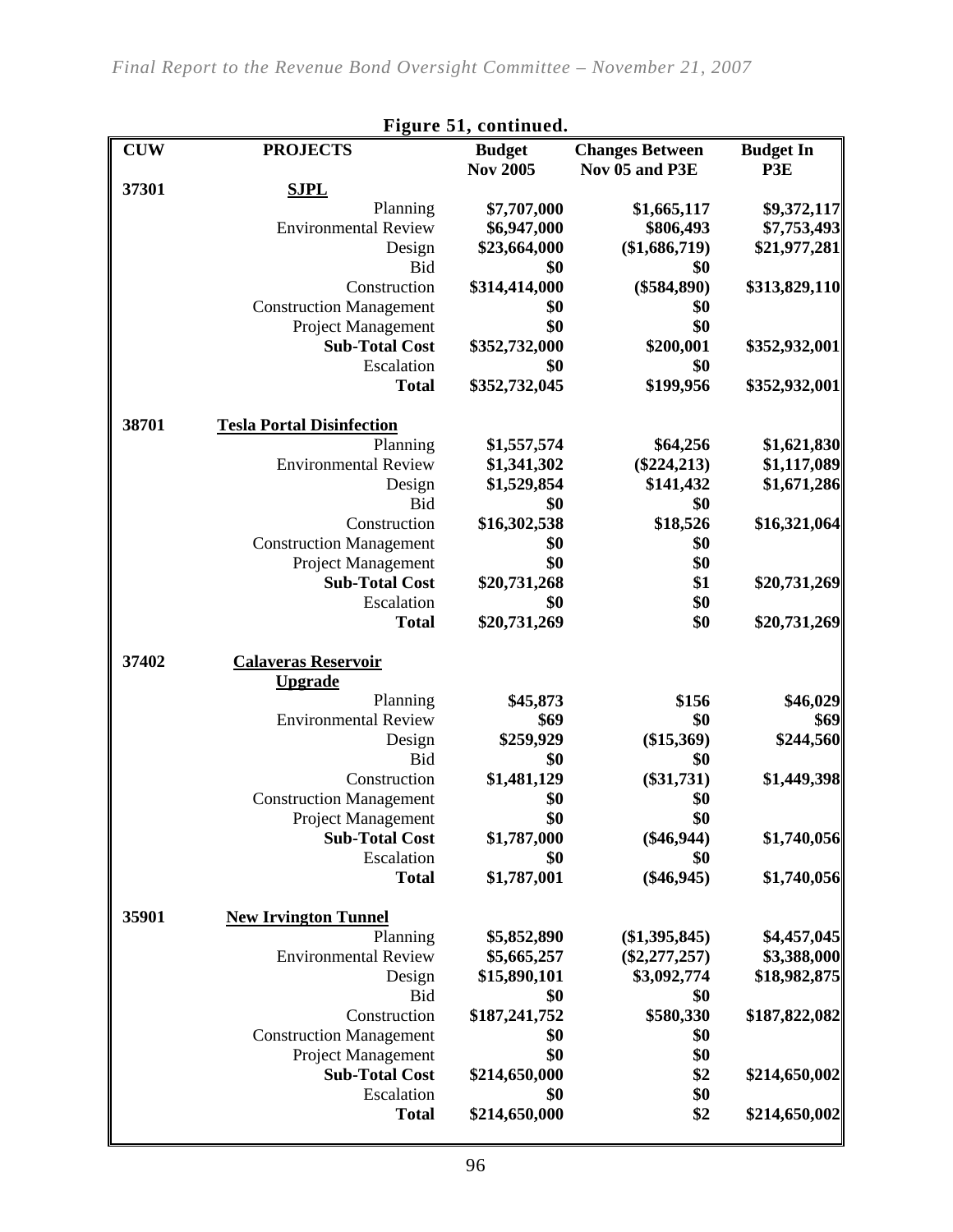| <b>CUW</b> | <b>PROJECTS</b>                    | <b>Budget</b><br><b>Nov 2005</b> | <b>Changes Between</b><br>Nov 05 and P3E | <b>Budget In</b><br>P3E |
|------------|------------------------------------|----------------------------------|------------------------------------------|-------------------------|
| 35301      | <b>BDPL Nos. 3&amp;4 Crossover</b> |                                  |                                          |                         |
|            | <b>Isolation Valves</b>            |                                  |                                          |                         |
|            | Planning                           | \$1,297,565                      | $(\$58,365)$                             | \$1,239,200             |
|            | <b>Environmental Review</b>        | \$228,789                        | $(\$161,440)$                            | \$67,349                |
|            | Design                             | \$2,713,215                      | \$213,840                                | \$2,927,055             |
|            | Bid                                | \$0                              |                                          |                         |
|            | Construction                       | \$23,360,589                     | \$5,965                                  | \$23,366,554            |
|            | <b>Construction Management</b>     | \$0                              |                                          |                         |
|            | Project Management                 | \$0                              |                                          |                         |
|            | <b>Sub-Total Cost</b>              | \$27,600,158                     | \$0                                      | \$27,600,158            |
|            | Escalation                         | \$0                              |                                          |                         |
|            | <b>Total</b>                       | \$27,600,157                     | \$1                                      | \$27,600,158            |
| 36801      | <b>BDPL Reliability Upgrades</b>   |                                  |                                          |                         |
|            | Planning                           | \$9,371,563                      | \$9                                      | \$9,371,572             |
|            | <b>Environmental Review</b>        | \$14,090,883                     | $(\$5,162,449)$                          | \$8,928,434             |
|            | Design                             | \$39,420,352                     | \$3,205,510                              | \$42,625,862            |
|            | <b>Bid</b>                         | \$0                              | \$0                                      |                         |
|            | Construction                       | \$509,139,841                    | \$1,956,926                              | \$511,096,767           |
|            | <b>Construction Management</b>     | \$0                              | \$0                                      |                         |
|            | Project Management                 | \$0                              | \$0                                      |                         |
|            | <b>Sub-Total Cost</b>              | \$572,022,639                    | (\$4)                                    | \$572,022,635           |
|            | Escalation                         | \$0                              | \$0                                      |                         |
|            | <b>Total</b>                       | \$572,022,639                    | (\$4)                                    | \$572,022,635           |
| 38901      | <b>EBMUD</b> Intertie              |                                  |                                          |                         |
|            | Planning                           | \$25,272                         | \$0                                      | \$25,272                |
|            | <b>Environmental Review</b>        | \$7,800                          | \$0                                      | \$7,800                 |
|            | Design                             | \$43,997                         | \$0                                      | \$43,997                |
|            | <b>Bid</b>                         | \$0                              | \$0                                      |                         |
|            | Construction                       | \$8,521,789                      | $(\$7)$                                  | \$8,521,782             |
|            | <b>Construction Management</b>     | \$0                              | \$0                                      |                         |
|            | Project Management                 | \$0                              | \$0                                      |                         |
|            | <b>Sub-Total Cost</b>              | \$8,598,858                      | $(\$7)$                                  | \$8,598,851             |
|            | Escalation<br><b>Total</b>         | \$0<br>\$8,598,858               | \$0<br>$(\$7)$                           | \$8,598,851             |
|            |                                    |                                  |                                          |                         |
| 35801      | <b>Sunset Reservoir Upgrades</b>   |                                  |                                          |                         |
|            | Planning                           | \$309,410                        | \$0                                      | \$309,410               |
|            | <b>Environmental Review</b>        | \$3,622                          | \$0                                      | \$3,622                 |
|            | Design                             | \$4,619,017                      | \$226,925                                | \$4,845,942             |
|            | <b>Bid</b>                         | \$0                              | \$0                                      |                         |
|            | Construction                       | \$57,043,951                     | $(\$226,926)$                            | \$56,817,025            |
|            | <b>Construction Management</b>     | \$0                              | \$0                                      |                         |
|            | Project Management                 | \$0                              | \$0                                      |                         |
|            | <b>Sub-Total Cost</b>              | \$61,976,000                     | $(\$1)$                                  | \$61,975,999            |
|            | Escalation                         | \$0                              | \$0                                      |                         |
|            | <b>Total</b>                       | \$61,976,000                     | $(\$1)$                                  | \$61,975,999            |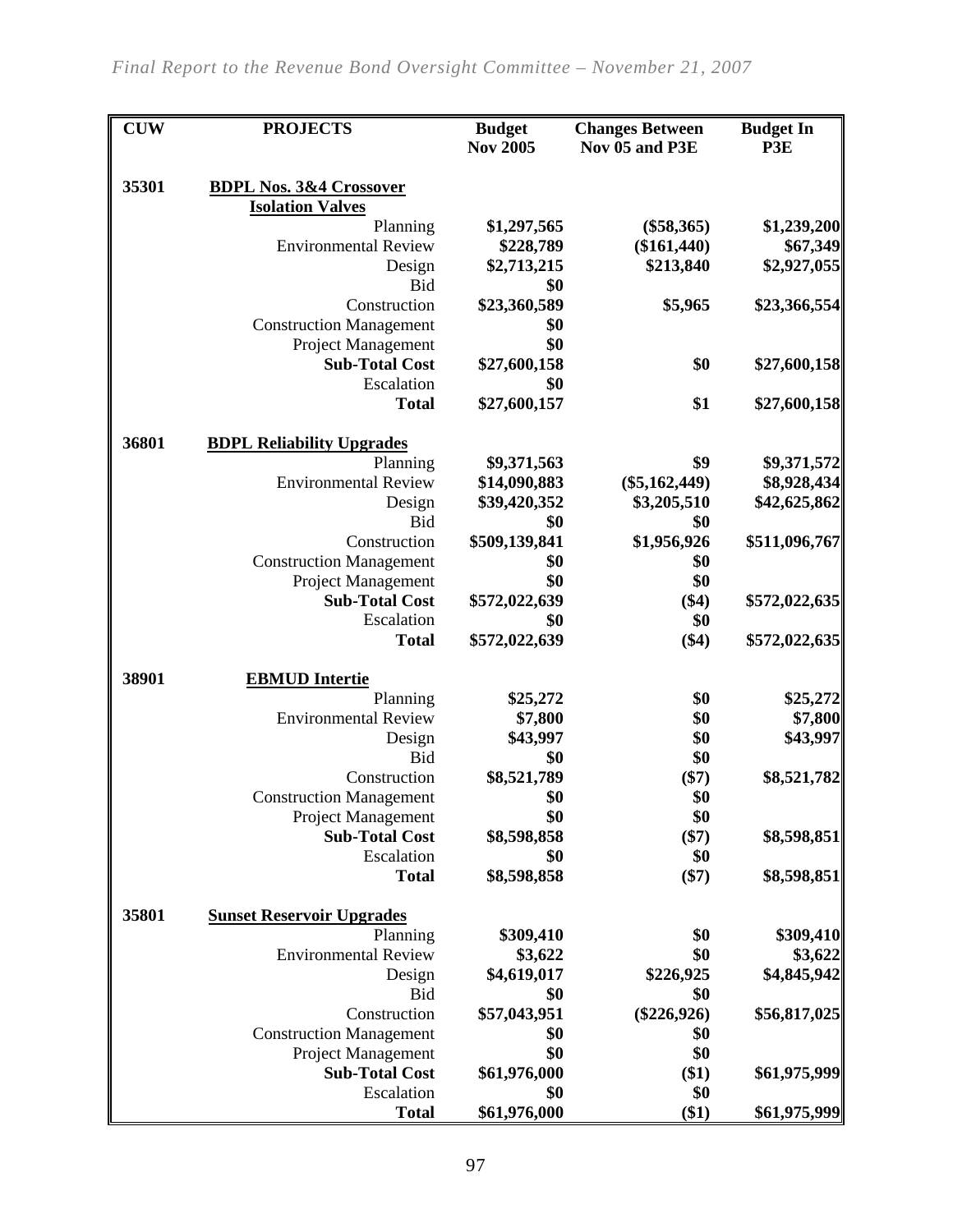| <b>CUW</b> | <b>PROJECTS</b>                   | <b>Budget</b>      | <b>Changes Between</b> | <b>Budget In</b> |
|------------|-----------------------------------|--------------------|------------------------|------------------|
|            |                                   | <b>Nov 2005</b>    | Nov 05 and P3E         | P3E              |
| 30701      | <b>Summit Reservoir</b>           |                    |                        |                  |
|            | Rehabilitation<br>Planning        | \$131,709          | \$0                    | \$131,709        |
|            | <b>Environmental Review</b>       | \$0                | \$0                    | \$0              |
|            | Design                            | \$1,218,626        | \$0                    | \$1,218,626      |
|            | <b>Bid</b>                        | \$0                | \$0                    |                  |
|            | Construction                      | \$13,577,524       | \$0                    | \$13,577,524     |
|            | <b>Construction Management</b>    | \$0                | \$0                    |                  |
|            | Project Management                | \$0                | \$0                    |                  |
|            | <b>Sub-Total Cost</b>             | \$14,927,859       | \$0                    | \$14,927,859     |
|            | Escalation                        | \$0                | \$0                    |                  |
|            | <b>Total</b>                      | \$14,927,859       | \$0                    | \$14,927,859     |
| 32101      | <b>Forest Knolls Pump Station</b> |                    |                        |                  |
|            | Planning                          | \$188,347          | \$0                    | \$188,347        |
|            | <b>Environmental Review</b>       | \$4,048            | \$0                    | \$4,048          |
|            | Design                            | \$637,986          | \$1                    | \$637,987        |
|            | <b>Bid</b>                        | \$0                | \$0                    |                  |
|            | Construction                      | \$4,949,395        | \$0                    | \$4,949,395      |
|            | <b>Construction Management</b>    | \$0                | \$0                    |                  |
|            | Project Management                | \$0                | \$0                    |                  |
|            | <b>Sub-Total Cost</b>             | \$5,779,776        | \$1                    | \$5,779,777      |
|            | Escalation                        | \$0                | \$0                    |                  |
|            | <b>Total</b>                      | \$5,779,776        | \$1                    | \$5,779,777      |
| 32301      | <b>McLaren Park Pump Station</b>  |                    |                        |                  |
|            | Planning                          | \$171,721          | \$47,299               | \$219,020        |
|            | <b>Environmental Review</b>       | \$13,728           | \$0                    | \$13,728         |
|            | Design                            | \$890,418          | $(\$47,300)$           | \$843,118        |
|            | <b>Bid</b>                        | \$0                | \$0                    |                  |
|            | Construction                      | \$9,315,691        | \$0                    | \$9,315,691      |
|            | <b>Construction Management</b>    | \$0                | \$0                    |                  |
|            | <b>Project Management</b>         | \$0                | \$0                    |                  |
|            | <b>Sub-Total Cost</b>             | \$10,391,558       | \$1)                   | \$10,391,557     |
|            | Escalation                        | \$0                | \$0                    |                  |
|            | <b>Total</b>                      | \$10,391,557       | \$0                    | \$10,391,557     |
| 32801      | <b>McLaren Park Tank Rehab</b>    |                    |                        |                  |
|            | <b>Seismic Upgrade</b>            |                    |                        |                  |
|            | Planning                          | \$63,843           | \$0                    | \$63,843         |
|            | <b>Environmental Review</b>       | \$1,974            | (\$175)                | \$1,799          |
|            | Design                            | \$748,513          | \$175                  | \$748,688        |
|            | <b>Bid</b><br>Construction        | \$0                | \$0<br>\$0             | \$4,540,181      |
|            | <b>Construction Management</b>    | \$4,540,181<br>\$0 | \$0                    |                  |
|            | Project Management                | \$0                | \$0                    |                  |
|            | <b>Sub-Total Cost</b>             | \$5,354,511        | \$0                    | \$5,354,511      |
|            | Escalation                        | \$0                | \$0                    |                  |
|            | <b>Total</b>                      | \$5,354,511        | \$0                    | \$5,354,511      |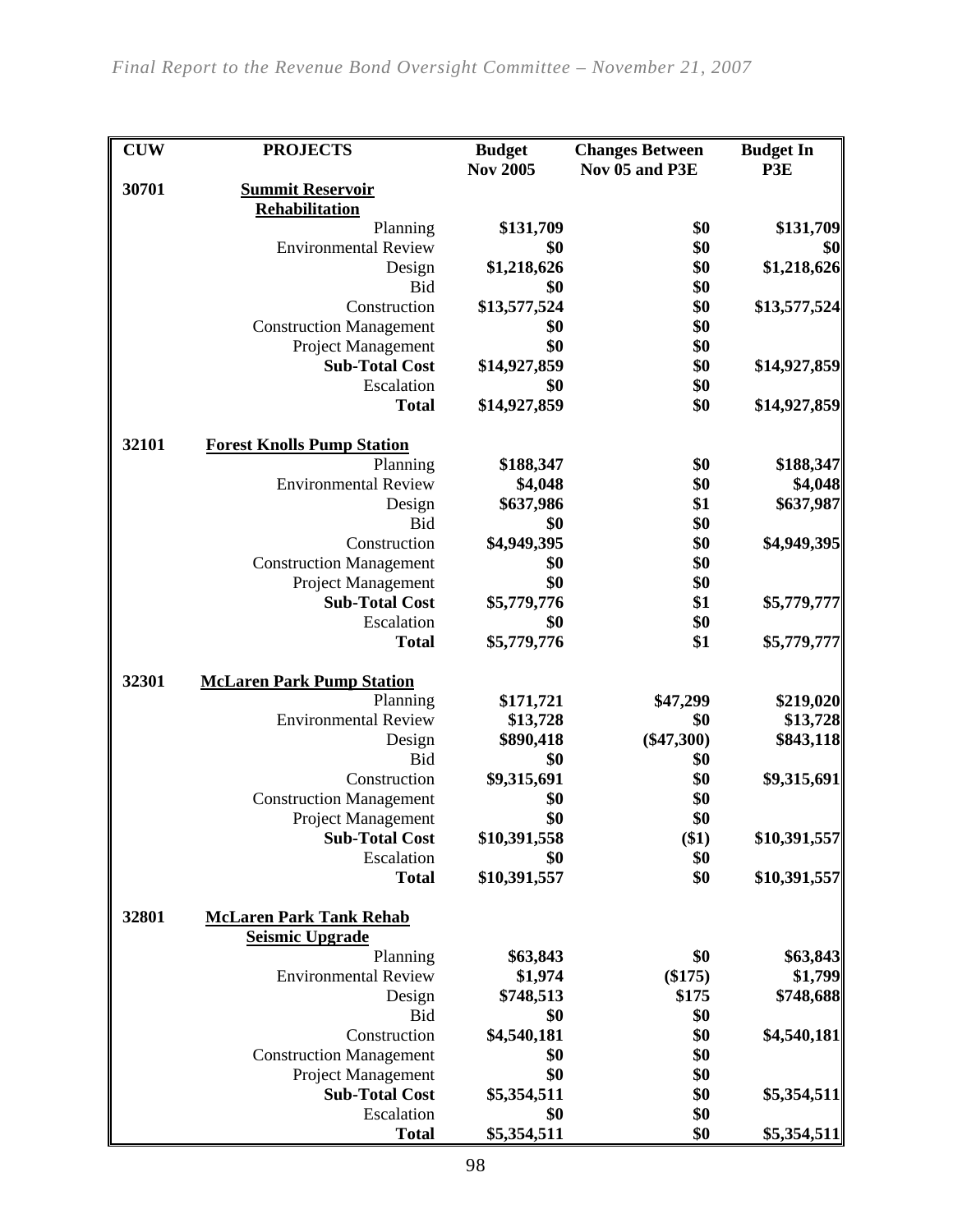#### **Changes to P3E Expenditure Reporting Since 2006 Report**

The most significant change in P3E since the last audit report has been the implementation of the accrual tracking system. In December 2006, a system that tracks and monitors all professional services contracts and their invoices was implemented. The system can now generate electronic payment data that can be used to monitor detailed payments by individual purchase order number and index code. The system affords the opportunity to track which Task/Service Orders have been paid, and the amount of payment. The month-end accrual then becomes simply the difference between the amount invoiced and the amount paid. Eventually this process will be extended to include the construction contracts as well.

Early in 2007, a procedure was implemented allowing the system to track construction contracts and professional services contracts separately. Prior to this system change, the P3E project team was unable to differentiate between the two.

Year-end accruals are submitted by project managers based on unpaid invoices and these estimated expenses are reviewed by PUC Finance for appropriateness. The accruals are then recorded on the books for reporting purposes and are reversed immediately at the start of the new fiscal year.

#### **Update on FAMIS**

Although FAMIS has been "tweaked" since last year to provide project managers with more information, its internal control procedures remain intact. From the budget process through the procurement cycle, from signatory authority to segregation of duties, all required internal accounting controls are in place. Payment approvals require signatory authority from several layers of PUC management, as well as PUC Finance, before the payment is ultimately approved and dispersed by the Controller's Office.

#### **Reconciliation of Project Expenditure Data between Primavera and FAMIS**

The expenditures recorded in the two systems may never be in complete agreement due to timing issues. That is, an expenditure may be recorded in one system during one month, but not recorded in the other system until a later month. Because Primavera is closed every month, it may not be possible to fully reconcile the two systems, even at the end of the fiscal year. In terms of the future, the lack of reconciliation should not be a significant factor, since the problems often arise in the area of payroll reconciliation, rather than with respect to construction contracts.

Based on discussions in connection with the development of our 2006 Report, our understanding was that PUC staff would reconcile and "true up" the data in P3E against the data in FAMIS on a monthly basis. We reviewed two reconciliations between P3E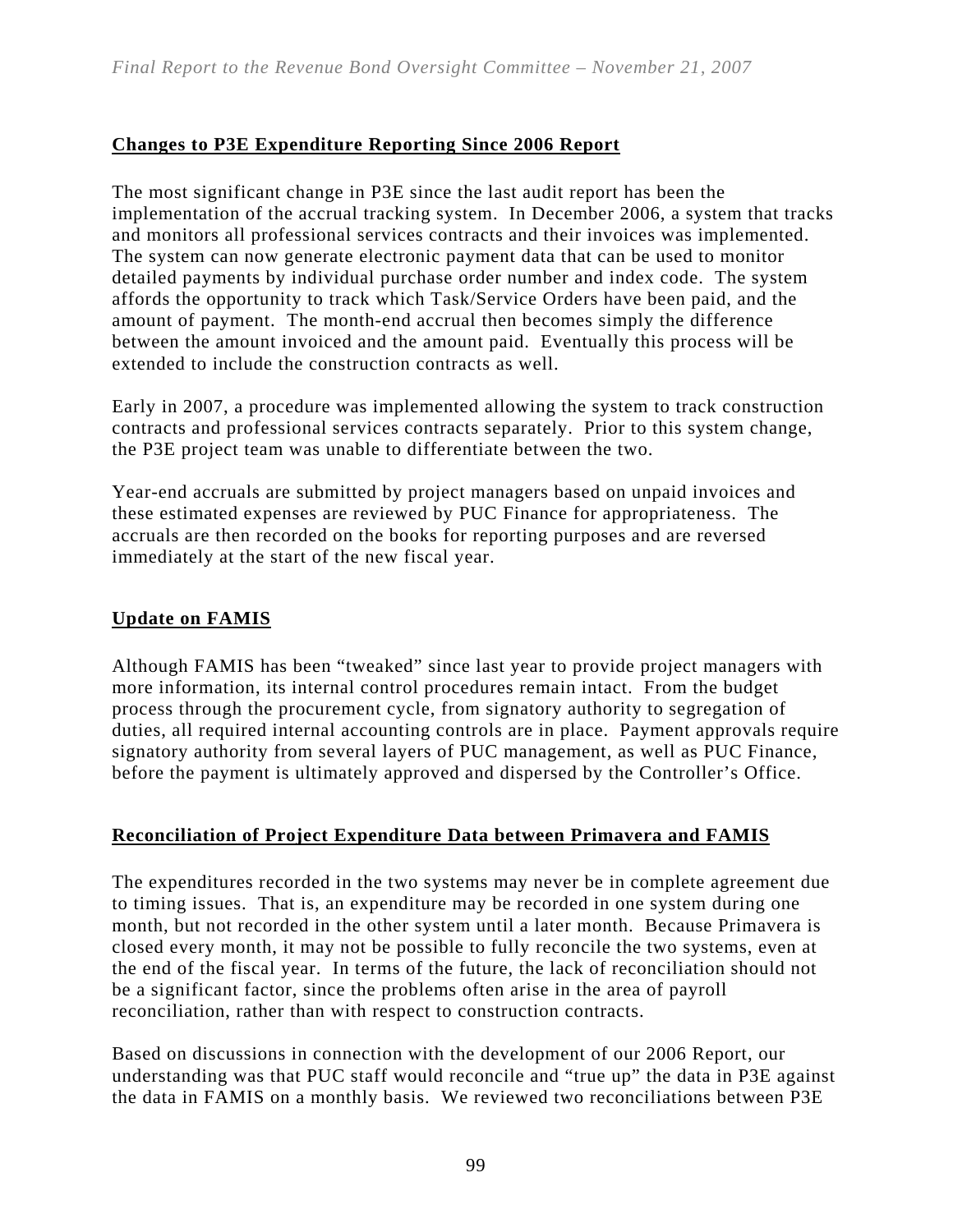and FAMIS expenditure data:

- A reconciliation as of June 30, 2006; and
- A reconciliation as of December 31, 2006 (i.e. mid-fiscal year, when the expenditure data from the two system will not match).

Our review of the June 30, 2006, reconciliation revealed that the truing-up process had not occurred, or if it was undertaken, had not been completed. We found that:

- Uncorrected erroneous charges to the wrong project were still present as of June 30, 2006; and
- Some accruals in the FAMIS system had not been recorded in Primavera.

The erroneous charges to the wrong project will be addressed later in discussion of the December 31, 2006, reconciliation. Regarding the accruals, we have been assured by staff responsible for the reconciliation that this was due to the "newness" of the accrual process, and that this problem would be eliminated in next year's reconciliation. In discussions with P3E staff, they also believe that this type of problem will not occur again, and that the treatment of accruals in next fiscal year's reconciliation will work smoothly. Nonetheless, action needs be taken to correct the erroneous charges if the two systems are to be truly aligned.

In subsequent conversations with PUC staff, they indicated that they believe they are truing up the two systems.

For purposes of the December 31, 2006, reconciliation, we have concluded that a one percent deviation between the systems is acceptable, after removing the Primavera accruals for payroll and contracts. This is an arbitrary standard that we developed, but it strikes us as reasonable for a mid-year variance in expenditure reporting between the P3E and FAMIS.

Of the fifteen projects under review, nine met the one percent variance criterion. For these nine projects, the variances between the amounts reported in P3E versus in FAMIS ranged from 0.02 percent to 0.74 percent. In all instances, the reason for the variances was a direct charge recorded in FAMIS, which was not included in Primavera. These were charges recorded in FAMIS in December after P3E had closed for the month. The charges were recorded in P3E as January transactions. These were very small variances: the total amount of deviation for all nine projects was \$78,431 and an amount of \$5,311 caused the highest deviation of 0.74 percent.

The remaining six projects were found to have variances greater than one percent between the expenditures reported in P3E compared to the FAMIS, and require further explanation. They are:

- San Joaquin Pipeline,
- Tesla Portal Disinfection Station,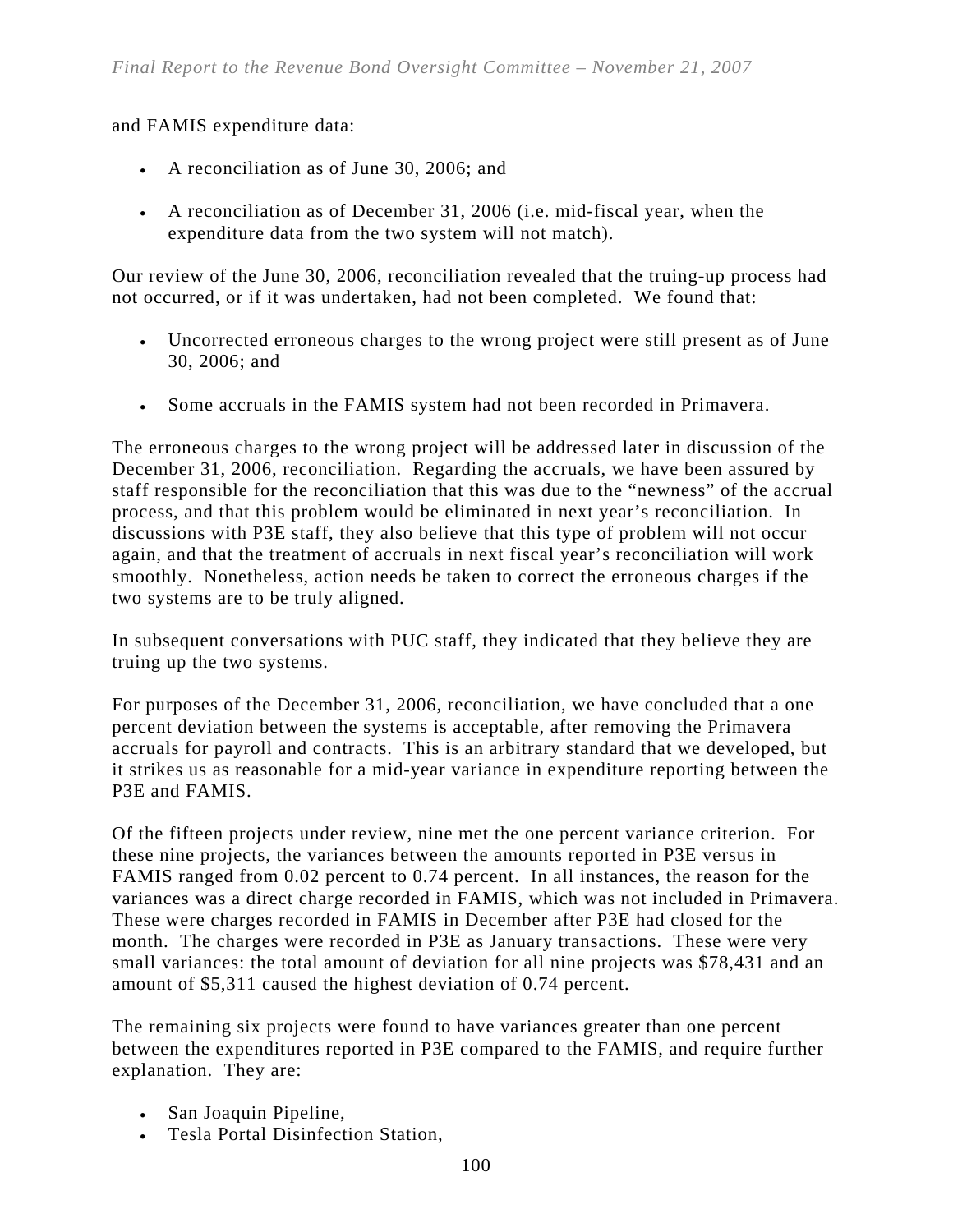- Calaveras Dam Replacement,
- Calaveras Reservoir Upgrades,
- New Irvington Tunnel and
- Bay Division Pipelines 3 & 4.

The details regarding the variances associated with each of these six projects follow below.

#### *San Joaquin Pipeline – Corrections Required to Pre-CIP Funding & Erroneous Expenditure Item in P3E*

There is an amount of \$426,739 included in P3E as "Pre-CIP funding" attributable to the San Joaquin Pipeline project. However, PUC Finance has denied the request to "credit" these funds to the San Joaquin project in FAMIS, because the funds were expended on a Hetch Hetchy-related project, and therefore should not be recorded against the San Joaquin project. However, this funding amount has not been removed from Primavera.

In addition, there is a \$505,251 expenditure posted to P3E for which there was no corresponding index code in FAMIS. Therefore, no entry could be recorded in FAMIS. It appears that data regarding a projected expenditure was mistakenly posted to an actual expense column in P3E. Whatever the cause, the error needs to be corrected. This further highlights the need for continuous monitoring and reconciliation, including correction of the two systems.

#### *Tesla Portal Disinfection Station*

This project was by far the hardest to reconcile. We discovered \$299,441 in FAMIS costs attributable to the Tesla project that are not included in P3E. There were three components to this amount:

- A \$259,261 expense item and a \$24,659 expense item, which were inadvertently deleted in P3E, but reported in the Tesla Treatment Facility.
- $\cdot$  A expense third item for \$34,921 in FAMIS, which was reported as a lower amount in P3E.

We also reviewed each index code attributable to this project. The net result of this analysis showed another \$60,535 in costs recorded by FAMIS that are missing from P3E. P3E staff aim to have this project balanced by the June 30, 2007, reconciliation.

If these reconciling items are not corrected, a variance between the two systems in excess of 20 percent will continue for this project. Of course, any forecasting analysis that is undertaken based on the erroneous expenditure data in P3E for this project would not be reliable, until the items noted above are corrected. Needless to say, until these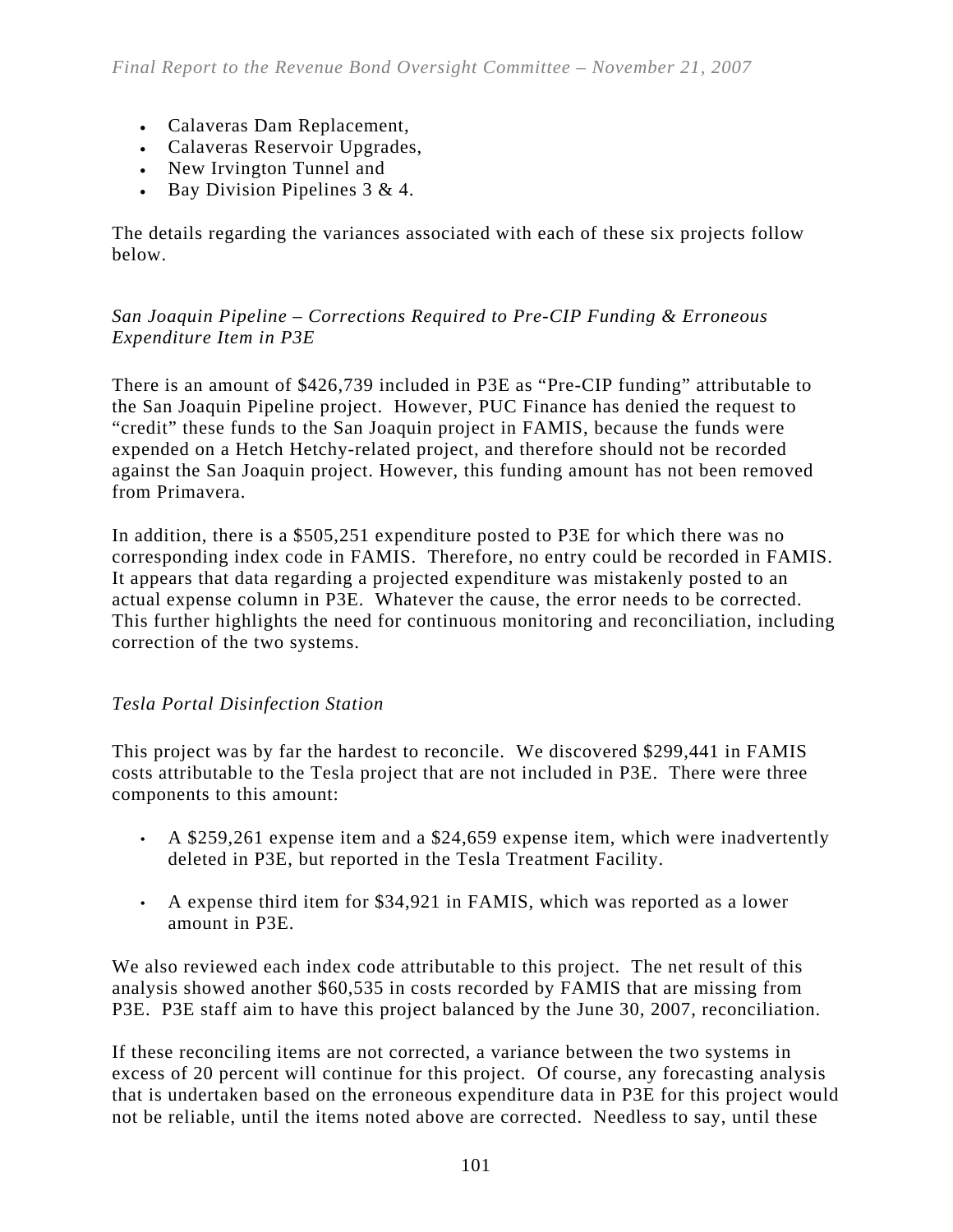items are corrected, we would recommend that P3E and project management staff adjust for these variances in any analysis that they perform, and strongly recommend prompt follow-up to correct the data in P3E.

#### *Calaveras Dam and Calaveras Reservoir Upgrades*

There is \$101,159 in staff labor costs chargeable to the Reservoir Upgrades phase, which were charged to the Calaveras Dam prior to creation of the Upgrades phase. The costs have been moved to the proper phase in P3E, but not in FAMIS. This has been an outstanding reconciling item for approximately two years. The issue, as we understand it, is that in order for the adjustments to be made in FAMIS, PUC must provide corrections to a "labor distribution" file that not only lists the staff people who worked on each of these phases and their associated labor charges, but also the details about the specific dates that were worked and the number of hours worked on each of those days. Our understanding is that given the level of effort required to pull this data, PUC project management does not believe that the variance is large enough to warrant correcting, since only the data for the phases are out of line, but there is not a problem at the project level. While we recognize that there are many competing demands on staff time and resources, from an auditor's perspective, we believe that if project phases are worth the effort to create, then the expenditures by phase should be accounted for appropriately.

#### *New Irvington Tunnel*

The issue with the Irvington Tunnel project is similar to the one described for Calaveras, and our conclusion is also the same. When the Alameda Siphon #4 phase was split off from the New Irvington Tunnel, our understanding is that PUC project management determined that \$1.2 million pre-CIP funded expenses that had been residing in New Irvington Tunnel project were really attributable to Alameda Siphons. Consequently, these costs were moved in P3E, but no detail has been furnished to those responsible for the management of the data in FAMIS. As a result, FAMIS has not been changed, and the two systems remain \$1.2 million apart at the phase level. At the project level, because one phase is over and the other under by the same amount, everything appears correct. (At the project level all phases are rolled up into one.) Nonetheless, if it makes management sense for the project to be split into distinct phases, then it also makes sense to ensure that the financial data for the phases is reported properly.

#### *Bay Division Pipelines #3 & #4*

This project's expenditures were overstated by \$200,000 in P3E. We determined this was an expenditure item which was also inadvertently accrued. In other words, the item was recorded twice. This error has been already addressed, according to staff.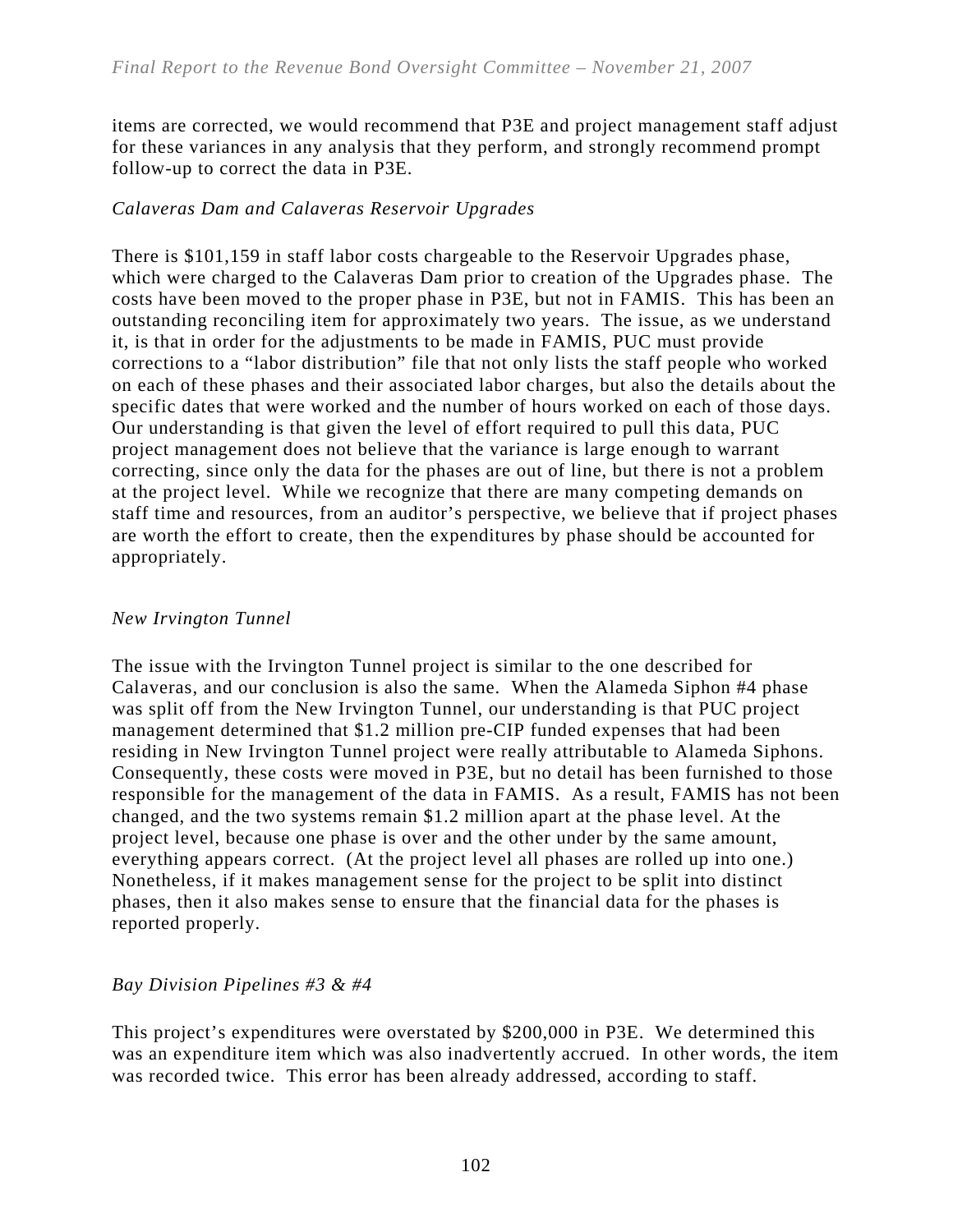### **Conclusions on Reconciliation of Expenditure Data**

The table below indicates that after taking into consideration all of the reconciling items that we identified, all of the fifteen projects under review are reconciled within our one percent variance criterion. The oversight of both these systems, P3E and FAMIS, are handled by very knowledgeable staff. From an oversight perspective, both systems seem to be delivering the information for which they were put in place. However, PUC's staff should ensure that reconciliations of the expenditure data between the two systems occur on a regular basis. According to PUC staff, they are now truing up the two systems, even when they cannot specifically identify the source of a discrepancy. PUC staff indicated that FAMIS is considered the official record of expenditures, not P3E, and that P3E should be considered a planning tool that is designed to look forward into the future, rather than an accounting system that is designed to accurately capture expenses that have already been incurred.

Please see the table on the following pages.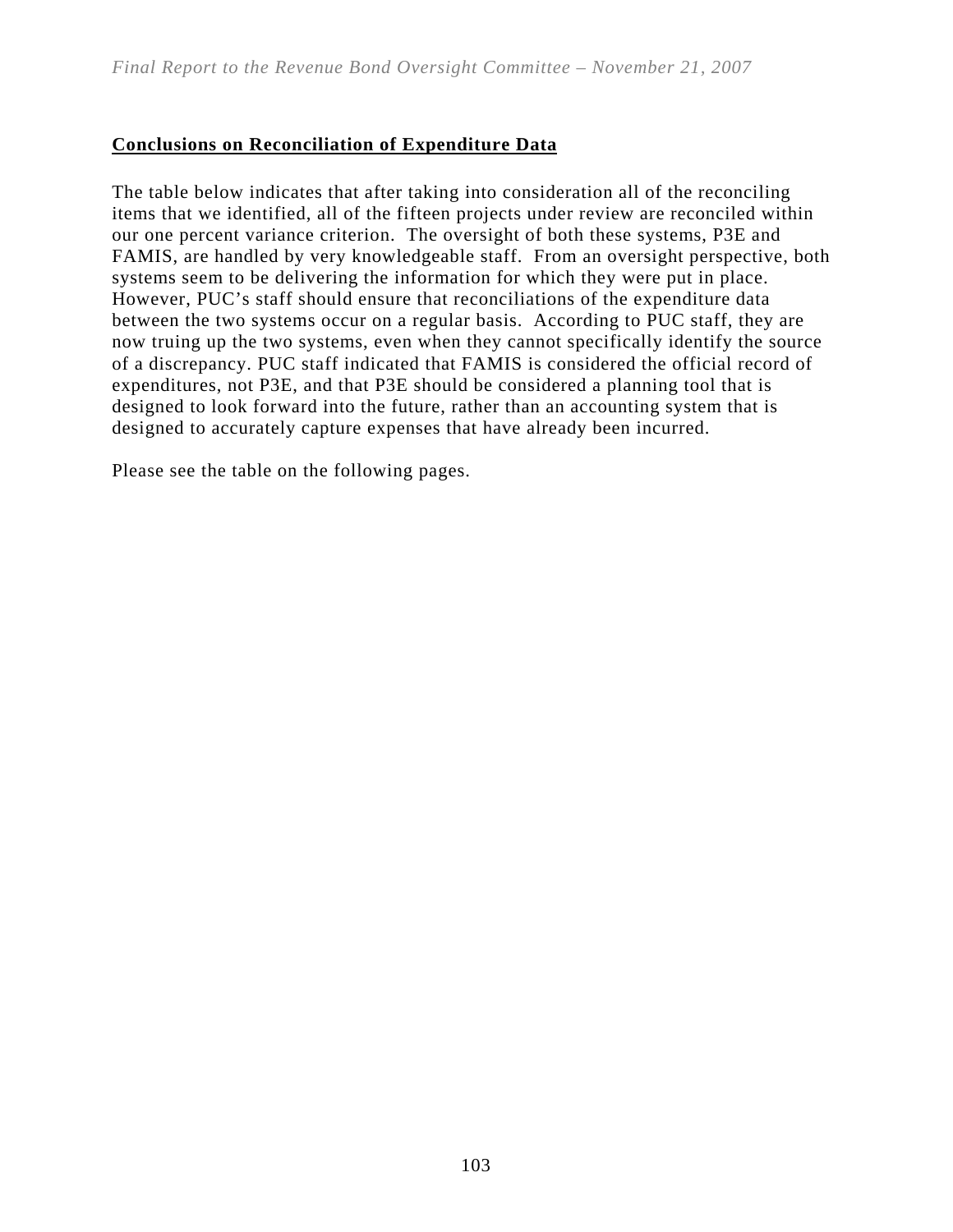#### **Figure 52. FAMIS/P3E Expenditure Reconciliation**

|                      |              | Contract &      |                |              |              |                 | One      |
|----------------------|--------------|-----------------|----------------|--------------|--------------|-----------------|----------|
|                      | P3E          | Payroll         | Reconciling    | Adjusted     | <b>FAMIS</b> |                 | Percent  |
| Project              | 31-Dec-06    | <b>Accruals</b> | Items $[1]$    | P3E          | 31-Dec-06    | <b>Variance</b> | Variance |
|                      |              |                 | $(\$426,739)$  |              |              |                 |          |
| San Joaquin Pipeline | \$9,030,721  | $(\$339,329)$   | $(\$505,251)$  | \$7,759,402  | \$7,739,113  | \$20,289        | 0.26     |
| <b>Tesla Portal</b>  |              |                 | \$299,441      |              |              |                 |          |
| Disinfection Station | \$1,389,099  | $(\$92,332)$    | \$60,535       | \$1,656,743  | \$1,646,482  | \$10,261        | 0.62     |
| Calaveras Dam        |              |                 |                |              |              |                 |          |
| Replacement          | \$15,075,064 | (\$1,495,653)   | 101,159        | \$13,680,570 | \$13,678,328 | \$2,242         | 0.02     |
| Calaveras Reservoir  |              |                 |                |              |              |                 |          |
| Upgrades             | \$1,715,532  |                 | $(\$101, 159)$ | \$1,614,373  | \$1,606,799  | \$7,574         | 0.47     |
|                      |              |                 |                |              |              |                 |          |
| New Irvington        |              |                 |                |              |              |                 |          |
| Tunnel               | \$6,916,288  | $(\$593,450)$   | \$1,250,000    | \$7,572,838  | \$7,519,434  | \$53,404        | 0.71     |
| <b>Bay Division</b>  |              |                 |                |              |              |                 |          |
| Pipelines            |              |                 |                |              |              |                 |          |
| No. 3 & 4            | \$11,507,514 | $(\$64,071)$    | $(\$200,000)$  | \$11,243,443 | \$11,240,994 | \$2,449         | 0.02     |
|                      |              |                 |                |              |              |                 |          |
| Bay Division PL      |              |                 |                |              |              |                 |          |
| Reliability Upgrade  | \$13,606,454 | (\$1,492,409)   |                | \$12,114,045 | \$12,141,683 | $(\$27,638)$    | 0.23     |
| PUC/EBMUD            |              |                 |                |              |              |                 |          |
| Intertie             | \$7,929,778  |                 |                | \$7,929,778  | \$7,926,043  | \$3,735         | 0.05     |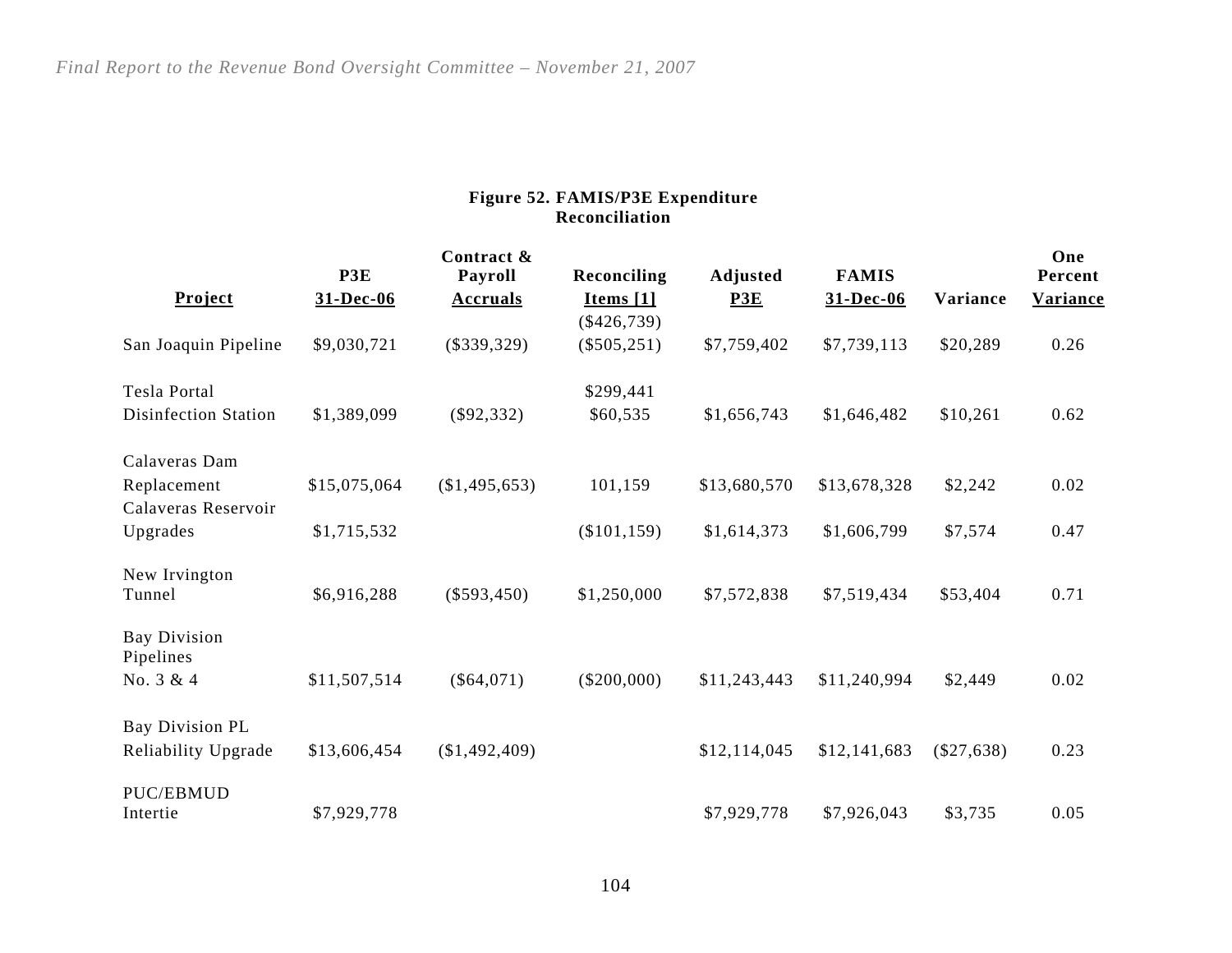| <b>Project</b>                              | P3E<br>31-Dec-06 | Contract &<br>Payroll<br><b>Accruals</b> | Reconciling<br>Items $[1]$ | Adjusted<br>P3E | <b>FAMIS</b><br>31-Dec-06 | <b>Variance</b> | One<br>Percent<br><b>Variance</b> |
|---------------------------------------------|------------------|------------------------------------------|----------------------------|-----------------|---------------------------|-----------------|-----------------------------------|
| New Crystal Springs<br><b>Bypass Tunnel</b> | \$8,331,520      | $(\$224, 245)$                           |                            | \$8,107,275     | \$8,109,419               | $(\$2,144)$     | 0.03                              |
| <b>Sunset Reservoir</b><br>Upgrades - No.   |                  |                                          |                            |                 |                           |                 |                                   |
| Basin                                       | \$13,068,567     | $(\$844,302)$                            |                            | \$12,224,265    | \$12,260,096              | $(\$35,831)$    | 0.29                              |
| Summit Reservoir                            | \$11,398,241     | $(\$352,951)$                            |                            | \$11,045,290    | \$11,043,368              | \$1,922         | 0.02                              |
| Crocker Amazon<br>Pump Station<br>Upgrades  | \$3,862,919      | $(\$4,034)$                              |                            | \$3,858,885     | \$3,858,246               | \$639           | 0.02                              |
|                                             |                  |                                          |                            |                 |                           |                 |                                   |
| Forest Knolls Pump<br>Station               | \$665,076        | $(\$3,071)$                              |                            | \$662,005       | \$662,512                 | $(\$507)$       | 0.08                              |
| Alemany Pump<br>Station                     | \$842,158        | (\$13,507)                               |                            | \$829,101       | \$828,566                 | \$535           | 0.06                              |
| McLaren #1 Tank<br>Rehab                    | \$976,826        | $(\$259,958)$                            |                            | \$716,868       | \$722,179                 | $(\$5,311)$     | 0.74                              |

[1] Reconciling items are discussed in the text for each project that precedes this table.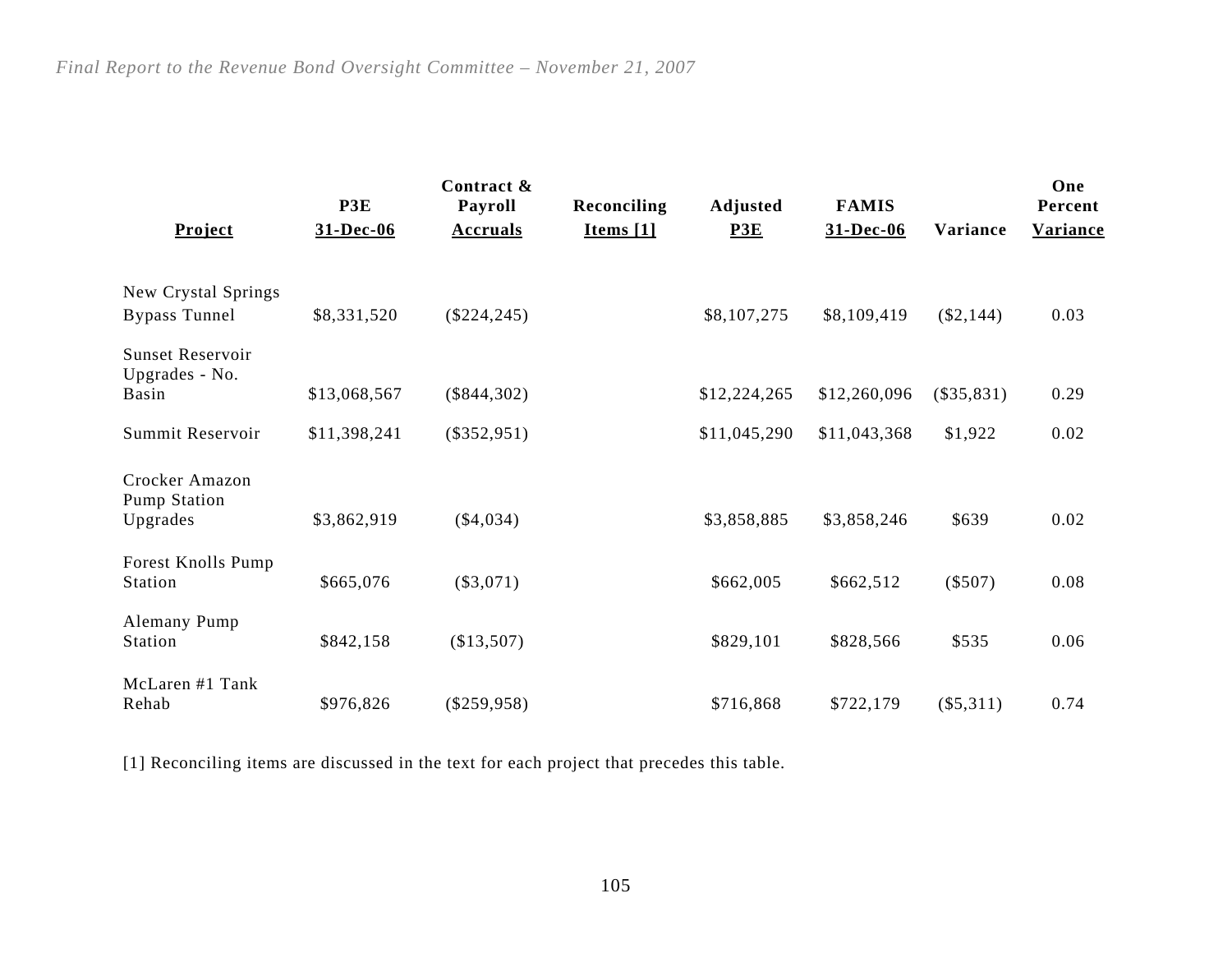The above table assumes the appropriate corrections of the reconciling items listed. In order to get a sense of the potential consequences of not addressing reconciliation issues, the Committee requested that we develop a scenario in which these reconciliations are not corrected, and instead are allowed to compound at their current rate through the life of these projects. Based on this assumption, the following deviations between FAMIS and P3E would result:

| Project                                                                                  | Uncorrected<br>$%$ from | <b>Total Budget</b>                                                              | <b>Final Projected</b><br><b>Deviation</b> |  |  |  |  |
|------------------------------------------------------------------------------------------|-------------------------|----------------------------------------------------------------------------------|--------------------------------------------|--|--|--|--|
|                                                                                          | <b>FAMIS</b>            |                                                                                  |                                            |  |  |  |  |
| San Joaquin Pipeline                                                                     | 12%                     | \$352,932,001                                                                    | \$42,351,840                               |  |  |  |  |
| <b>Tesla Portal Disinfection</b>                                                         | 22%                     | \$20,731,269                                                                     | \$4,560,879                                |  |  |  |  |
| Calaveras Dam                                                                            | 0.70%                   | \$256,511,407                                                                    | \$1,795,580                                |  |  |  |  |
| Replacement (1)                                                                          |                         |                                                                                  |                                            |  |  |  |  |
| Calaveras Reservoir                                                                      | 6%                      | \$1,740,056                                                                      | \$104,403                                  |  |  |  |  |
| Upgrades $(1)$                                                                           |                         |                                                                                  |                                            |  |  |  |  |
| New Irvington Tunnel                                                                     | 17%                     | \$214,650,002                                                                    | \$36,490,500                               |  |  |  |  |
| (1)                                                                                      |                         |                                                                                  |                                            |  |  |  |  |
| <b>Bay Division Pipelines</b>                                                            | 2%                      | \$27,600,158                                                                     | \$552,003                                  |  |  |  |  |
| 3&4                                                                                      |                         |                                                                                  |                                            |  |  |  |  |
| (1) The disparities occur only between sub projects within the same project. Because the |                         |                                                                                  |                                            |  |  |  |  |
|                                                                                          |                         | differences off-set at the project level, the project level amounts are correct. |                                            |  |  |  |  |

|  |  |  |  | Figure 53. Deviations Between P3E and FAMIS If Reconciliations Go Uncorrected |
|--|--|--|--|-------------------------------------------------------------------------------|
|  |  |  |  |                                                                               |

Of course, we urge readers to review these results with caution. The deviation projections are straight-line projections only. In other words, they assume that the same level of error will continue at the same rate in the future, which should not a foregone conclusion. Nonetheless, these results illustrate why correcting deviations between FAMIS and P3E are important to address early, and on a regular basis.

After our discussions with P3E staff, there seems to be momentum building to make the corrections that we have discussed above. We believe this needs be done sooner rather than later. These types of changes never get easier over time, only harder. If reconciling items are allowed to pile up over a long period of time, the expense data in P3E eventually will lose credibility, because of the myriad of variances from FAMIS. In addition, there is the concern that incorrect amounts will be capitalized when the phase is ultimately closed out.

As mentioned earlier, upon subsequent discussions with PUC staff, it is their belief that they are reconciling P3E to FAMIS. In addition, they indicated that FAMIS is considered the official record of expenditures, not P3E.

#### **Recommendations Regarding Reconciliation of P3E and FAMIS**

R3.1 The RBOC should recommend that the Program Controls and Support Bureau designate an individual staff person to be responsible and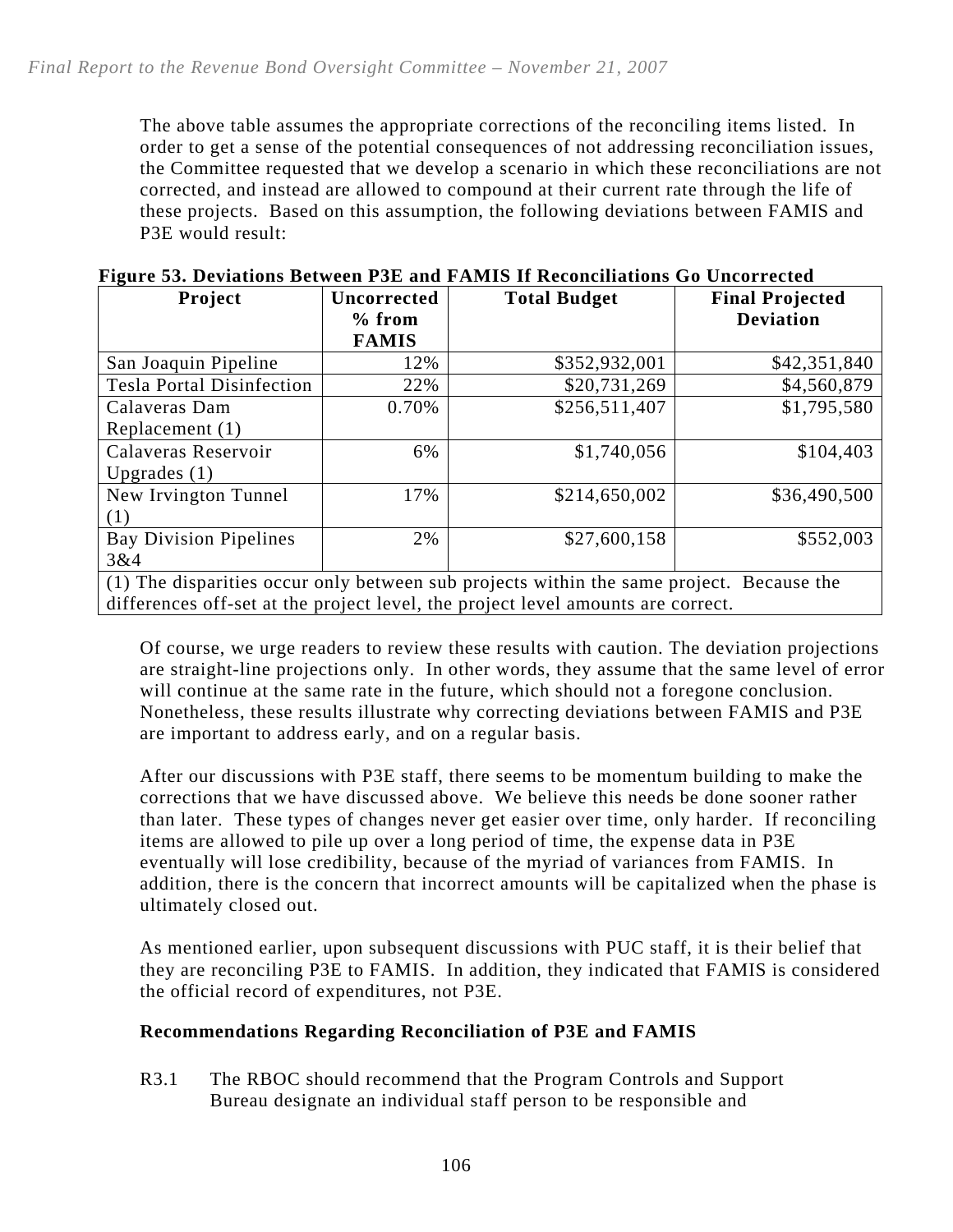accountable for correcting the reconciling errors as quickly as possible, in coordination with PUC Accounting staff. These responsibilities should be explicitly included in the staff persons' job duties. The longer that reconciling entries languish and accumulate, the harder it becomes to bring two systems back into balance. And eventually that could harm the credibility of the expense data presented in P3E.

- R3.2 The RBOC should recommend that the PUC Program Controls and Support Bureau designate a P3E staff person who would be responsible for reversing the accrual entries for both labor and contractual services at the start of the next month. These responsibilities should be explicitly included in the staff persons' job duties.
- R3.3 The RBOC should ensure that the June 30, 2007, reconciliation be reviewed by an audit team to determine if prior year problematic areas have been corrected.

# **Reconciliation of Appropriations in FAMIS to Board of Supervisors Approved Budgets**

Consistent with our 2006 Report, our appropriation analysis uncovered nothing of concern related to reconciling FAMIS appropriations back to Board of Supervisors approved budgets. The appropriation amounts reflected in FAMIS as of December 31, 2006, were traced back to the authorizations of the Board of Supervisors. We then accounted for the pre-CIP funding, as well as two budget transfers, to balance to the total FAMIS appropriation. The table on the following page shows the various components for each of the fifteen projects under review.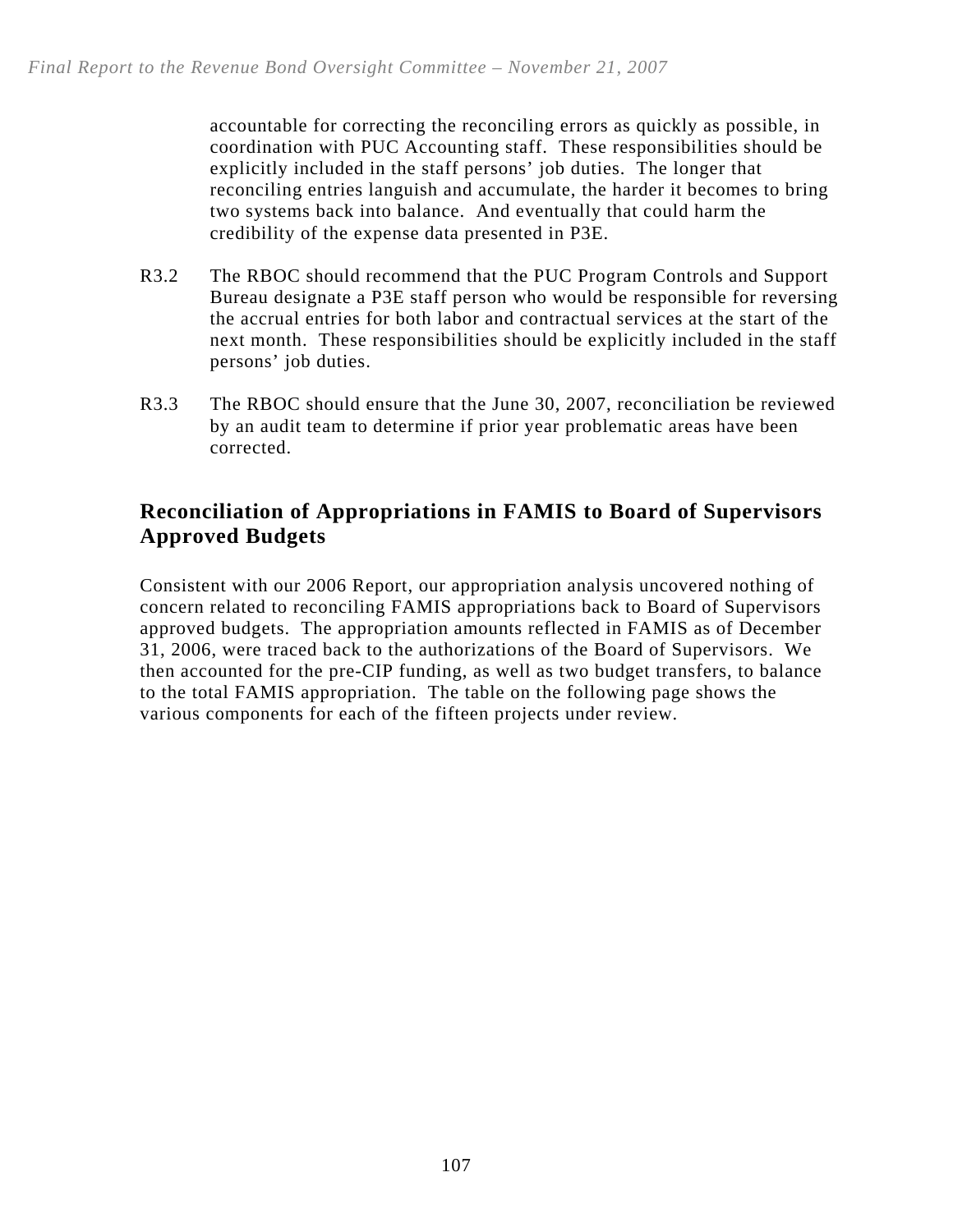|                                                    |                  | <b>APRIL</b>   |                  | --- - - - --      |                 |                 | <b>TOTAL</b><br><b>APPRVD</b> |              | <b>REVENUE</b>       | <b>TOTAL FAMIS</b>           |
|----------------------------------------------------|------------------|----------------|------------------|-------------------|-----------------|-----------------|-------------------------------|--------------|----------------------|------------------------------|
| <b>PROJECT</b>                                     | <b>JUNE 2003</b> | 2004           | <b>JULY 2004</b> | <b>APRIL 2005</b> | <b>AUG 2005</b> | <b>MAY 2006</b> | <b>BD OF SUPES</b>            | PRE-CIP      | <b>TRANSFER</b>      | APPROPS.                     |
| San Joaquin Pipeline                               | \$2,514,000      |                | \$500,000        | \$1,000,000       | \$4,337,000     | \$8,748,000     | \$17,099,000                  |              |                      | $$17,099,000$ <sup>(1)</sup> |
| Tesla Portal Disinfect                             |                  |                | \$100,000        |                   | \$1,350,000     | \$13,000        | \$1,463,000                   | \$1,054,158  |                      | \$2,517,158                  |
| Calaveras Dam Replace                              | \$7,893,000      |                |                  | \$2,869,000       | \$4,197,000     | \$8,616,774     | \$23,575,774                  | \$544,617    |                      | \$24,120,391                 |
| Calaveras Reservoir Upgrade                        |                  | SEE FOOTNOTE 2 |                  |                   |                 |                 |                               |              |                      | \$1,606,616                  |
| <b>Irvington Tunnel</b>                            | \$1,330,000      |                | \$3,515,000      | \$500,000         | \$4,754,000     | \$9,444,013     | \$19,543,013                  | \$2,098,323  |                      | \$21,641,336 <sup>(3)</sup>  |
| <b>BDPL 3 &amp; 4</b>                              | \$724,000        |                | \$4,000,000      | \$2,883,000       | \$15,800,000    | \$1,766,357     | \$25,173,357                  | \$791,200    |                      | \$25,964,557 (4)             |
| Hydraulic Cap Upgrade                              | \$2,850,000      |                | \$1,000,000      | \$1,446,000       | \$11,700,000    | \$15,894,264    | \$32,890,264                  | \$1,612,592  |                      | $$34,502,856^{(5)}$          |
| <b>EBMUD</b> Intertie                              |                  | \$8,400,000    |                  |                   |                 |                 | \$8,400,000                   | \$69,269     |                      | \$8,469,269                  |
| Crystal Spring Bypass                              | \$1,811,000      |                | \$1,250,000      |                   | \$3,361,000     | \$174,961       | \$6,596,961                   | \$3,225,683  |                      | \$9,822,644                  |
| Sunset Reservoir Upgrade                           | \$2,038,000      |                | \$4,415,000      |                   | \$24,389,000    | \$22,117,794    | \$52,959,794                  | \$1,595,857  | \$850,000<br>(6)     | \$54,555,651                 |
| Summit Reservoir Upgrade                           | \$5,736,000      |                | \$2,000,000      | \$3,089,000       | \$2,777,000     |                 | \$13,602,000                  | \$1,319,086  | $(\$600,000)$<br>(7) | \$14,321,086                 |
| Crocker Amazon Pump Station                        | \$1,903,000      |                | \$750,000        | \$145,000         | \$1,265,000     |                 | \$4,063,000                   | \$760,682    |                      | \$4,823,682                  |
| Forest Knolls Pump Station                         | \$99,000         |                | \$150,000        | \$64,000          | \$1,314,000     | \$3,196,489     | \$4,823,489                   |              |                      | \$4,823,489                  |
| McLaren Park Pump Station                          |                  |                | \$39,000         | \$116,000         | \$753,000       | \$866,000       | \$1,774,000                   |              |                      | \$1,774,000                  |
| McLaren Park Tank Rehab<br><b>TOTALS - 15 WSIP</b> |                  |                | \$200,000        | \$300,000         | \$848,000       | \$3,361,061     | \$4,709,061                   |              |                      | \$4,709,061                  |
| <b>PROJECTS</b>                                    | \$26,898,000     | \$8,400,000    | \$17,919,000     | \$12,412,000      | \$76,845,000    | \$74,198,713    | \$216,672,713                 | \$13,071,467 | \$250,000            | \$229,994,180                |

**Figure 54. Appropriations Reconciliation**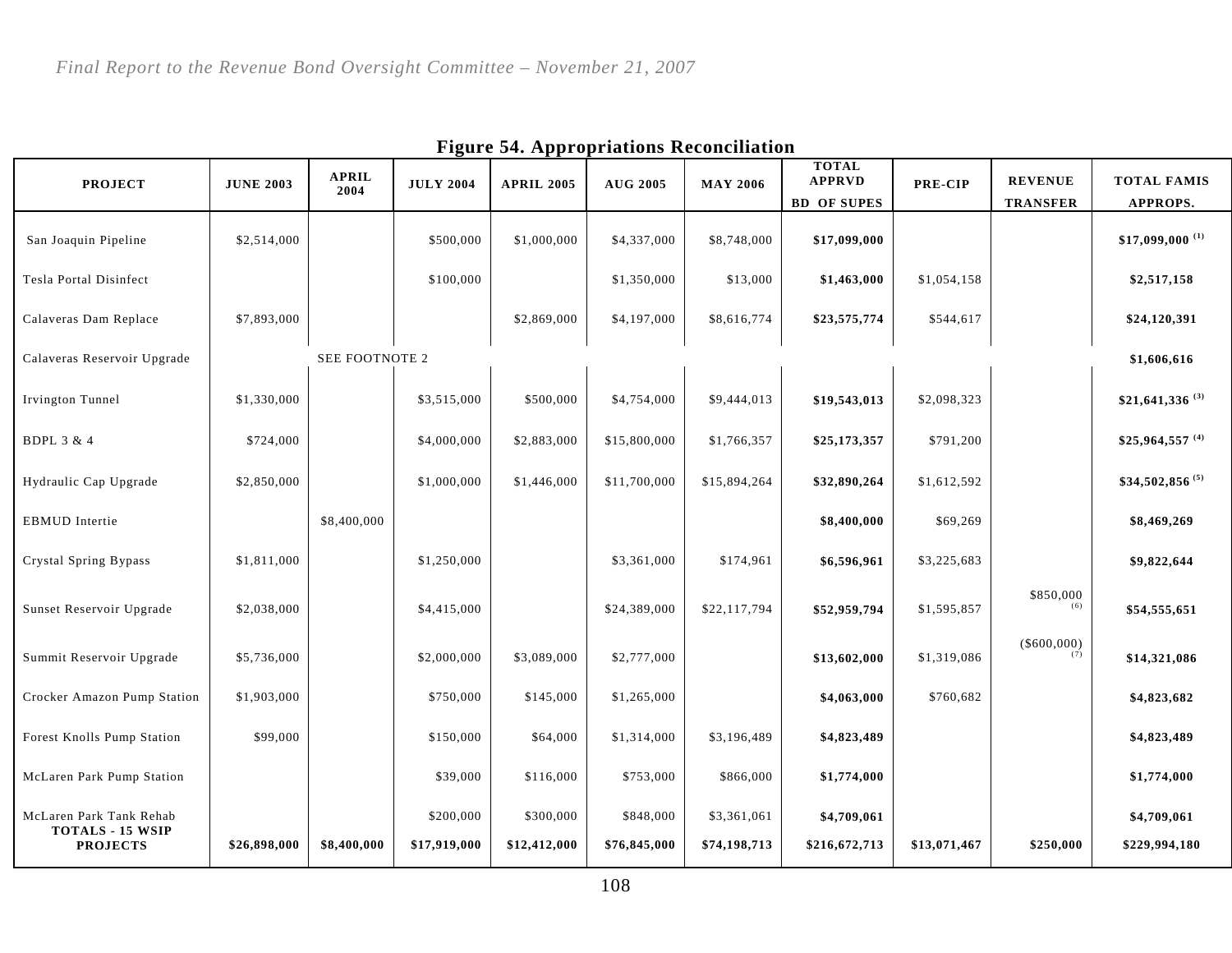Notes:

- 1) The San Joaquin Pipeline has a 2nd phase for rehabilitation of existing pipelines in the amount of \$2,745,000.
- 2) The Calaveras Dam Replacement Project now has 3 phases: a) Replacement \$21,113,539
- b) Reservoir Upgrade \$1,606,616 and, c) San Antonio Back-up \$855,620.
- 3) Of this amount \$3,175,013 is applicable to the Alameda Siphon #4 project and could not be specifically segregated.
- 4) Of this amount \$1,588,507 is budgeted for BDPL at Hayward and could not be specifically segregated.
- 5) There are 3 phases in this particular project: a) Hydraulic Capacity \$25,346,833;
- b) BDPL Reliability \$8,146,023; and, c) Relocation of BDPL \$1,010,000.
- 6) Funding of \$850,000 was transferred from the University Mound Reservoir Project to Sunset Reservoir Project.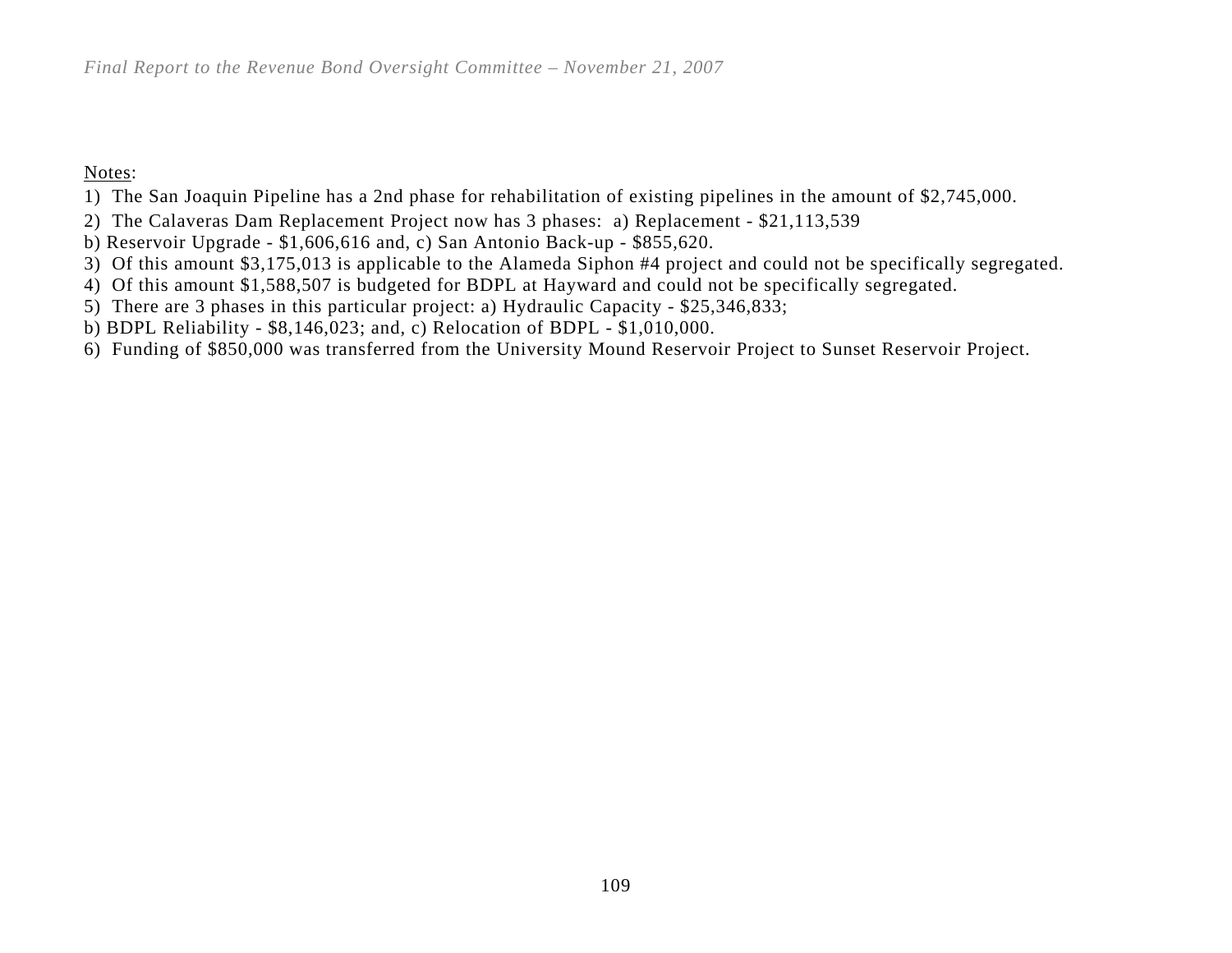## **Authorization Procedures**

The request for bond fund expenditure authority is derived from a "ground up" set of project budgets that are ultimately approved by the Public Utilities Commission as the WSIP program. The PUC Finance budget unit then requests approval of appropriations at the program level. Finally, a worksheet is prepared breaking down these amounts by project, and these amounts are reflected in FAMIS.

These projects can be further broken down into subprojects. There are normally special circumstances that dictate creation of subprojects. The major rationale for creating subprojects is differences in capitalization timelines. Regardless of the reason, the information is given to the budget unit by project management.

The subprojects are then set up as subsets of the parent project on the expenditure side of FAMIS. However, the revenues continue to be maintained at the higher level. As a result, the appropriated revenues cannot be specifically attributed to any individual subproject expenditure. For purposes of this audit, revenues and expenditures were reconciled at the higher level of project and the component subproject amounts were footnoted.

### **Reconciliation**

During the course of the appropriation reconciliation, two budget transfers were encountered. These funding transfers were based upon the financial need of the various projects within the same funding allocation, i.e. local to local. In both these instances, a transfer was made from a project that is projected to be completed under-budget to another project (within the same regional program) that requires additional expenditure authority. The PUC was given authority to move funding between projects within the same regional program by the Board of Supervisors as part of the appropriations process.

During our last audit, we learned that there were two funding sources for the WSIP projects: Proposition A bond funds and "pre-CIP funds." These pre-CIP funds were derived from the sale of Pleasanton property (\$9.8 million) and the proceeds of pre-Proposition A bonds. Specifically, this included \$2.2 million from the 1996A bonds and approximately \$7.7 million from the 1998A bonds. Last year, the pre-CIP funds (totaling \$19.7 million) were segregated from the Proposition A funds and were categorized in different accounts in FAMIS. At the conclusion of our last audit, PUC staff was working to combine these accounts, in order to be better able to show total WSIP project costs. We recommended that there be safeguards put in place to ensure that bond fund expenditures and appropriations can be easily "carved out" for reporting purposes in the future.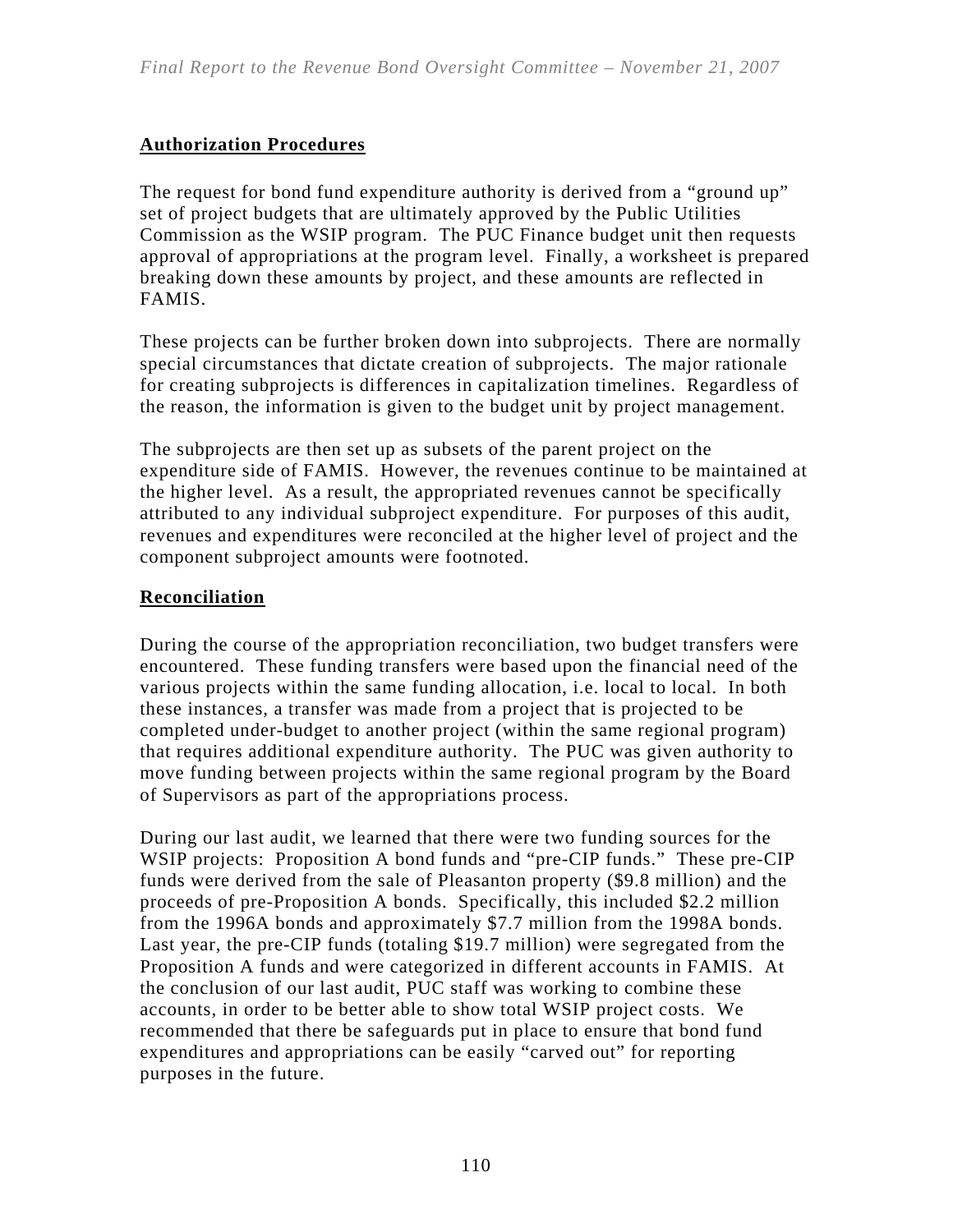During the past year, the Proposition A and pre-CIP funding sources have been successfully combined at the WISP project level in FAMIS. The fund information can be segregated. However, you need a fairly sophisticated working knowledge of the FAMIS system to do so. With the help of PUC staff, we were able to navigate to the sub-fund level where the various funding sources are enumerated. Individuals with a working knowledge of the FAMIS system were able to cull the information quite readily.

In every instance, we verified that the pre-CIP funding was fully expended. In addition, the index codes used for the transfer into the bond funds have been closed, so that further pre-CIP transactions are next to impossible. We verified with the Controller's staff that only they have the ability to reopen these appropriations and to do so would be highly unlikely. With the knowledge that all pre-CIP funding has been fully expensed, any balance available for expenditure is necessarily from Proposition A bond proceeds.

### **Recommendations Regarding Appropriations**

R3.4 PUC staff should be applauded for combining both sources of revenue into one project appropriation while maintaining the integrity of each source. However, PUC Finance staff and the Controller should consider adopting a simpler system to help determine whether someone who is looking at appropriations data is reviewing appropriations for the entire project, or looking at one of several subprojects when reviewing the "01" project in FAMIS. An "01" project can be either/or right now, depending on which FAMIS screen is being viewed. We believe using "00" for the total project and then "01", "02", etc… for the subprojects would be better instead of using "01" for both project and subproject. We recommend that PUC's Finance Director, or his designee, discuss the implementation of this recommendation with the Controller's Office. PUC staff has indicated, and we acknowledge, that this is currently not possible with FAMIS. However, we continue to believe that discussing this possibility with the Controller's Office, and other options for simplifying the appropriations reporting in FAMIS, could be beneficial.

# **Vouching a Sample of Invoices**

During our 2006 audit, a question arose from the Committee regarding industry standards for vouching. We are not aware of any specific industry standards regarding the appropriate sample size for a vouching examination. We reviewed one of the key sources of guidance for governmental auditors, the U.S. Government Accountability Office's "Government Auditing Standards" Handbook. In it, Chapter 7 has information concerning fieldwork, and contains the following text: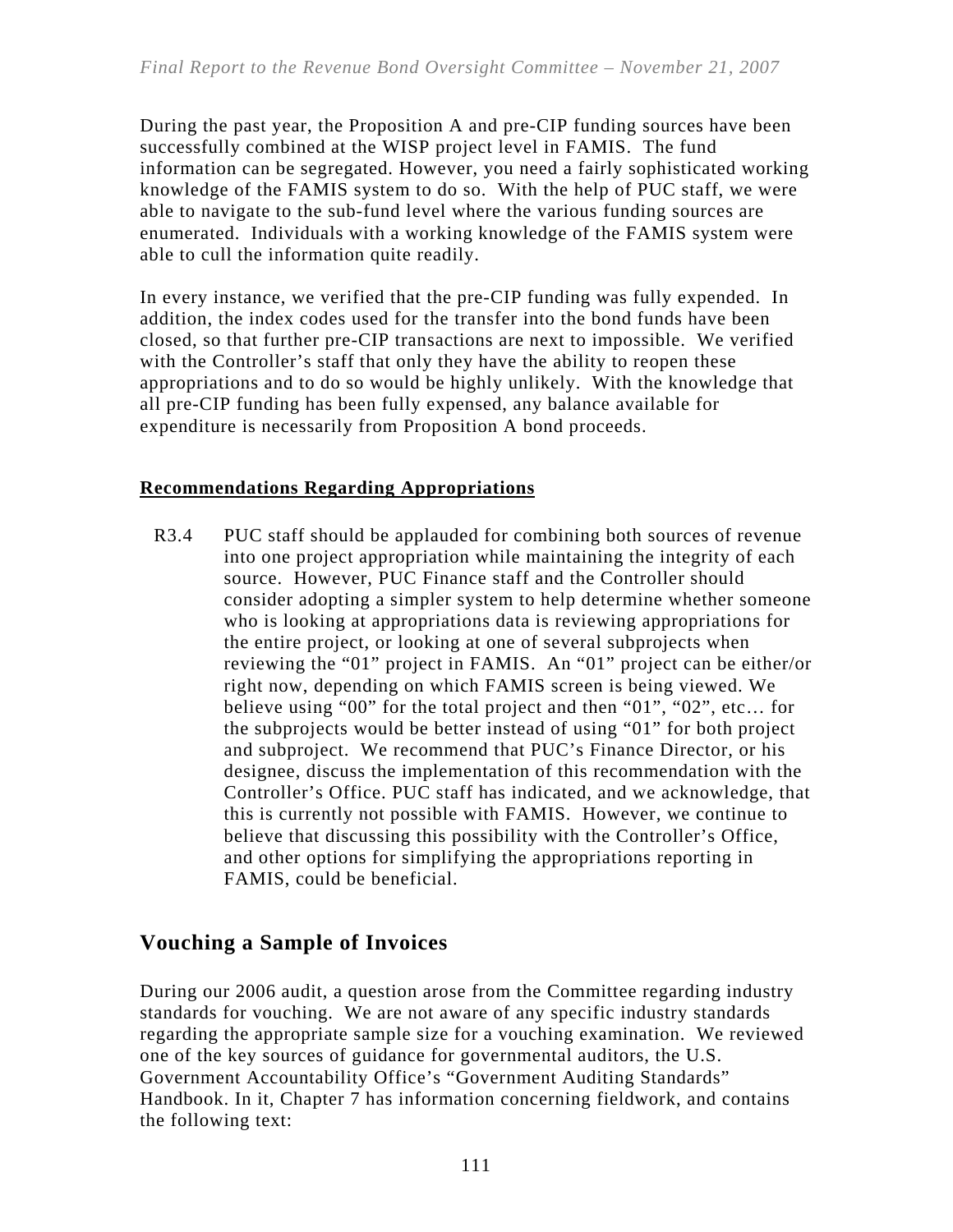"Sec 7.17 When laws, regulations or provisions of contracts or grant agreements are significant to the audit objectives, auditors should design the audit methodology and procedures to provide reasonable assurance of detecting violations which could have a significant effect on the audit results…..

Sec 7.18 It is not practical to set precise standards for determining whether laws, regulations or provisions of contracts or grant agreements are significant to audit objectives because government programs are subject to many laws, regulations and provisions of contracts or grant agreements, and audit objectives may vary widely."

Given the lack of a firm standard in this area, we used our professional judgment to determine how many invoices to examine in connection with this task. We reviewed 93 invoices totaling approximately \$15 million. This represented 10 percent of the invoices and 27 percent of the non-personal services expenditures associated with the 15 projects under review. In most instances, a minimum of two of the largest transactions were reviewed per project and lesser amounts were chosen by random sample. In the non-personal services area, there were three objects that accounted for the preponderance of expenditures. They were engineering services, construction contracts, and overhead.

A summary of the invoices reviewed is presented in the next table.

[Remainder of this page is intentionally left blank]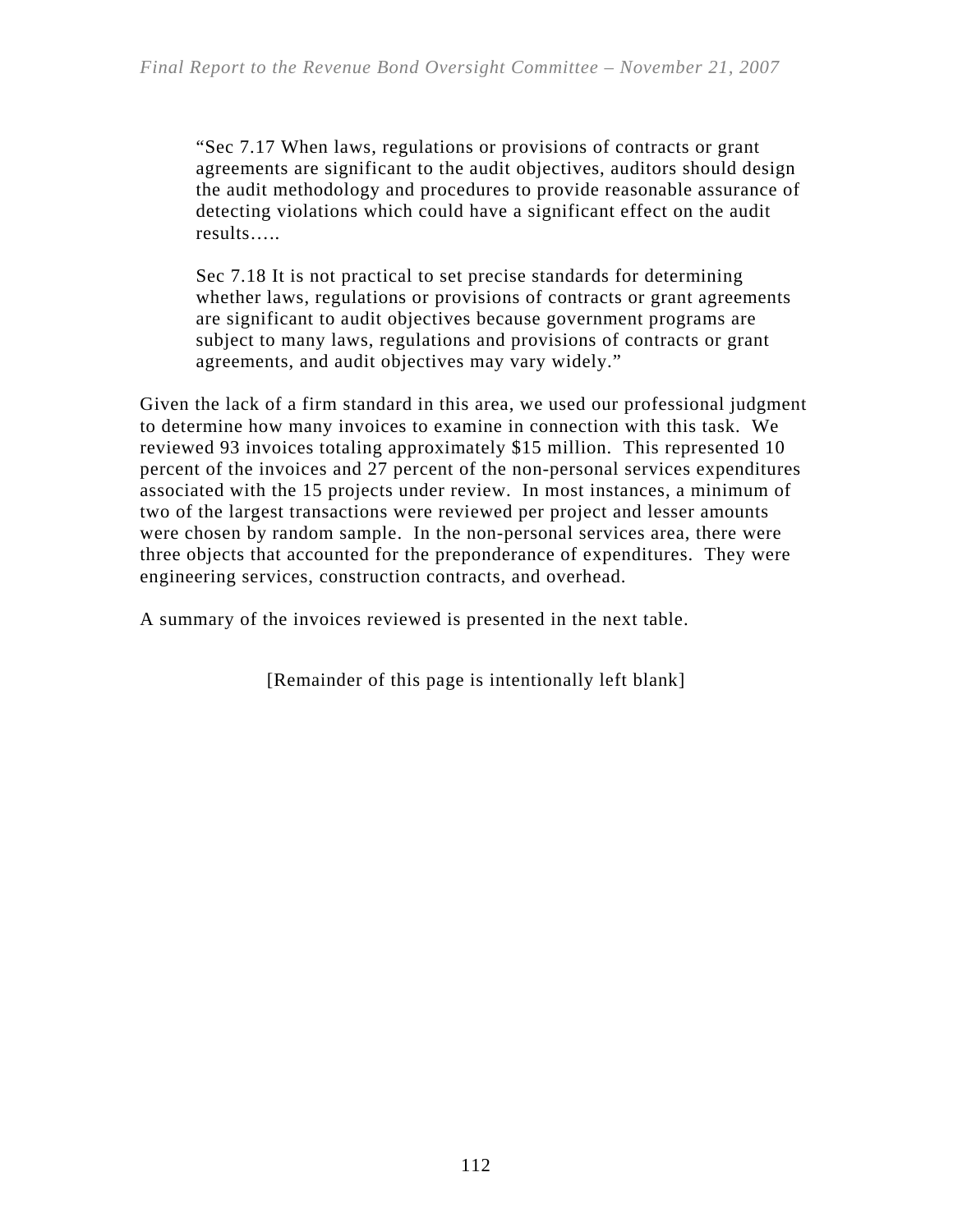| <b>PROJECT</b>                                          | <b>FISCAL</b><br><b>YEAR</b> | <b>TOTAL NON-</b><br><b>PERSONAL</b><br><b>SERVICES COSTS</b><br>(1)<br>(Excluding<br>Overhead) | <b>AMOUNT</b><br><b>REVIEWED</b> | $\frac{0}{0}$<br>OF<br><b>TOTAL</b> | NO.<br>OF<br><b>INVOICES</b> | $\frac{0}{0}$<br>OF<br><b>INVOICES</b> |
|---------------------------------------------------------|------------------------------|-------------------------------------------------------------------------------------------------|----------------------------------|-------------------------------------|------------------------------|----------------------------------------|
|                                                         | $2003 - 2004$                |                                                                                                 |                                  | 23                                  | 2 of 14                      | 14                                     |
| <b>SAN JOAQUIN</b><br><b>PIPELINE</b>                   | $2004 - 2005$                | \$526,711                                                                                       | \$120,711                        |                                     |                              |                                        |
|                                                         | $2005 - 2006$                | \$602,696                                                                                       | \$222,508                        | 37                                  | 2 of 18<br>2 of 31           | 11                                     |
|                                                         |                              | \$1,118,362                                                                                     | \$158,533                        | 14                                  | 2 of 30                      | $\sqrt{6}$                             |
|                                                         | to 12-31-06                  | \$372,198                                                                                       | \$40,947                         | 11                                  |                              | $\boldsymbol{7}$                       |
|                                                         | Total                        | \$2,619,967                                                                                     | \$542,699                        | 21                                  | 8 of 93                      | 9                                      |
| <b>TESLA PORTAL</b>                                     | $2005 - 2006$                | \$37,680                                                                                        | \$5,656                          | 15                                  | 1 of 12                      | $\,8\,$                                |
| <b>DISINFECTION</b>                                     | to 12-31-06                  | \$28,901                                                                                        | \$7,424                          | 26                                  | 1 of 3                       | 33                                     |
|                                                         | Total                        | \$66,581                                                                                        | \$13,080                         | 20                                  | 2 of 15                      | 13                                     |
| <b>CALAVERAS</b>                                        | $2003 - 2004$                | \$2,563,177                                                                                     | \$474,344                        | 19                                  | 2 of 25                      | $\,8\,$                                |
| <b>DAM</b>                                              | $2004 - 2005$                | \$1,792,021                                                                                     | \$241,354                        | 13                                  | 2 of 43                      | $\mathfrak s$                          |
| <b>REPLACEMENT</b>                                      | $2005 - 2006$                | \$4,005,885                                                                                     | \$768,310                        | 19                                  | 3 of 68                      | $\overline{4}$                         |
|                                                         | to 12-31-06                  | \$1,016,734                                                                                     | \$209,012                        | 21                                  | 3 of 26                      | 12                                     |
|                                                         | Total                        | \$9,377,817                                                                                     | \$1,693,020                      | $18\,$                              | 10 of 162                    | 6                                      |
|                                                         |                              |                                                                                                 |                                  |                                     |                              |                                        |
| <b>CALAVERAS</b>                                        |                              |                                                                                                 |                                  |                                     |                              |                                        |
| <b>RESERVOIR</b>                                        | to 12-31-06                  | \$1,274,599                                                                                     | \$343,061                        | 27                                  | 2 of 8                       | 25                                     |
| <b>UPGRADE</b>                                          | Total                        | \$1,274,599                                                                                     | \$343,061                        | 27                                  | $2 \text{ of } 8$            | 25                                     |
| <b>IRVINGTON</b>                                        | 2003 - 2004                  | \$523,704                                                                                       | \$110,000                        | 21                                  | 1 of 12                      | $\,8\,$                                |
| <b>TUNNEL</b>                                           | $2004 - 2005$                | \$980,592                                                                                       | \$171,980                        | 18                                  | 2 of 34                      | $\sqrt{6}$                             |
|                                                         | $2005 - 2006$                | \$432,957                                                                                       | \$158,232                        | 37                                  | 3 of 40                      | $8\,$                                  |
|                                                         | to 12-31-06                  | \$416,483                                                                                       | \$76,140                         | 18                                  | 3 of 39                      | $\,8\,$                                |
|                                                         | Total                        | \$2,353,736                                                                                     | \$516,352                        | 22                                  | 9 of 125                     | $\boldsymbol{7}$                       |
| <b>BAY DIVISION</b>                                     | $2003 - 2004$                | \$94,914                                                                                        | \$20,699                         | 22                                  | $1$ of $6$                   | 17                                     |
| <b>PIPELINES</b>                                        | $2004 - 2005$                | \$80,704                                                                                        | \$27,996                         | 35                                  | 1 of 9                       | 11                                     |
| NOS. 3 & 4                                              | $2005 - 2006$                | \$1,768,622                                                                                     | \$409,680                        | 23                                  | 2 of 4                       | 50                                     |
|                                                         | to 12-31-06                  | \$3,980,953                                                                                     | \$1,233,870                      | 31                                  | 2 of 15                      | 13                                     |
|                                                         | Total                        | \$5,925,193                                                                                     | \$1,692,245                      | 29                                  | 6 of 34                      | $18\,$                                 |
|                                                         |                              |                                                                                                 |                                  |                                     |                              |                                        |
| <b>BAY DIVISION</b>                                     |                              |                                                                                                 |                                  |                                     |                              |                                        |
| <b>PIPELINES</b><br><b>HYDRAULIC</b><br><b>CAPACITY</b> | $2003 - 2004$                | \$372,469                                                                                       | \$71,832                         | 19                                  | 2 of 14                      | 14                                     |
| <b>UPGRADES</b>                                         | $2004 - 2005$                | \$997,275                                                                                       | \$138,248                        | 14                                  | 2 of 22                      | 9                                      |
|                                                         | $2005 - 2006$                | \$4,415,469                                                                                     | \$619,917                        | 14                                  | 6 of 86                      | 7                                      |
|                                                         | to 12-31-06                  | \$850,802                                                                                       | \$203,233                        | 24                                  | 5 of 61                      | $8\,$                                  |
|                                                         | Total                        | \$6,636,015                                                                                     | \$1,033,230                      | 16                                  | 15 of 183                    | 8                                      |

# **Figure 55. WSIP Invoice Recap**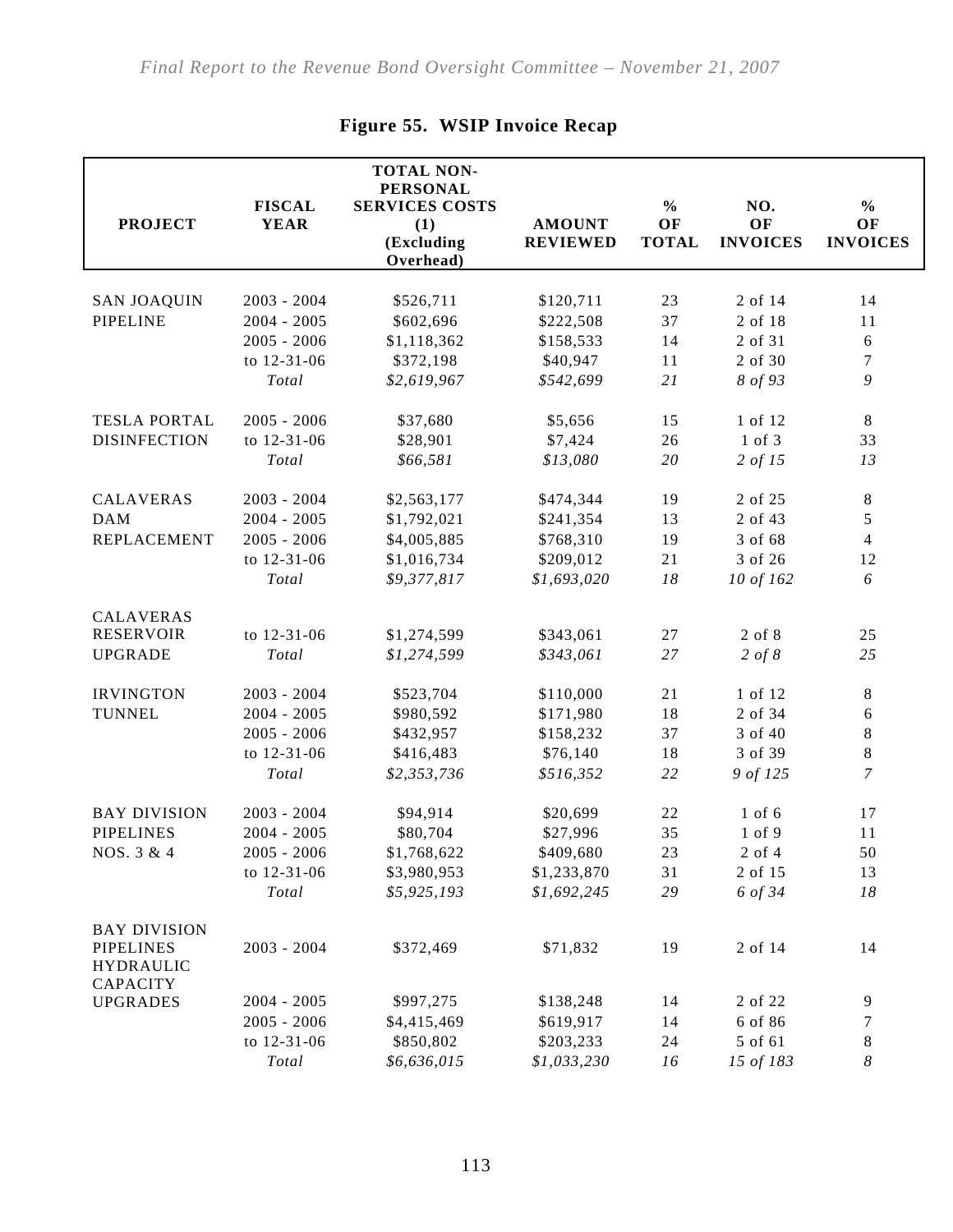|                                                                                |               | <b>TOTAL NON-</b>                                                      |                  |                  |                    |                  |
|--------------------------------------------------------------------------------|---------------|------------------------------------------------------------------------|------------------|------------------|--------------------|------------------|
|                                                                                | <b>FISCAL</b> | <b>PERSONAL</b><br><b>SERVICES COSTS</b>                               |                  | $\frac{0}{0}$    | NO.                | $\frac{0}{0}$    |
| <b>PROJECT</b>                                                                 | <b>YEAR</b>   | (1)                                                                    | <b>AMOUNT</b>    | OF               | OF                 | OF               |
|                                                                                |               | (Excluding<br>Overhead)                                                | <b>REVIEWED</b>  | <b>TOTAL</b>     | <b>INVOICES</b>    | <b>INVOICES</b>  |
|                                                                                |               |                                                                        |                  |                  |                    |                  |
| NEW CRYSTAL<br><b>SPRINGS</b><br><b>BYPASS</b>                                 | $2003 - 2004$ | \$137,640                                                              | \$23,836         | 17               | 1 of 7             | 14               |
| <b>TUNNEL</b>                                                                  | $2004 - 2005$ | \$795,355                                                              | \$126,394        | 16               | 2 of 13            | 15               |
|                                                                                | $2005 - 2006$ | \$959,595                                                              | \$288,007        | 30               | 4 of 43            | $\overline{9}$   |
|                                                                                | To 12-31-06   | \$298,971                                                              | \$37,367         | 13               | 2 of 20            | 10               |
|                                                                                | Total         | \$2,191,561                                                            | \$475,604        | 22               | 9 of 83            | 11               |
| <b>SUNSET</b><br><b>RESERVOIR</b>                                              |               |                                                                        |                  |                  |                    |                  |
| <b>UPGRADES</b>                                                                | $2003 - 2004$ | \$62,657                                                               | \$25,218         | 40               | 1 of 8             | 13               |
|                                                                                | $2004 - 2005$ | \$159,377                                                              | \$39,866         | 25               | 2 of 18            | 11               |
|                                                                                | $2005 - 2006$ | \$4,893,902                                                            | \$2,023,863      | 41               | 6 of 44            | 14               |
|                                                                                | To 12-31-06   | \$1,159,894                                                            | \$516,993        | 45               | 3 of 22            | 14               |
|                                                                                | Total         | \$6,275,830                                                            | \$2,605,940      | 42               | 12 of 92           | 13               |
| <b>SUMMIT</b><br><b>RESERVOIR</b>                                              |               |                                                                        |                  |                  |                    |                  |
| <b>UPGRADES</b>                                                                | 2003 - 2004   | \$1,453,290                                                            | \$728,302        | 50               | 2 of 15            | 13               |
|                                                                                | $2004 - 2005$ | \$2,660,608                                                            | \$817,583        | 31               | 3 of 41            | $\tau$           |
|                                                                                | $2005 - 2006$ | \$3,924,190                                                            | \$850,773        | 22               | 4 of 40            | 10               |
|                                                                                | To 12-31-06   | \$33,707                                                               | \$11,740         | 35               | $1$ of $6$         | 17               |
|                                                                                | Total         | \$8,071,795                                                            | \$2,408,398      | 30               | 10 of 102          | 10               |
| <b>CROCKER</b>                                                                 | 2003 - 2004   | \$143,547                                                              | \$80,885         | 56               | $1$ of $4$         | 25               |
| <b>AMAZON PUMP</b>                                                             | $2004 - 2005$ | \$1,668,385                                                            | \$549,797        | 33               | 2 of 12            | 17               |
| <b>STATION</b>                                                                 | $2005 - 2006$ | \$353,177                                                              | \$140,491        | 40               | $1$ of $6$         | 17               |
| <b>UPGRADE</b>                                                                 | To 12-31-06   | $\boldsymbol{0}$                                                       | $\boldsymbol{0}$ | $\boldsymbol{0}$ | $\boldsymbol{0}$   | $\boldsymbol{0}$ |
|                                                                                | Total         | \$2,165,109                                                            | \$771,173        | 36               | 4 of 22            | 18               |
| <b>FOREST</b><br><b>KNOLLS PUMP</b><br><b>STATION</b><br><b>UPGRADE</b><br>(2) |               | NO NON-PERSONAL SERVICES IN EXCESS OF \$10,000 PER YEAR AS OF 12-31-06 |                  |                  |                    |                  |
| <b>MCLAREN</b>                                                                 |               |                                                                        |                  |                  |                    |                  |
| <b>PARK</b>                                                                    | $2005 - 2006$ | \$55,029                                                               | \$19,097         | 35               | 1 of 5             | 20               |
| <b>PUMP STATION</b>                                                            | To 12-31-06   | \$12,238                                                               | \$5,030          | 41               | $1$ of $6$         | 17               |
|                                                                                | Total         | \$67,267                                                               | \$24,127         | 36               | $2 \text{ of } 11$ | 18               |
| <b>MCLAREN</b>                                                                 |               |                                                                        |                  |                  |                    |                  |
| <b>PARK</b>                                                                    | To 12-31-06   | \$202,392                                                              | \$158,400        | 78               | $1$ of $6$         | 17               |
| <b>TANK REHAB</b>                                                              | Total         | \$202,392                                                              | \$158,400        | 78               | $1 \text{ of } 6$  | 17               |
| <b>GRAND TOTAL</b>                                                             |               | \$54,727,862                                                           | \$14,777,329     | 27               | 93 of 944          | 10               |

Notes: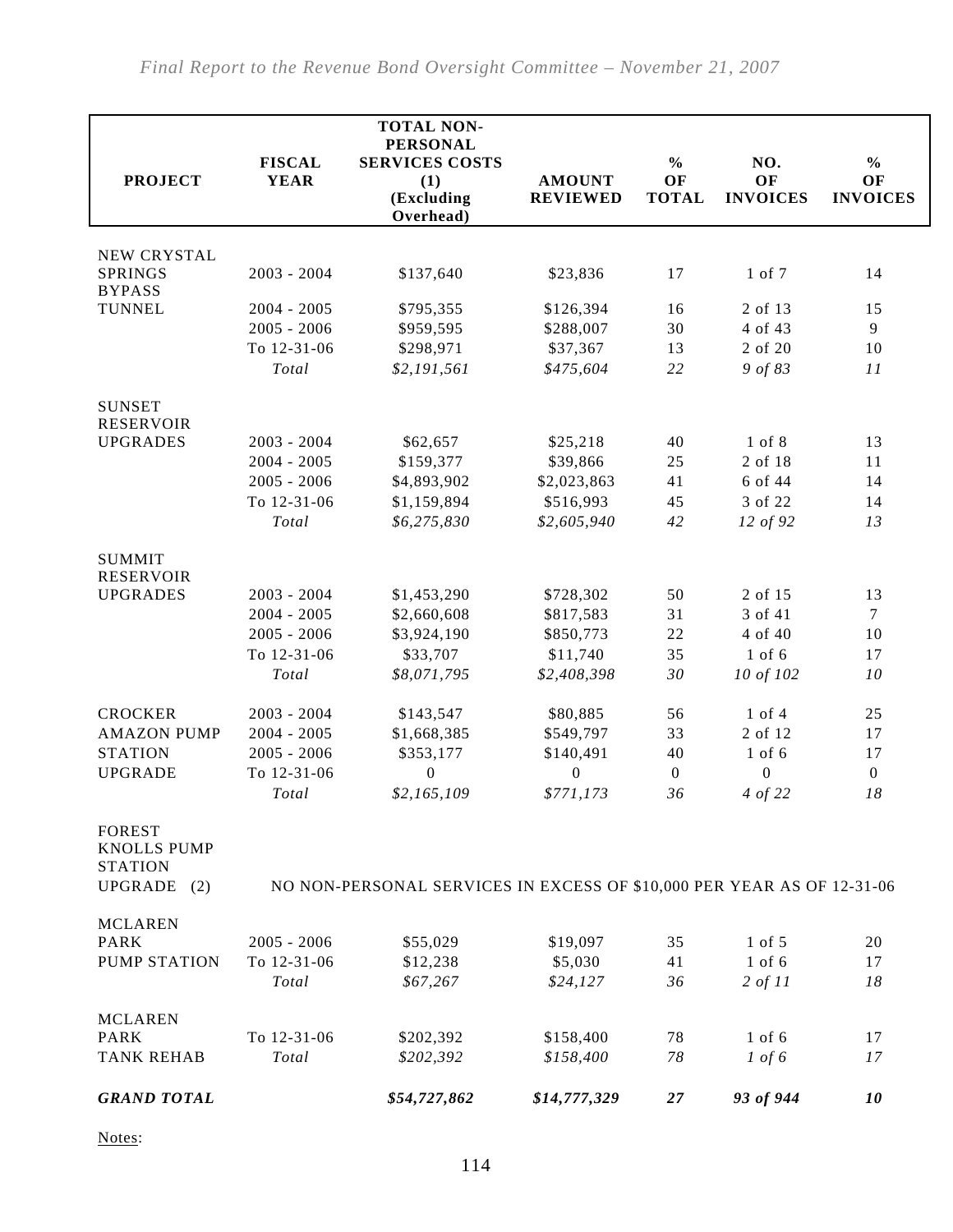#### (1) Appropriations under \$10,000 were excluded.

(2) The Forest Knowles Pump Station Upgrade project had not incurred any non-personal services expenses over \$10,000 with the exception of overhead. Therefore, no invoices were reviewed for this project.

In reviewing the contract payment and other invoices, we determined that all but two of the expenditures sampled had the proper "encumbrance" documents in place to allow payment. The payments themselves were for the appropriate time period, for the proper amount, to the correct vendor, and for the appropriate goods and services. We also determined that a current listing of authorized signatories dated April 21, 2006, is on file in the Accounting Unit. However, the signatory process remains as cumbersome as last year.

Regarding the two unsupported expenditures, in each instance, upon further review and discussions with both PUC and Controller's staff, it was determined that these were direct charges from the Department of Public Works (DPW). For these services, no invoices were issued. Apparently, for transactions of this nature, the scope of work and cost are predetermined between the departments involved. In these instances, the agreed upon amount was simply transferred from the PUC account into the DPW account. No subsequent invoice is issued to PUC by DPW upon completion of the work. It is left to the PUC project manager to determine that the work was rendered satisfactorily. These direct charges are handled in a similar manner for all departments throughout the City and County. Our understanding is that DPW could issue an invoice to PUC for services that it performs.

#### **Overhead**

During our discussions of our Report findings with the RBOC, the issue of Overhead expenses was raised. We did not undertake a detailed examination of overhead in 2007, but we did review the issue in detail in our 2006 Report. This section draws heavily on our findings from last year. Based on discussions with PUC staff and other City finance staffs last year, we determined that the methodology for calculating the overhead rate was appropriate. We also determined that this methodology has been consistently applied over the last several years. However, the magnitude of what is now a 204% overhead rate in FY2007 (comprised of a 174% overhead rate and a 30% fringe benefit rate) caused us to inquire further into its reasonableness.

We determined the rate to be high due to the small base to which it was applied, rather than any inappropriateness of the costs included. Only the direct labor costs of the Department are used as the denominator to determine the rate. We verified that both the Municipal Railway and Department of Public Works use this same methodology in establishing their indirect rates. We noted that the costs charged as indirect cost to the various projects do not include those administrative personnel charged directly to the enterprise system. The figures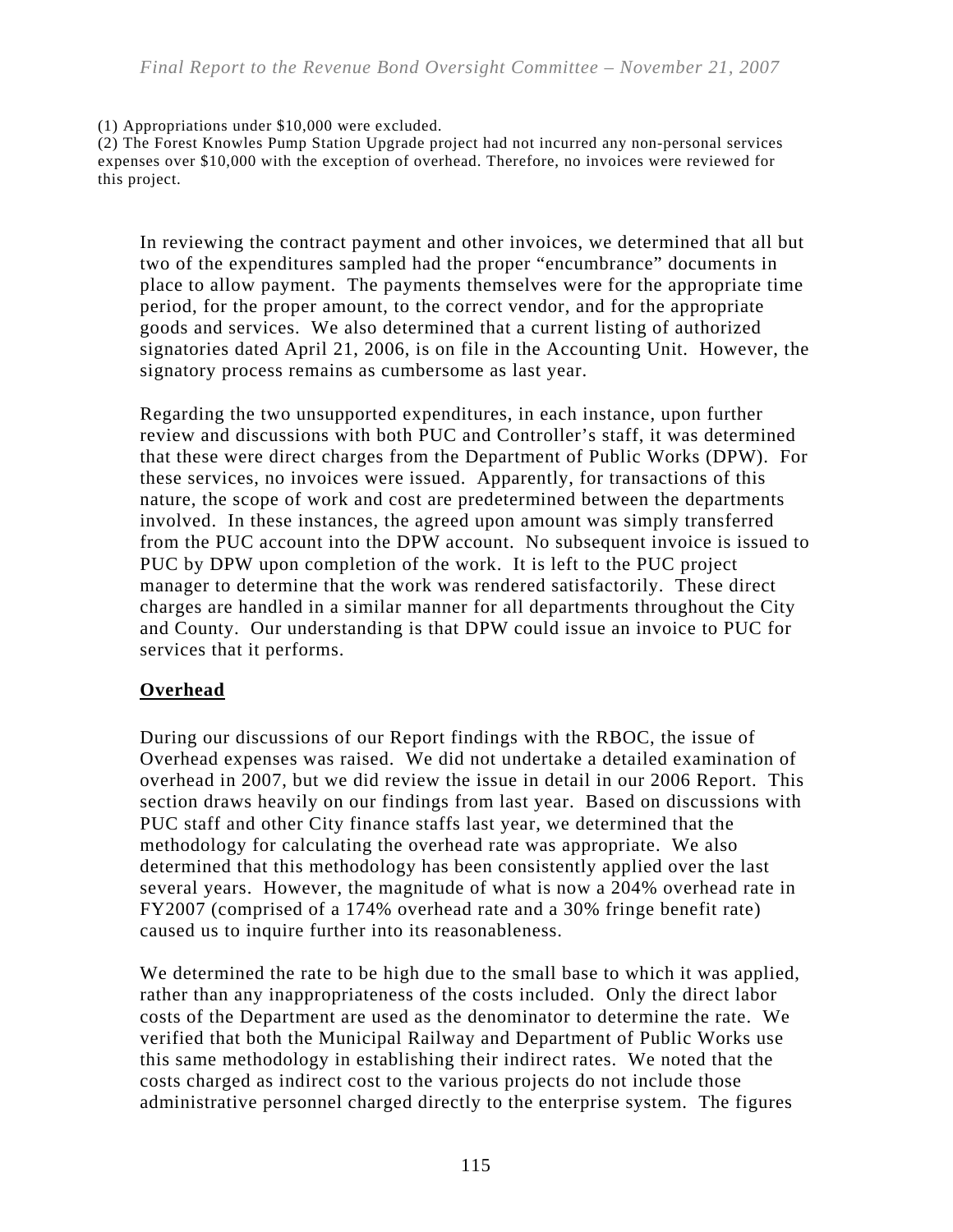for fiscal years 2005 and 2006 can be seen in the table below. The data come from PUC Finance.

| <b>Cost Category</b>            | FY2005 Total | FY2006 Total |
|---------------------------------|--------------|--------------|
|                                 |              |              |
| Total – Personnel Fund          | \$10,643,939 | \$12,462,825 |
| <b>Total Indirect Non-Labor</b> | \$7,896,208  | \$8,035,965  |
| Costs                           |              |              |
| <b>Total Costs</b>              | \$18,540,208 | \$20,498,790 |
|                                 |              |              |
| <b>Total Direct Charges</b>     | \$10,288,819 | \$11,799,214 |
|                                 |              |              |
| Overhead Rate                   | 180%         | 174%         |
| Plus Fringe Benefits            | 19%          | 30%          |
| Charge to Projects              |              |              |
| (estimate)                      |              |              |
| <b>Total Overhead Rate</b>      | 199%         | 204%         |
| Charged to Projects             |              |              |

**Figure 56. Overhead Rate** 

It should be noted that fringe benefits expenses are included already in the indirect labor costs. It is only the direct labor costs that are missing the fringe benefit costs, due to the way the financial systems work. As fringe benefits are a genuine cost associated with labor, it is appropriate to include them in the overall costs.

In 2006, the RBOC asked us to identify the types of costs that are included in the overhead rate. Originally, our understanding was that the overhead rate was used to recover indirect costs from several PUC bureaus and possibly from other City Departments. However, PUC staff has informed us that the overhead rate is used to recover the indirect costs of the Infrastructure Division only, and no other PUC bureaus or other City departments. Please note that a more detailed review of the overhead rate calculations and methodology is beyond the scope of our current review.

#### **Recommendations On Invoice Approval Process**

- R3.5 The invoice approval process, with its many required signatures, appears cumbersome. We recommend that PUC Financial Services investigate the utilization of electronic signature approvals as a means of streamlining and expediting the process.
- R3.6 There are vacancies in the PUC Accounting unit. These positions should be filled as quickly as possible to ensure the quality of the document review and approval process.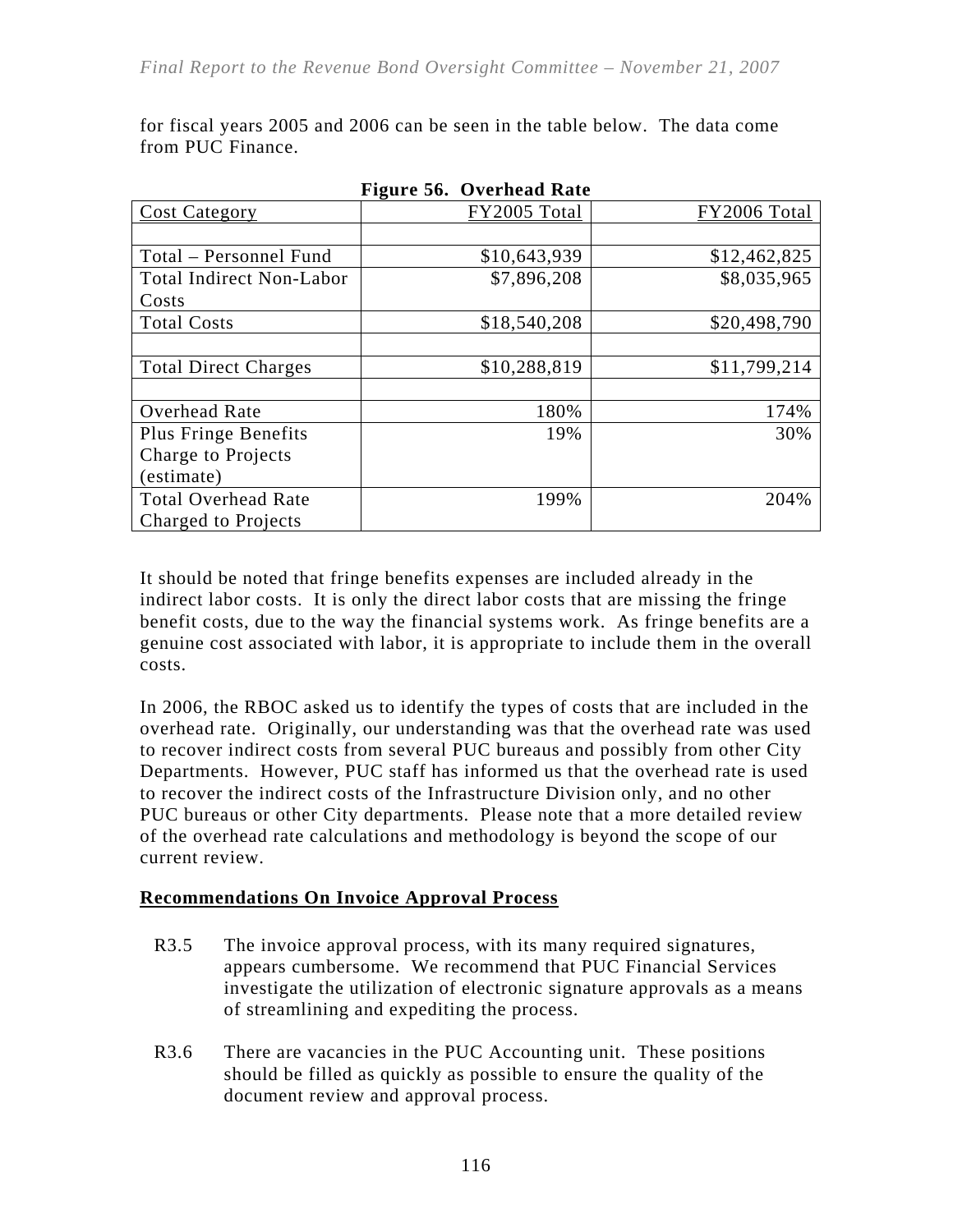R3.7 There needs to be more accountability for direct charges from other City Departments at the conclusion of the required work. In the case of DPW, which is cited above, invoices should be issued by DPW to PUC to provide the proper audit trail for those expenditures. We recommend that PUC Project Managers request such invoices from other City Departments, and that PUC's Finance Director instruct the Accounting staff to follow-up with Project Managers when invoices are not received on a timely basis.

# **Verify No Proposition A Funds Spent Before November 2002**

We reviewed the appropriation status as of November 2002, and at the fiscal year-end to ensure that no expenses were back dated. We found no Proposition A charges at either time period. In discussions with PUC staff, we learned that the Controller does not allow capital projects to be charged after the close of the fiscal year. Based on these facts, we believe that it would not have been possible to spend Proposition A bond funds before November 2002.

# **Identify Any Material Differences Noted and Provide Explanations**

Any discrepancies found in our analysis have been described elsewhere in the report. None of them were found to be significant.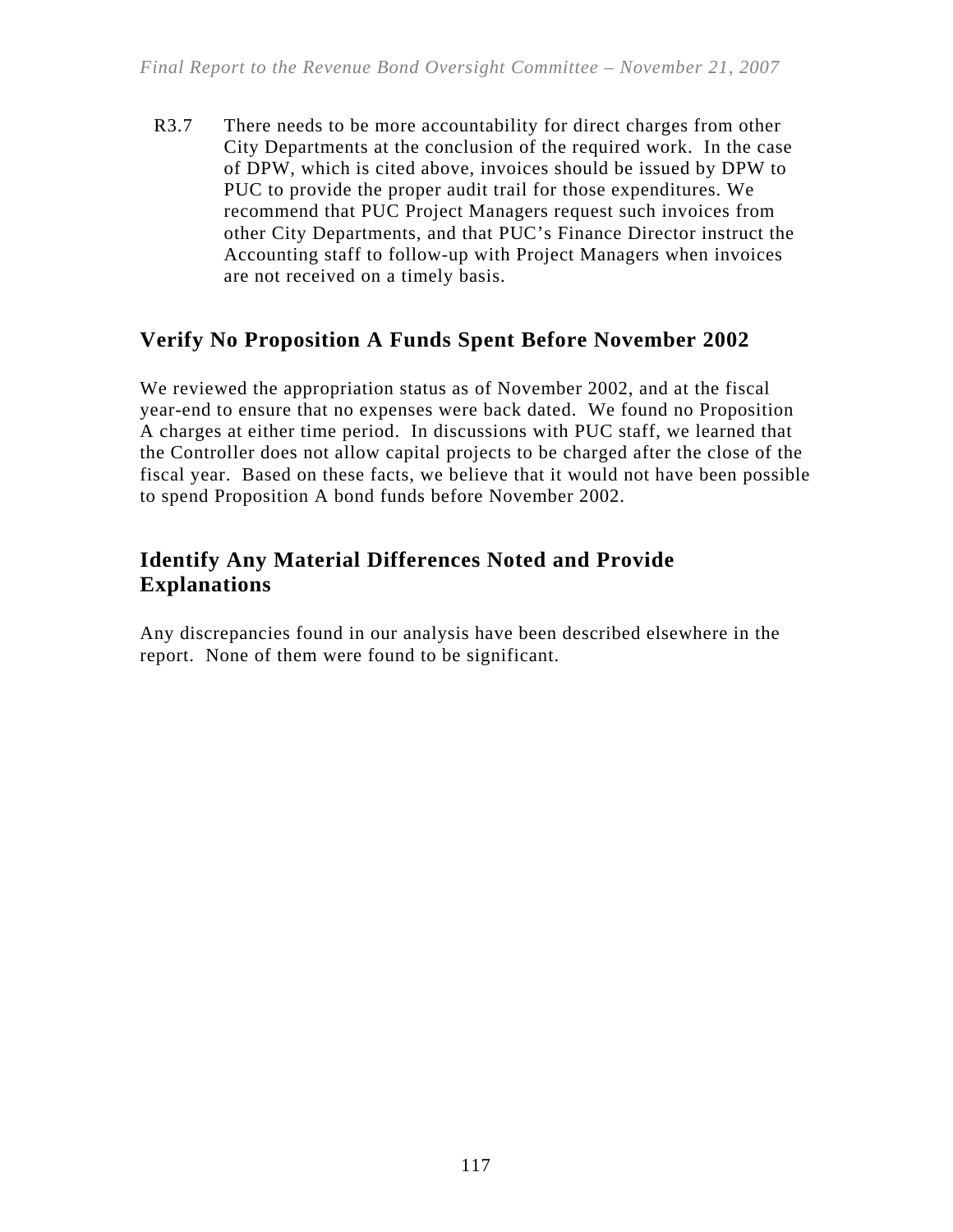# **Chapter 4 – Review of Program Controls and Internal Controls**

# **Introduction**

Given the depth and breadth of the WSIP program, it is inevitable that major scope, schedule and cost changes will occur throughout the life of the program. These changes should be expected during both the design and construction phases. This reality requires that the PUC develop a formal set of guidelines for WSIP project managers on "Project Change Control," and a well-structured process for evaluating the trade-offs that will arise as changes are considered. This process must balance the need for:

- Supporting changes that are necessary to maintain the function and performance of a project, including an awareness of the original program approved by the voters;
- Keeping an eye on the Program's bottom-line; and
- Facilitating prompt decision-making, so that projects are not delayed while awaiting a decision.

Task 2 of our scope of work asked us to:

- Identify changes since March 2006 to SFPUC's program controls system (Primavera or P3E) and internal control procedures for accounting of capital projects;
- Evaluate reasonableness and effectiveness of such changes; and
- Provide recommendations for areas of improvement.

# **Change Order Procedures as of the RBOC 2006 Financial Review**

At the time that Kuo & Doyle conducted the review of the WSIP program in 2006, the PUC's Program Development and Support Bureau had prepared draft CIP Change Control Procedures, which included the following provisions:

- A Project Manager may approve budget changes of up to \$100,000;
- A Senior Project Manager may approve budget changes of up to \$300,000;
- Decisions concerning project budget increases of between \$300,000 and \$500,000 would require the approval of the Managers of the Engineering Design Bureau, the Construction Management Bureau, the Program Development Bureau and the Project Management Bureau; and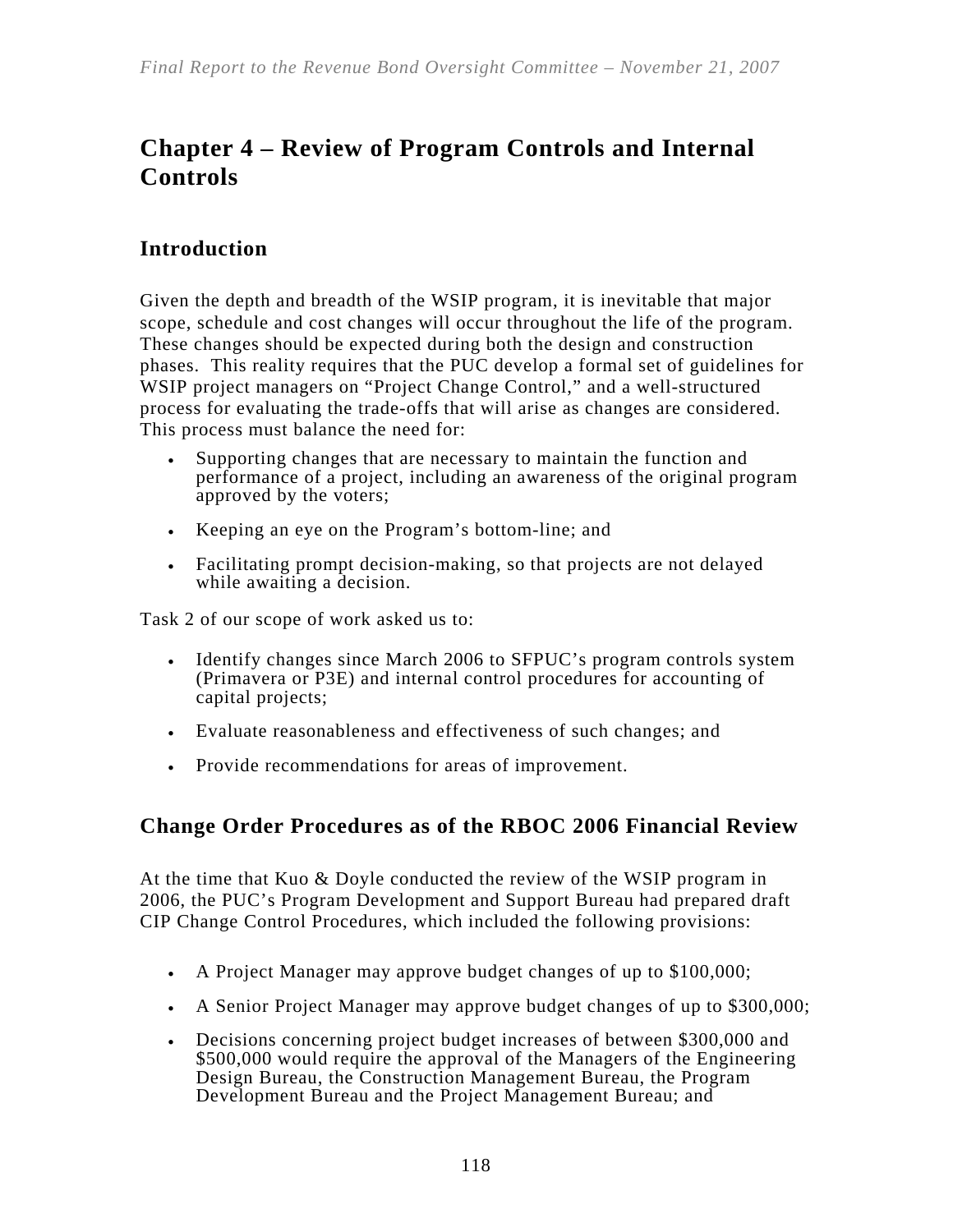• Decisions concerning project budget changes of over \$500,000 would be elevated to the CIP Steering Committee, which will recommend whether to approve or reject a proposed change to the Assistant General Manager (AGM) for Infrastructure. The AGM will in turn develop a recommendation concerning whether to approve or reject a change over \$500,000 to the Deputy General Manager for Infrastructure and Operations.

While the approval parameters laid out in the draft Procedures appeared reasonable, we noted that it was possible that many relatively small (under \$300,000) scope changes could occur, which in the aggregate, would add up to millions of dollars in cost increases, without undergoing scrutiny by Bureau Managers, the AGM of Infrastructure, or the DGM of Infrastructure and Operations. We noted that the AGM for Infrastructure and the DGM for Infrastructure and Operations would need to be aware of the changes that have already occurred within each project's budget, and within the program as a whole, when they make their decisions concerning changes exceeding the \$500,000 threshold, in order to protect the Program's bottom-line.

One additional factor to note is that a \$100,000 approval threshold for project managers may be reasonable for a small project, but may be administratively burdensome for larger, multi-million dollar projects, which are likely to experience many change orders. This is one example of the balancing act that exists when establishing approval threshold levels between ensuring that significant changes are adequately scrutinized, while also ensuring that the approval process itself does not become bogged down, thereby affecting schedule adherence.

# **Highlights of the Current Change Control Procedures**

In June 2006, PUC staff approved the final version of their "Project Change Control" procedures, which are incorporated in section 5 of the PUC Infrastructure Division's "Procedure Manual, Volume 4, Program and Project Management." These Change Control procedures apply to all PUC capital projects, including WSIP projects. Members of the RBOC received an electronic copy of this document from PUC staff in May 2007.

There were several significant changes between the draft procedures and the approved procedures. Levels of authorization were changed, and certain approval bodies from the draft procedures, such as the group of Bureau Managers, with the exception of the Bureau Manager for Project Management, and the CIP Steering Committee, were removed from the approval path in the approved version of the procedures. In addition, a new position, the Capital Programs Executive Manager, was added to the approval path.

The highlights of the current procedures include: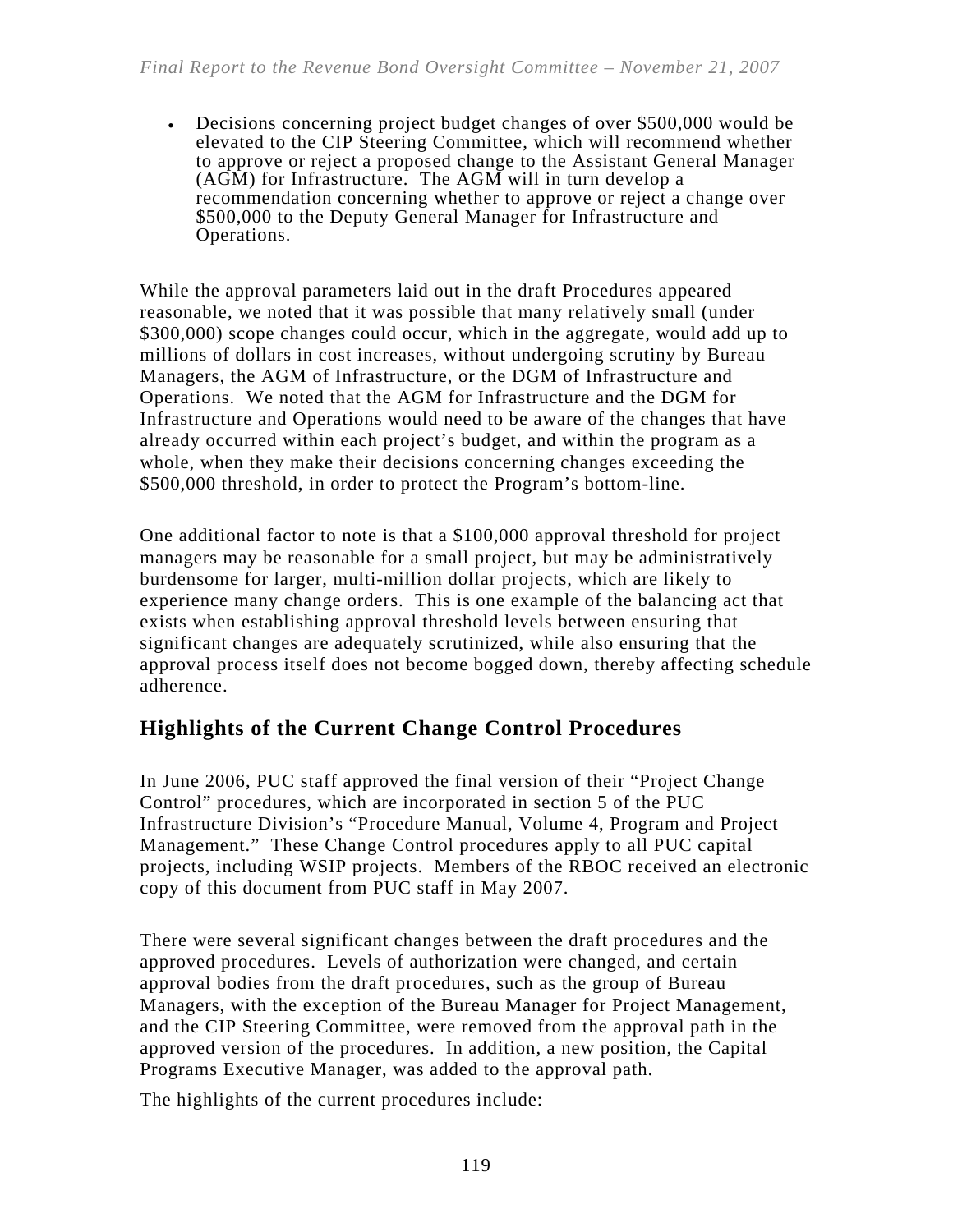- They make "successful implementation" of the change control procedures the responsibility of the Project Manager for each project.
- They designate roles for following project staff to play in the review and development of "Change Authorization" requests:
	- o Project Controls Engineer
	- o Project Engineer
	- o Resident Engineer
	- o Design Lead Engineer
	- o Environmental Project Manager
	- o Operations Representative
	- o Lead Cost Estimator
	- o Project Controls Manager
	- o Regional Project Manager
	- o Construction Manager
	- o Project Management Bureau Manager
	- o Capital Programs Executive Manager
	- o Assistant Deputy General Infrastructure Division
	- o Deputy General Manager

#### **Approval Path for Project Budget and Schedule Changes**

- Indicates that when a Project Manager proposes a project budget modification, he or she will:
	- o Determine if funds are available from another phase of the same project to fund the change order; or
	- o If insufficient funds are available within a project's own contingency budgets to fund a change order, then the Project Manager must "consult with the Regional Project Manager regarding the availability and transfer of funds from another regional project."
- A Project Manager has the authority to approve the use of up to 75 percent of his or her project's contingency funds to fund a change order. Unlike in the draft procedures, a Project Manager is no longer limited to approving only changes below \$100,000;
- If the cost of design comes in below the amount budgeted for that phase, the remaining dollars remain in the design phase. The Project Manager does not have the discretion to transfer those unused funds to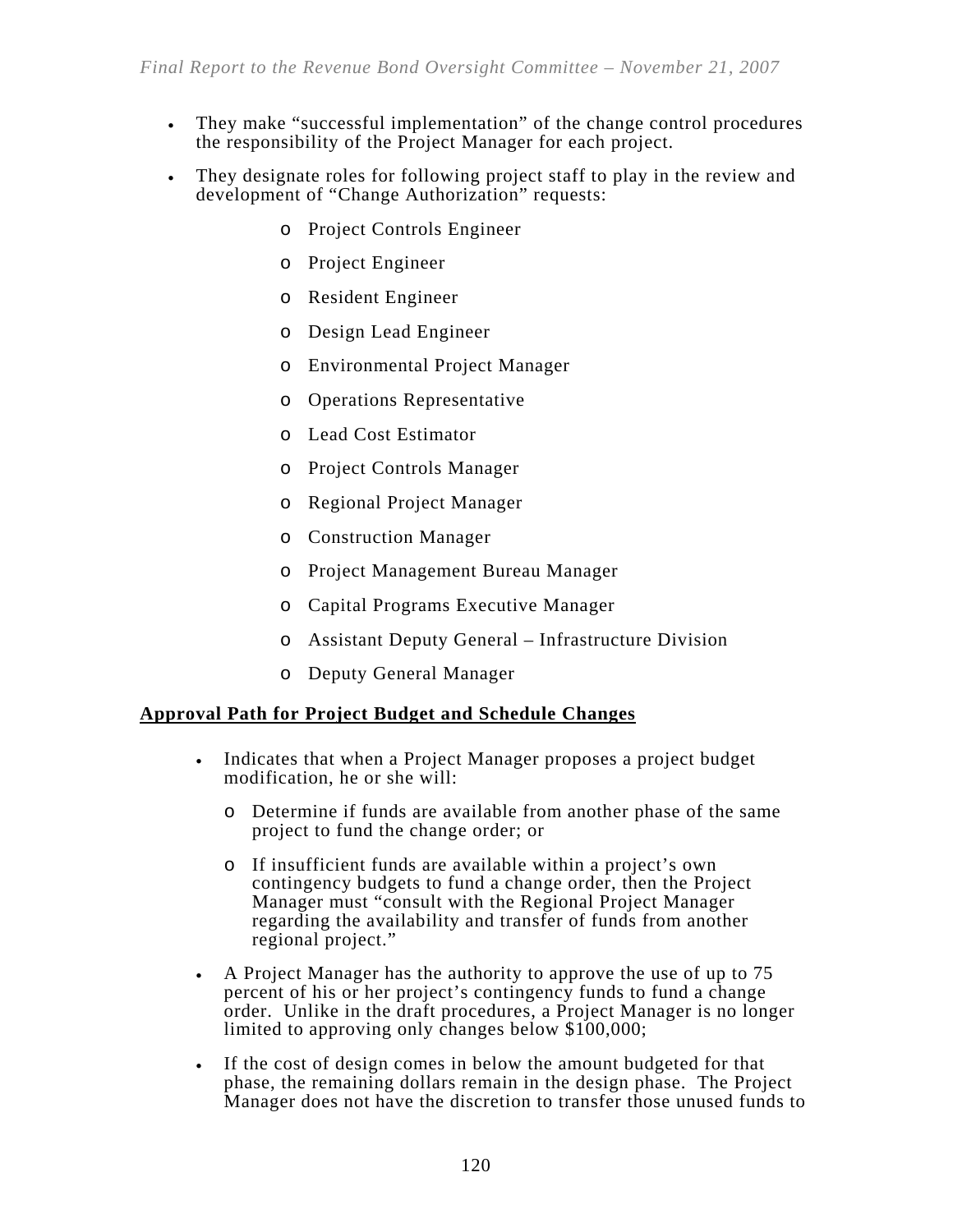the construction phase, and must submit a Change Authorization request to move unused budget amounts to another phase.

- A Regional Project Manager has the authority to approve the use of up to 90 percent of his or her project's contingency funds to fund a change order. Unlike in the draft procedures, a Regional Project Manager is no longer limited to approving only changes between \$100,000 and \$300,000.
- A Regional Project Manager has the authority to transfer noncontingency funds within a project, (i.e., if there unspent budget left in the Planning Phase, and the Planning Phase is complete, the Regional Project Manager can transfer the remaining unspent budget amount to the Design Phase).
- The Project Development and Support Bureau Manager must approve any change order that results in the use of 100 percent of a project's contingency funds, and reviews (but is not required to approve) all other project change order requests; and
- The Capital Programs Executive Manager must approve:
	- <sup>o</sup> Any change order that exceeds 100 percent of a project's contingency funds;
	- <sup>o</sup> Any change order that exceeds \$500,000; and
	- <sup>o</sup> Any schedule change greater than three months.

Please note that the draft 2006 procedures had called for \$300,000 and \$500,000 to require the approval of the Managers of the Engineering Design Bureau, the Construction Management Bureau, the Program Development Bureau and the Project Management Bureau. The Capital Programs Executive Manager appears to be a newly created function that, in this context, replaces the approval role of the three Bureau managers.

- The AGM for Infrastructure must approve:
	- <sup>o</sup> Any change order that exceeds 100 percent of a project's contingency funds;
	- <sup>o</sup> Any change order that exceeds \$500,000
- The Deputy GM must approve any change order that exceeds \$500,000. This is consistent with 2006 draft procedures. Please note that the "CIP Steering Committee" referred to in the 2006 draft procedures is no longer part of the approval path, except when the AGM and DGM are to review, the Steering Committee provides the prior recommendation/approval;
- The General Manager must approve any change order that changes a project's total budget or that changes its phase-level schedule. In addition, the Commission must be notified of these budget and/or schedule changes.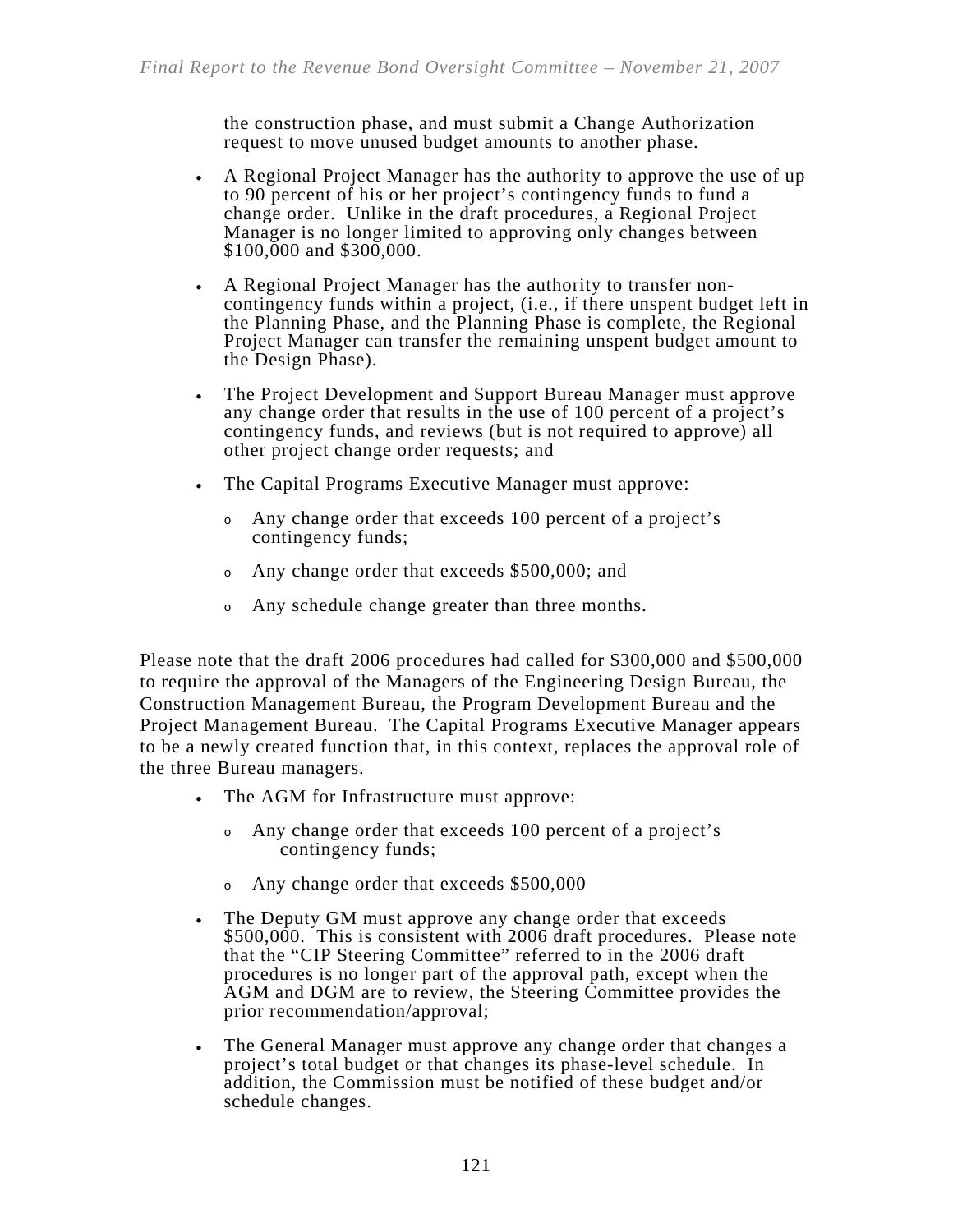• All changes in a project's total budget and phase-level schedule must be approved by the General Manager, and the Commission must be notified of all such changes.

The table which follows summarizes the roles of the key players the approved Change Control Procedures, compared to the draft procedures that were reviewed in 2006:

|                                                                                                                                                              | ROIG OF ISY THY CID<br>2006 Draft Change<br><b>Control Procedures</b> | <b>Final Approved Change</b><br><b>Control Procedures</b>                                                              |
|--------------------------------------------------------------------------------------------------------------------------------------------------------------|-----------------------------------------------------------------------|------------------------------------------------------------------------------------------------------------------------|
| Project Manager approval<br>level                                                                                                                            | Budget changes up to<br>\$100,000                                     | Up to 75% of his or her<br>project's contingency funds                                                                 |
| <b>Regional Project Manager</b><br>approval level                                                                                                            | Budget changes up to<br>\$300,000                                     | Up to 90% of his or her<br>project's contingency funds                                                                 |
| Approval by following<br><b>Bureau Managers:</b><br><b>Engineering Design</b><br><b>Construction Management</b><br>Program Development<br>Project Management | Budget increases of<br>between \$300,000 and<br>\$500,000             | Not Included in Final<br>Procedures                                                                                    |
| Capital Program Executive<br>Manager                                                                                                                         | Not Included in Draft<br>Procedures                                   | Any change order<br>$\bullet$<br>that exceeds 100% of<br>a project's<br>contingency funds<br>Changes over<br>\$500,000 |
| <b>CIP</b> Steering Committee                                                                                                                                | Changes over \$500,000                                                | Not Included in Final<br>Procedures                                                                                    |
| <b>AGM</b> for Infrastructure<br>approval level                                                                                                              | Changes over \$500,000                                                | Changes over \$500,000                                                                                                 |
| Deputy General Manager                                                                                                                                       | Changes over \$500,000                                                | Changes over \$500,000                                                                                                 |
| General Manager                                                                                                                                              | Not Included in Draft<br>Procedures                                   | Any change in total project<br>budget, or phase-level<br>schedule                                                      |
| Commission                                                                                                                                                   | Not Included in Draft<br>Procedures                                   | Notification of changes in<br>total project budget and<br>project phase-level<br>schedule                              |

| Figure 57. Summary of Draft Vs. Final Change Order Process: |                             |  |
|-------------------------------------------------------------|-----------------------------|--|
|                                                             | <b>Roles of Key Players</b> |  |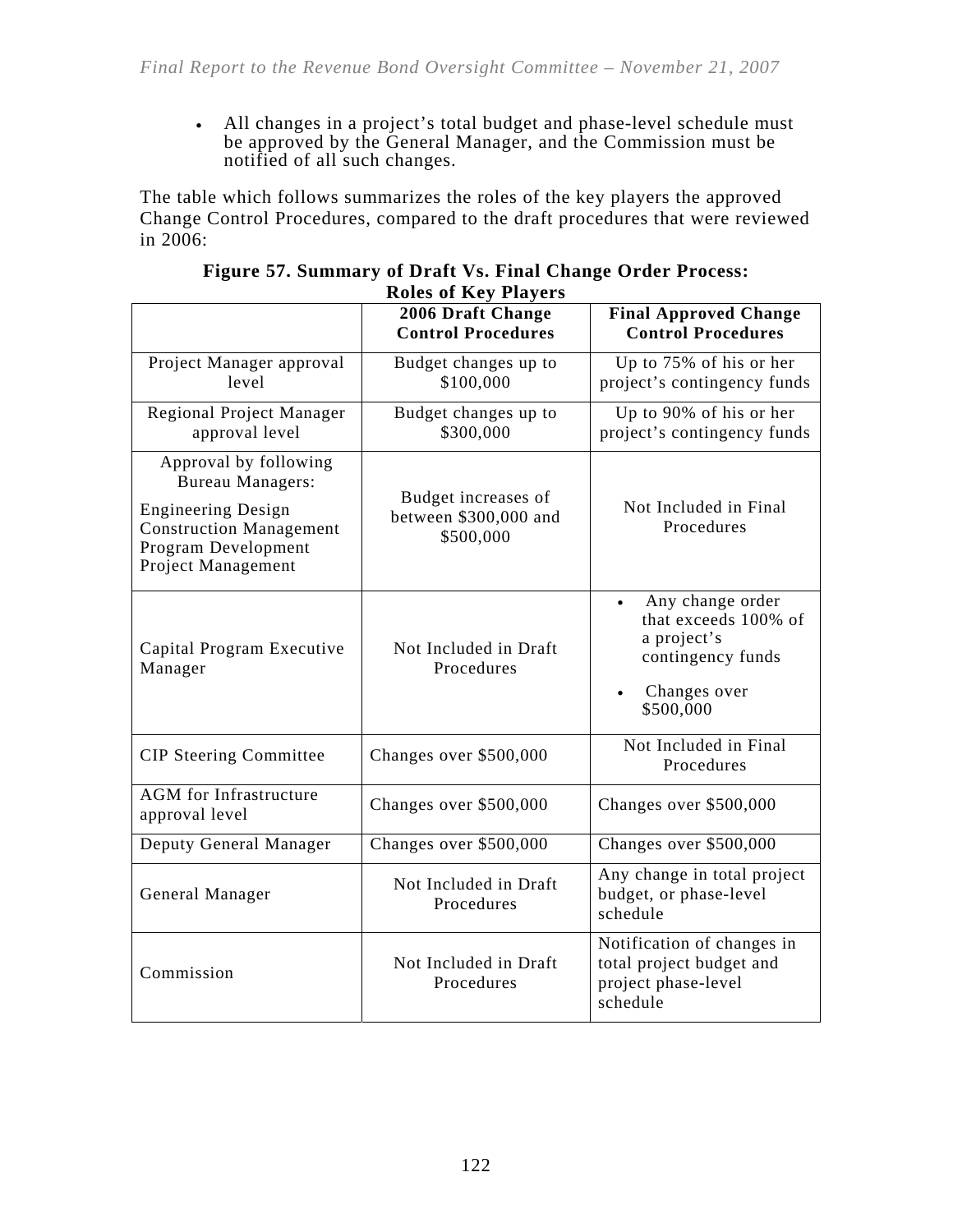### **Findings on the Current Change Control Procedures**

A major consideration in evaluating the "reasonableness" of the change control procedures is how well they balance the need for senior management oversight of the WSIP program with the need to facilitate prompt decision-making.

- F4.1 WSIP projects range from under \$5 million to well over \$500 million. Because of the wide variation in the budget and contingency amounts involved, it is challenging to develop a single set of approval thresholds that can be applied to all WSIP projects, and difficult to determine whether it is better to base those thresholds on fixed dollar amounts or a percentage of each project's budget or contingency amount.
- F4.2 We are more accustomed to seeing fixed dollar thresholds used in change control approval procedures. However, we do not recommend changing the PUC's "percentage of contingency" approval thresholds, and are interested in learning whether over time, the PUC finds the percentage of contingency thresholds to be an effective measure for balancing the needs of oversight vs. minimizing the number of small, non-controversial changes that require review.
- F4.3 Larger WSIP projects have multi-million contingency budgets. So it is prudent to require that the AGM for Infrastructure and Deputy General Manager be required to approve any change order over \$500,000, regardless of whether it can be funded within a project's existing contingencies.
- F4.4 Requiring the General Manager's approval for any increase in a project's total budget, and any change in phase-level schedules (which often drive budgetary changes) is also a prudent way of ensuring there is adequate senior management scrutiny and oversight over the WSIP's budget and schedule.
- F4.5 Reporting changes in total budget and phase-level schedule to the Commission is prudent, and adds an element of transparency to the management of the Program.

#### **Recommendations**

We make the following recommendations concerning the PUC's approved Change Control procedures:

R4.1 The authority of Project Managers and Regional Project Managers to reallocate funds already budgeted at the phase level (e.g. their budgets for planning, design, construction, etc.) should be clearly stated in the Change Control Procedures. We would recommend that they have the ability to manage these funds, with appropriate reporting requirements (i.e. at a minimum, reallocations of these funds should be identified and reported in the WSIP Quarterly Project Status Reports). However, please note that this recommendation was reviewed by a representative of the Program Controls and Support Bureau, who indicated that this would represent a significant procedural change that would require overall changes in how allocations are tracked in P3E.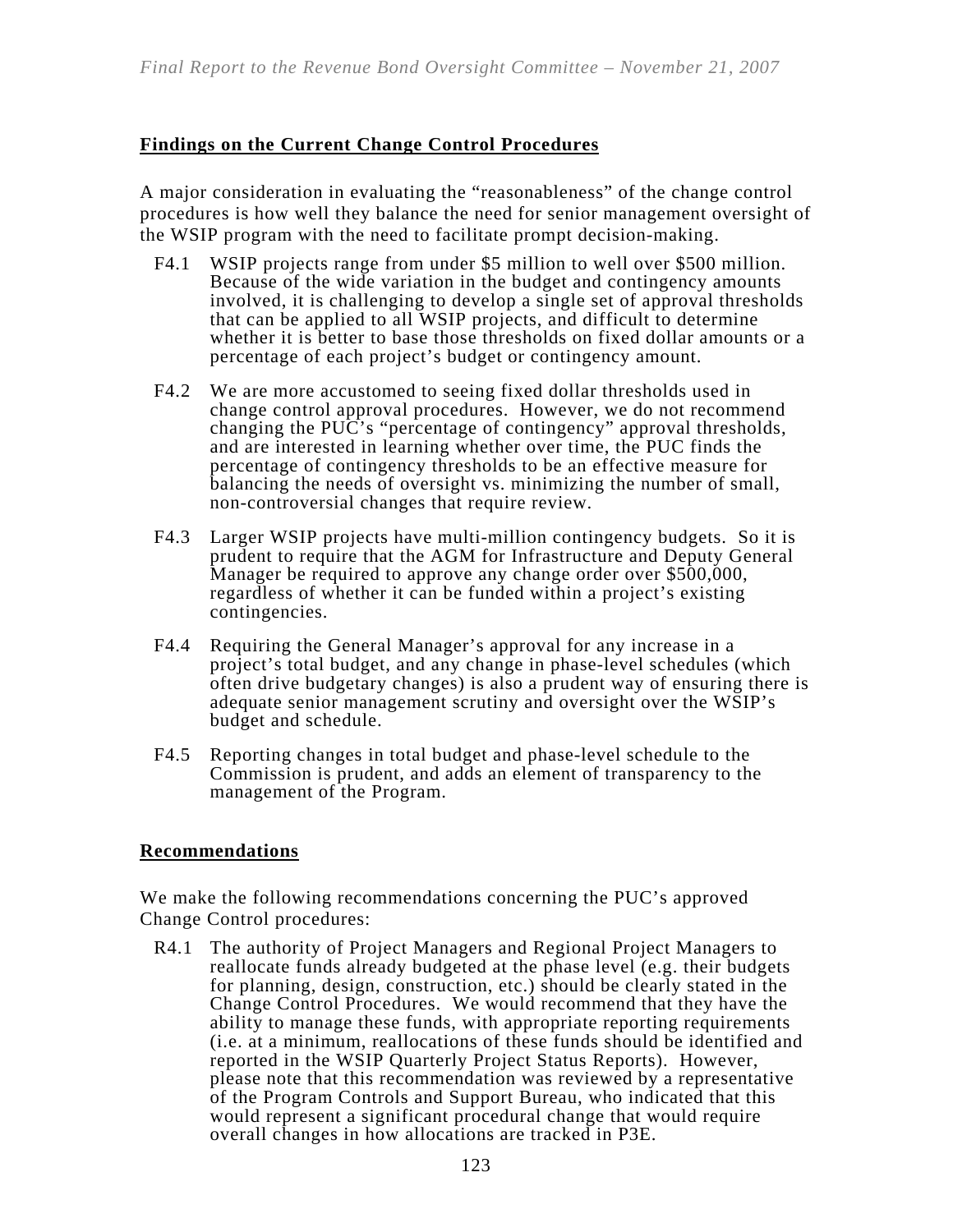R4.2 Over time, the PUC should review the effectiveness of the "Percentage of Contingency" approval threshold levels for project managers and regional project managers, in order to determine whether senior managers with authority over the WSIP (e.g. Capital Programs Manager, Assistant General Manager, Deputy General Manager) are reviewing all significant project changes before they are implemented, and whether senior managers are becoming overwhelmed by the volume of approval requests that rise to their level.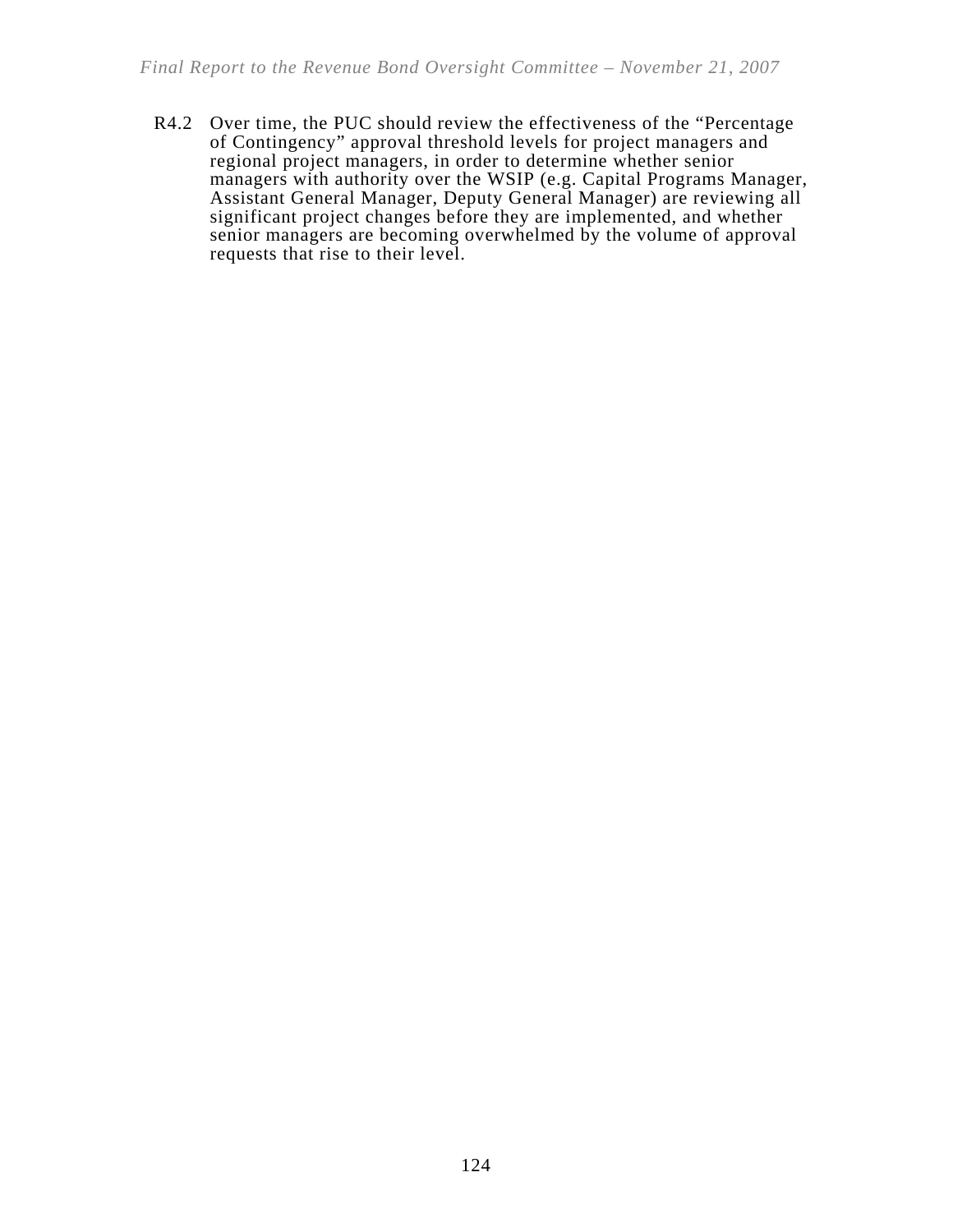# **Chapter 5: Projects Removed from the WSIP**

### **Overview**

Task 3 of the engagement was to identify which projects had been removed from the WSIP between 2002 and 2005, and to discuss the decision-making process that led to their removal; to identify funding sources for removed projects; and to examine and report on the implications of removing the projects from the WSIP. This chapter addresses these issues. In addition, although it was not in the original scope, this chapter identifies projects which have been reassigned within the WSIP, and projects which have been added to the WSIP since 2002.

It should be noted that routine maintenance is distinguished from R&R and other capital improvements. Routine maintenance covers items such as adjusting equipment or changing filters and light bulbs, and repairing plumbing leaks, broken windows, and painting. These are considered operating costs necessary to provide services, and are not a part of this discussion.

### **Background: City's Capital Planning Process**

In August 2005, the Board of Supervisors adopted legislation requiring the City to develop and annually adopt a 10-year capital expenditure plan for all cityowned facilities and infrastructure, including those operated by the PUC. The legislation also established the City's Capital Planning Committee (CPC). The CPC is chaired by the City Administrator and consists of the President of the Board of Supervisors, the Mayor's Finance Director, the Controller, the City Planning Director, the Director of Public Works, the Airport Director, the Executive Director of the Municipal Transportation Agency, the General Manager of the Public Utilities System, the General Manager of the Recreation and Parks Department, and the Executive Director of the Port of San Francisco.

The purpose of the CPC is to develop a citywide capital plan and annual capital budget, based on its review and assessment of capital improvements proposed by City departments. The Committee establishes prioritization and assessment criteria to assist the City Administrator and staff in developing the capital plan.

There appears to be some confusion when comparing documents that were provided to the CPC versus the PUC's own capital planning and capital documents. The two are not always consistent, which can lead to confusion for the public.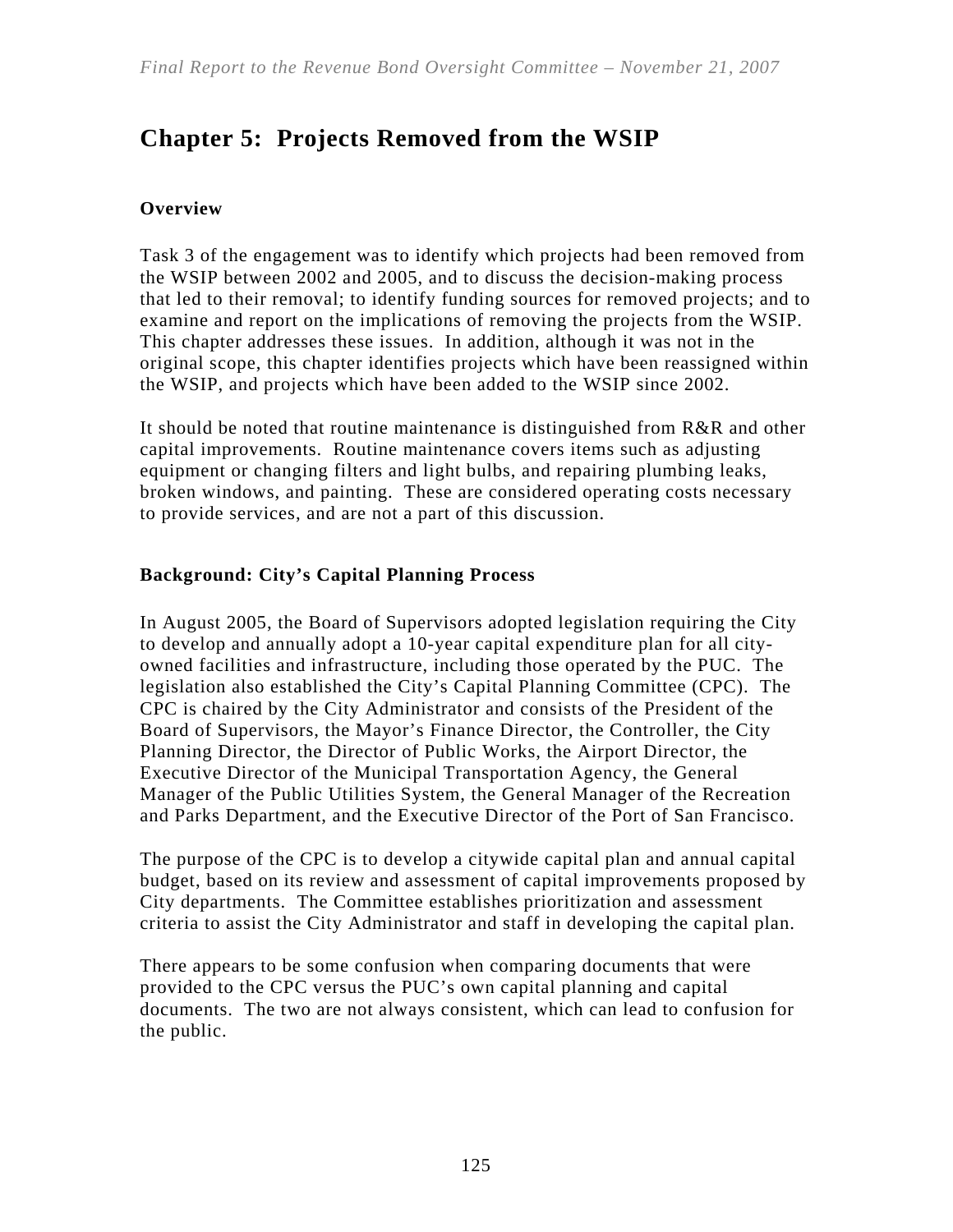## **Water Enterprise Capital Programs**

The PUC Water Enterprise's Capital Program consists of three parts: WSIP, R&R, and Enhancement. In other words, as pointed out by PUC staff, the WSIP is part of the PUC capital program, but does not represent all of the capital projects funded by the SFPUC. In the City and County of San Francisco's proposed 10-Year Capital Plan for Fiscal Years 2008-2016, the different programs are described as follow:

- The WSIP will deliver capital improvements that enhance the PUC's ability to provide reliable, affordable, high quality water to its 2.4 million customers in an environmentally sustainable manner,
- The Renewal and Repair  $(R&R)$  Program provides for "on-going" maintenance and to keep the water systems operational with the goal of reaching a good state of repair," and
- The Enhancement Program involves larger-scale, multi-year projects such as "renovations, additions, and new facilities that are the result of legislative mandates, programmatic changes, or modernization."

For reference, the PUC's proposed Water Enterprise FY2007-2008 annual capital budget (for non-WSIP capital improvements) is presented in the table that follows. This annual capital budget request was presented to the City's Capital Programming Committee in April 2007. Please note that the funding source for each project is identified in the column labeled "source, "and that the table is a blend of projects funded by existing fees and revenue bonds.

| <b>Project Title</b>                 | Project<br>$Type*$ | <b>Funding Source</b> | <b>Total Budget</b><br>Request |
|--------------------------------------|--------------------|-----------------------|--------------------------------|
|                                      |                    |                       |                                |
| Aging Infrastructure - Odor Control  | R                  | Revenue Bonds         | \$9,920,000                    |
| Aging Infrastructure - Pump Stations | R                  | Revenue Bonds         | \$4,287,000                    |
| Aging Infrastructure - Treatment     |                    |                       |                                |
| Facilities                           | R.                 | Revenue Bonds         | \$7,585,000                    |
| Wastewater Repair and Replacement    |                    |                       |                                |
| Program                              | R                  | Wastewater Revenue    | \$17,618,000                   |
| Hetchy Water R&R - Water             |                    |                       |                                |
| Infrastructure                       | R                  | Hetchy Revenue        | \$4,000,000                    |
| Hetchy Water R&R - Power             |                    |                       |                                |
| Infrastructure                       | R                  | Hetchy Revenue        | \$1,500,000                    |
| Hetchy Water R&R - Facilities        |                    |                       |                                |
| Maintenance                          | R                  | <b>Hetchy Revenue</b> | \$2,500,000                    |

#### **Figure 58. Proposed PUC FY2007-08 Annual Capital Budget for R&R and Enhancement Programs**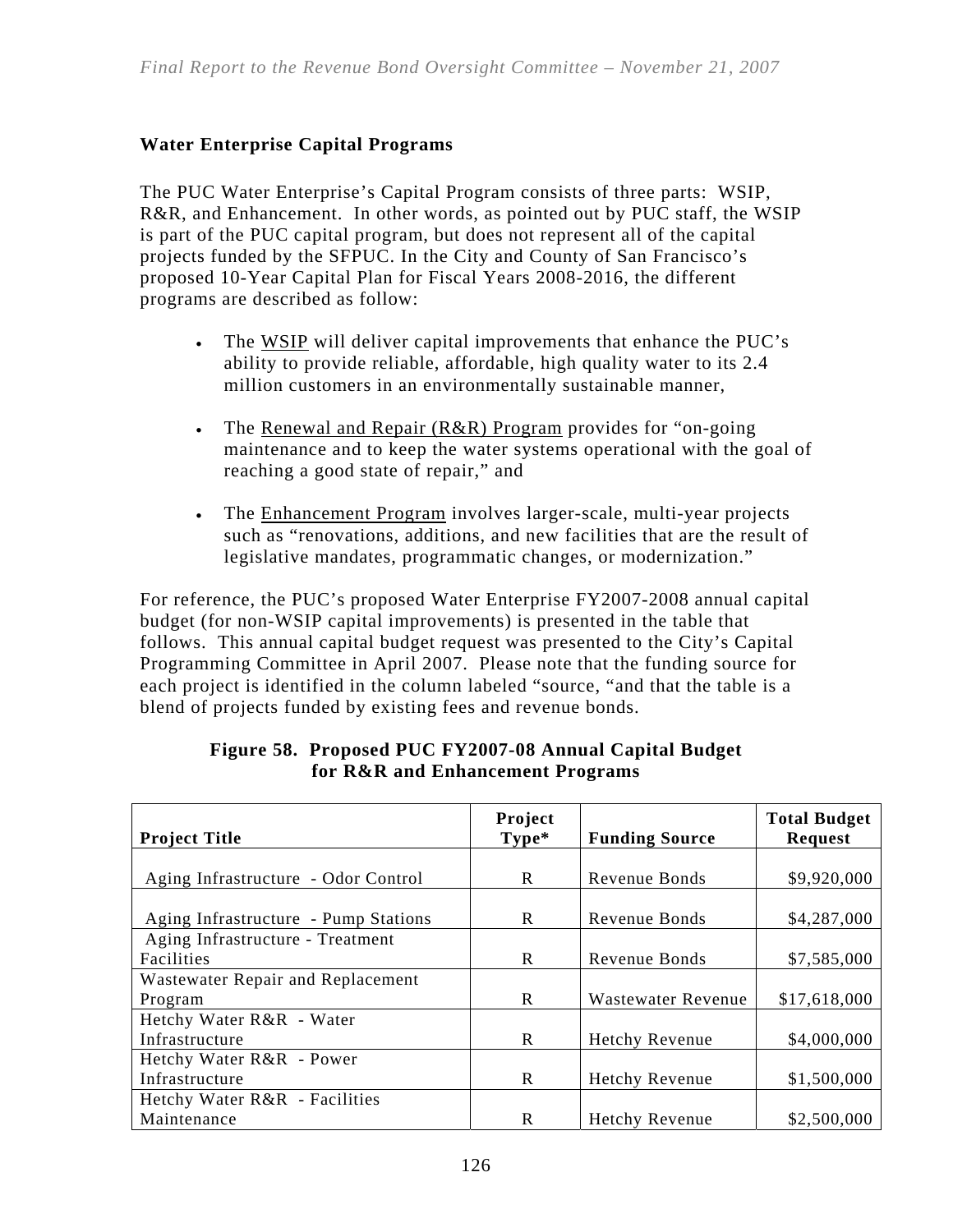| Regional Water R&R - Treatment<br>Facilities | R       | Water Revenue         | \$846,000           |
|----------------------------------------------|---------|-----------------------|---------------------|
| Regional Water R&R – Water                   |         |                       |                     |
| Conveyance/Transmission                      | R       | <b>Water Revenue</b>  | \$3,000,000         |
| Local Water Repair and Replacement           |         |                       |                     |
| Program                                      | R       | <b>Water Revenue</b>  | \$12,220,000        |
| Local Water Repair and Replacement           |         | 1985 Water Revenue    |                     |
| Program                                      | R       | <b>Bonds</b>          | \$6,500,000         |
|                                              | Project |                       | <b>Total Budget</b> |
| <b>Project Title</b>                         | Type*   | <b>Funding Source</b> | <b>Request</b>      |
|                                              |         |                       |                     |
| Hetchy Microwave Replacement                 | E       | <b>Hetchy Revenue</b> | \$400,000           |
|                                              |         |                       |                     |
| Peninsula Sportsman's Club Remediation       | E       | <b>Water Revenue</b>  | \$3,900,000         |

| CDD 1990 Newcomb Facility           |   |               |              |
|-------------------------------------|---|---------------|--------------|
| Improvements                        | E | Water Revenue | \$2,000,000  |
|                                     |   |               |              |
| Regional Water $R\&R - Storage$     | E | Water Revenue | \$750,000    |
|                                     |   |               |              |
| Polhemus Creek Restoration          | E | Water Revenue | \$600,000    |
|                                     |   | 1991 Sewer    |              |
| Wastewater Master Plan              | E | Revenue Bond  | \$3,370,000  |
|                                     |   |               |              |
| 5 Yr Sewer Improvement Program      | E | Revenue Bonds | \$13,328,800 |
|                                     |   |               |              |
| <b>Collection System Assessment</b> | E | Revenue Bonds | \$1,500,000  |
| Treasure Island Capital Improvement |   |               |              |
| Project                             | E | <b>TIDA</b>   | \$560,000    |

| Mayor's Energy Conservation Account        | E   | Hetchy Revenue | \$8,000,000   |
|--------------------------------------------|-----|----------------|---------------|
| <b>Treasure Island Capital Improvement</b> |     |                |               |
| Project                                    | E   | <b>TIDA</b>    | \$790,000     |
|                                            |     |                |               |
| Shore Power for Cruise Ships               | E   | Hetchy Revenue | \$295,000     |
|                                            |     |                |               |
| SFE Energy/Green Building Project          | E   | Hetchy Revenue | \$465,000     |
|                                            |     |                |               |
| Hunters Point Municipal Power              | E   | Hetchy Revenue | \$7,772,000   |
| Treasure Island Capital Improvement        |     |                |               |
| Project                                    | E   | <b>TIDA</b>    | \$340,000     |
|                                            |     |                |               |
| Wastewater Commercial Paper Expense        | n/a | Revenue Bonds  | \$2,520,000   |
|                                            |     |                |               |
|                                            |     | <b>TOTAL</b>   | \$116,566,800 |
| $*$ R = R&R, E= Enhancment                 |     |                |               |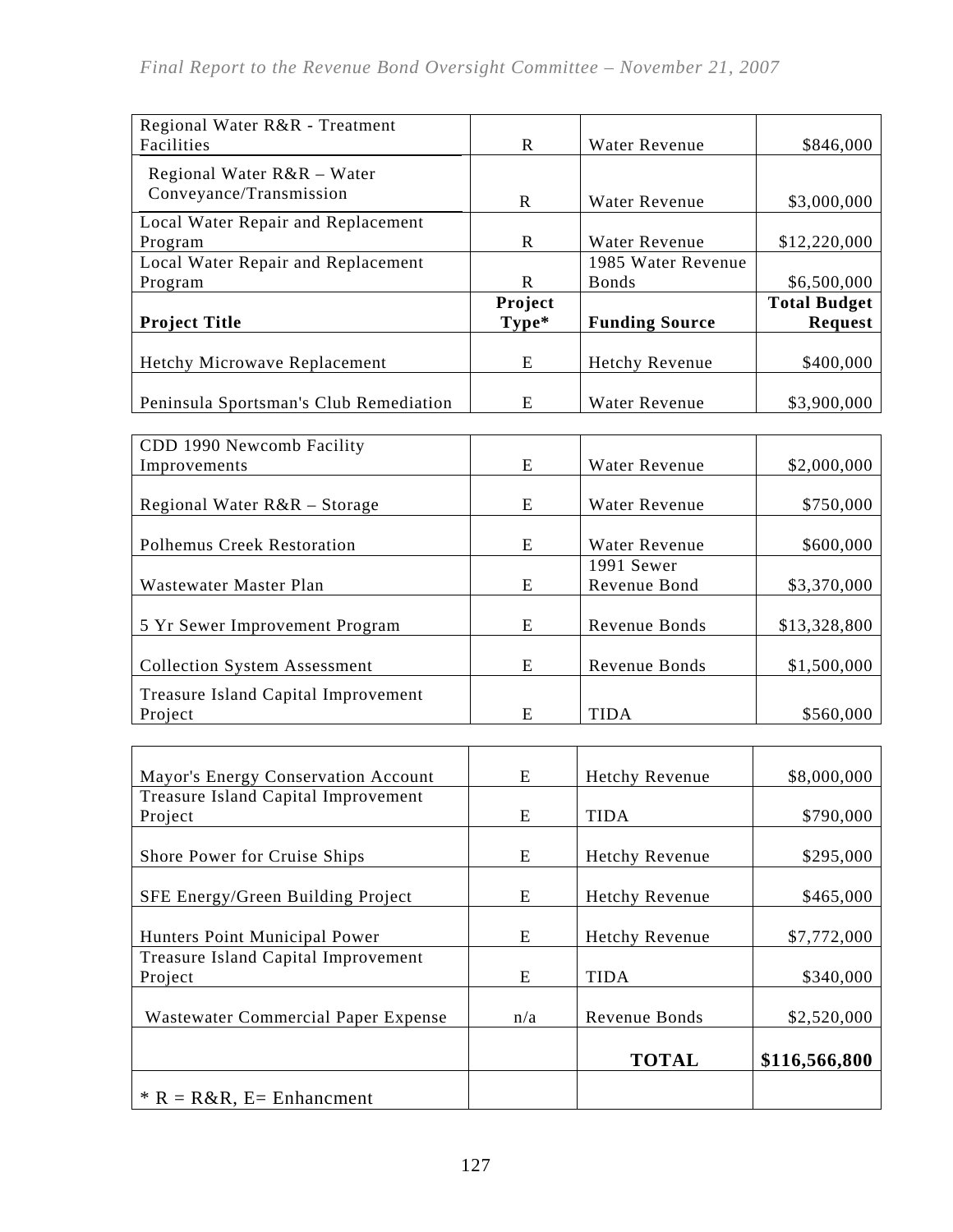It should be noted that upon review, PUC staff indicated that projects were mislabeled in the above table. However, the table is pulled directly from the City Administrator's Office's Capital Planning Program website, found at www.sfgov.org, and was discussed at an April 16, 2007, meeting of the City's Capital Planning Committee.

As the Team looked more carefully into the distinctions between the WSIP, R&R, and Enhancement programs, it become clear that it can be hard to distinguish between them. While a detailed analysis of the Enhancement and R&R programs are outside the scope of this current engagement, what follows is an attempt to present an overview of each, as presented in the City's capital document, to aid in distinguishing between them. However, overlap remains, which can lead to confusion.

### **WSIP Overview**

The WSIP program contains both regional and local projects. It is currently budgeted at approximately \$4.3 Billion, including bond financing costs and is focused on projects that will help the water system meets its level of service goals. Of that \$4.3 Billion projected cost, \$1.6 Billion in Proposition A bonds have been approved by the voters thus far, in November 2002.

### **Renewal and Replacement Program (R&R) Overview**

Within the R&R program, there are both local and regional projects. Recent funding for the R&R program has ranged from \$25 million to \$30 million per year. PUC staff has indicated that to fully fund the R&R program would take \$60 million to \$70 million per year. Currently, it is funded out of enterprise revenues.

In accordance with the City's FY2006-07 Capital Project Budget Request Procedures, R&R projects encompass the "repair or replacement of components or fixed equipment and the systems they form at scheduled intervals, in order to keep [a] facility operating." Systems and equipment have a life expectancy and need to be repaired or replaced on a regular basis in order to meet this life expectancy. Examples of this type of work are roof and boiler replacement and new mechanical equipment.

## **Enhancement Program Overview**

The Enhancement Programs appears to focus on new or significantly augmented projects. Some examples include a San Antonio Reservoir Oxygenation System and the Sunol Quarries. Enhancement projects total an additional \$300 million in capital improvements over the ten-year period. It is expected that these projects will be funded by revenue bonds, and/or additional revenue. To the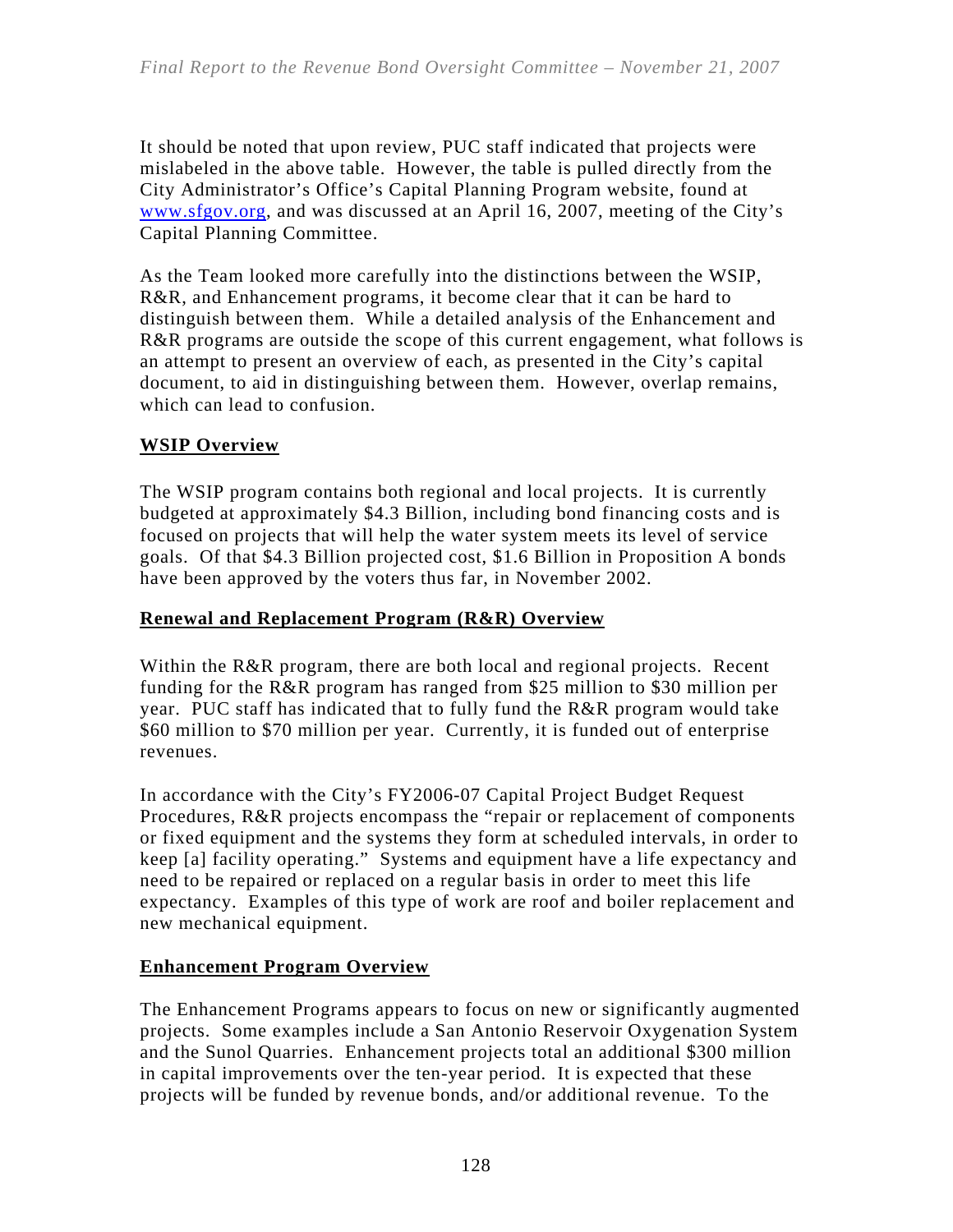extent that revenues are not available, projects will be deferred. The Enhancement Program was included in the City's 2007-2015 Capital Plan.

### **Water Enterprise Capital Improvement Funding**

Water Enterprise capital projects can be funded by either current revenue or debt. As stated in the 1996 Series A Water Bonds Official Statement, water enterprise revenue bonds were issued then to finance or refinance the "reconstruction or replacement of existing water supply, storage, and distribution system facilities." Based on this broad definition of the type of projects that are eligible for bond financing, it is likely that both R&R and Enhancement Program capital improvements could be eligible for bond financing, assuming that the R&R improvements have a sufficiently long useful life. However, the PUC's practice has been to finance R&R improvements from operating revenues and the WSIP from bond funds. The Enhancement Program projects could be funded through either revenues or bonds.

### **Changed Projects: An Overview**

As has been mentioned elsewhere in this report, the changes that have occurred, both internally and externally, in the management of the WSIP program have presented challenges in locating historical information. In the case of the projects removed from the WSIP, the PUC's Manager of Projects for the Infrastructure Program Management Bureau, was an invaluable source.

#### **Finding Regarding Rationale for Decisions to Remove Projects From WSIP**

Regarding the criteria used for deciding which projects would be removed from the WSIP, the PUC's Manager of Projects indicated that as part of the November 2005 adoption of the WSIP, the program was refined to focus on Level of Service (LOS) goals.

- F5.1 Projects that did not meet or further LOS were removed from the WSIP.
- F5.2 In addition, facilities that were functioning but in need of repairs (for example, the tunnel projects), were removed from the WSIP in favor of projects that were at risk of failure or could not go out of service in order to be repaired because of a lack of redundant systems.

The table below presents a summary of the projects that have been removed from the WSIP, reassigned within the WSIP, or added to the WSIP. All the changes are from a base of May 2002, and reflect the status as of November 2005. Projects are grouped by their status (removed, reassigned, or added), and listed by project number. To the extent that information exists, project numbers and controls numbers are listed, as are project budgets as of May 2002, August 2003, and November 2005. Finally, for those projects removed, the disposition of the project has been identified. Information regarding the disposition of projects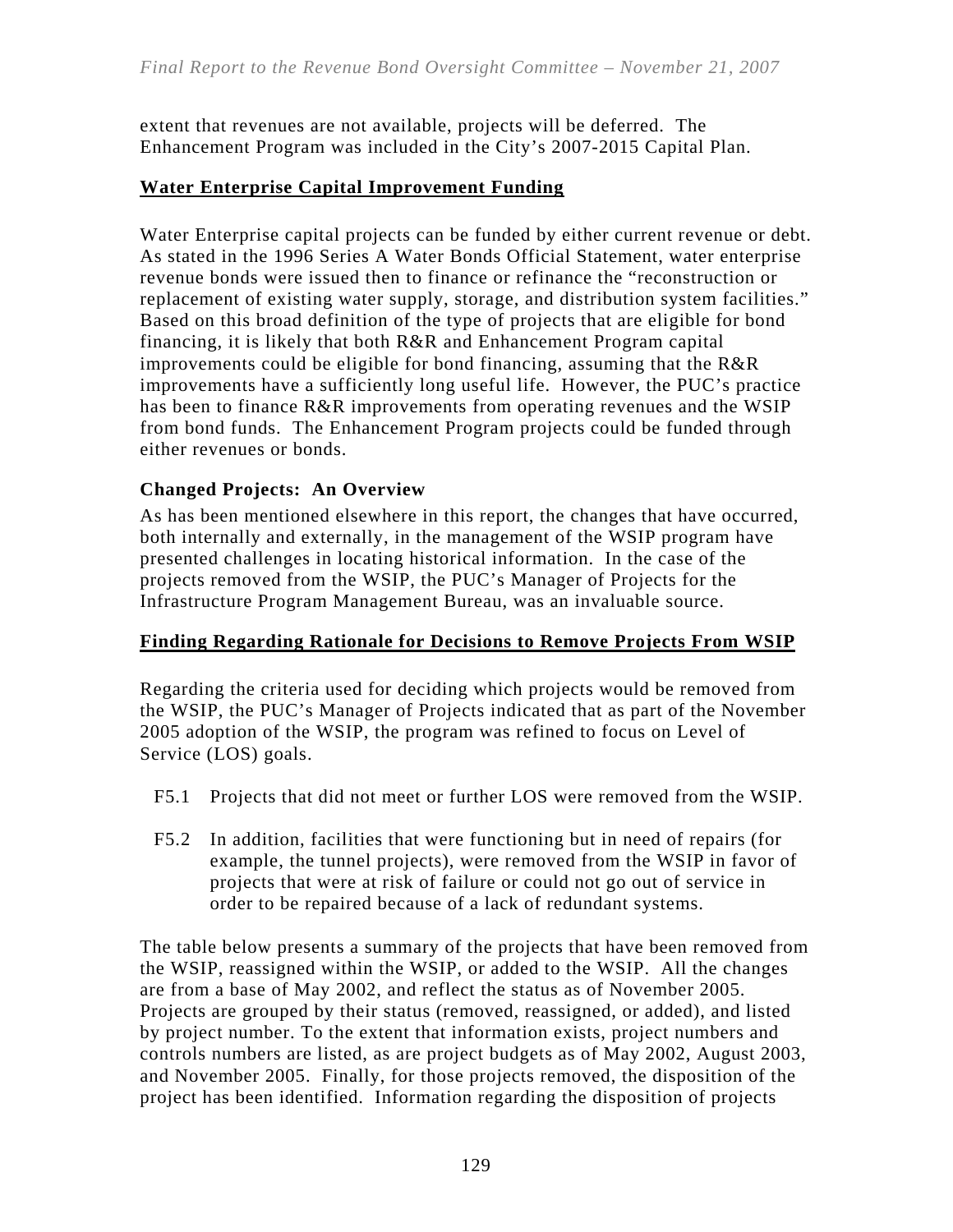comes from Project Managers and the Manager of Projects for the Infrastructure Program.

| PROJECTS REMOVED FROM WSIP                              |                                           |                                                           |                                                              |                                                                                                                                                                                              |  |
|---------------------------------------------------------|-------------------------------------------|-----------------------------------------------------------|--------------------------------------------------------------|----------------------------------------------------------------------------------------------------------------------------------------------------------------------------------------------|--|
|                                                         | Project<br>Number/<br>(Control<br>Number) | <b>Project Budget</b><br>as of May 2002<br>(escalated \$) | <b>Project Budget as</b><br>of August 2003<br>(escalated \$) | <b>Status of</b><br>Removed<br>Project as of<br>2005                                                                                                                                         |  |
| <b>Project Title</b>                                    |                                           |                                                           |                                                              |                                                                                                                                                                                              |  |
| BDPL #1 & #2 Repair of<br>Caisson and Pipe Bridge       | 99                                        | \$24,444,019                                              | \$24,291,000                                                 | Eliminated<br>due to the<br>adoption of<br>the Preferred<br>Engineering<br>Alternative of<br>the BDPL<br>Reliability<br>Upgrade<br>Project, which<br>eliminates the<br>need for<br>BDPL's #1 |  |
| Mountain Tunnel Lining<br>(Hetch Hetchy)                | 202167                                    | \$3,426,367                                               | \$4,262,000                                                  | and $#2$ .<br>Moved to<br>R&R.<br>Inactive.                                                                                                                                                  |  |
| Early Intake Res-Resurface<br>Dam (Hetch Hetchy)        | 202166                                    | \$1,773,533                                               | \$1,739,000                                                  | Moved to<br>R&R.<br>Inactive.                                                                                                                                                                |  |
| Early Intake Res-Spillway +<br>Adj. Weir (Hetch Hetchy) | 202180                                    | \$2,274,501                                               | \$1,762,000                                                  | Consultant<br>report recently<br>issued.<br>Moved to<br>R&R.<br>Inactive.                                                                                                                    |  |
| Foothill Tunnel Repairs<br>(Hetch Hetchy)               | 202415                                    | \$4,284,905                                               | \$5,919,000                                                  | Moved to<br>R&R.<br>Inactive.                                                                                                                                                                |  |
| <b>Sunol Quarry Reservoirs</b>                          | 99079                                     | \$12,175,851                                              | \$12,070,000                                                 | Moved to the<br>Enhancement<br>Program.                                                                                                                                                      |  |

|  | Figure 59. Changes in the WSIP Program: 2002 versus 2005 |  |
|--|----------------------------------------------------------|--|
|  |                                                          |  |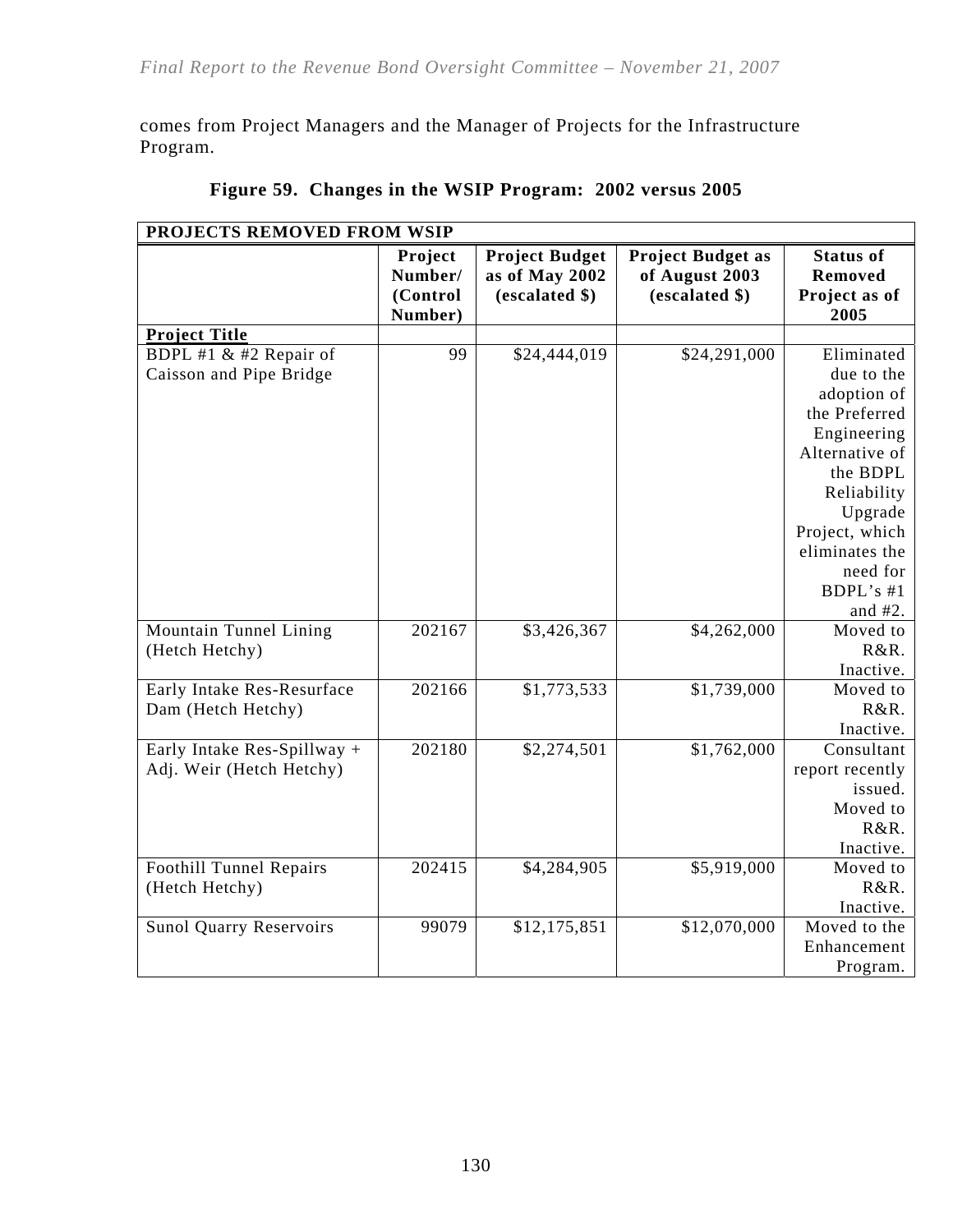| PROJECTS REASSIGNED WITHIN WSIP |                                            |                                                           |                                                              |                                                                             |
|---------------------------------|--------------------------------------------|-----------------------------------------------------------|--------------------------------------------------------------|-----------------------------------------------------------------------------|
|                                 | Project<br>Number/<br>(Control)<br>Number) | <b>Project Budget</b><br>as of May 2002<br>(escalated \$) | <b>Project Budget as</b><br>of August 2003<br>(escalated \$) | Project<br><b>Budget as of</b><br><b>November</b><br>2005<br>(escalated \$) |
| <b>Project Title</b>            |                                            |                                                           |                                                              |                                                                             |
| BDPL nos. 3&4                   | 35302/                                     | N/A                                                       | N/A                                                          | \$27,064,000                                                                |
| Crossover/Isolation Valve at    | <b>NA</b>                                  |                                                           |                                                              |                                                                             |
| Hayward Fault                   |                                            |                                                           |                                                              |                                                                             |
| Groundwater Projects (from      | 30101/                                     | \$14,968,314                                              | \$15,587,000                                                 | \$69,011,000                                                                |
| local)                          | 291                                        |                                                           |                                                              |                                                                             |
| Recycled Water Project          | 30201/                                     | \$121,448,361                                             | \$124,335,000                                                | \$201,526,000                                                               |
| (from local)                    | 292                                        |                                                           |                                                              |                                                                             |

| <b>PROJECTS ADDED TO WSIP</b>                         |                                           |                                                           |                                                              |                                                                             |  |
|-------------------------------------------------------|-------------------------------------------|-----------------------------------------------------------|--------------------------------------------------------------|-----------------------------------------------------------------------------|--|
|                                                       | Project<br>Number/<br>(Control<br>Number) | <b>Project Budget</b><br>as of May 2002<br>(escalated \$) | <b>Project Budget as</b><br>of August 2003<br>(escalated \$) | <b>Project Budget</b><br>as of<br><b>November</b><br>2005<br>(escalated \$) |  |
| <b>Project Title</b>                                  |                                           |                                                           |                                                              |                                                                             |  |
| <b>BDPL 4 Slipline PCCP</b><br>Sections               | 393                                       | N/A                                                       | N/A                                                          | Unknown                                                                     |  |
| SFPUC/EBMUD Inter-tie                                 | 38901/<br>203040                          | N/A                                                       | \$9,150,000                                                  | \$8,598,859                                                                 |  |
| Baden and San Pedro Valve<br>Lot Improvements         | 39101                                     | N/A                                                       | N/A                                                          | \$47,320,000                                                                |  |
| <b>SF Bay Desalination</b>                            | 39001/<br>203066                          | N/A                                                       | \$650,000                                                    | \$10,000,000                                                                |  |
| Program Environmental<br><b>Impact Report</b>         | 38801                                     | N/A                                                       | N/A                                                          | \$9,271,000                                                                 |  |
| Watershed and<br>Environmental Improvement<br>Program | Unknown                                   | N/A                                                       | N/A                                                          | \$20,000,000                                                                |  |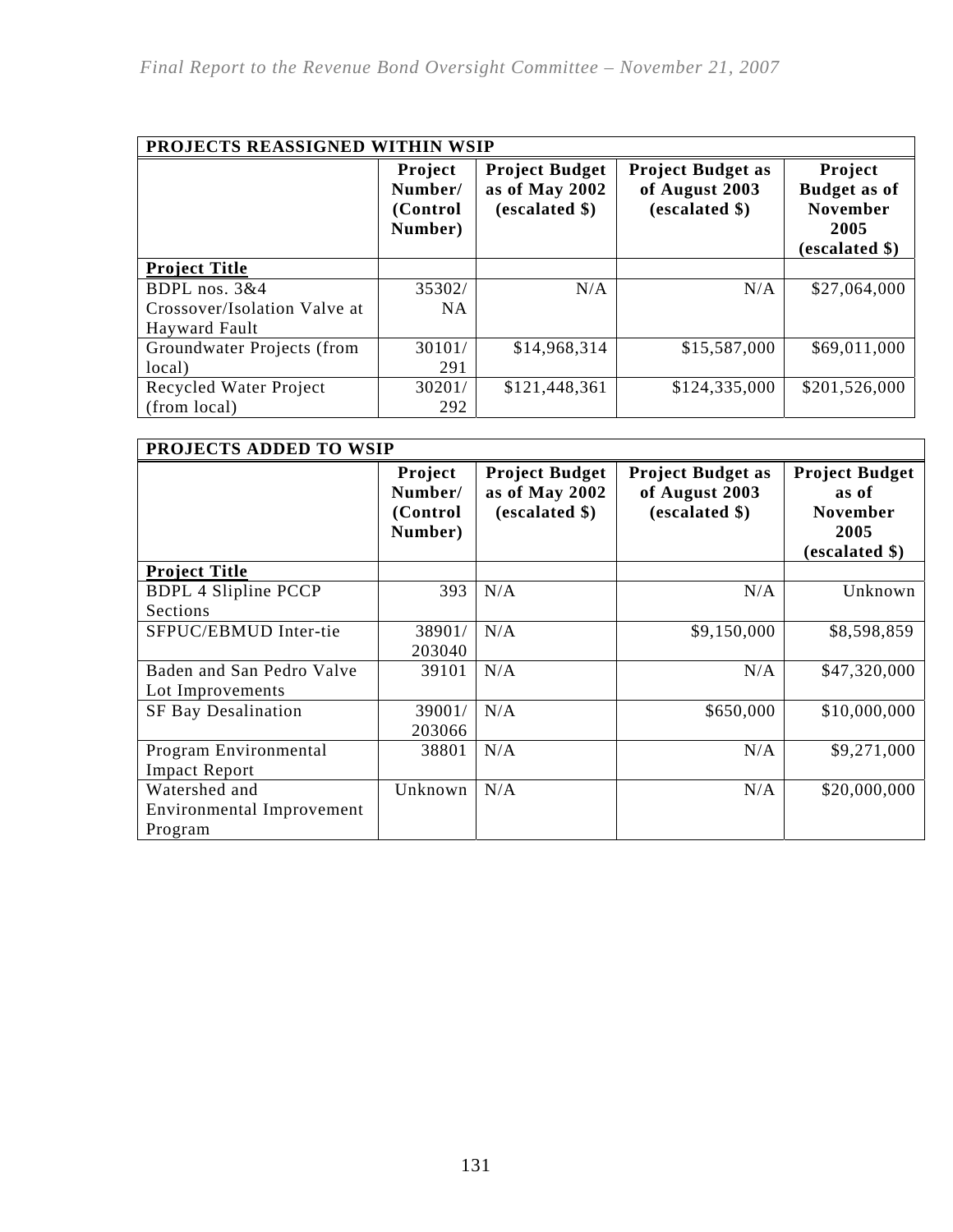# **Removed and Reassigned Projects: Project Specific Information**

For the projects removed from the WSIP, or reassigned within the WSIP, additional information is included below, on a project by project basis.

### **Removed Projects**

#### *Bay Division Pipeline (BDPL) Nos. 1 & 2 Repair of Caisson and Pipe Bridge*

Originally, this project was intended to assess the condition of the structures and develop seismic rehabilitation or replacement plans for the pipes, pipe bridge, and caisson. However, the Preferred Engineering Alternative of the BDPL Reliability Upgrade consists of 16 miles of pipeline and a five mile tunnel, which allows the PUC to meet Level of Service goals without using BDPLs #1 and #2. This is preferable because the stretch of existing BDPLs #1 and #2 is at risk of failure in a seismic event, and is in a marine environment that results in more rapid deterioration. To rehabilitate these facilities would be expensive, time consuming, and environmentally problematic. The Bay Tunnel, due to its much larger size, eliminates the need to use or maintain these two pipelines.

#### *Mountain Tunnel Lining (Hetch Hetchy)*

This project was removed from the WSIP, and transferred to the R&R program. The project description from May 2002 states that the Mountain Tunnel was built in 1920, and had a useful life of 60 years. The project was intended to replace or repair the lining near the Priest Bypass when that project was underway, at an estimated cost of \$3.4 million (escalated). The cost of replacing all of the lining in the tunnel was estimated at \$50 million, and the remainder of relining was planned for after 2010 This project is inactive, pending additional funding in the R&R program.

#### *Early Intake Reservoir Resurface Dam (Hetch Hetchy)*

This project was removed from the WSIP and transferred to the R&R program. According to the May 2002 project description, the Early Intake Dam was built in 1924 and is subject to significant weathering due to freezing and thawing. This leads to water leaking through the dam and weakening the structure. The project was to repair the face of the dam. This project is inactive, pending additional funding in the R&R program.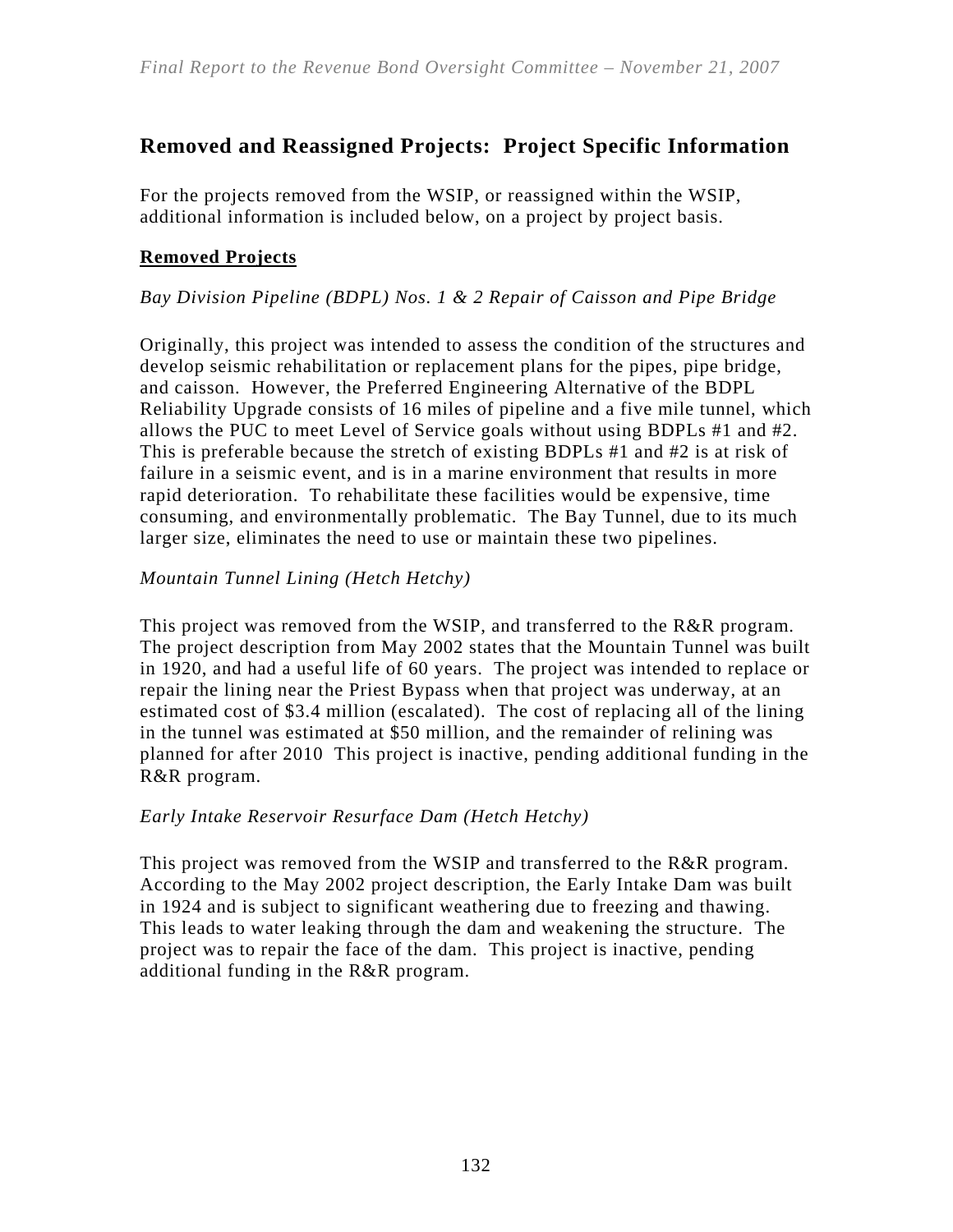### *Early Intake Reservoir – Lower Spillway & Adjustable Weir Project*

This project was removed from the WSIP and transferred to the R&R program. In the May 2002 project description, it is noted that the Early Intake Reservoir has drum gates on its spillway that became inoperable 15 years prior. In the event of large flow in the Tuolumne River, turbid water could enter the Mountain Tunnel and could lead to overtopping of the dam. In addition, over-topping the dam could cause foundation damage and potentially cause dam failure. The design to address this problem was complete, and this project was to lower the spillway and replace the drum gates with a weir that could be adjusted seasonally. The project also included the removal of the exiting piers, pedestrian bridge, and lowering three feet of the spillway structure. A consultant study was recently completed for this project. This project is inactive, pending additional funding in the R&R program.

#### *Foothill Tunnel Repairs (Hetch Hetchy)*

This project was removed from the WSIP and transferred to the R&R program. In the May 2002 project description, the Foothill Tunnel is a part of the water delivery system for the city of San Francisco. Over time, the carrying capacity of the tunnel has deteriorated due to leaks and deposited material. This project was to remove the debris in the unlined areas of the tunnel, and leaks repaired. In the lined parts of the tunnel, the lining was to be repaired or replaced. This project is inactive, pending additional funding in the R&R program.

#### *Sunol Quarry Reservoirs*

This project was removed from the WSIP because it did not contribute to Level of Service Goals. It was noted in the AB1823 report of March 8, 2006, that development of the quarry pits will require coordination of activities with current quarry contractors and will need to be linked to the current and future lease of the quarries. The May 2002 project description, notes that potential for water storage in the Sunol quarries was being examined. The project is to begin the planning and development of the six pits for water storage in order to increase the storage capacity within the Alameda watershed and to improve system reliability and flexibility.

This project appears as an Enhancement Program project in the proposed FY2008-17 Capital Plan.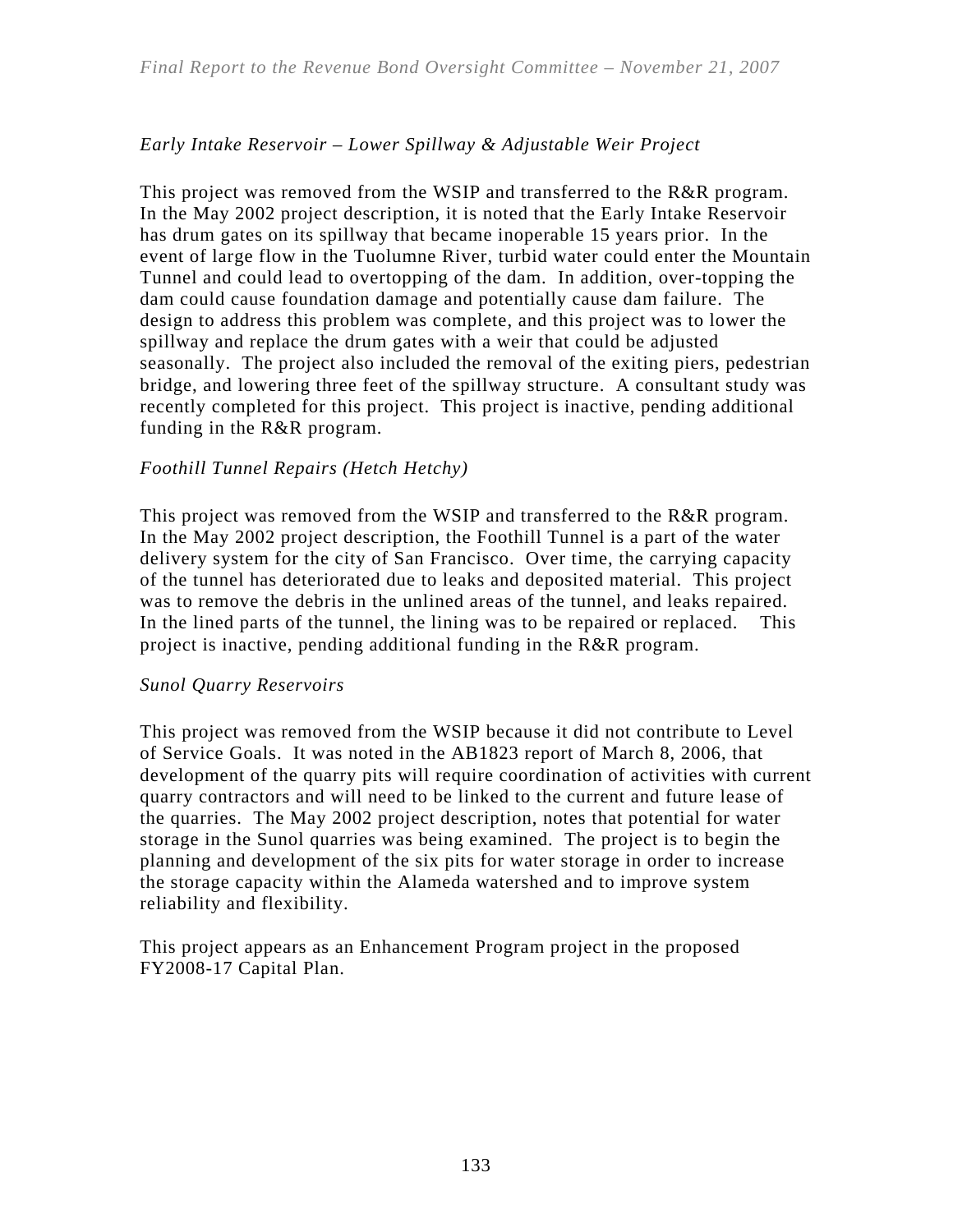### **Reassigned Projects**

#### *BDPL Nos. 3&4 Crossover/Isolation Valve at Hayward Fault*

This project was originally part of the regional project, "Upgrade of BDPL Nos. 3&4 at the Hayward Fault." One phase of the original project was to address the vulnerability of the pipelines to seismically induced failure where they intersected with the Hayward Fault through the installation of crossover and shutoff facilities on each side of the fault zone. Another phase included bypass infrastructure, which required significant environmental review and planning efforts to design and construct. Due to the critical nature of the first phase, the two phases were unlinked and turned into separate projects.

#### *Groundwater Project*

This project was originally a part of the Local Program of the WSIP. It has been expanded to include benefits to the regional water system and revised to provide additional supply during drought years.

#### *Recycled Water Project*

This project was originally part of the Local Program of the WSIP, and is to benefit the local water system supply of San Francisco. The revised project has been expanded to provide benefits to the regional water system supply and will explore the possibility of partnering with other wholesale customers to provide for regional recycled water options.

#### **Findings and Recommendations**

#### **Findings**

- F5.3 Approximately \$50 million in projects were removed from the WSIP. After accounting for the elimination of the BDPL #1  $&$  #2 project, the cost of the projects that were moved from the WSIP to another PUC program is approximately \$26 million. Of these remaining projects, the largest one, the Sunol Quarry Reservoirs (\$12.1 million) was moved to the Enhancement Program, and other projects were either placed into "inspection only" mode, or moved to the R&R program. PUC staff has indicated that they consider the Sunol Quarry project to be inactive.
- F5.4 Projects were pulled from the WSIP because they did not meet Level of Service goals, or were deemed to be less critical than other projects that are at risk of failure or could not go out of service in order to be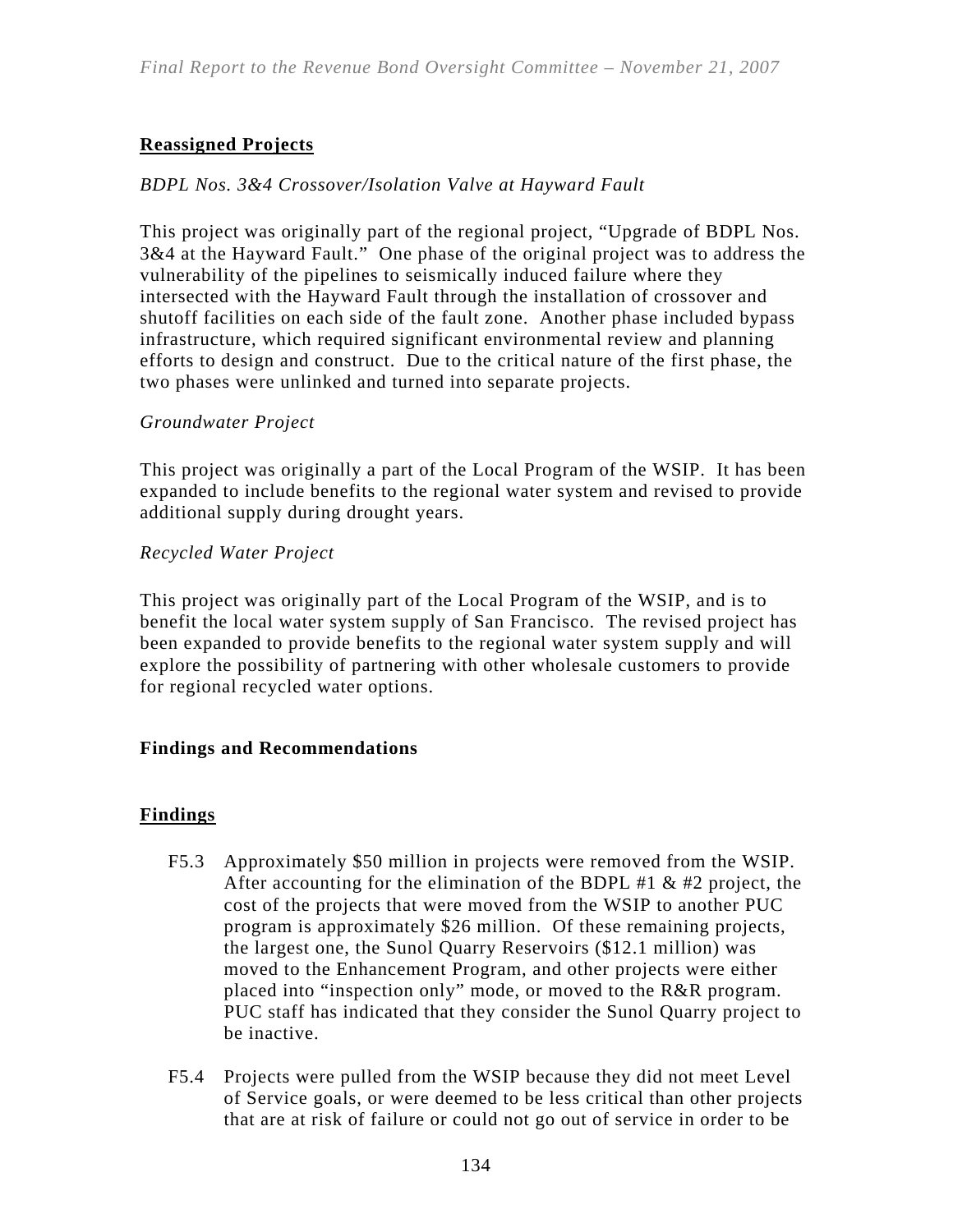repaired because of a lack of redundant systems.

- F5.5 In recent years, the funding for the R&R program has been in the range of \$25 million to \$30 million per year. However, fully funding the R&R program would require \$60 million to \$70 million per year. This is in contrast to the WSIP program, which is currently fully funded. Thus, moving projects to the R&R program can delay their implementation due to a lack of funding. However, each project is assessed separately.
- F5.6 Within the capital program, the identification of which projects are included in the WSIP, which projects are included in the R&R program, and which projects are included in the Enhancement program can be confusing. This is exacerbated by the overlap in funding sources utilized by each of these programs.

After reviewing an earlier draft of this report, PUC staff defined R&R projects as being funded by enterprise revenues, and WSIP projects as being funded by bonds. While this is generally accurate, this definition focuses solely on the funding source for a particular project, rather than the criteria for placing a project in one program versus another. And this general rule has not always held true, since there were projects that were removed from the WSIP (bond-funded) and placed in the R&R program (operating revenue-funded). The criteria that are, or should be, used to identify whether specific projects should be funded from the R&R, WSIP, or Enhancement programs could use clearer definition.

- F5.7 Moving a project from the WSIP to either the R&R program or the Enhancement program simply shifts the cost of the improvement from one PUC Water Enterprise program to another.
	- o If a project is moved to the R&R program, then its capital cost is paid for directly from annual water system operating revenues, i.e. water rates.
	- o If a project is moved to the Enhancement Program, and the project proceeds, then we assume that its capital cost likely would be paid from bond funds, which would result in an increase in annual debt service costs. The net effect on PUC's finances would be the same as issuing additional debt for the WSIP.

#### **Recommendations**

Given that PUC approved a dramatic increase in the estimated cost of the WSIP in November 2005, the agency may be reluctant to increase the size of the program again in the future, if program's cost estimate rises. This raises the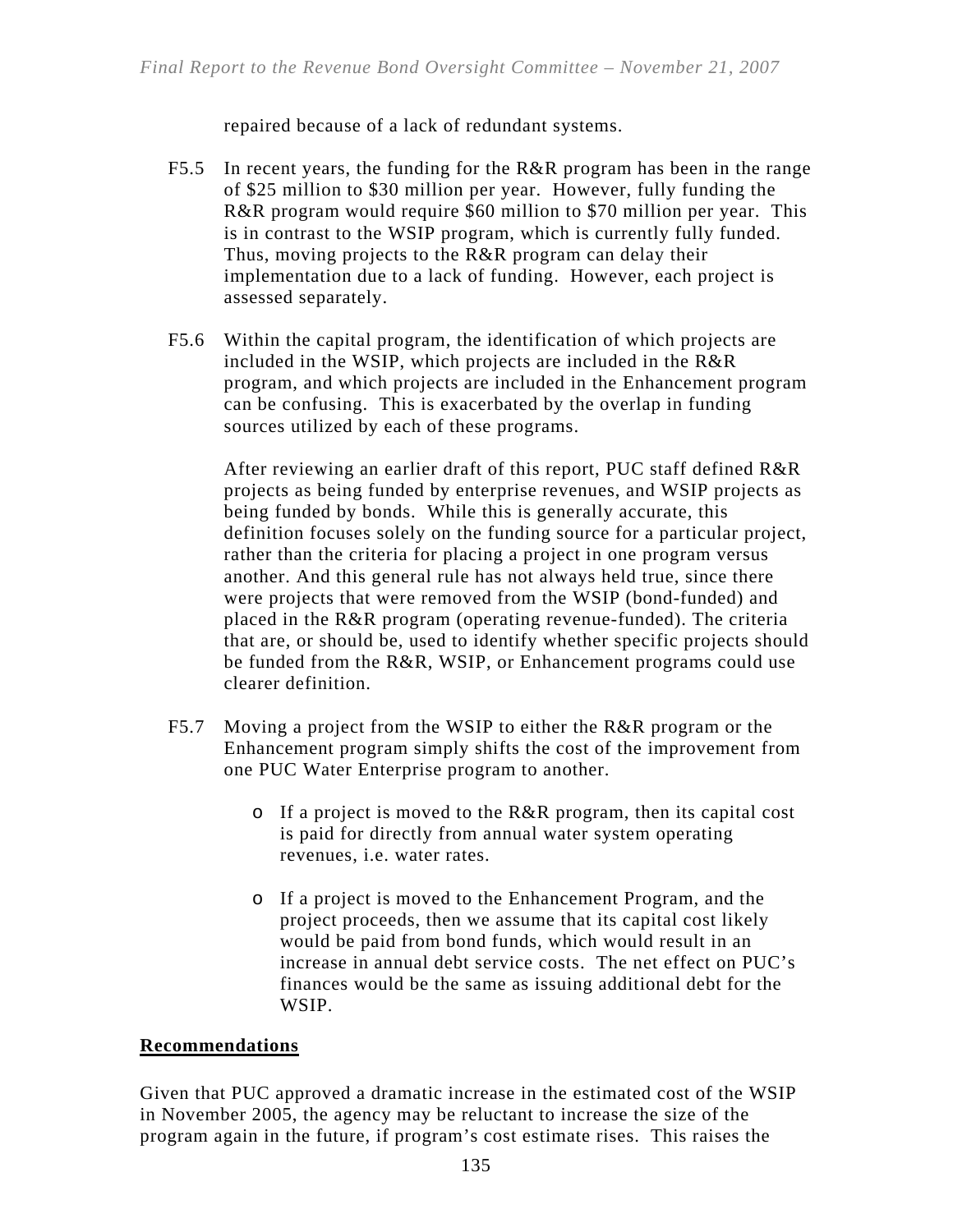issue of "affordability," which was discussed in the Committee's 2006 Financial Review.

In our 2006 Report, we noted that many WSIP projects face significant uncertainty with regard to project scope and schedule, both of which could significantly affect a project's final cost. Although PUC has built a substantial amount of Contingency funding throughout the WSIP budget (\$454 million in construction estimate contingency and \$225 million in construction cost contingency), it is still quite early in the life of the WSIP, and several factors could cause the overall \$3.7 Billion WSIP budget (excluding financing costs) to come under pressure. Many of these were discussed in the Parsons/CH2M Hill "Program Assessment Report" (October 21, 2005). These include:

- <sup>o</sup> *Scope, schedule and associated cost changes driven by changes in policy.* Although extensive work and public outreach was undertaken to devise the 2005 Level of Service goals that drive the scope of WSIP, there is the risk that changes in policy, which could in turn be prompted by changes in the political environment or other factors, could cause these goals to be changed in the future. Our understanding is that a significant change in a key Level of Service goal could produce substantial changes to the program's scope, schedule and cost.
- <sup>o</sup> *Scope changes, and associated cost changes, associated with increasingly detailed project designs.* Typically, cost estimates become more precise as a project progresses through the design phase. As a result, at this time, the project cost estimates associated with the majority of WSIP projects still reflect a significant degree of uncertainty.

In the November 2005 WSIP, the PUC addressed this issue by including large construction estimate contingency factors in many project budgets, which varied depending upon each project's current phase of development. These range from 25% to 40% for projects in Pre-Planning, 20% to 35% for projects in Alternative Analysis, 15% to 30% for those in Conceptual Engineering, and 10% to 20% for those at the Midpoint of Design.

These contingency factors are much higher than what PUC had previously used, and are based in part on analyses by Parsons/CH2MHill of the contingency factors used by other large water improvement programs in the country. The open question is whether in aggregate, the contingencies will provide enough cushion to keep the program as a whole within the November 2005 budget by the time all projects have completed design.

<sup>o</sup> *Schedule changes and associated cost changes due to environmental review processes.* As the Parsons/CH2MHill Report indicates, the Programmatic EIR "is the most significant risk factor" to the program's schedule, and the schedule "presents the single greatest risk to the delivery of this program." (page ES-8). The PEIR creates the critical path for most of the large WSIP projects, and continued delays in its completion would impact the program's currently adopted schedule and budget.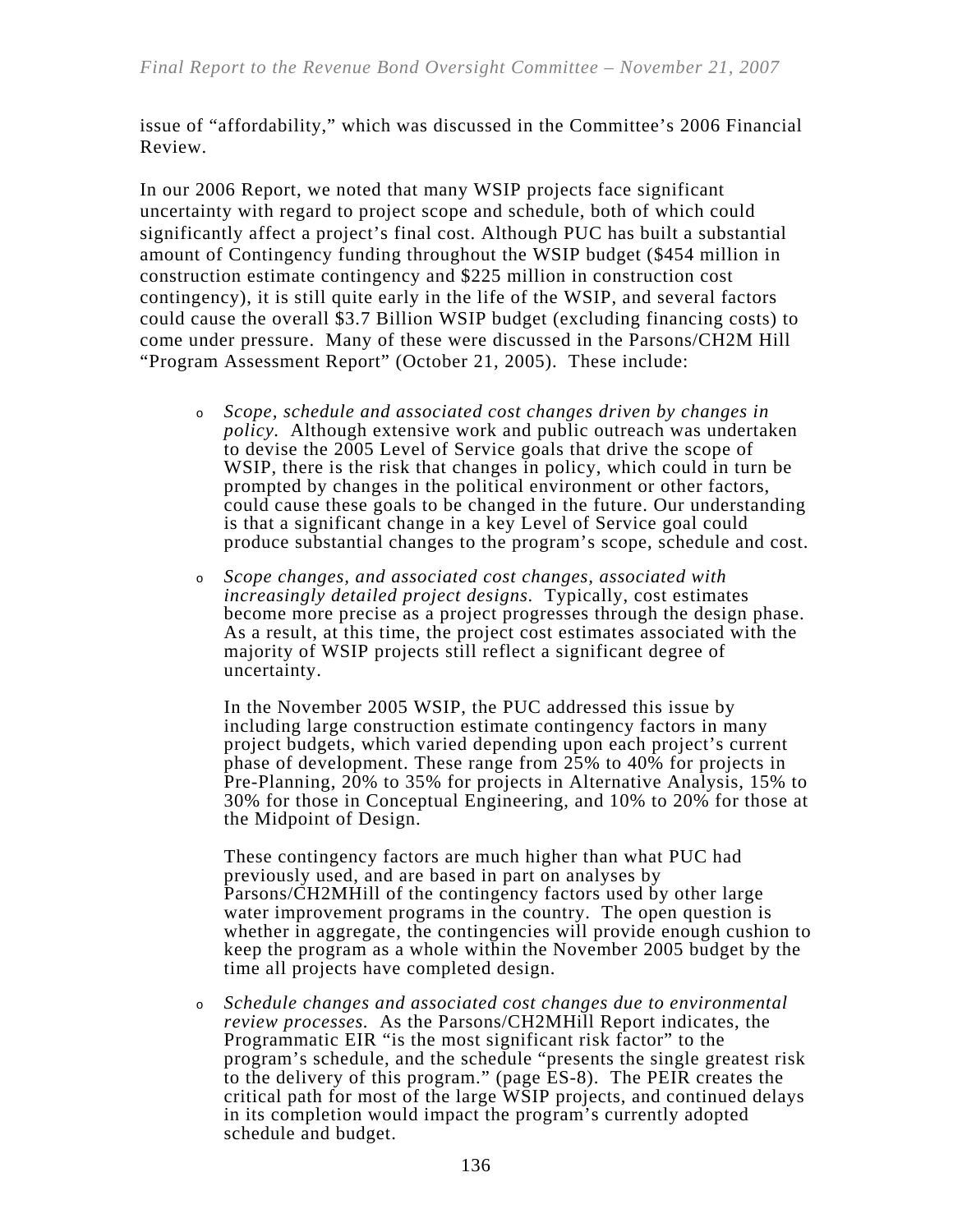To the extent that the program's schedule, or one or more major project schedules, slips due to delays in the environmental review process, construction cost estimates would be escalated by approximately 3.5% per year or by the appropriate escalation factor in use at that time.

On a WSIP construction budget of approximately \$2.146 Billion, using a back-of-the-envelope calculation, a one-year delay in the program would result in an extra 3.5% in escalation, which translates into about \$75.1 Million in additional construction cost. And this assumes that the 3.5% escalation factor does not underestimate the actual impact of construction cost inflation.

- <sup>o</sup> *Timing and cost impacts associated with the need for right of way or easement acquisition.* In certain cases, projects require right of way acquisition before they can proceed. For example, the San Joaquin Pipeline No. 4 faces power line and farm land encroachment issues affecting its right of way. In 2005, Parsons/CH2MHill indicated that these issues could take four years to assess, negotiate and litigate (page 4-7).
- <sup>o</sup> *Changes in scope and/or schedule due to unforeseen conditions or weather-related delays encountered during construction*. Obviously, weather can play havoc with construction schedules. Construction schedules usually include a specific number of "weather days" of float. The *El Nino* season of 1998 used up all of the weather days for many SFO construction projects, even though the construction program was not scheduled to be completed until 2000.

In addition, there is the potential for unforeseen conditions – conditions that do not become apparent until construction is in progress, and are not incorporated into design phase cost estimates - to arise, such as in connection with the replacement or rehabilitation aging infrastructure. Our understanding is that PUC has built a 10% construction contingency into its project budgets specifically for unforeseen conditions.

Early on in the life of the WSIP, proposed budget changes will be funded from on each project's own contingency reserves, leaving the rest of the Program's budget unaffected. Over time, however, increases in a project's budget may be above and beyond the project's own contingency reserves. That raises the question of how such budget changes would be funded. One possibility is from transfers from another WSIP project. So long as a set of projects are coming in under budget, that approach provides a feasible funding strategy.

<sup>o</sup> But at some point, PUC may face the choice of whether to scale back the scope of one or more projects, or to increase the overall budget of the WSIP program. And that raises the question of how PUC will determine what level of changes are affordable.

The Parsons/CH2MHill Report framed this issue another way, when they recommended that the PUC undertake a WSIP "project prioritization." This is a key issue that the RBOC should keep in mind as it reviews the findings from the